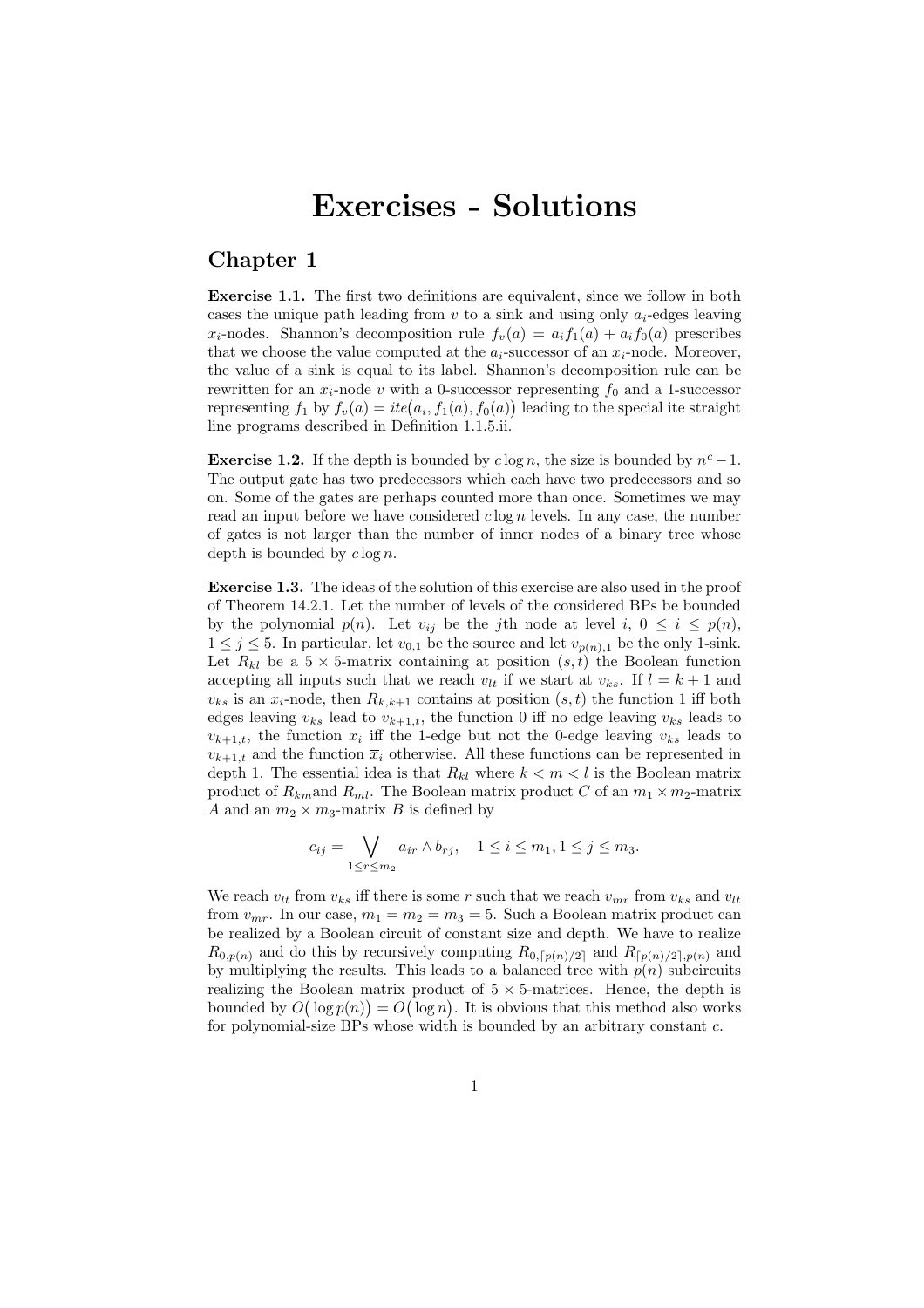Exercise 1.4. The number of different objects which can be described by words whose bit length is bounded by  $2^{n-1}$  is smaller than  $2^{2^{n-1}+1}$ . The number of Boolean functions  $f \in B_n$  equals  $2^{2^n}$ . Finally,

$$
2^{2^{n-1}+1}/2^{2^n}=2\cdot 2^{-2^{n-1}}
$$

tends even double exponentially fast to 0 as  $n \to \infty$ .

Exercise 1.5. See the proof of Theorem 4.4.3 for a solution of this exercise. The resulting BDD is even an OBDD.

Exercise 1.6. See the proof of Theorem 2.3.3 for a solution of this exercise.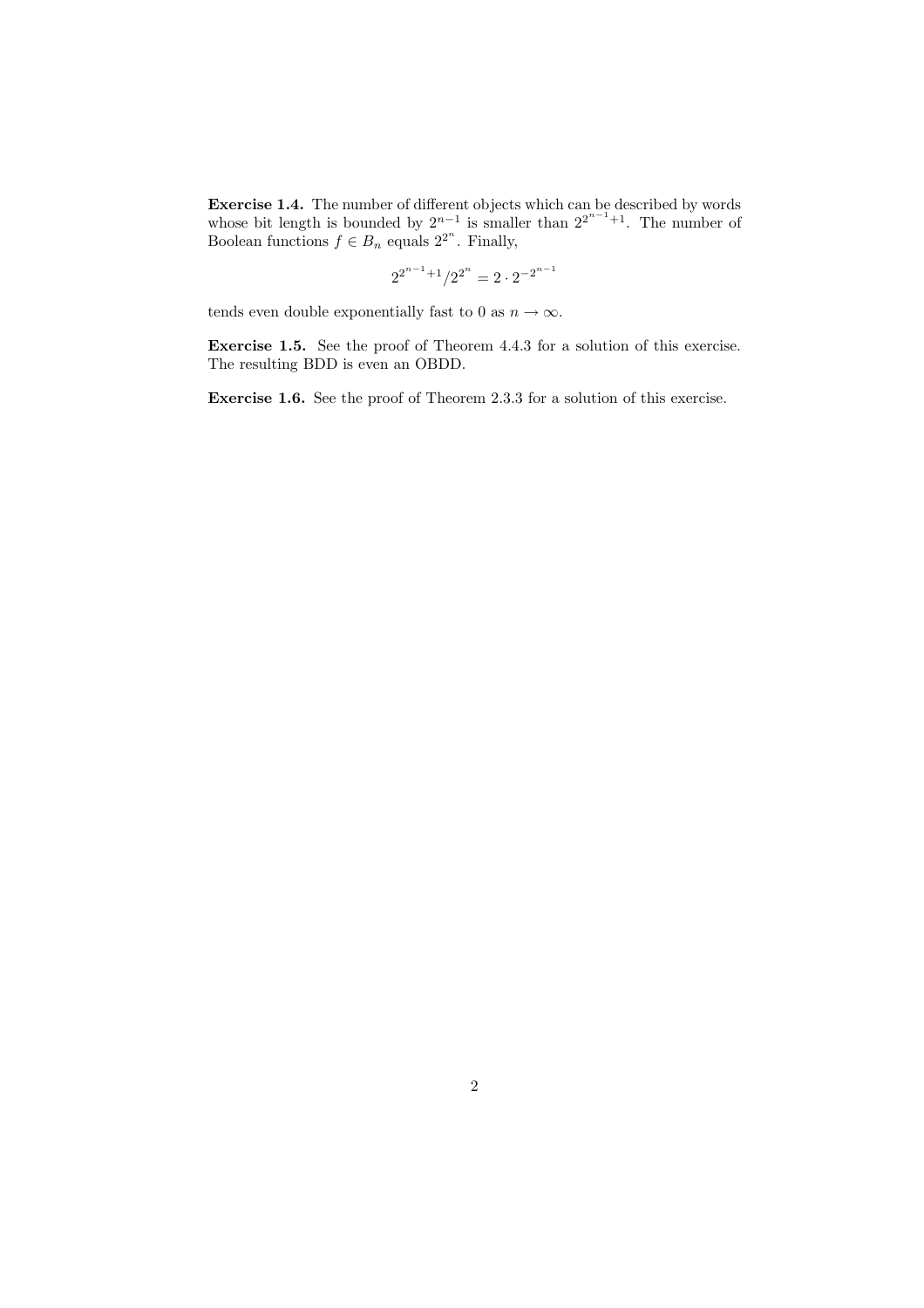#### Chapter 2

**Exercise 2.1.** The first *n* instructions realize  $\overline{x}_1, \ldots, \overline{x}_n$ . If a circuit gate G realizes a function h, we realize h and  $\overline{h}$ . Let  $g_1$  and  $g_2$  be the functions represented at the direct predecessors of G. Then  $h = g_1 \oplus g_2 \oplus a$  for some  $a \in \{0,1\}$  or  $h = (g_1 \oplus a) \wedge (g_2 \oplus b) \oplus c$  for some  $a, b, c \in \{0,1\}$ . We already have computed  $g_1, \overline{g}_1, g_2$ , and  $\overline{g}_2$ . Then  $g_1 \oplus g_2 = ite(g_1, \overline{g}_2, g_2)$  and  $g_1 \wedge g_2 =$  $ite(g_1, g_2, 0)$  and the other cases can be handled similarly to compute h and  $\overline{h}$ with two instructions.

**Exercise 2.2.** Let f be represented by a formula of size  $L(f)$  and depth d. An EXOR-gate computing  $g = g_1 \oplus g_2$  can be replaced by  $(g_1 \wedge \overline{g}_2) + (\overline{g}_1 \wedge g_2)$ , similarly for negated EXOR-gates. We obtain a formula for f without EXORand NOT-EXOR-gates whose depth is bounded by  $2d$ . This implies that its size is bounded by  $2^{2d}$ . Hence, the main step is to construct a formula for f whose depth is bounded by  $d^* = O(\log L(f))$ . Afterwards, it is sufficient to apply the simulation described above.

Spira has proved (already in 1971) that a binary Boolean formula  $F$  of size l can be simulated by a formula whose depth is bounded above by  $c \log(l + 1)$ where  $c = 2 \log^{-1}(3/2) \approx 5.13$ . This statement can be proved by induction on l. The statement is trivial if  $l \leq 2$ . If  $l \geq 3$ , we consider the two subformulas  $F_1$  and  $F_2$  which are combined in F by the last gate. Then  $f = f_1 \otimes f_2$  for a Boolean operator ⊗ and the functions  $f_1$  and  $f_2$  represented by  $F_1$  and  $F_2$ resp. Let  $l_1$  be the size of  $F_1$  and  $l_2$  the size of  $F_2$ . W.l.o.g.  $l_1 \leq l_2$ . Since  $l_1 + l_2 + 1 = l$ , also  $0 \le l_1 \le l/2 - 1/2$  and  $1 \le (l - 1)/2 \le l_2 \le l - 1$ . We start at the output of  $F_2$  and choose always the predecessor which is the root of the larger subtree. Ties can be broken arbitrarily. Let  $v$  be the last node on this path which is the root of a tree with at least  $\lceil l_2/3 \rceil$  nodes. The subformula with root v is called  $F_0$ , it represents  $f_0$  and has size  $l_0$ . We know that  $l_0 \geq [l_2/3]$ . Since the two subformulas of  $F_0$  contain at most  $\lfloor l_2/3 \rfloor - 1$  nodes each,

$$
l_0 \le 2(\lceil l_2/3 \rceil - 1) + 1 \le 2l_2/3 + 1/3 \le 2l/3 - 1/3.
$$

Let  $F_{2,a}$  be the formula obtained from  $F_2$  by replacing  $F_0$  by the constant  $a \in \{0,1\}$  and let  $f_{2,a}$  be the function represented by  $F_{2,a}$ . The size of  $F_{2,a}$ equals

$$
l_2 - l_0 \le l_2 - \lceil l_2/3 \rceil \le 2l_2/3 \le 2l/3 - 1/3.
$$

It is easy to see that

$$
f_2 = (f_0 \wedge f_{2,1}) + (\overline{f}_0 \wedge f_{2,0})
$$

and

$$
f = f_1 \otimes f_2 = f_1 \otimes [(f_0 \wedge f_{2,1}) + (\overline{f}_0 \wedge f_{2,0})]
$$

can be computed from  $f_1$ ,  $f_0$ ,  $f_{2,1}$ , and  $f_{2,0}$  by a formula of depth 3. Since the formula size of each of the functions  $f_1$ ,  $f_0$ ,  $f_{2,1}$ , and  $f_{2,0}$  is bounded by  $2l/3 - 1/3$ , we may apply the induction hypothesis to these formulas. Hence, f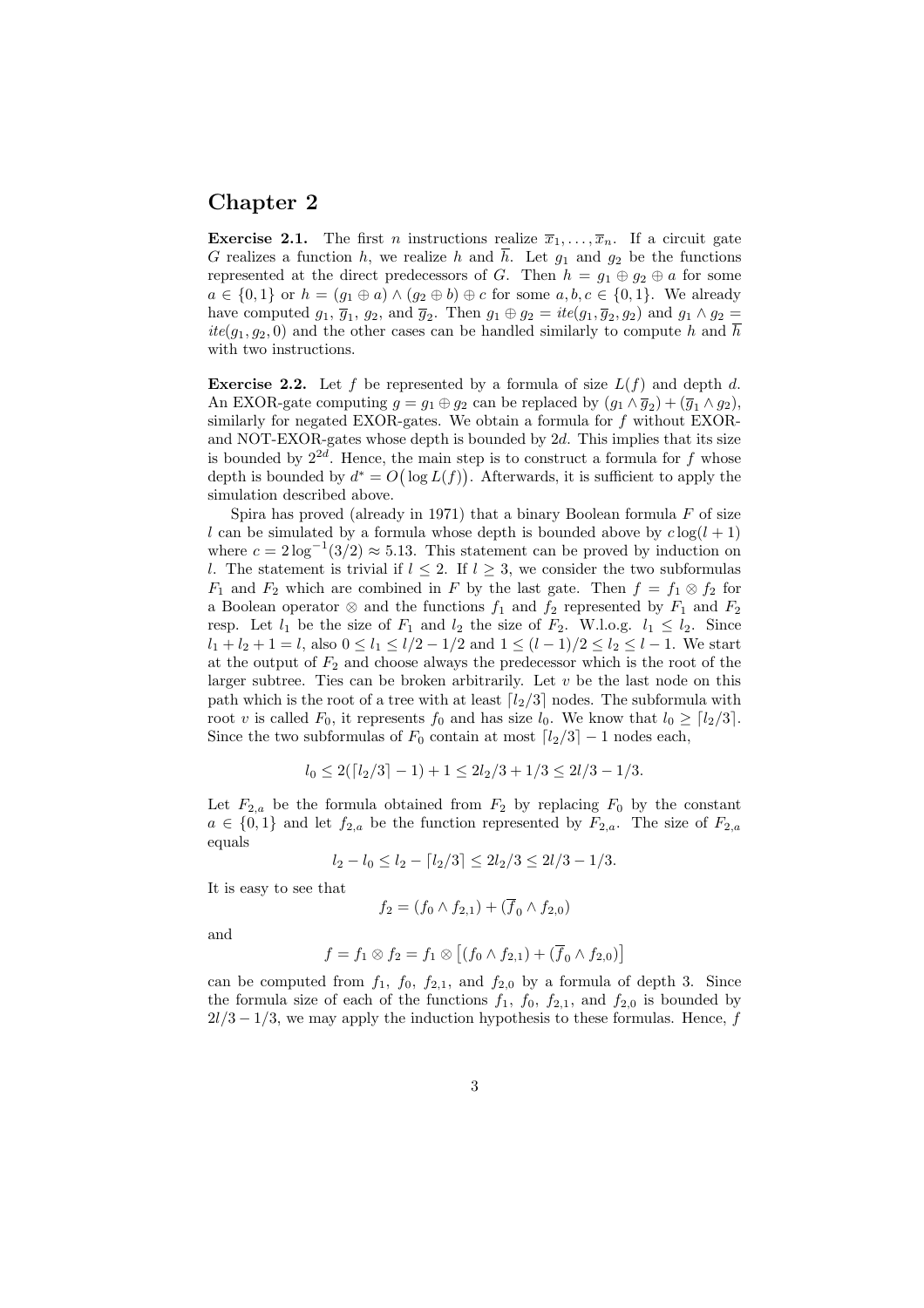can be represented by a formula whose depth is bounded by

$$
c \log(2l/3 - 1/3 + 1) + 3 = c \log(2(l+1)/3) + 3 =
$$
  

$$
c \log(l+1) + c \log(2/3) + 3 = c \log(l+1).
$$

The last equality follows from the definition of  $c$ .

**Exercise 2.3.** There are  $2^{n-|S_i|}$  different assignments to the variables outside  $S_i$ . The number of functions on  $S_i$  is equal to  $2^{2^{|S_i|}}$ . Hence,

$$
\log s_i \le \min\{n - |S_i|, 2^{|S_i|}\}
$$

and

$$
u_i := (\log s_i)/\log \log s_i \le \min\{(n-|S_i|)/\log(n-|S_i|), 2^{|S_i|}/|S_i| \}.
$$

|Si|

Since the sets  $S_i$  are disjoint, there are at most  $2n \log^{-1} n$  sets  $S_i$  whose size is larger than  $\frac{1}{2} \log n$ . For these sets we estimate  $u_i$  above by  $n \log^{-1} n$  and the total contribution of these sets to Nechiporuk's lower bound (Theorem 2.2.4) is bounded above by  $2n^2 \log^{-2} n$ .

For the other sets,  $|S_i| \leq \frac{1}{2} \log n$  and we estimate  $u_i$  above by  $2^{|S_i|} / |S_i|$ . The function  $x \to 2^x/x$ ,  $x \ge 2$ , is convex. Hence we get the largest contribution if as many  $|S_i|$  as possible are equal to  $\frac{1}{2} \log n$ . Hence, the total contribution is bounded  $O(n^{3/2} \log^{-2} n)$ .

Exercise 2.4. We apply the result of Exercise 2.6 that the BP size and, by Theorem 2.1.3, also the circuit size of  $DSA_n$  is bounded by  $O(n)$ . Hence the circuit size of  $x_{|y|}$  is  $O(n)$ . The same argument proves that the circuit size of  $x_{|y|+c}$  is  $O(n)$ . Altogether, we obtain a circuit of size  $O(n \log n)$  computing  $x_{|y|}, \ldots, x_{|y|+k-1}$ . Using the outputs of this circuit as address variables and  $x_0, \ldots, x_{n-1}$  as data variables we can compute  $ISA_n(x, y) = x_{\alpha(x, y)}$  with  $O(n)$ further gates.

Exercise 2.5. See the proof of Theorem 6.1.3 for a solution of this exercise. The resulting BP is even an FBDD and a DT.

Exercise 2.6. See the proof of Theorem 4.3.2 for a solution of this exercise. The resulting BP is even an OBDD and a DT.

**Exercise 2.7.** Let  $S_i$  contain all variables  $x_{j,j+i}, 1 \leq j \leq n$ , where the indices are taken mod *n* with representatives in  $\{1, \ldots, n\}$ . The  $\mathbb{Z}_2$ -determinant does not change by interchanging rows or columns. Hence,  $s_1 = \cdots = s_n$  and it is sufficient to prove that  $s_n \geq 2^{(n^2-n)/2}$ . Afterwards, we can apply Theorem 2.2.4.

We replace the variables below the main diagonal by fixed constants and the variables above the main diagonal by all possible constants. We like to prove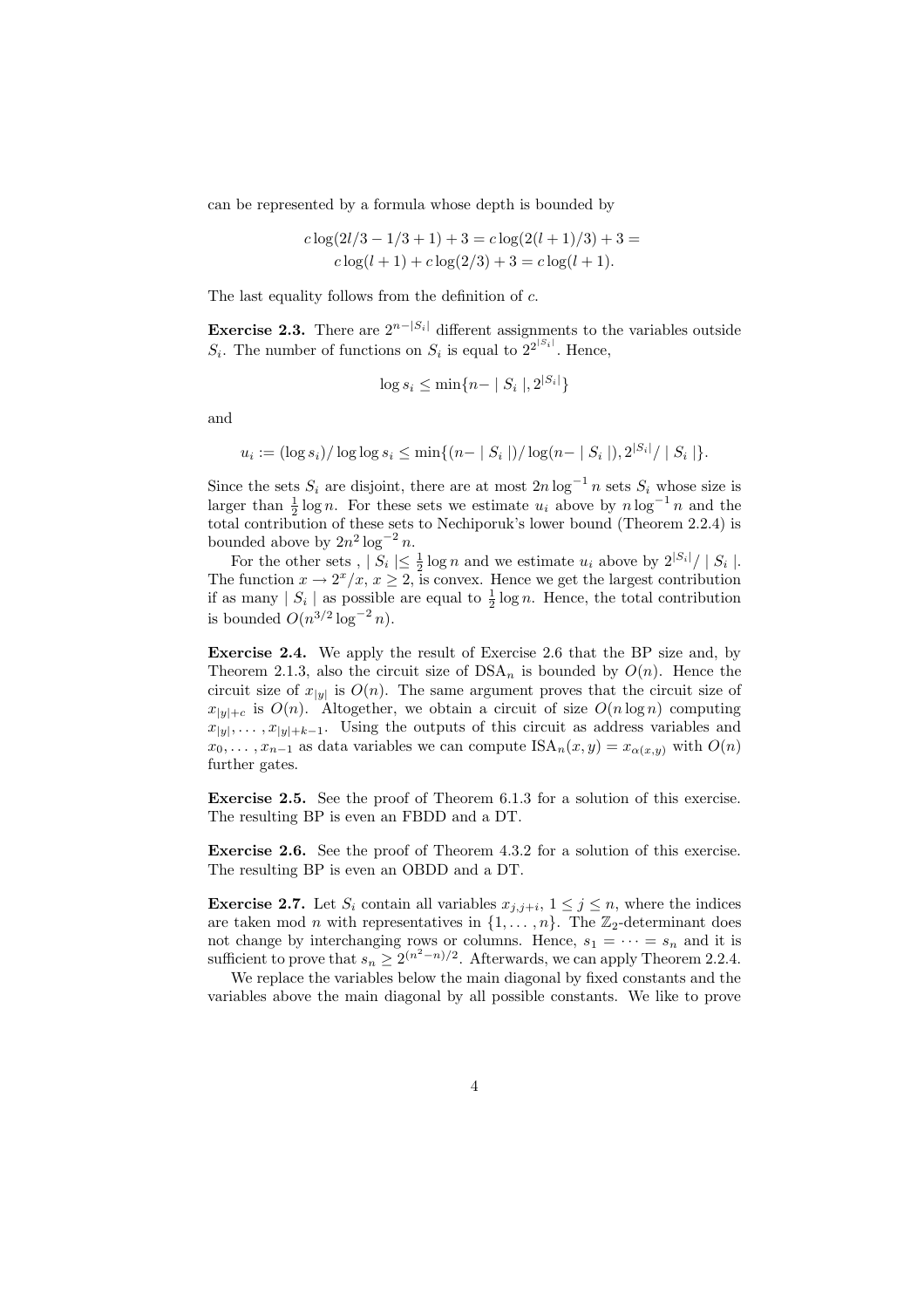that the functions

$$
g_c(x_{11},\ldots,x_{nn}) = \det_n \begin{bmatrix} x_{11} & c_{12} & c_{13} & \cdots & c_{1,n-2} & c_{1,n-1} & c_{1n} \\ 1 & x_{22} & c_{23} & \cdots & c_{2,n-2} & c_{2,n-1} & c_{2n} \\ 0 & 1 & x_{33} & \cdots & c_{3,n-2} & c_{3,n-1} & c_{3n} \\ \vdots & \vdots & \vdots & \ddots & \vdots & \vdots & \vdots \\ 0 & 0 & 0 & \cdots & 1 & x_{n-1,n-1} & c_{n-1,n} \\ 0 & 0 & 0 & \cdots & 0 & 1 & x_{nn} \end{bmatrix}
$$

are different for different settings of the c-constants. This is sufficient, since we have  $(n^2 - n)/2$  c-constants. The statement is obvious for  $n = 2$ , since  $g_c(x_{11}, x_{22}) = x_{11}x_{22} \oplus c_{12}$ . The case  $n = 3$  can be handled by considering the eight assignments to  $c_{12}$ ,  $c_{13}$ , and  $c_{23}$ .

For  $n > 3$ , we apply matrix operations which do not change the determinant. We multiply the second row by  $x_{11}$  and add the result to the first row. The new first row equals

$$
(0, x_{11}x_{22} \oplus c_{12}, x_{11}c_{23} \oplus c_{13}, \cdots, x_{11}c_{2n} \oplus c_{1n}).
$$

The first column contains only one non-zero entry, namely an entry 1, in the second row. Hence, we erase the first column and the second row. Then we set  $x_{11} = 1$ . This results in an  $(n - 1) \times (n - 1)$ -matrix of the same type as described above. By induction hypothesis,  $g_c \not\equiv g_{c'}$  if  $c_{ij} \neq c'_{ij}$  for some  $i \geq 3$ or  $c_{1k} \oplus c_{2k} \neq c'_{1k} \oplus c'_{2k}$  for some  $k \geq 3$ .

We can apply similar arguments to the last two columns instead of the first two rows. This leads to the conclusion that  $g_c \neq g_{c'}$  if  $c_{ij} \neq c'_{ij}$  for some  $j \leq n-2$  or  $c_{k,n-1} \oplus c_{kn} \neq c'_{k,n-1} \oplus c'_{kn}$  for some  $k \leq n-2$ .

We are left with the situation that  $c_{ij} = c'_{ij}$  for all  $(i, j) \notin \{(1, n-1), (1, n),$  $(2, n-1), (2, n)$  and  $c_{1k} \oplus c_{2k} = c'_{1k} \oplus c'_{2k}$  for  $k \in \{n-1, n\}$ . Now we set  $x_{11} = 0$ . Then we can erase the first column and the second row of the matrix. The results for c and c' are  $(n-1) \times (n-1)$ -matrices M and M' which agree at all entries except perhaps the last two entries of the first row. Since  $c \neq c'$ and  $c_{1k} \oplus c_{2k} \neq c'_{1k} \oplus c'_{2k}$  for  $k = n - 1$  and  $k = n$ , we obtain three cases:

 $c_{1,n-1}$  ≠  $c'_{1,n-1}$  and  $c_{1n} = c'_{1n}$ ,  $c_{1,n-1} = c'_{1,n-1}$  and  $c_{1n} \neq c'_{1n}$ , and  $c_{1,n-1} \neq c'_{1,n-1}$  $c'_{1,n-1}$  and  $c_{1n} \neq c'_{1n}$ . We compute the determinants of M and M' by expansion according to the first row. We obtain for the first n−3 entries the same values for M and M'. For the entry at position  $n-2$  we obtain  $x_{nn}c_{1,n-1}$  and  $x_{nn}c'_{1,n-1}$ resp. For the entry at position  $n-1$  (the last position) we obtain  $c_{1n}$  and  $c'_{1n}$ resp. Hence,  $g_c(x) \oplus g_{c'}(x) = x_{nn}c_{1,n-1} \oplus x_{nn}c'_{1,n-1} \oplus c_{1n} \oplus c'_{1n}$  which is different from 0 in all three considered cases.

**Exercise 2.8.** We set  $S_i = \{x_{i,i+1}, \ldots, x_{in}\}$  for  $i \in \{1, \ldots, n-1\}$ . Let  $s_i$  be the number of subfunctions of  $3$ -CLIQUE<sub>n</sub> on  $S_i$ . In order to obtain a lower bound on  $s_i$ , we replace all variables deciding about the existence of edges which are adjacent to one of the vertices  $1, \ldots, i-1$  by 0. Hence, we consider a graph on the vertex set  $V_i = \{i, \ldots, n\}$ . For the variables  $x_{kl}, i + 1 \leq k < l \leq n$ , we choose the  $2^{[(n-i)/2](n-i)/2}$  different assignments leading to a bipartite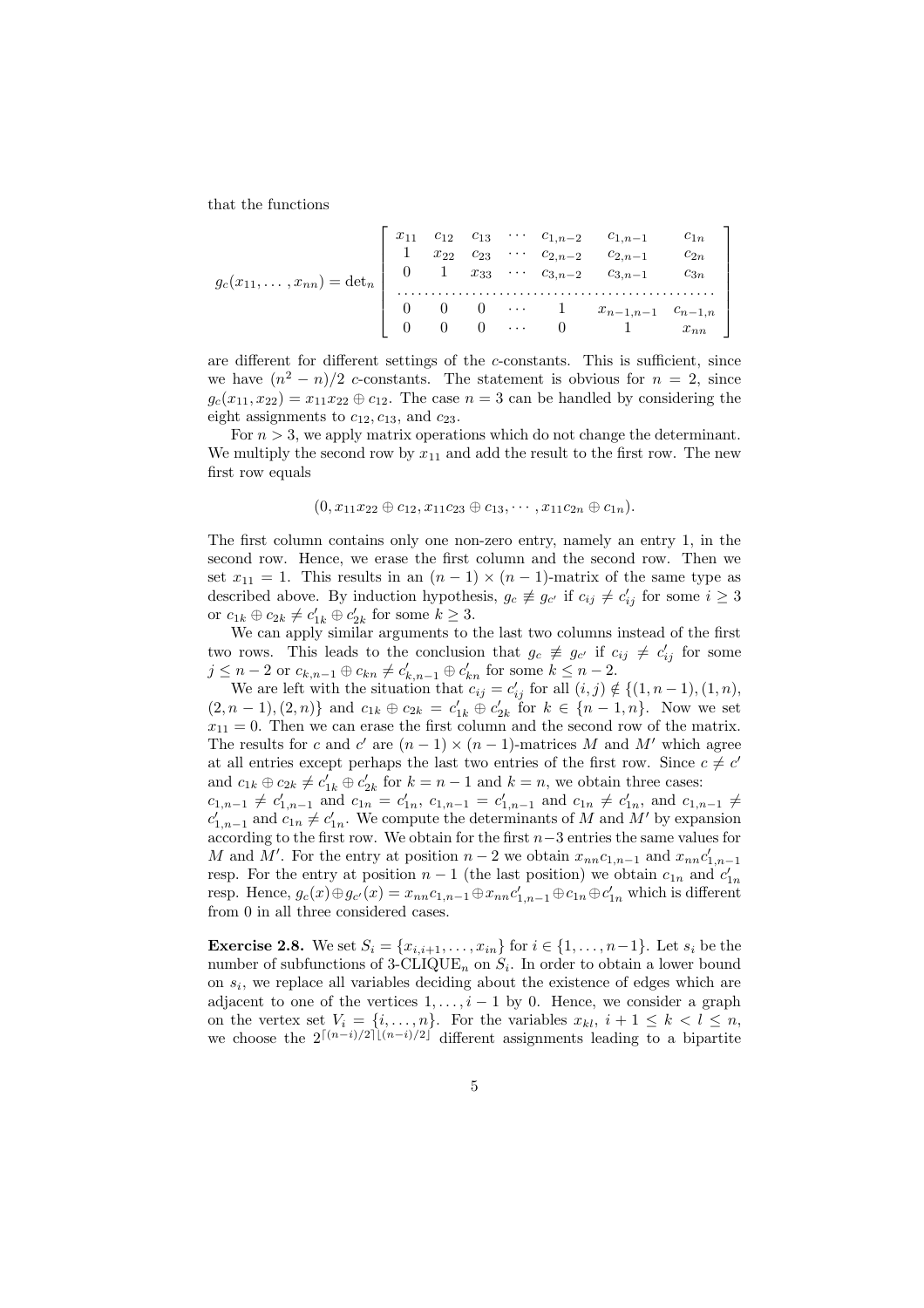graph on  $V_i$  where the first part contains the vertices  $i + 1, \ldots, i + \lceil (n - i)/2 \rceil$ . Bipartite graphs do not contain a 3-clique. We claim that these assignments lead to different subfunctions on  $S_i$ . Let a and a' be two such assignments and w.l.o.g.  $a_{kl} = 1$  and  $a'_{kl} = 0$ . Let  $x_{ik} = x_{il} = 1$  and  $x_{ij} = 0$  for all other j. Together with a we obtain a 3-clique on  $\{i, k, l\}$  and together with a' we do not obtain any 3-clique. Hence,  $\log s_i \geq \frac{(n - i)}{2} \lfloor (n - i)/2 \rfloor$ . Moreover,  $(\log s_i)/\log \log s_i \geq (\frac{1}{8}(n-i)^2 - O(n))/\log n$ . Since the sum of all  $(n-i)^2$ ,  $1 \leq i \leq n-1$ , equals  $\frac{1}{3}n^3 - O(n^2)$ , Nechiporuk's lower bound (Theorem 2.2.4) leads to the lower bound  $\frac{1}{24}n^3/\log n - O(n^2)$ .

**Exercise 2.9.** The function 3-CLIQUE<sub>n</sub> is the disjunction of all  $x_{ij}x_{ik}x_{jk}$ ,  $1 \leq i \leq j \leq k \leq n$ . The number of inner nodes of a BP for  $x_{ij}x_{ik}x_{jk}$  can be bounded by 3. Now we apply the result of Case 1 in the proof of Theorem 2.1.4. That result holds for the conjunction of functions but it can be obtained in a similar way for disjunctions. This leads to an upper bound on the BP size of  $3\binom{n}{3}+2$  (the term 2 describes the 2 sinks).

**Exercise 2.10.** In order to represent  $\text{MUL}_{k,n}$  it is sufficient to consider  $(k+1)n$ z-levels (or more precisely  $1 + \cdots + (k + 1)$  z-levels if  $k \leq n - 1$  and a similar formula can be derived for  $k \ge n$ ) and we obtain the upper bound  $4(k+1)n^2$ .

**Exercise 2.11.** We start with the BP for  $\text{MUL}_{2n-1,n}$  described in the proof of Theorem 2.3.5. It has size  $O(n^3)$ . After having tested the z-variables of column l, we have stored the bit  $p_l$  of the product  $p = (p_{2n-1}, \ldots, p_0)$  and the carry to the next column. In this situation we test the  $lth$  bit of the third number of the input for multgraph<sub>n</sub>. If it equals  $p_l$ , we go on. Otherwise, we reach the 0-sink.

**Exercise 2.12.** There are s paths  $p_1, \ldots, p_s$  from the root of the DT to a 1-leaf. Each path  $p_i$  corresponds to a monomial  $m_i$  which equals 1 on input a iff the input a activates the corresponding path. Obviously,  $f = m_1 + \cdots + m_s$ . Moreover,  $m_i m_j = 0$  if  $i \neq j$ . This follows, since  $p_i$  and  $p_j$  split at some node v. Let  $x_k$  be the label of v. Then  $m_i$  contains  $x_k$  while  $m_j$  contains  $\overline{x}_k$  or vice versa.

**Exercise 2.13.** Let  $f = m_1 + \cdots + m_s$ , where  $m_1, \ldots, m_s$  are the minterms of f. We test the variables in the ordering  $x_1, \ldots, x_n$ . Whenever the corresponding subfunction is equal to a constant, we stop the computation with the corresponding leaf. We get at most s paths leading to a 1-leaf. A path can lead to at most n 0-leaves. Altogether, the number of leaves is bounded by  $(s + 1)n$ . The statement does not hold for  $s = 0$  (we need 1 leaf) and for  $s = 1$  (we need  $n+1$  leaves for a minterm). For  $s \geq 2$ , we either have only one path to a 1-leaf and  $n + 1 \leq sn$  or each path to a 1-leaf contains a node followed by two inner nodes and contributes at most 1 1-leaf and  $n - 1$  0-leaves to DT(f).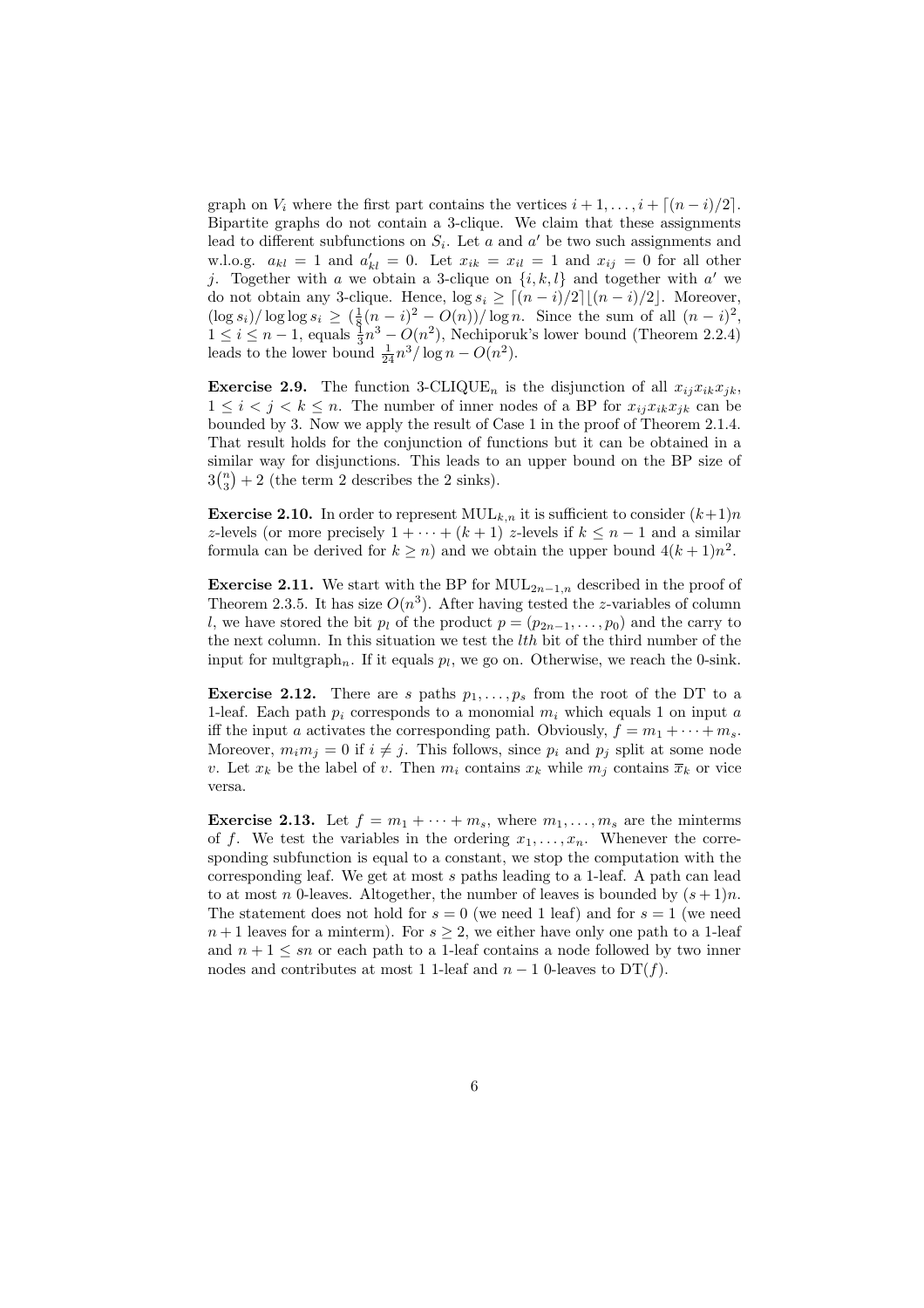# Chapter 3

**Exercise 3.1.** Let  $s_i$  be the number of different subfunctions  $f_{j|x_1=a_1,...,x_{i-1}=a_{i-1}}, 1 \leq j \leq m, a_1,...,a_{i-1} \in \{0,1\}$ , essentially depending on  $x_i$ . We construct a  $\pi$ -OBDD representing  $f = (f_1, \ldots, f_m)$  with  $s_i$   $x_i$ -nodes,  $1 \leq i \leq n$ , and  $s_{n+1}$  sinks. For each  $f_j$ ,  $1 \leq j \leq m$ , we use the same approach as described before Theorem 3.1.4 for single-output functions. If subfunctions for  $f_j$  and  $f_{j'}$  are equal, they are represented by the same node. On the other hand, the proof of Theorem 3.1.4 shows that each considered subfunction has to be represented at some node. Since each node can represent only one function, the statement is proved. There is no choice how to direct the edges.

Exercise 3.2. The algorithm is described essentially already before Theorem 3.1.5. For an efficient implementation, it is possible to work with a DFS traversal starting at the pointers for the output functions. Nodes not reachable from these pointers can be eliminated. We use an extra array for all nodes. Whenever we traverse an edge  $(v, w)$ , we distinguish whether w is reached for the first time or has been reached before. For the first case, we check whether the 0-edge leaving  $w$  is complemented. Whenever this is the case, we remove the compl-bit at the 0-edge leaving  $w$ , negate the compl-bit at the 1-edge leaving w and the compl-bit on the edge  $(v, w)$ . In the second case, we look up the information whether the 0-edge leaving  $w$  has been complemented in the beginning. Whenever this is the case, we negate the compl-bit on the edge  $(v, w)$ . The correctness of this algorithm is obvious. The algorithm needs time  $O(1)$  for each edge.

**Exercise 3.3.** We consider the parity function  $x_1 \oplus \cdots \oplus x_n$  and the variable ordering  $x_1, \ldots, x_n$ . (We obtain the same result for each variable ordering.) The reduced  $\pi$ -OBDD contains one  $x_1$ -node, two  $x_i$ -nodes,  $2 \leq i \leq n$ , representing  $x_i \oplus \cdots \oplus x_n$  and  $x_i \oplus \cdots \oplus x_n \oplus 1$  resp., and two sinks. The size equals  $2n+1$ . Using complemented edges, the nodes representing  $x_i \oplus \cdots \oplus x_n$  and  $x_i \oplus \cdots \oplus x_n \oplus 1$ can be merged, since one function is the negation of the other one. The same holds for the sinks. Hence, the size is reduced to  $n+1$  and  $2n+1 = 2(n+1)-1$ .

**Exercise 3.4.** A function f is called monotone if  $a \leq b$  implies  $f(a) \leq f(b)$ . Here we define that  $0 \leq 1$  and  $a \leq b$  iff  $a_i \leq b_i$  for all i. It is easy to see that subfunctions of monotone functions are monotone again. If a monotone function is not constant, by definition,  $f(0, \ldots, 0) = 0$  and  $f(1, \ldots, 1) = 1$ . In particular, the negation of such a function is not monotone. Hence, for a non-constant monotone function the use of complemented edges saves exactly one node, namely the 1-sink.

Exercise 3.5. W.l.o.g.  $\pi = id$ . We use the main ideas of the proof of Theorem 3.1.4. For  $g := f_{|x_1=a_1,\ldots,x_i=a_i}$  we have used  $\alpha(g)$  to describe the smallest index k such that f essentially depends on  $x_k$ . Here we define  $\alpha(g) := x_{i+1}$ , if  $i < n$ , and  $\alpha(g) = \text{const}$ , if  $i = n$ . Then we use the same construction as before Theorem 3.1.4 to obtain a complete  $\pi$ -OBDD representing f with as many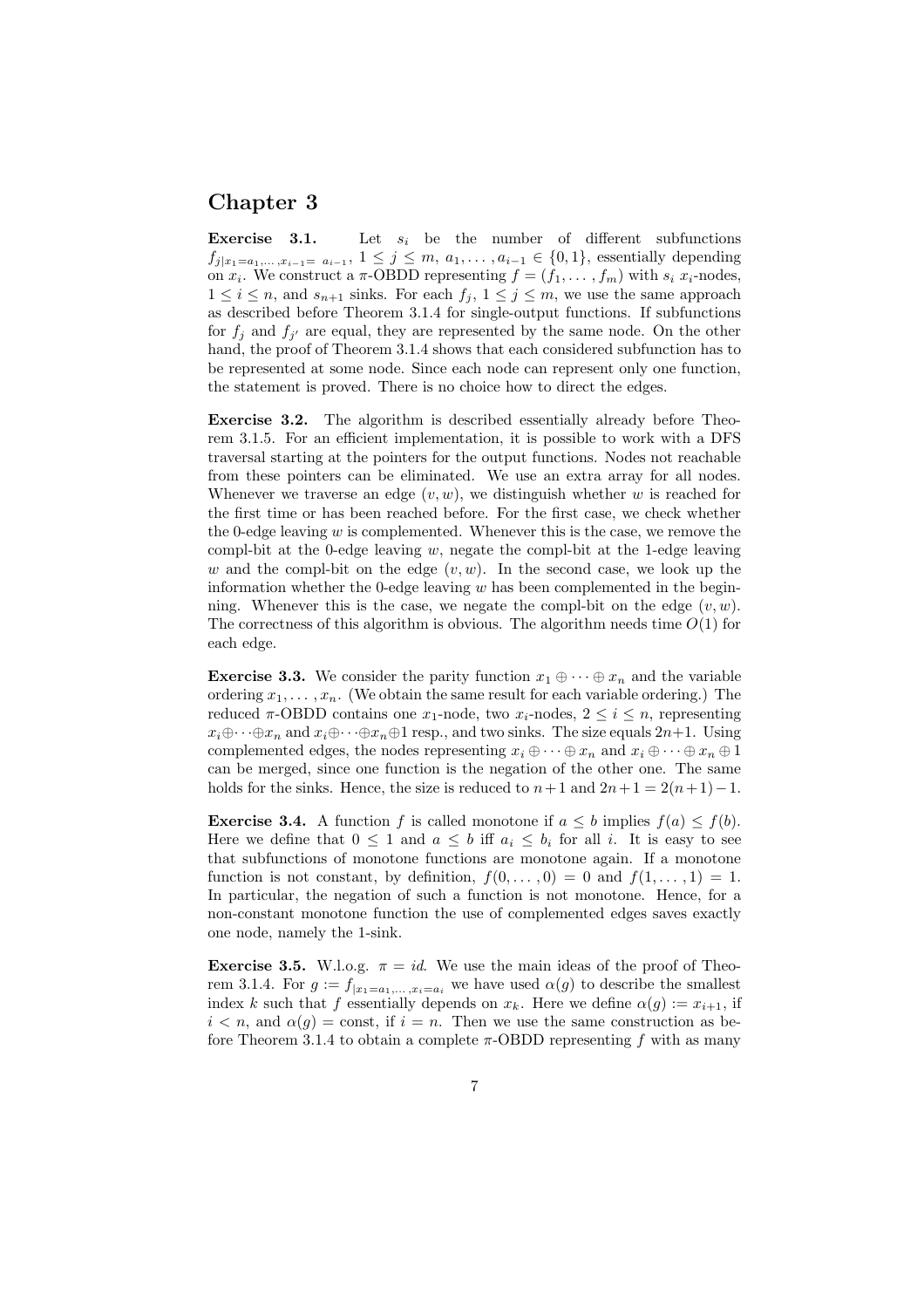$x_i$ -nodes as there are different subfunctions  $f_{|x_1=a_1,\ldots,x_{i-1}=a_{i-1}}$ . Moreover, each subfunction has to be represented and, in a complete  $\pi$ -OBDD, it has to be represented by an  $x_i$ -node or by a sink, if  $i = n + 1$ . If a complete  $\pi$ -OBDD for f contains exactly nodes for the subfunctions as described above, the connections by the edges are uniquely determined.

**Exercise 3.6.** W.l.o.g.  $\pi = id$ . We construct a complete  $\pi$ -OBDD for f from the reduced  $\pi$ -OBDD G for f. Let v be a node of G. If v is labeled by  $x_i$ , we create new nodes  $v_1, \ldots, v_{i-1}$ . If v is a sink, we create new nodes  $v_1, \ldots, v_n$ . Hence, we create for each node at most  $n$  new nodes and the number of old and new nodes is at most by a factor of  $n + 1$  larger than the number of old nodes. Now we construct a complete  $\pi$ -OBDD for f based on the nodes of G and the nodes newly created. Let v be labeled by  $x_i$  (where we "label" a sink by a dummy variable  $x_{n+1}$ ). Then the edges leaving the new node  $v_j$ ,  $j < i-1$ , lead to the new node  $v_{i+1}$  and the edges leaving the new node  $v_{i-1}$  lead to the old node v. Hence, the nodes  $v_i$  represent the same function as v. An old edge from a node w labeled by  $x_j$  to a node v labeled by  $x_i$  is redirected to  $v_{j+1}$  if  $i - j \geq 2$ . Here, we again assume sinks to be labeled by  $x_{n+1}$ . Moreover, we assume that pointers for the functions to be represented are edges starting at a node labeled by  $x_0$ . The new OBDD respects the variable ordering  $\pi = id$ , is complete, represents f, and its size is bounded above by  $(n+1)|G|$ .

Exercise 3.7. The constant function 1 has the OBDD size 1. A complete OBDD obviously needs  $n+1$  nodes. It follows from the solution of Exercise 3.6 that the factor  $n + 1$  is only necessary for constant functions.

Exercise 3.9. The synthesis algorithm for  $\pi$ -OBDDs with complemented edges is based on the synthesis algorithm for  $\pi$ -OBDDs without complemented edges. A negation can be performed by negating the compl-bit on the pointer for the considered function. In general,  $f = q \otimes h$  and we perform a simultaneous DFS traversal through the OBDDs representing  $g$  and  $h$  resp. Instead of node pairs  $(v, w)$  we consider  $((v, a), (w, b))$  where a and b indicate whether we have reached  $v$  resp.  $w$  via a complemented edge. We may define terminal cases, among them at least the cases where  $v$  and  $w$  are sinks. In the same way as in the usual synthesis algorithm we omit tests and "wait" in one of the OBBDs. Otherwise, if  $a = 0$ , we look for the successors  $v_0$  and  $v_1$  and take into account the compl-bit on the edges  $(v, v_0)$  and  $(v, v_1)$ . If  $a = 1$ , we negate the complbits on the edges. If a backtracking step leads to a 0-edge with a compl-bit, we integrate the solution to Exercise 3.2 into this synthesis algorithm. It is obvious how to integrate the reduction into the synthesis process.

**Exercise 3.10.** We consider m functions  $f_1, \ldots, f_m$  where  $f_i$  is defined as multiplexer on its private address vector  $x^i = (x_0^i, \ldots, x_{k-1}^i)$  and the common data vector  $z = (z_0, \ldots, z_{n-1})$ . We use a variable ordering  $\pi$  respecting the ordering  $x^1, \ldots, x^m, z$  of the vectors. The  $\pi$ -OBDD size of each  $f_i$  is equal to  $2n+1$ . Let  $f = f_1 + \cdots + f_m$ . We consider the subfunctions with respect to the different assignments to the variables in  $x^1, \ldots, x^m$ . We obtain  $n + \binom{n}{2} + \cdots + \binom{n}{m}$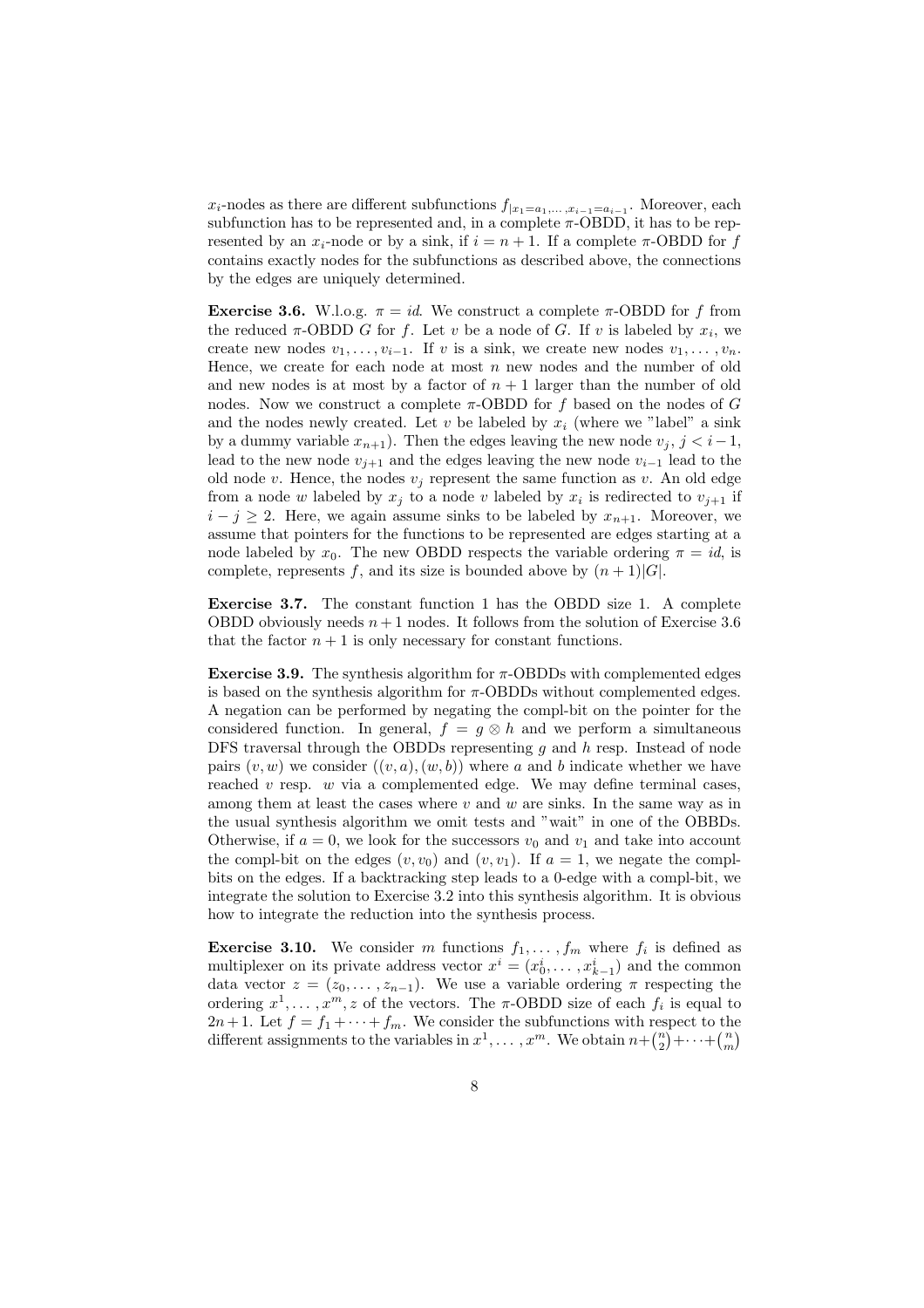different subfunctions namely all functions  $x_{i_1} + \cdots + x_{i_r}$  where  $1 \leq r \leq k$  and  $1 \leq i_1 < \cdots < i_r \leq n$ . This number is a lower bound on the OBDD size of f.

**Exercise 3.11.** Let the variable ordering  $\pi$  be given by  $x_0, \ldots, x_{k-1}$ ,  $y_0, \ldots, y_{k-1}, z_0, \ldots, z_{n-1}, s$  where  $n = 2^k$ . Let  $f_n$  be the conjunction of s and the multiplexer on x and z and let  $g_n$  be the conjunction of  $\overline{s}$  and the multiplexer on y and z. Obviously,  $f_n \wedge g_n = 0$ . The  $\pi$ -OBDD size of each of the functions  $f_n$  and  $g_n$  equals  $2n + 2$ . Now we consider  $f_n + g_n$  and their subfunctions with respect to the different assignments to the  $x$ - and  $y$ -variables. We obtain the  $n(n-1)$  different subfunctions  $sx_i + \overline{sx}_i, i \neq j$ , and, moreover the *n* different subfunctions  $sx_i + \overline{s}x_i = x_i, 1 \leq i \leq n$ .

**Exercise 3.12.** If  $f = [(g \oplus a) \wedge (h \oplus b)] \oplus c$ ,  $f = ite(g, h_1, h_2)$  where one of the functions  $h_1$  and  $h_2$  is a constant and the other one is h or  $\overline{h}$ . Hence, the simultaneous DFS traversal runs through the OBDD representing  $g$ , the OBDD representing h where perhaps the labeling of the sinks has to be negated, and an OBDD representing a constant. This leads to the same node pairs as in the binary synthesis (if we ignore the component representing the constant). All terminal cases considered in the binary synthesis can be adapted to the ternary case. If  $f = g \oplus h \oplus a$ ,  $f = ite(g, h \oplus a, h \oplus \overline{a})$ . Hence, we run through the OBDD representing  $g$ , through the OBDD representing  $h$ , and virtually through an OBDD representing  $\overline{h}$ . Whenever we reach the node v in the OBDD for h, we may interpret this as reaching  $\overline{v}$  in an OBDD for  $\overline{h}$ . The 0-sink in the OBDD for h corresponds to the 1-sink in the OBDD for  $\overline{h}$  and vice versa. Again the terminal cases can be adapted.

**Exercise 3.13.** It is obvious that  $f \leq g$  iff  $f \wedge \overline{g} \equiv 0$ . Hence, the property  $f \leq g$  can be checked by the application of the synthesis algorithm to construct a  $\pi$ -OBDD for  $f \wedge \overline{g}$  and to check whether we construct a  $\pi$ -OBDD representing the constant 0.

Exercise 3.14. We have one processor for each node. The processor corresponding to the inner node v determines the label  $x_i$  of v and the value  $a_i$  of  $x_i$ . Then it computes the  $a_i$ -successor of v and writes it into a node array at position v. The processor corresponding to the sink v writes v into the position v of the node array. In both cases, the processor remembers the node written in the last round. Then we repeat for  $\lceil \log n \rceil$  times the following procedure for all processors. The processor for node v looks at the array position  $v'$  where  $v'$  is the node written in the last round. If the processor for node  $v$  reads  $v^*$ , the processor writes  $v^*$  into position v and remembers  $v^*$ . It is obvious that this algorithm is an exclusive write  $(EW)$  one. Moreover, after i steps, the processor at the root knows the node in distance  $2<sup>i</sup>$  on the path activated by the given input. If a sink is reached in less then  $2<sup>i</sup>$  steps, the processor knows this sink. The length of the activated path is bounded by n. Hence, after  $\lceil \log n \rceil$  steps the processor at the root knows the solution of the evaluation problem.

Exercise 3.15. The satisfiability problem is trivial for reduced OBDDs. In the general case, we have to determine whether there is a directed path from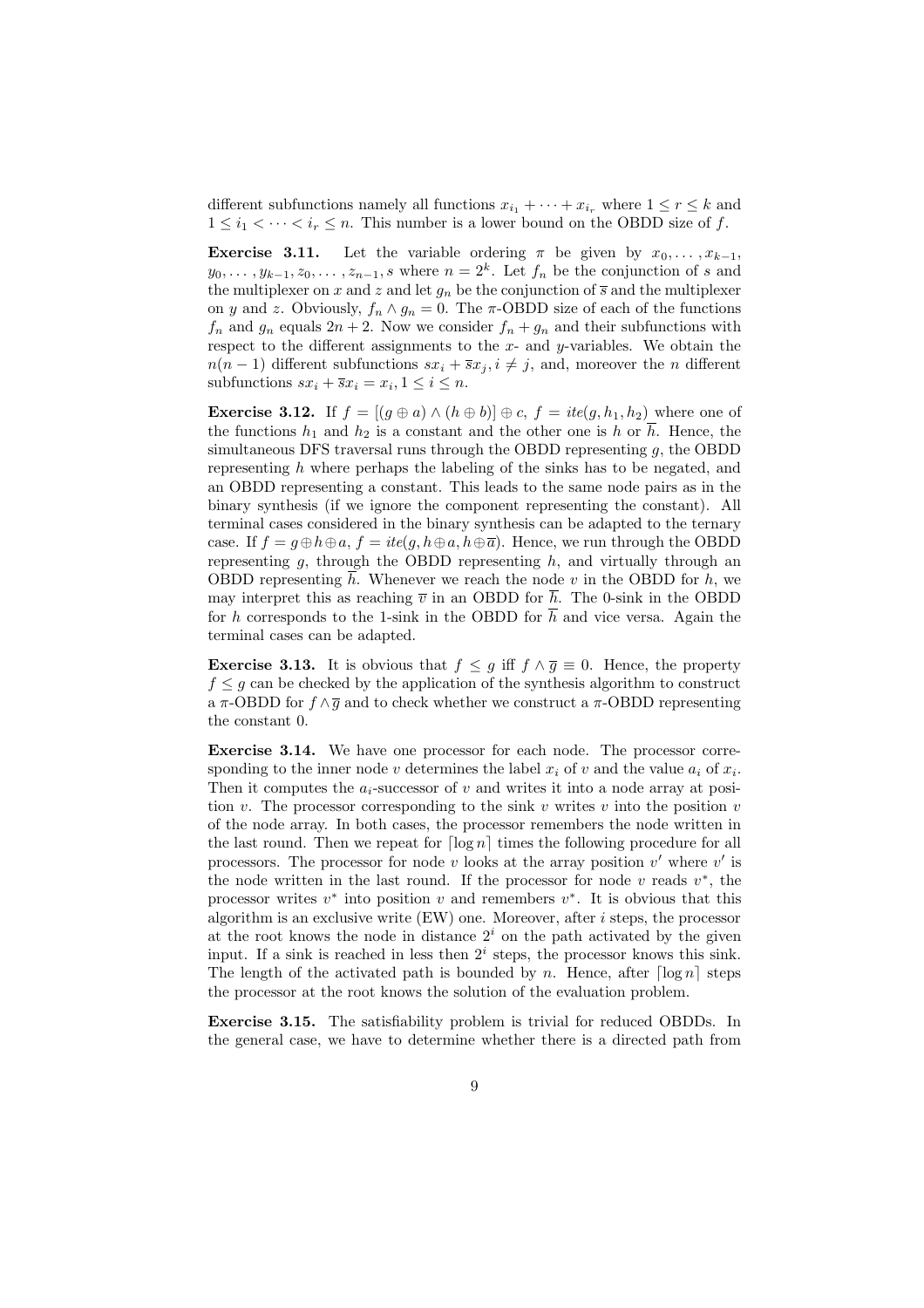the source to the 1-sink. We are faced with the well-known transitive closure bottleneck for PRAMs. We know that the length of paths in an OBDD is bounded above by  $n$ . It is easy to construct the adjacency matrix  $A$  of the graph which describes the OBDD. We may forget the labeling of the nodes and edges. The Boolean matrix product  $D$  of two Boolean  $m \times m$ -matrices  $B$  and  $C$  is defined by

$$
d_{ij} = b_{i1}c_{1j} + b_{i2}c_{2j} + \cdots + b_{im}c_{mj}.
$$

Each  $d_{ij}$  can be computed by m processors, one responsible for  $b_{ik}c_{kj}$ , in constant time. First, the processor computes the product  $b_{ik}c_{kj}$ . Then the processor writes (common writing) 1 into an array for the result iff  $b_{ik}c_{kj} = 1$ . This array is initialized with 0-entries. Hence, the disjunction can be computed within one step. The different d-entries can be computed independently (since common reading is allowed). Hence,  $m<sup>3</sup>$  processors can realize the Boolean matrix product in constant time. We like to compute the  $n$ -th power of  $A$  assuming that there is an edge from each sink leading back to the sink. Hence, in this case  $m = |G_f|$  and we have to perform  $\lceil \log n \rceil$  matrix multiplications to compute sequentially  $A^2, A^4, A^8, \ldots, A^{2^{\lceil \log n \rceil}}$ .

**Exercise 3.16.** We work with  $|G_f| \cdot |G_g|$  processors and, therefore, we have one processor for each node pair  $(v, w) \in V_f \times V_g$ . We compute the OBDD  $G_h = G_f \times G_g$  (see the definition below Theorem 3.3.4) as the result of the binary synthesis. The processor responsible for  $(v, w)$  has to compute the label of this node and the 0-successor and the 1-successor of this node. The processor reads  $x_i := \text{label}(v)$  and  $x_k := \text{label}(w)$  (the label of a sink is interpreted as  $x_{n+1}$ ) and the label of  $(v, w)$  is defined as  $x_i$  where  $i = \min\{j, k\}$ . If  $i = n+1$ , the node  $(v, w)$  is a sink whose label equals label $(v) \otimes$ label $(w)$  ( $\otimes$  is the operator of the binary synthesis). If  $i \leq n$ , the processor computes the successors  $v_0, v_1, w_0$ . and  $w_1$  of v and w resp. The processor defines the 0-successor of  $(v, w)$  as  $(v_0^*, w_0^*)$  where  $v_0^* = v_0$ , if v is labeled by  $x_i$ , and  $v_0^* = v$  otherwise. The node  $w_0^*$  and the 1-successor  $(v_1^*, w_1^*)$  are defined similarly.

**Exercise 3.17.** Let  $s = |G_f|$ . We apply the solution of Exercise 3.15 to eliminate all nodes not reachable from the source. Let  $G = (V, E)$  be this OBDD containing only nodes reachable from the source. The next aim is to determine for each each node pair  $(v, w)$  whether  $f_v = f_w$ . We apply the solution of Exercise 3.16 to construct an OBDD  $G^*$  for  $f \oplus f$ . Remember that this OBDD contains the node pair  $(v, w)$  representing  $f_v \oplus f_w$ . We again apply the solution of Exercise 3.15 to the OBDD  $G^*$ . Since the size of  $G^*$  is bounded by  $s^2$ , we know that  $s^6$  processors and time  $O(\log s)$  are sufficient for this purpose. Afterwards, we can determine for each  $(v, w)$  whether  $f_v \oplus f_w = 0$ , i.e., whether  $f_v = f_w$ . The last step is to construct the reduced OBDD. For each node v of  $G$  we have an array describing which nodes represent the same function as  $v$ . Using s processors for each node v the node  $l(v)$  with the largest number among the nodes equivalent to v can be determined in time  $O(\log s)$ . Here we assume a topological ordering of the nodes (which otherwise can be easily computed). The reduced OBDD  $G^{red}$  for f contains all the nodes v where  $v = l(v)$ . These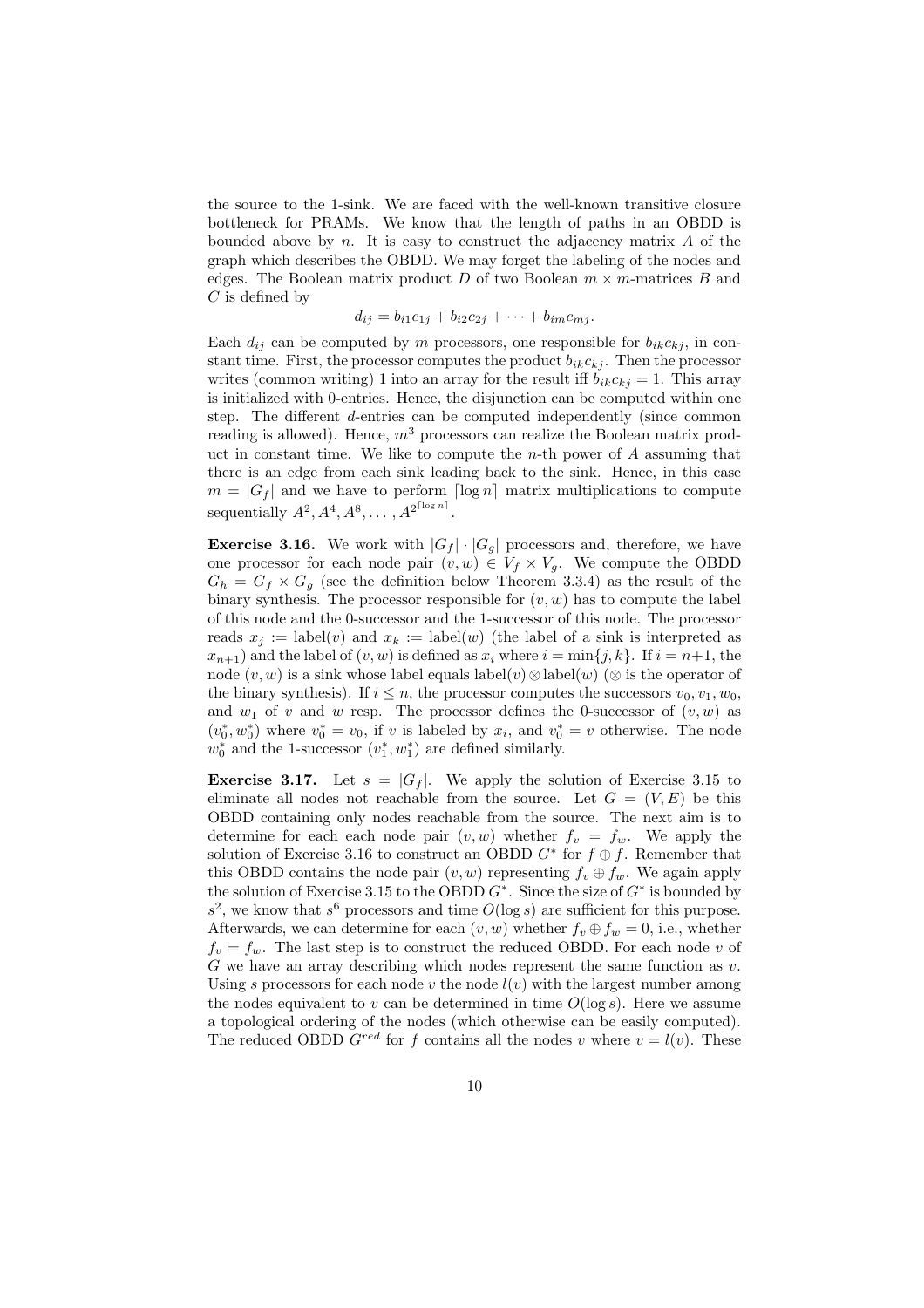nodes have the same labels as in G. The 0-successor of v in  $G^{red}$  is  $l(v_0)$  if  $v_0$ is the 0-successor of  $v$  in  $G$ , similarly for the 1-successor. The whole algorithm runs in time  $O(\log s)$  using  $s^6$  processors.

Exercise 3.18. W.l.o.g.  $\pi = id$ . Let  $G^*$  be the reduced  $\{0, 1, *\}$ -representation of f. We consider f as completely specified function  $f: \{0,1\}^n \to \{0,1,*\}$ . Let v be a node of  $G^*$  labeled by  $x_i$ . Then  $f_v$  is a subfunction for some assignment  $(a_1, \ldots, a_{i-1})$  to the first  $i-1$  variables.  $G^*$  has at most three sinks with labels from  $\{0, 1, *\}$ . Let  $G_{on}$  and  $G_{dc}$  be reduced  $\pi$ -OBDDs representing  $f_{on}$  and  $f_{dc}$ resp. and let  $G'$  be the product graph after the elimination of not reachable nodes. The product graph has sinks labeled by  $(0, 0), (0, 1), (1, 0)$  and  $(1, 1)$ . Since it is impossible that  $f_{on}(a) = f_{dc}(a) = 1$ , the sink  $(1, 1)$  is not reachable. The sink  $(0,0)$  corresponds to the 0-sink of  $G^*$ ,  $(1,0)$  corresponds to the 1-sink, and  $(0, 1)$  corresponds to the  $\ast$ -sink. This identification of the images leads to a correspondence of f and  $(f_{on}, f_{dc})$ . The partial assignments a and b lead to different subfunctions of  $f_{on}$  or  $f_{dc}$  iff they lead to different subfunctions of f. This implies that the OBDD obtained from  $G'$  by reduction is isomorphic to  $G^*$ . The last step is to prove that  $G'$  is reduced. If the partial assignments a and b lead to the same subfunctions of  $(f_{on}, f_{dc})$ , they do so for  $f_{on}$  and  $f_{dc}$  and we reach for a and b the same node in  $G_{on}$  and the same node in  $G_{dc}$ . This implies that we reach for a and b the same node in  $G'$  and  $G'$  is reduced.

Exercise 3.19. The solution of this exercise has been obtained by Benedikt Stockebrand in his Master Thesis.

We start with general considerations. Let  $m = 2^k$ ,  $z = (z_{k-1}, \ldots, z_0)$ , and  $x = (x_1, \ldots, x_n)$ . We fix the variable ordering  $z_{k-1}, \ldots, z_0, x_1, \ldots, x_n$ . We define  $e_{i,r}$ ,  $0 \le i \le 2^r - 1$ , on r variables by  $e_{i,r}(y_{r-1},...,y_0) = 1$  iff  $|y| = i$ . Let  $(f_0, c_0), \ldots, (f_{m-1}, c_{m-1})$  be a sequence of incompletely specified Boolean functions on x such that  $c_i c_j = 0$  and  $f_i \neq f_j$ , if  $i \neq j$ . Let  $(f^*, c^*)$  be defined by

$$
f^*(x, z) = \bigvee_{0 \le i \le m-1} e_{i,k}(z) f_i(x)
$$

and

$$
c^*(x, z) = \bigvee_{0 \leq i \leq m-1} e_{i,k}(z)c_i(x).
$$

We apply the tsm heuristic levelwise top-down. **Claim:** After k levels we consider  $(F, C)$  defined by

$$
F(x, z) = \bigvee_{0 \le i \le m-1} f_i(x)c_i(x)
$$

and

$$
C(x, z) = \bigvee_{0 \le i \le m-1} c_i(x).
$$

First we prove the claim. It is obvious that

$$
c_{|z_{k-1}=0}^*(x,z) = \bigvee_{0 \le i \le m/2-1} e_{i,k-1}(z_{k-2},\ldots,z_0)c_i(x)
$$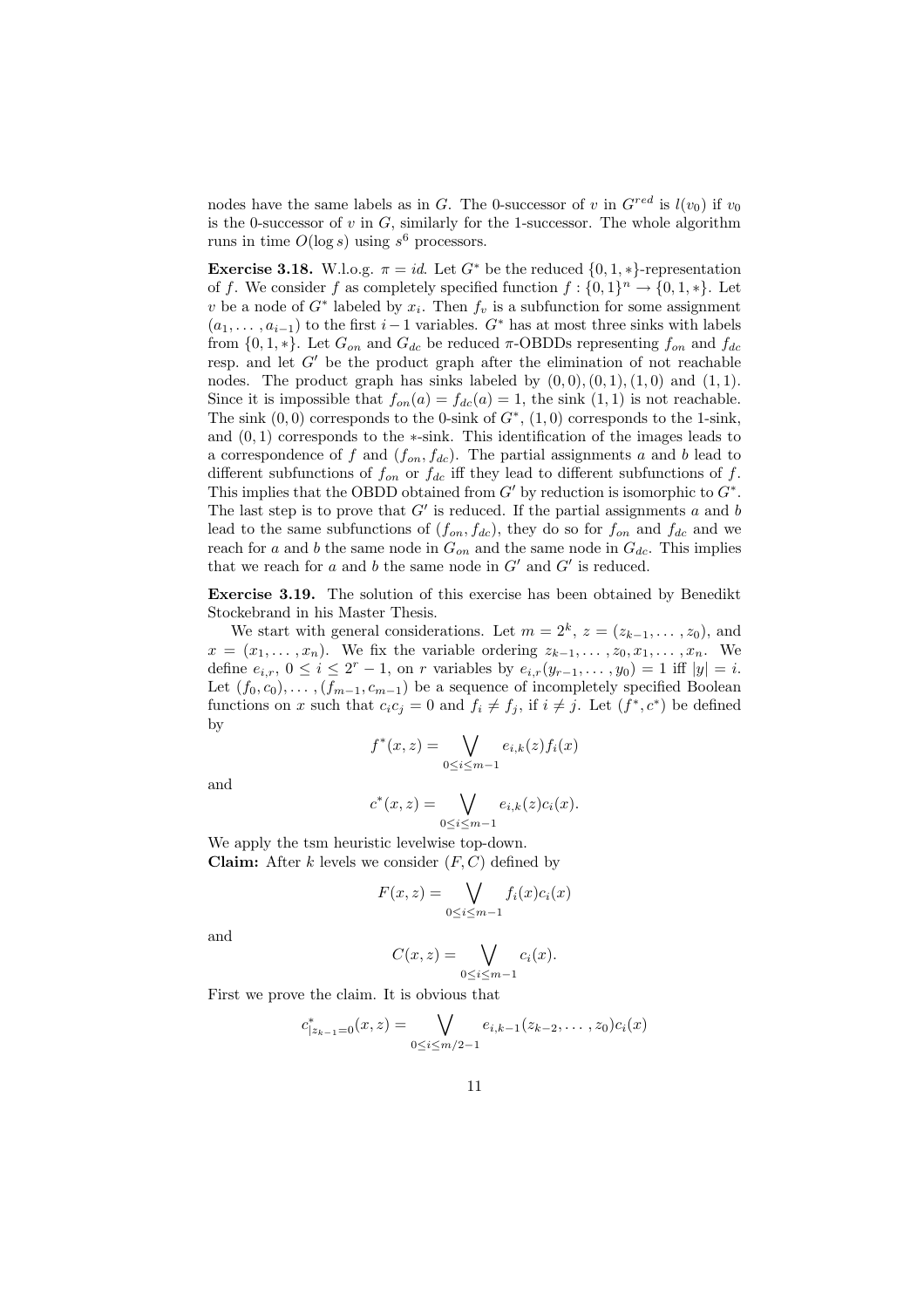$$
c_{|z_{k-1}=1}^*(x,z) = \bigvee_{0 \le i \le m/2-1} e_{i,k-1}(z_{k-2},\ldots,z_0)c_{i+m/2}(x)
$$

are disjoint. Hence, by Lemma 3.6.3, the new care function is  $c^{**} = c^*_{|z_{k-1}=0} +$  $c_{|z_{k-1}=1}^*$  and the new function is  $f^{**}(x, z) = f_{|z_{k-1}=0}^* c_{|z_{k-1}=0}^* + f_{|z_{k-1}=1}^* c_{|z_{k-1}=1}^*$ . Let  $f'_i$  and  $c'_i$ ,  $0 \le i \le m/2 - 1$ , be defined by

$$
f_i'(x) = f_i(x)c_i(x) + f_{i+m/2}(x)c_{i+m/2}(x)
$$

and

$$
c'_{i}(x) = c_{i}(x) + c_{i+m/2}(x).
$$

Then we can conclude that

$$
f^{**}(x, z) = \bigvee_{0 \le i \le m/2 - 1} e_{i,k-1}(z_{k-2}, \dots, z_0) f'_i(x)
$$

and

$$
c^{**}(x,z) = \bigvee_{0 \leq i \leq m/2 - 1} e_{i,k-1}(z_{k-2},\ldots,z_0)c_i'(x).
$$

Moreover,  $c_i' c_j' = 0$  and  $f_i' \neq f_j'$ , if  $i \neq j$ . Hence, we are in the same situation as in the beginning and can argue on all the levels in a similar way. It follows that we finally obtain  $(F, C)$ . (End of the proof of the claim.)

Now we define  $f_0, c_0, \ldots, f_{m-1}, c_{m-1}$  on  $(x, s) = (x_{m-1}, \ldots, x_0, s_{k-1}, \ldots, s_0)$ using this sequence as variable ordering. Let

$$
f_i(x,s) = x_i
$$

and

$$
c_i(x, s) = e_{i,k}(s).
$$

The conditions  $c_i c_j = 0$  and  $f_i \neq f_j$ , if  $i \neq j$ , are fulfilled. The OBDD for  $f^*$  starts with a complete binary tree on the z-variables (size  $O(m)$ ) followed by OBDDs for  $f_i$  of size 1 each. The whole OBDD size of  $f^*$  is  $O(m)$ . The OBDD size of each  $e_i$  is  $O(k) = O(\log m)$  and, therefore, the OBDD size of  $c^*$ is  $O(m \log m)$ .

Now we investigate the functions  $F$  and  $C$  obtained after  $k$  applications of the tsm heuristic. The conditions of the claim are fulfilled. The function  $C$  is the constant 1. The function  $F$  is the multiplexer with a bad variable ordering leading to an OBDD size of  $\Omega(2^m)$ , an exponential blow-up. Since  $C = 1$ , the function is completely specified and the further application of the tsm heuristic does not change anything.

**Exercise 3.20.** We apply the solution of Exercise 3.18. The care function c is the negation of the don't care function. Hence, the statement of Exercise 3.18 holds also for c instead of  $f_{dc}$ . Instead of a representation of  $(f, c)$  we work with the {0, 1, ∗}-representation of the incompletely specified function whose OBDD

and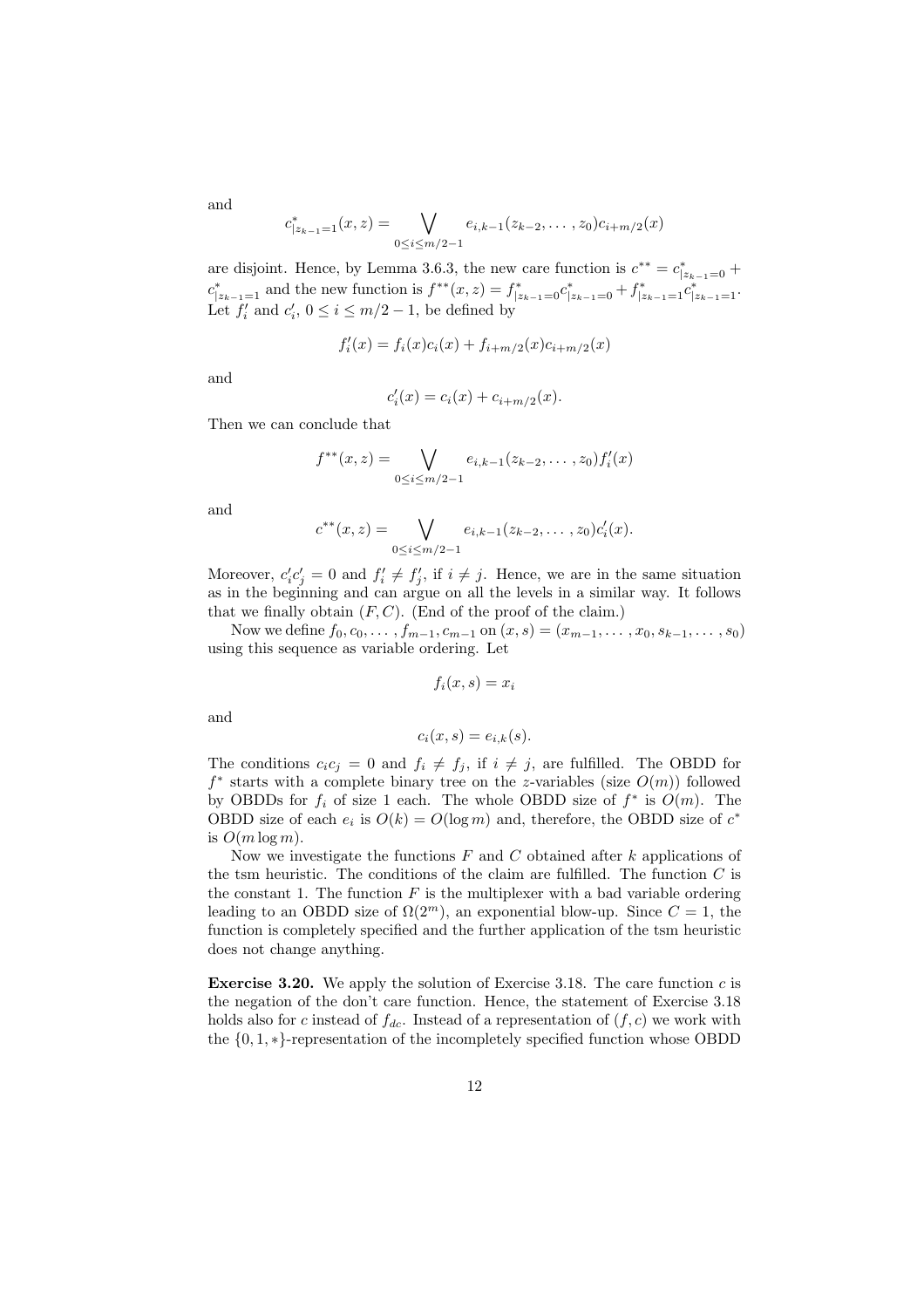size is bounded by the product of the OBDD size for  $f$  and the OBDD size for  $c$  and, therefore, polynomially bounded in the input size. The osm criterion uses  $(F_2, c_2)$  as common extension of  $(F_1, c_1)$  and  $(F_2, c_2)$  if the conditions of the criterion are fulfilled. This implies that no new OBDD nodes are created, only some pointers are redirected which may lead to the application of reduction rules.

Exercise 3.21. Let G be a reduced  $\pi$ -OBDD representing f. For each  $i \in \{1, \ldots, n\}$ , we construct in time  $O(|G|)$   $\pi$ -OBDDs for  $f_{|x_i=0}$  and  $f_{|x_i=1}$ . Afterwards, we apply the solution of Exercise 3.13 to check whether  $f_{|x_i=0} \leq$  $f_{x_i=1}$ . We claim that f is monotone iff  $f_{x_i=0} \leq f_{x_i=1}$  for all i. The whole algorithm runs in time  $O(n|G|^2)$ . It is obvious that  $f_{|x_i=0} \le f_{|x_i=1}$  if f is monotone. Now we assume that  $f_{|x_i=0} \leq f_{|x_i=1}$  for all i. We have to prove that  $f(a_1, \ldots, a_n) \leq f(b_1, \ldots, b_n)$  if  $a_i \leq b_i$  for all i. Let  $i_1$  be the smallest index where  $a_{i_1} = 0$  and  $b_{i_1} = 1$ . Then  $f(a_1, \ldots, a_n) \leq f(a_1, \ldots, a_{i_1-1}, 1, a_{i_1+1},$  $\ldots$ ,  $a_n$ ), since  $f_{|x_{i_1}=0} \leq f_{|x_{i_1}=1}$ . We go on in the same way until we have switched from a to b.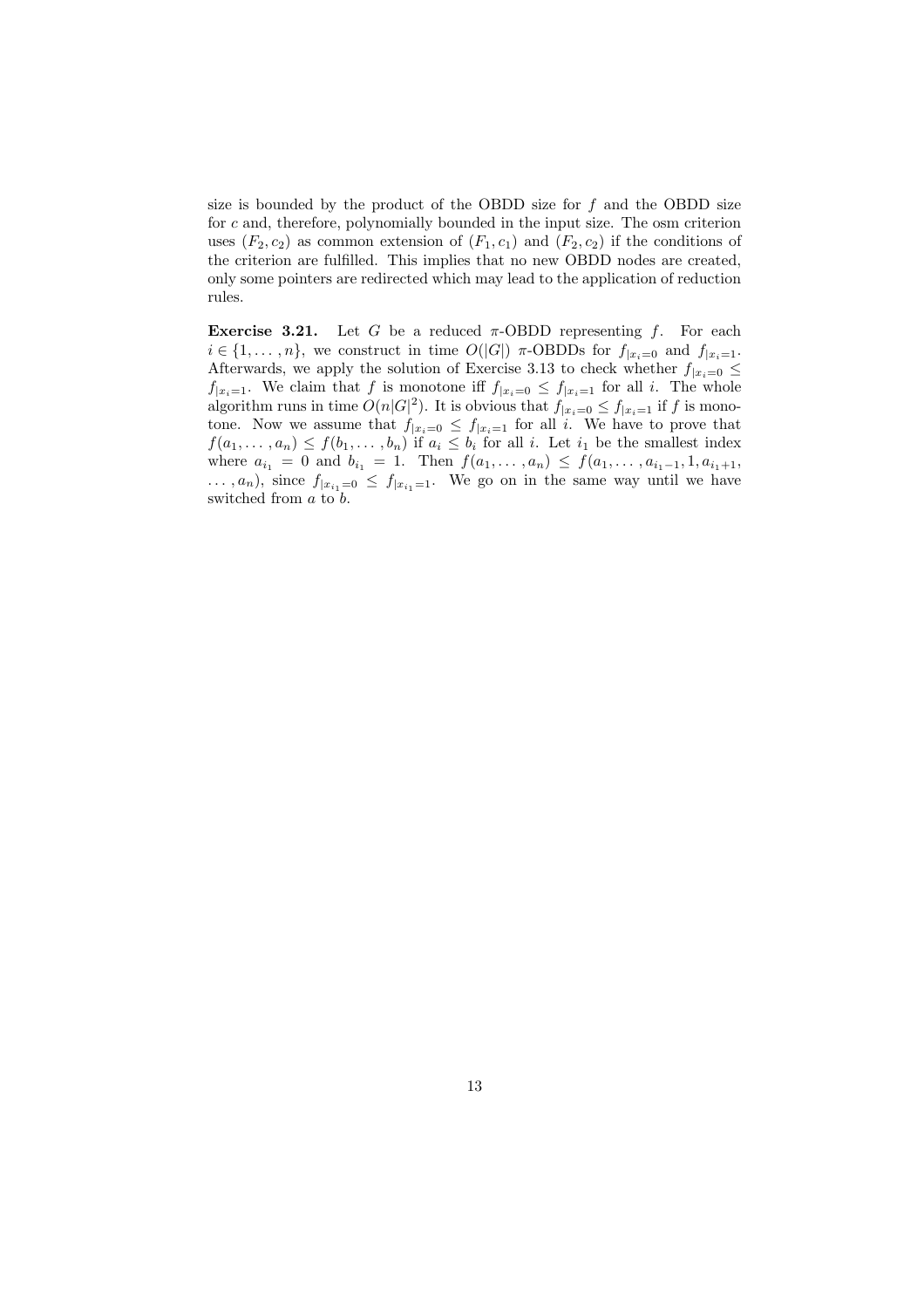### Chapter 4

**Exercise 4.1.** We consider the carry bit  $s_{n+1}$  of  $ADD_{n+1}(\overline{x}_{n-1}, \ldots, \overline{x}_0, 1,$  $y_{n-1}, \ldots, y_0, 1$ . If  $|x| < |y|$ , there is some index i such that  $x_i = 0, y_i = 1$ , and  $x_j = y_j$  for  $j > i$ . This implies that  $\overline{x}_i = y_i = 1$  and exactly one of  $\overline{x}_j$  and  $y_j$ is equal to 1 for  $j > i$ . Obviously, this leads to a carry. If  $|x| = |y|$ , we use the same arguments. Here the carry is generated from the least significant 1-entries. If  $|x| > |y|$ , there is some index i such that  $x_i = 1$ ,  $y_i = 0$ , and  $x_j = y_j$  for  $j > i$ . This implies that  $\overline{x}_i = y_i = 0$  and exactly one of  $\overline{x}_j$  and  $y_j$  is equal to 1 for  $j > i$ . Obviously, this prevents a carry.

**Exercise 4.2.** We like to compute the sum of the *n*-bit numbers  $x^1, \ldots, x^n$  using MUL<sub>2n</sub><sup>2</sup>. The first factor  $p_1$  is the concatenation of  $0^n, x^1, 0^n, x^2, \ldots, 0^n, x^n$ where  $0^n$  consists of n zeros ( $\lceil \log n \rceil$  zeros would be sufficient). The second factor  $p_2$  repeats the string  $0^{2n-1}1$  for n times. Using the school method for multiplication we have to compute the sum of  $p_1$ ,  $p_1$  shifted by 2n positions,  $p_1$  shifted by 4n positions, ...,  $p_1$  shifted by  $(n-1)2n$  positions. If we write these numbers into a table like in Figure 2.3.1a, we find  $3n$  positions containing  $0<sup>n</sup>x<sup>1</sup>0<sup>n</sup>$ ,  $0<sup>n</sup>x<sup>2</sup>0<sup>n</sup>$ , ...,  $0<sup>n</sup>x<sup>n</sup>0<sup>n</sup>$ . The zeros at the end ensure that no carry from less significant positions has influence on the positions where we compute the sum of  $x^1, \ldots, x^n$ . The zeros at the beginning ensure that we find the carry of this addition in the result.

Exercise 4.3. We use a similar idea as for the solution of Exercise 4.2. Here  $p_1 = 0^n x_1 0^n x_2 0^n \dots 0^n x_n$  and  $p_2 = 0^n y_n 0^n y_{n-1} 0^n \dots 0^n y_1$ . Then we find in the table after the bitwise multiplication a column containing (besides zeros) the entries  $x_1y_1, x_2y_2, \ldots, x_ny_n$ . We compute the sum of this column without a carry from less significant positions. The last bit of this sum is equal to  $x_1y_1 \oplus \cdots \oplus x_ny_n.$ 

Exercise 4.4. The branching program value problem BPVP is defined on inputs  $(G, a)$  such that  $a \in \{0, 1\}^n$  for some n and G is a BP with  $n^2$  inner nodes and 2 sinks such that the inner node with number  $jn + i, 0 \le j \le n - 1$ ,  $1 \leq i \leq n$ , is labeled by  $x_i$ . The output is the result of the evaluation problem on the BP  $G$  (the source is the node with number 1) and the input  $a$ .

Let  $f = (f_n) \in \text{P-BP}$ . Then  $f_n$  can be represented by a BP  $G_n$  of polynomial size  $p(n)$ . W.l.o.g.  $p(n) \geq n$ . It is possible to embed  $G_n$  into a BP  $G'_n$  as described in the definition of BPVP. If we work with  $p(n)$  variables, we only use the first  $n$  variables and consider the further variables as dummy variables. The jth node v of  $G_n$  is simulated by the node  $(j-1)p(n) + i$  if the label of v is equal to  $x_i$ . In order to compute  $f_n(a)$ , we can apply BPVP to the input consisting of  $G'_n$  and  $a' = (a_1, \ldots, a_n, 0, \ldots, 0)$ . Hence,  $f \leq_{\text{rop}} B$ PVP.

We still have to prove that BPVP  $\in$  P-BP. We may repeat the test of variables. We check the variables in the following ordering:  $x_1$ , encoding of node 1,  $x_2$ , encoding of node 2, ...,  $x_n$ , encoding of node  $n$ ,  $x_1$ , encoding of node  $n+1, \ldots, x_n$ , encoding of node  $2n, \ldots, x_1$ , encoding of node  $(n-1)n+1$ , ...,  $x_n$ , encoding of node  $n^2$ . For each pair  $(x_i)$ , encoding of node  $(j-1)n + i$ )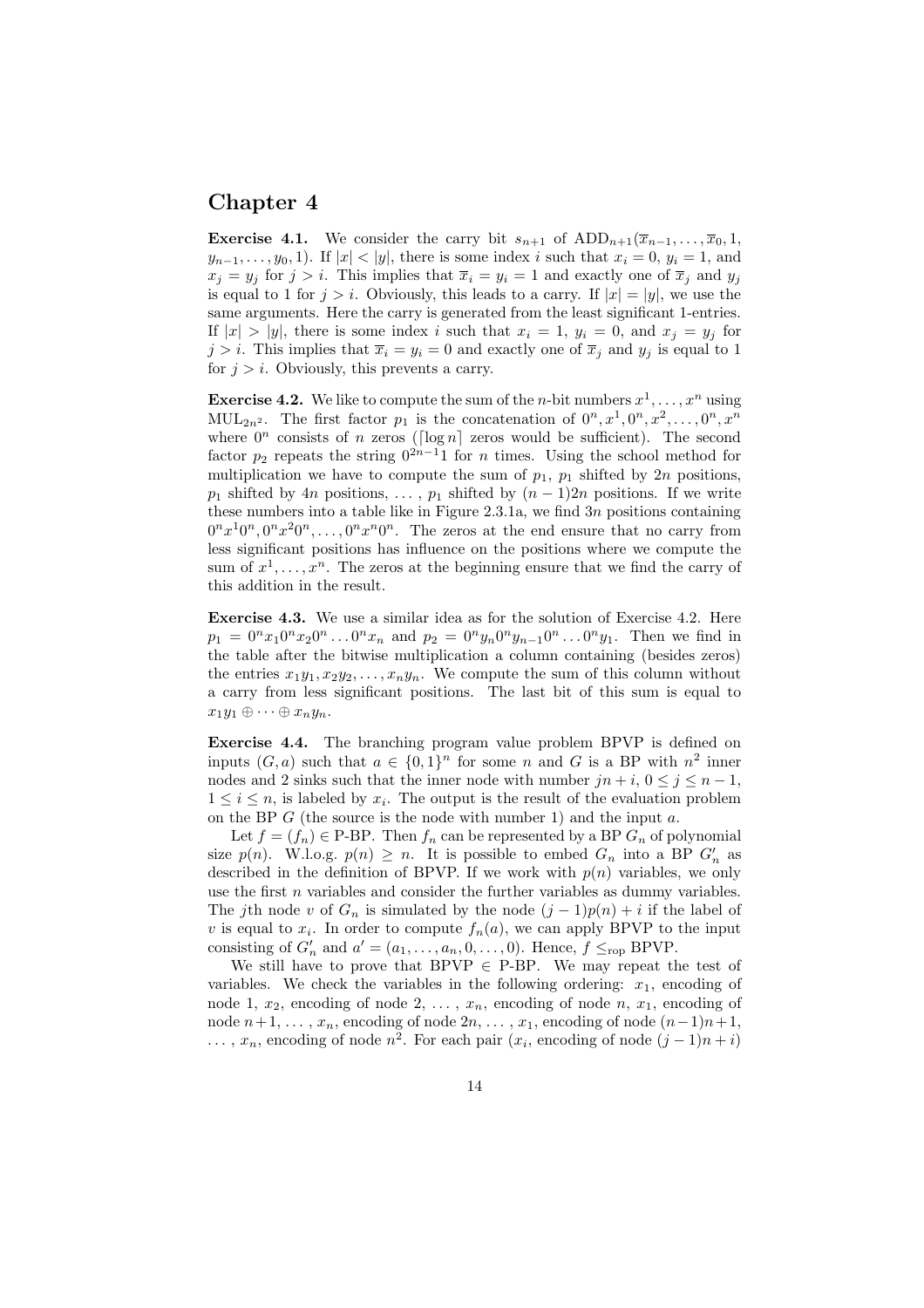we use the following gadget. We compute the binary number of the  $x_i$ -successor of this node. Each leaf of this gadget is replaced with the source of the gadget of the corresponding successor node, if the successor is an inner node, or by the corresponding sink. The source of the gadget for  $(x_1, \text{ encoding of node } 1)$  is the source of the whole BP. It is obvious that we represent BPVP in polynomial size.

Exercise 4.5. Obviously, the number of sinks is reduced from 2 to 1. Using the remarks following the proof of Lemma 4.4.2 we conclude that it is sufficient to consider the OBDD for a single sum bit  $s_i$ . Let  $i \leq n-1$ . There is only one  $y_j$ -node,  $0 \le j \le i$ , and no saving is possible on the y-levels. On the  $x_j$ -level,  $0 \leq j \leq i$ , we know  $c_{j-1}$ . If  $j \leq i$  and  $x_j = y_j = \cdots = x_i = y_i = 0$ , then  $s_i = 0$  independently from  $c_{i-1}$ . Hence, the subfunction for  $c_{i-1} = 0$  is not the negation of the subfunction for  $c_{i-1} = 1$ . If  $j = i$ , we have to represent  $x_i \oplus y_i$  and its negation  $x_i \oplus y_i \oplus 1$ . This leads to a further saving of one node. Altogether, the reduced  $\pi$ -OBDD with complemented edges for  $s_i$  has two inner nodes less than the reduced  $\pi$ -OBDD without complemented edges. We omit similar arguments for  $s_n$ .

Exercise 4.6. The proof of Theorem 4.4.3 describes which functions are represented in the reduced  $\pi$ -OBDD. We have two  $x_{n-1}$ -nodes representing  $s_n$  and  $s_{n-1}$  and, obviously,  $s_n \neq \overline{s}_{n-1}$ . We have three  $x_i$ -nodes,  $0 \leq i \leq n-2$ , representing  $s_i$ ,  $c_i$ , and  $\overline{c}_i$ . Hence, we save one node on each of these levels, altogether  $n-1$  nodes. On the  $y_{n-1}$ -level, the functions  $c_{n-2}y_{n-1}$ ,  $c_{n-2} + y_{n-1}$ ,  $c_{n-2} \oplus y_{n-1}$ , and  $c_{n-2} \oplus \overline{y}_{n-1}$  are represented and one node can be saved. On the  $y_i$ -level,  $1 \leq i \leq n-2$ , we may save three of the six nodes representing  $c_{i-1} \oplus y_i$ ,  $c_{i-1} \oplus \overline{y}_i$ ,  $c_{i-1}y_i$ ,  $c_{i-1} + y_i$ ,  $\overline{c_{i-1}y_i}$ , and  $\overline{c_{i-1} + y_i}$ . On the  $y_0$ -level we may save one of the two nodes representing  $y_0$  and  $\overline{y}_0$ . Moreover, we save one of the two sinks. Altogether, we save  $n-1+1+3(n-2)+1+1 = 4n-4$  nodes and we can represent  $ADD_n$ ,  $n \geq 2$ , with  $5n - 1$  nodes.

**Exercise 4.7.** We consider the inputs  $x = (\text{sign}(x), x_{n-1}, \ldots, x_0)$  and  $y =$  $(\text{sign}(y), y_{n-1}, \ldots, y_0)$  and want to represent the sum  $s = (\text{sign}(s), s_n, s_{n-1},$  $\dots$ ,  $s_0$ ). A sign bit 1 indicates that the number is non-negative while a sign bit 0 indicates that the number is non-positive. We choose the variable ordering

 $sign(x), sign(y), x_{n-1}, y_{n-1}, x_{n-2}, y_{n-2}, \ldots, x_0, y_0.$ 

This sign(x)-level contains  $n + 2$  nodes, since the  $n + 2$  outputs are different functions essentially depending on  $sign(x)$ . The  $sign(y)$ -level contains  $2n + 4$ nodes, since all considered subfunctions are different and depend essentially on  $sign(y)$ . First, we investigate the output  $sign(s)$ . If  $sign(x) = sign(y)$ , we reach the sink with label sign(x). If  $sign(x) = 1$  and  $sign(y) = 0$ , we define  $sign(s) = 1$ iff  $|x| \ge |y|$  (sign(s) is only incompletely specified, since the number 0 has two representations). If  $sign(x) = 0$  and  $sign(y) = 1$ , we define  $sign(s) = 1$  iff  $|x| < |y|$ . Hence, we have to represent the predicate  $|x| \ge |y|$  and its negation (which is useful if we work with complemented edges). In order to represent the predicate  $|x| \ge |y|$ , we need the following number of nodes: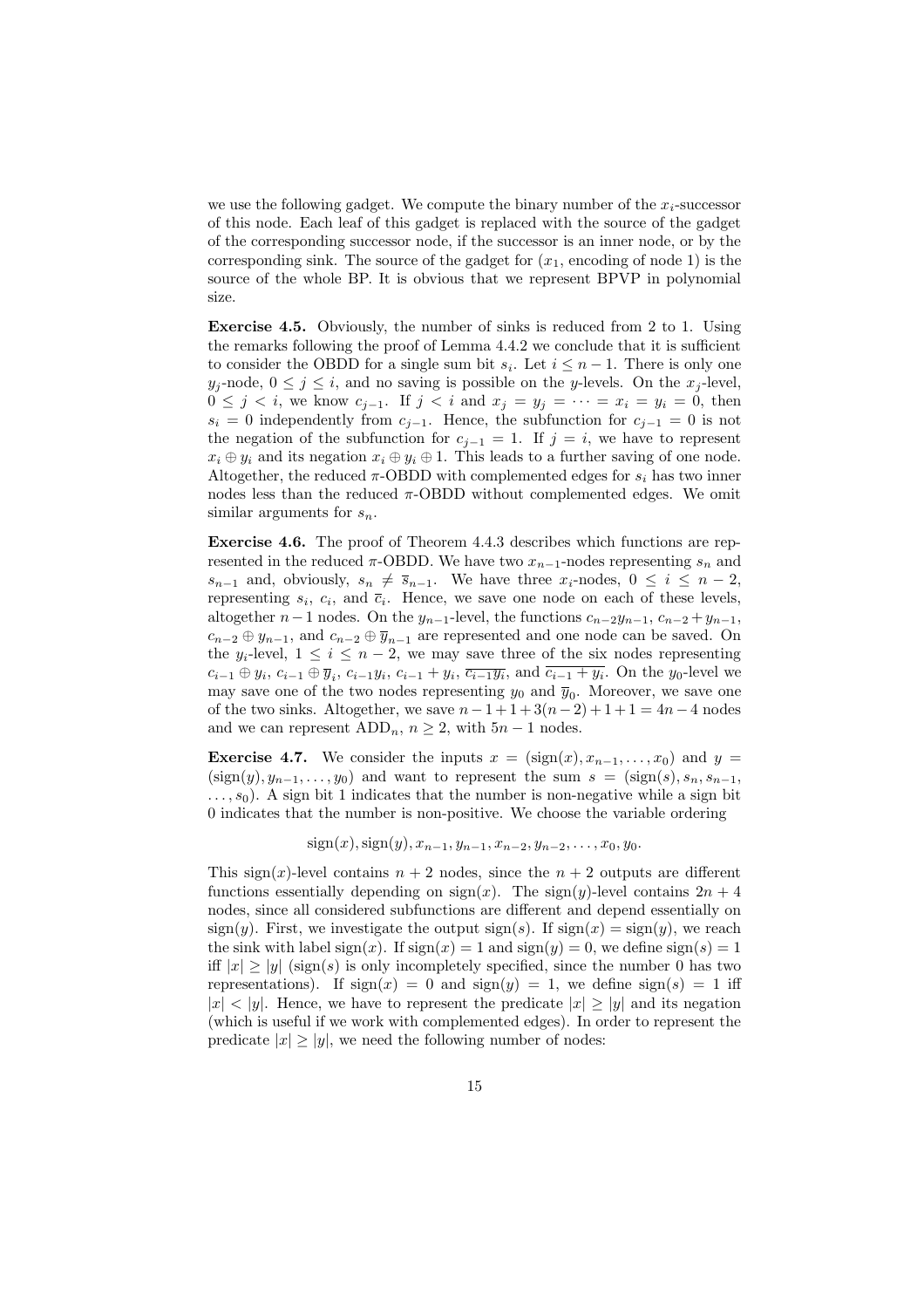- one  $x_i$ -node for the situation  $x_{n-1} = y_{n-1}, \ldots, x_{i+1} = y_{i+1}$ , (in all other cases we have reached a sink), this node represents the predicate  $|(x_i, \ldots, x_0)| \ge |(y_i, \ldots, y_0)|,$
- two  $y_i$ -nodes for the situations  $x_{n-1} = y_{n-1}, \ldots, x_{i+1} = y_{i+1}$  and  $x_i = 0$ resp.  $x_i = 1$ , if  $i \geq 1$ , and one  $y_0$ -node (since for  $x_0 = 1$  we know the result).

We have  $3n + 6$  nodes on the sign-levels and further  $6n - 2$  nodes on the x- and y-levels for the representation of  $sign(s)$ .

If  $sign(x) = sign(y)$ , the outputs  $s_n, \ldots, s_0$  have the same values as for ADD<sub>n</sub>. W.l.o.g. we assume  $n \geq 2$ . Then the proof of Theorem 4.4.3 shows that we need the following nodes

- 2  $x_{n-1}$ -nodes representing  $s_n$  and  $s_{n-1}$ ,
- 3  $x_i$ -nodes,  $0 \le i \le n-2$ , representing  $s_i, c_i$ , and  $\overline{c}_i$ ,
- 4  $y_{n-1}$ -nodes representing  $c_{n-2}y_{n-1}, c_{n-2} + y_{n-1}, c_{n-2} \oplus y_{n-1}$ , and  $c_{n-2}\oplus \overline{y}_{n-1},$
- 6  $y_i$ -nodes,  $1 \leq i \leq n-2$ , representing  $c_{i-1} \oplus y_i, c_{i-1} \oplus \overline{y}_i, c_{i-1}y_i$ ,  $c_{i-1} + y_i, \overline{c_{i-1}y_i}, \overline{c_{i-1} + y_i}$ , and
- 2  $y_0$ -nodes representing  $y_0$  and  $\overline{y}_0$ .

For  $i \geq 1$ , these nodes cannot be merged with nodes for the representation of the predicate  $|x| \ge |y|$ , the reason is that the above functions are symmetric with respect to  $x_{i-1}$  and  $y_{i-1}$  (their roles can be interchanged without changing the output) which is not the case for the predicate  $|x| \ge |y|$ .

If  $\text{sign}(x) \neq \text{sign}(y)$ , we have to represent  $(s_n^*, s_{n-1}^*, \ldots, s_0^*) = ||x| - |y||$ . In particular,  $s_n^* = 0$ . Using the school method for subtraction, we need another type of carry. This carry  $c_i^*$  equals 1 iff  $|(x_i, \ldots, x_0)| < |(y_i, \ldots, y_0)|$ . We can conclude that

$$
s_i^* = x_i \oplus y_i \oplus c_{i-1}^*
$$

and

$$
c_i^* = \overline{x}_i(y_i + c_{i-1}^*) + x_i y_i c_{i-1}^*.
$$

Hence, we need

- 1  $x_{n-1}$ -node representing  $s_{n-1}^*$ ,
- 3  $x_i$ -nodes,  $0 \le i \le n-2$ , representing  $s_i^*, c_i^*$ , and  $\overline{c}_i^*$ ,
- 2  $y_{n-1}$ -nodes, representing  $y_{n-1} \oplus c_{n-2}^*$  and  $\overline{y}_{n-1} \oplus c_{n-2}^*$ ,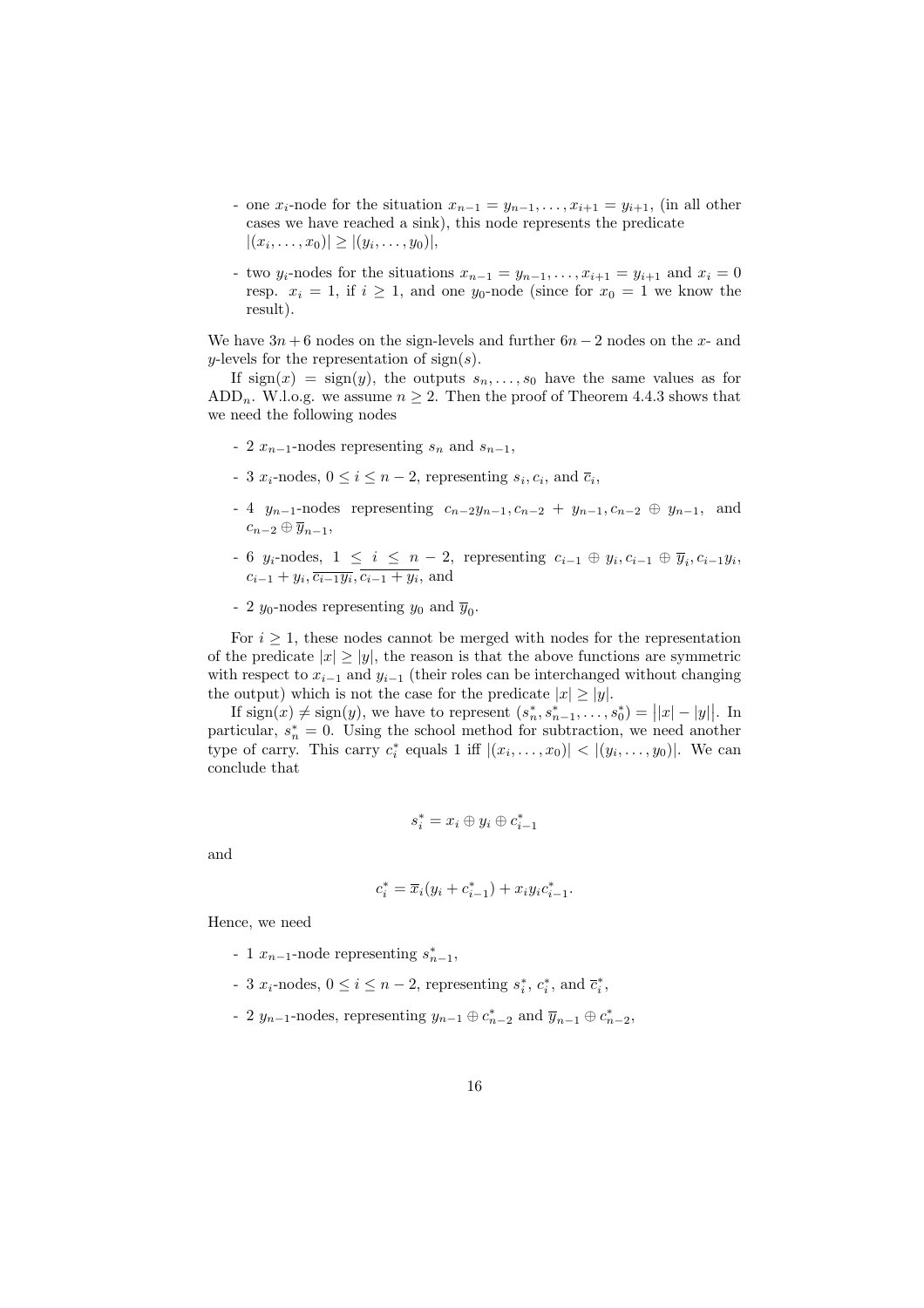- 6 y<sub>i</sub>-nodes,  $1 \le i \le n-2$ , representing  $y_i \oplus c_{i-1}^*, \overline{y}_i \oplus c_{i-1}^*, y_i + c_{i-1}^*, y_i + c_{i-1}^*,$  $y_i c_{i-1}^*$ , and  $y_i c_{i-1}^*$ , and
- 2  $y_0$ -nodes, representing  $y_0$  and  $\overline{y}_0$ .

The x-nodes for the representation of  $\text{sign}(s)$  represent  $c_0^*, \ldots, c_{n-2}^*, \overline{c}_0^*, \ldots,$  $\overline{c}_{n-2}^*$ , and  $\overline{c}_{n-1}^*$ . Hence, we may merge all nodes except the 3 nodes on the  $x_{n-1}$ and  $y_{n-1}$ -level with the corresponding nodes for the case sign(x)  $\neq$  sign(y). All other functions are different as long as  $i \geq 1$ . Alltogether, we can estimate the OBDD size up to an additive constant by  $3n$  (sign levels),  $6n$  (x-levels), and 12n (y-levels). Hence, the OBDD size equals  $21n \pm O(1)$ .

Exercise 4.8. It is sufficient to store the partial sum of the values of the considered bits, e.g., the bit  $x_j^i$  has the value  $x_j^i 2^j$ . The output has length  $n + \lceil \log n \rceil$ . Hence, the number of different partial sums is bounded by  $O(n2^n)$ . For the representation of  $s_i$  it is sufficient to store the last  $i+1$  bits of the partial sum. Hence, the total size of one level is bounded above by

$$
2^1 + 2^2 + \dots + 2^{n\lceil \log n \rceil} = O(n2^n).
$$

leading to an upper bound of  $O(n^32^n)$ .

For a lower bound we consider the output  $s_{n-1}$ . After having tested the first row, we may have  $2^n$  different partial sums. Before we start to test the last row, we have to distinguish all partial sums. This follows from the consideration of ADD<sub>n</sub> and the bad variable ordering  $x_{n-1}, \ldots, x_0, y_{n-1}, \ldots, y_0$  in Lemma 4.5.1. Hence, we have at least  $n^2 - 2n$  levels of size  $2^n$  each leading to a lower bound of  $\Omega(n^2 2^n)$ .

**Exercise 4.9.** The sum bit  $s_i$  essentially depends on all the input bits  $x_k^j$ ,  $1 \leq j \leq n, 0 \leq k \leq i$ . We describe the situation after the test of  $x_k^j$  in the following figure. We have tested the variables of  $A$ . In order to represent  $s_i$ 



only the bits at the positions  $k, \ldots, i$  of the current partial sum are of interest. The value of  $s_i$  is influenced by the variables of  $B$  only via its partial sum called sum(B). If we compute the sum of sum(A) and sum(B) and if we are interested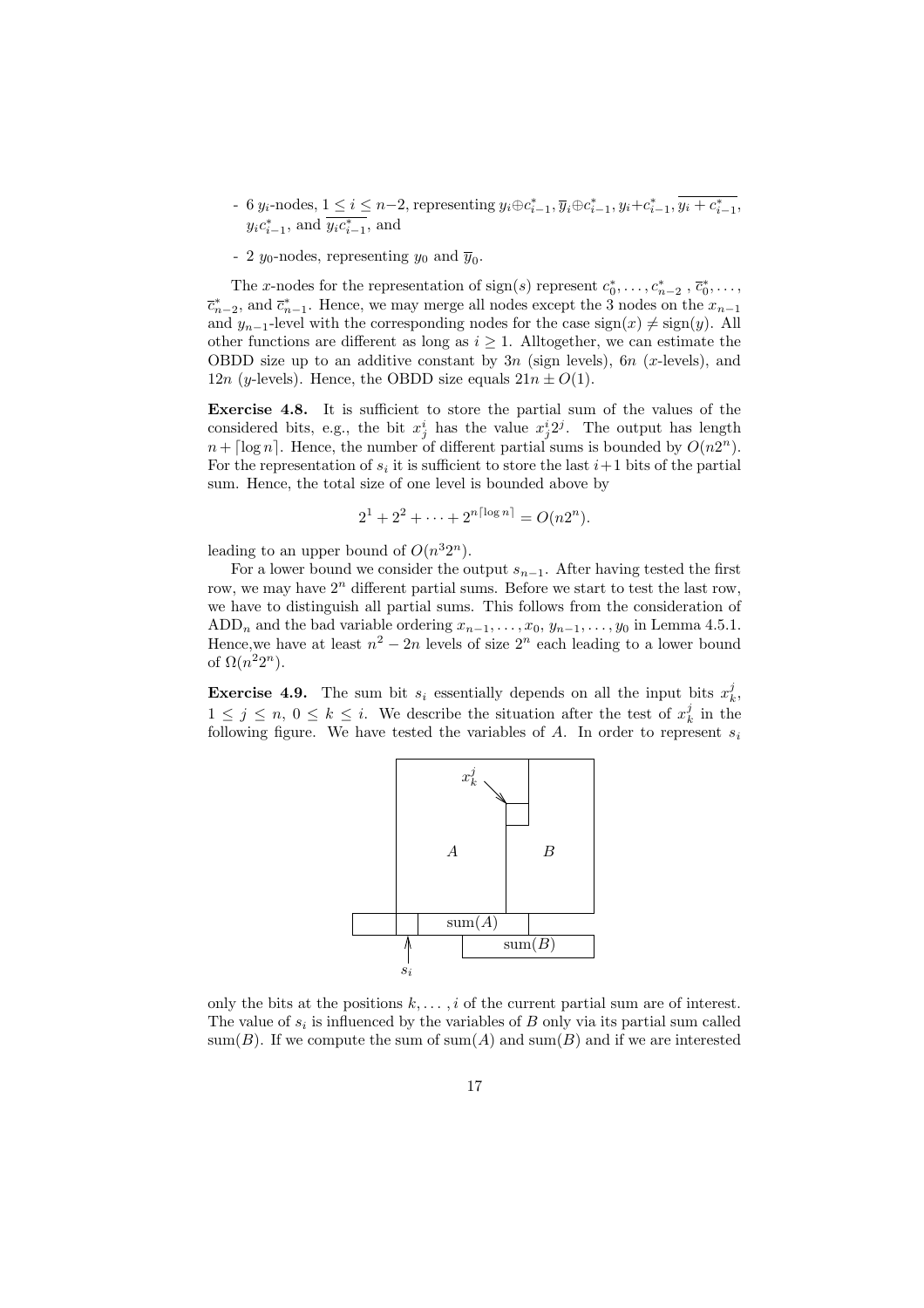in  $s_i$ , we may forget the bits of sum(B) at all positions  $p < k$ . Let  $p^*$  be the highest position where sum(B) may have the value 1. Then  $p^* - k \leq \lceil \log n \rceil$ . Moreover, if sum(A) has a 0-entry at one of the positions  $p^* + 1, \ldots, i - 1$ ,  $sum(B)$  cannot have influence on the final value of  $s_i$ . In these cases we have reached a sink. We investigate the other cases. Then it is sufficient to store the value of  $s_i$  and the bits of sum(A) at the positions  $k, \ldots, p^*$ . This leads to an upper bound of  $O(n)$  on the size of each x-level for each output and that implies an upper bound of  $O(n^3)$  for each output bit. For most output bits and most levels we also obtain an  $\Omega(n)$  lower bound leading to an  $\Omega(n^3)$  lower bound for most outputs. If the width of B is at least 2, there at least  $\lceil \log n \rceil - 2$  carry positions which can take each value. If the width of A is at least  $\lceil \log n \rceil$  we have to distinguish  $\Omega(n)$  situations.

The crucial observation is that we can merge many nodes in an SBDD for all outputs. Let us consider  $s_i$  and  $s_{i'}$  and the situation after the test of  $x_j^k$ . Let a and a' be assignments of the tested variables. We consider the subfunction of  $s_i$  with respect to a and the subfunction of  $s_{i'}$  with respect to a'. Let a lead to sum(A) and let a' lead to sum'(A'). If sum(A) has at position i the same value as sum'( $A'$ ) at the position i, if these values are followed by ones up to position  $p^*+1$  and if sum(A) and sum'(A') have the same values at the positions  $k, \ldots, p^*$ , the assignments a for  $s_i$  and a' for  $s_{i'}$  lead to the same SBDD node. This implies an upper bound of  $O(n^3)$  for the SBDD size.

**Exercise 4.10.** If we replace the first k bits and the last l bits of the two factors by zero, we obtain the multiplication of  $(n - k - l)$ -bit numbers. The former output at position  $(n-1+l-k)$  is the new middle bit of multiplication. We always choose  $l = 0$  or  $k = 0$ . Hence, by Theorem 4.5.2, the OBDD size of MUL<sub>i,n</sub>,  $i \leq n-1$ , is bounded below by  $2^{(i+1)/8}$ . This lower bound is exponential, if  $i = \Omega(n^{\epsilon})$ , and not polynomial, if  $\omega(\log n)$ . We obtain the same lower bound for  $\text{MUL}_{2n-1-i,n}$  as for  $\text{MUL}_{i,n}$ .

**Exercise 4.11.** If  $i = O(\log n)$ , MUL<sub>i,n</sub> essentially depends on  $O(\log n)$  variables and the OBDD size is bounded above by  $2^{O(\log n)} = n^{O(1)}$ .

Exercise 4.13. The solution of this exercise is contained in the proof of Theorem 5.3.1.

Exercise 4.14. We apply the read-once projections contained in the proof of Theorem 4.6.2. The OBDD size of  $MUL_n$  is bounded above by the OBDD size of  $\text{SQU}_{3n+2}$ . Hence, the OBDD size of  $\text{SQU}_n$  is bounded below by the OBDD size of MUL<sub> $\lfloor (n-2)/3 \rfloor$ </sub>. The explicit lower bound is by Theorem 4.5.2  $2^{a(n)}$  where  $a(n) = \lfloor (n - 2/3)/8 \rfloor = n/24 - O(1)$ . We obtain SQU<sub>n</sub> as read-once projection from INV<sub>10n</sub>. Hence, the OBDD size of INV<sub>n</sub> is bounded below by  $2^{b(n)}$  where  $b(n) = |(n-2)/3|/80 = n/240 - O(1)$ . The same lower bound holds for DIV<sub>n</sub>.

Exercise 4.15. The proof of Theorem 4.7.2 is performed by counting the different subfunctions. A non-constant symmetric function essentially depends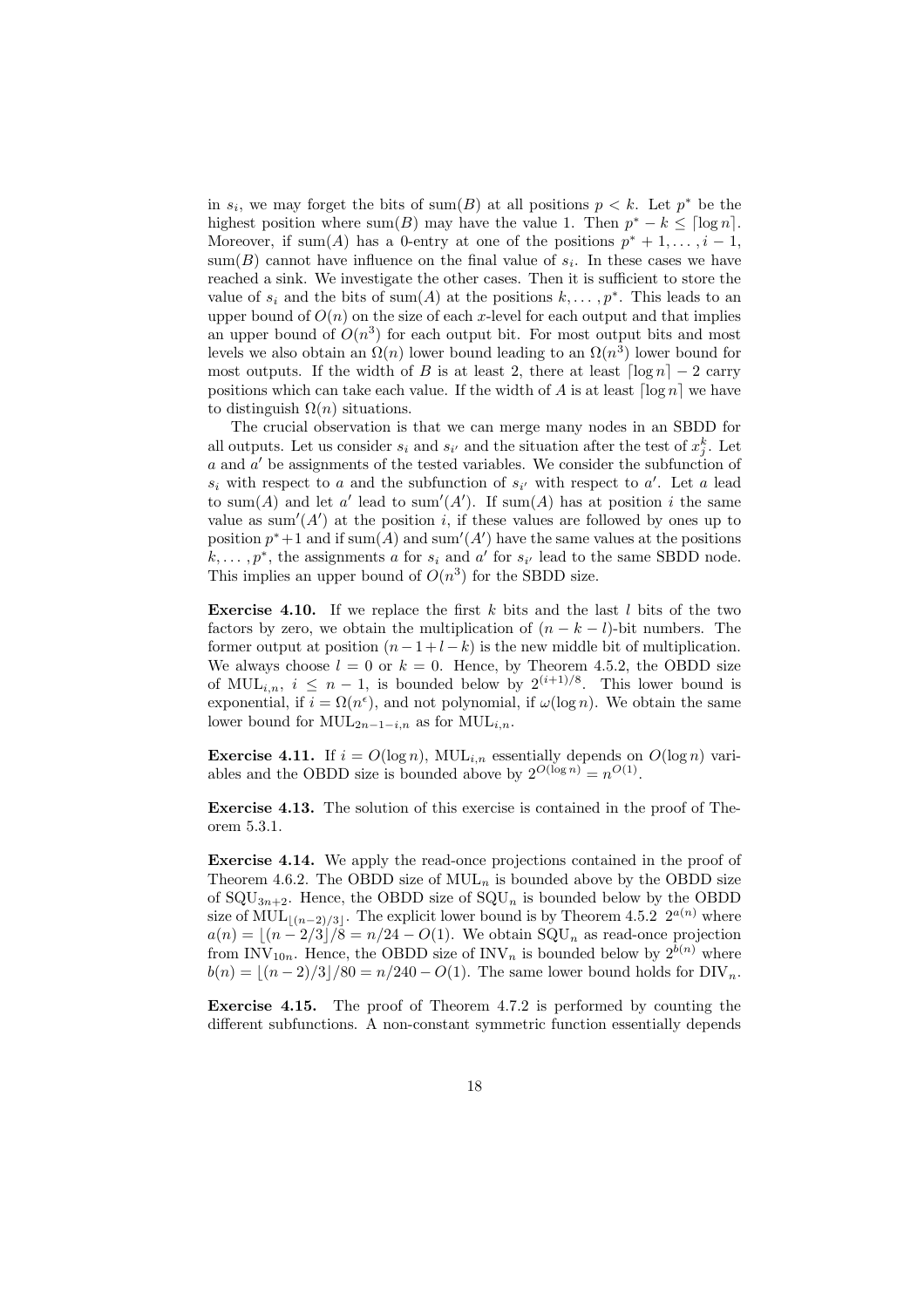on all its variables and subfunctions of symmetric functions are symmetric on the remaining variables. We always use the variable ordering  $x_1, \ldots, x_n$ .

**Threshold functions.** We only have to consider the function  $T_{k,n}$ , since

$$
T_{n+1-k,n}(x_1,\ldots,x_n)=\neg T_{k,n}(\overline{x}_1,\ldots,\overline{x}_n).
$$

We need 2 sinks. We have i  $x_i$ -nodes,  $1 \leq i \leq k$ , since we have to count the number of ones and since we reach the 1-sink after having seen  $k$  ones. We also have i  $x_{n+1-i}$ -nodes,  $1 \leq i \leq k$ . If we have still i variables not yet tested, we have reached the 0-sink if we have seen less than  $k - i$  ones. All other levels have a size of k for the number of  $0, \ldots, k-1$  ones already seen. The total size equals

$$
2(1 + \dots + k) + (n - 2k)k + 2 = k(k + 1) + nk - 2k^2 + 2 = k(n - k + 1) + 2.
$$

Exact counting. The size of  $E_{k,n}$  is equal to the size of  $E_{n-k,n}$ , since we may count zeros instead of ones. Hence, we only consider  $E_{k,n}$ . We have two sinks. We have i  $x_i$ -nodes,  $1 \leq i \leq k+1$ , since we have to distinguish whether we have seen  $0, \ldots, k$  ones. Only if we have seen more than k ones we already reach the 0-sink. The last level contains 2 nodes distinguishing whether we have seen  $k-1$  or k ones. A generalization of this argument shows that the last levels contain  $k+1, \ldots, 2$  nodes and each other level contains  $k+1$  nodes. Hence, the total size equals

$$
(1 + \dots + k) + (2 + \dots + k) + (n - 2k + 1)(k + 1) + 2 =
$$
  

$$
k(k + 1) - 1 + nk - 2k^2 + k + n - 2k + 1 + 2 = nk - k^2 + n + 2.
$$

**Modular counting** We count the number of ones mod  $k$ . The size of the levels increases from 1 to  $k$  and at the end it decreases from  $k$  to 2. Hence, the total size equals

$$
(1 + \dots + k) + (2 + \dots + k) + (n - 2k + 1)k + 2 =
$$
  

$$
k(k + 1) - 1 + nk - 2k^2 + k + 2 = nk - k^2 + 2k + 1.
$$

Exercise 4.16. First, we compute the threshold value :

$$
2t = \sum_{1 \le i \le n} w_i = \sum_{1 \le i \le n/2} 2^{i-1} + \sum_{n/2 + 1 \le i \le n} (2^{n/2} - 2^{n-i})
$$
  
=  $2^{n/2} - 1 + (n/2)2^{n/2} - (2^{n/2} - 1)$ 

and

$$
t = n2^{n/2}/4.
$$

If the variables are ordered according to descending weights, the variable ordering equals  $x_n, \ldots, x_1$ . We consider the different assignments to  $x_n, \ldots, x_{n/2+1}$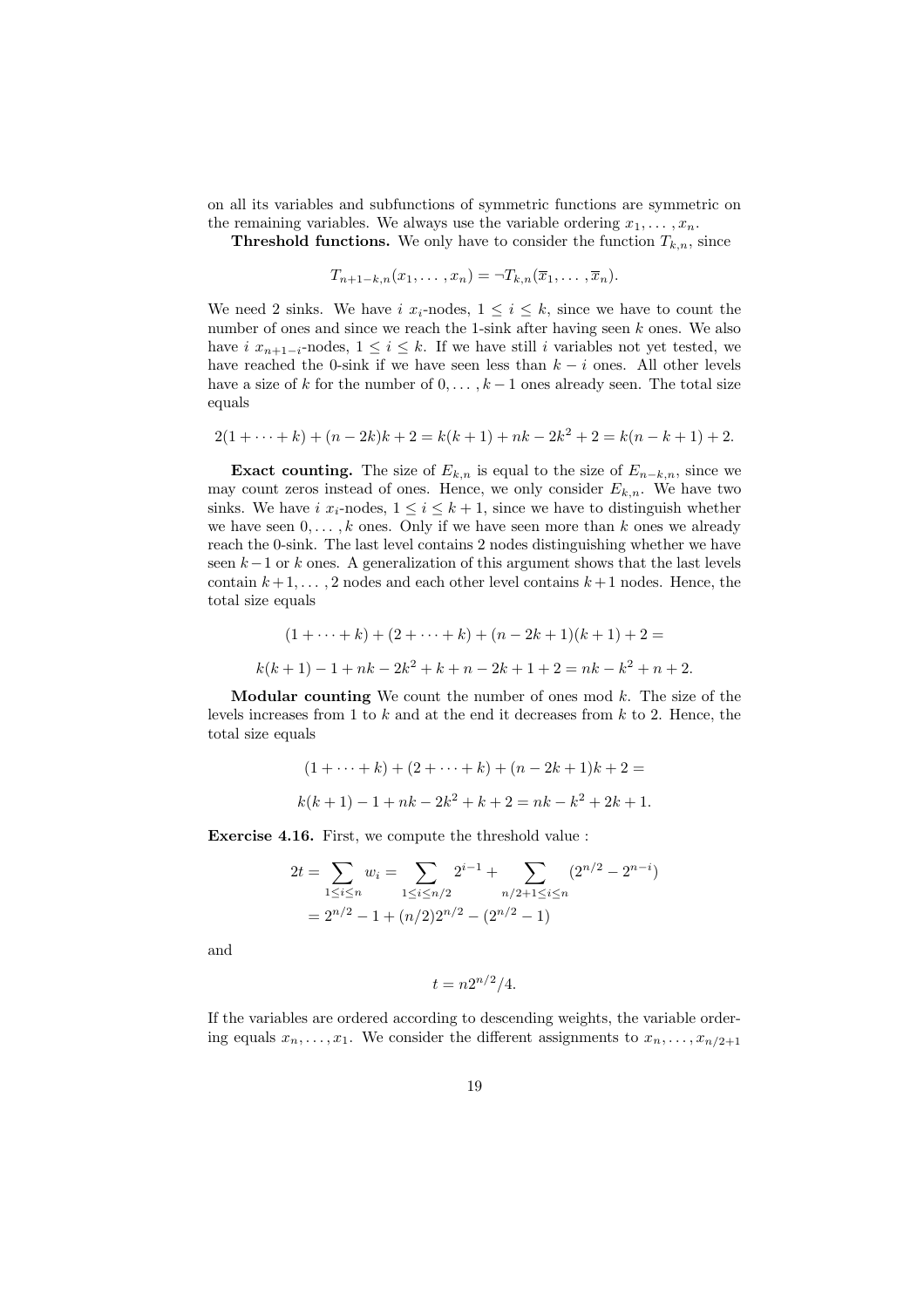with the restriction that exactly  $n/4$  variables get the value 1. These are  $\binom{n/2}{n/4}$ different partial assignments. The partial sums agree in the term  $(n/4)2^{n/2} = t$ but they have different negative terms  $-\sum_{n/2+1\leq i\leq n}x_i2^{n-i}$ . The absolute value of this negative term has the binary representation  $x_{up} = (x_{n/2+1}, \ldots, x_n)$ . Let us consider two different of these assignments namely  $a$  and  $b$ , w.l.o.g.  $|a_{up}| > |b_{up}|$ . We claim that we obtain different subfunctions for a and b leading to the proposed lower bound. We consider the common extension by the assignment  $(x_1, \ldots, x_{n/2}) = (b_{n/2+1}, \ldots, b_n)$ . The assignment b together with this assignment leads to a total weight of  $t$  and the output 1 while the assignment a together with this assignment leads to a total weight of less then  $t$  and the output 0.

Exercise 4.17. We choose the variable ordering  $x_{n/2}, x_{n/2+1}, x_{n/2-1}, x_{n/2+2}, \ldots, x_1, x_n$ . The weighted sum can be written as

$$
\sum_{1 \le i \le n} w_i x_i = 2^{n/2} \sum_{n/2 + 1 \le i \le n} x_i + \sum_{1 \le i \le n/2} 2^{i-1} (x_i - x_{n-i+1}).
$$

The value of the second term lies in the interval  $[-2^{n/2}+1, 2^{n/2}-1]$ . Since the first term is a multiple of  $2^{n/2}$  and t is a multiple of  $2^{n/2}$  (see the solution of Exercise 4.16), it is sufficient to store the value of  $x_{n/2+1} + \cdots + x_n$   $(n/2 + 1)$ possible values) and enough information to decide whether the second term will be nonnegative. If we have tested  $x_{n-i+1}$ , there are three possibilities:

- $x_{n/2} = x_{n/2+1}, \ldots, x_i = x_{n-i+1}$  (then the partial sum for the second term equals 0),
- for some j we have  $x_{n/2} = x_{n/2+1}, \ldots, x_j = x_{n-j+1}, x_{j-1} = 1, x_{n-j+2} =$ 0 (then we know that the second term is positive),
- for some j we have  $x_{n/2} = x_{n/2+1}, \ldots, x_j = x_{n-j+1}, x_{j-1} = 0, x_{n-j+2} =$ 1 (then we know that the second term is negative).

Altogether, the size of the following level, the  $x_{i-1}$ -level, is bounded above by  $3(n/2+1)$  implying that the size of the next level, the  $x_{n-i+2}$ -level, is bounded by  $6(n/2+1)$ . Hence, the size of each level is bounded by  $O(n)$  and the total size by  $O(n^2)$ .

**Exercise 4.18.** Let  $e_i(z) = 1$  iff  $|z| = j$ . This function can be represented as a monomial. Moreover,

$$
f_n(x, y, z) = \bigvee_{0 \le j \le n-1} e_j(z) \wedge \bigvee_{0 \le i \le n-1} x_i y_{i+j}
$$

$$
= \bigvee_{0 \le i, j \le n-1} e_j(z) x_i y_{i+j}
$$

is a DNF representation with  $n^2$  monomials of length  $k + 2$  each.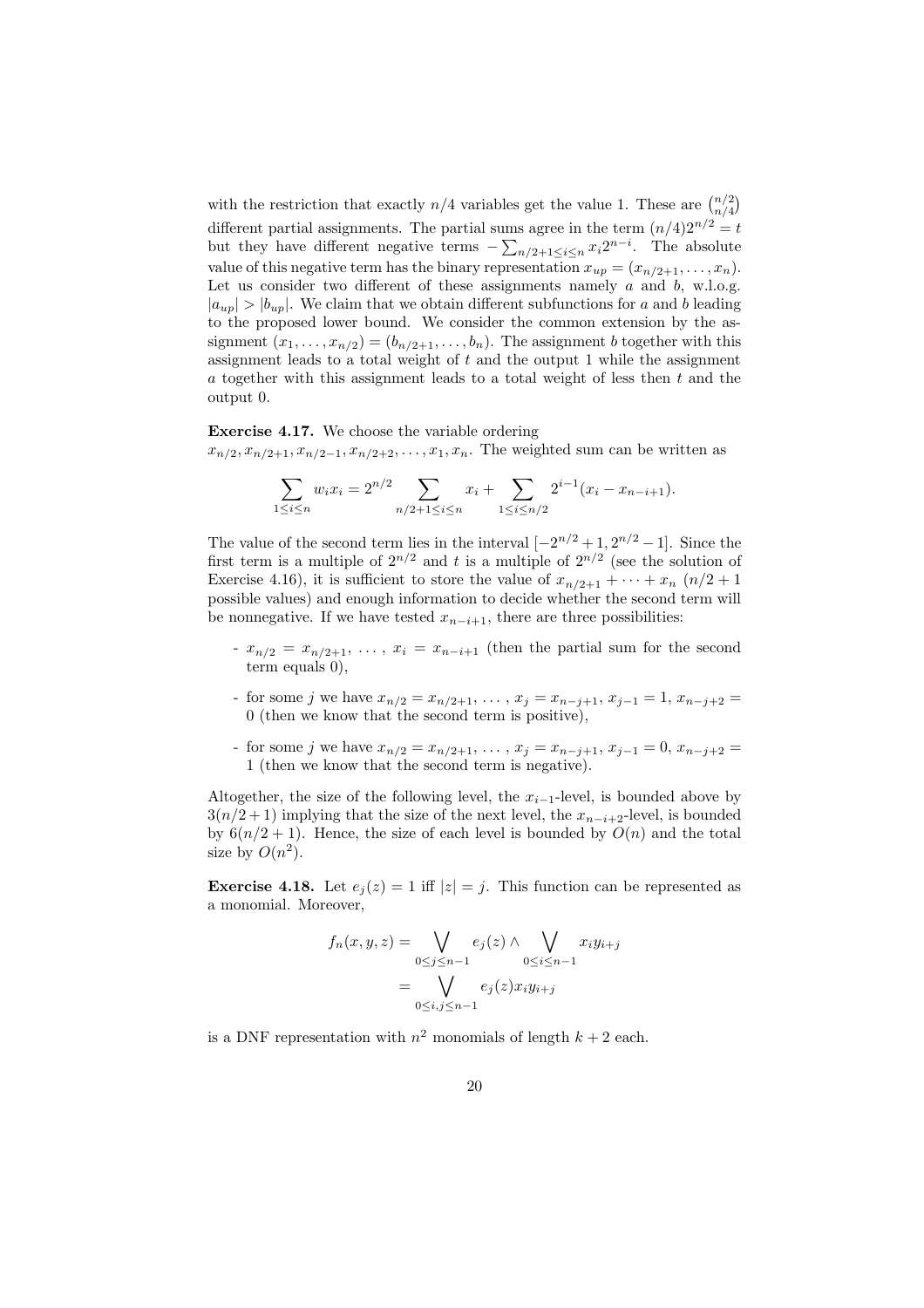Let  $\pi$  be an arbitrary variable ordering. W.l.o.g. *n* is a multiple of 4. We consider the level where for the first time  $n/2$  x-variables or  $n/2$  y-variables have been tested. W.l.o.g.  $n/2$  x-variables have been tested. These chosen xvariables belong to  $n^2/2$  pairs  $x_i y_{i+j}$ . Since less than  $n/2$  y-variables have been tested, there are at most  $n^2/4$  of these pairs such that also the y-variable has already been tested. Hence, there are at least  $n^2/4$  pairs (called bad pairs) such that the x-variable is tested in the top part and the y-variable is tested in the bottom part. There are n possible values for the shift  $|z|$ . By the pigeon-holeprinciple, there is one value leading to at least  $n/4$  bad pairs. After renumbering the y-variables we can assume that  $|z| = 0$ . We replace the z-variables by this vector. This leads to the function  $x_1y_1 + \cdots + x_ny_n$ . We replace all variables not belonging to  $n/4$  bad pairs by 0. After renumbering we get the function  $x_1y_1 + \cdots + x_{n/4}y_{n/4}$  and all x-variables are tested before all y-variables. This leads to the lower bound  $2^{n/4}$  on the OBDD size. All different assignments to the x-variables lead to different subfunctions.

**Exercise 4.19.** We apply Lemma 4.10.1. If k variables have been tested, at most  $2^k$  nodes can be reached. This implies the size bound for the first  $n/2$ levels of the OBDD. If  $k > n/2$ , the length of the window is bounded above by  $n - k$ . Hence, each  $N(k, s) \leq 2^{n-k}$  and

$$
\sum_{n/2 < k \le n} \sum_{0 \le s \le n-k} 2^{n-k} \le n \cdot \sum_{n/2 < k \le n} 2^{n-k} \le 2n 2^{n/2}
$$

is an upper bound on the size of the last  $n/2$  levels of the OBDD.

**Exercise 4.20.** We apply Lemma 4.10.1 for  $k = n/2$  and  $s = n/4$ . The window has length  $n + 1 - k = n/2 + 1$ . All variables already tested are in the window. Hence,  $w = n/2$ . This leads to the lower bound

$$
N(n/2, n/4) = \binom{n/2}{n/4}.
$$

It is well-known that  $\binom{n}{n/2} = \Theta(n^{-1/2}2^n)$  and, therefore,  $\binom{n/2}{n/4} = \Theta(n^{-1/2}2^{n/2})$ .

**Exercise 4.21.** For a lower bound, we consider  $s_0 + s_1 + \cdots + s_n$  where  $s_i$  is the number of different subfunctions after the test of the variables of the ith row. For the inputs which have not reached the 0-sink we have to distinguish the  $\binom{n}{i}$  different subsets of the set of columns which may already contain a 1. We may take the sum of all  $s_i$ , since the subfunctions considered for  $s_i$  essentially depend on  $x_{i+1,1}$  while the subfunctions considered for  $s_{i+1}$  do not depend on this variable. This leads to the lower bound  $\binom{n}{0} + \binom{n}{1} + \cdots + \binom{n}{n} = 2^n$ . If we have tested the variables of the ith row and some variables of the next row, we have to distinguish at most  $\binom{n}{i} + \binom{n}{i+1}$  subfunctions (besides the constant 0). Either we have seen  $i$  ones, one in each of the first  $i$  rows and the ones are located in different columns or we have seen  $i + 1$  ones, one in each of the first  $i+1$  rows and the ones are located in different columns. This leads to an upper bound of  $n \cdot \sum_{n=1}^{\infty}$  $0 \leq i \leq n-1$  $\left( \binom{n}{i} + \binom{n}{i+1} \right) = O(n2^n).$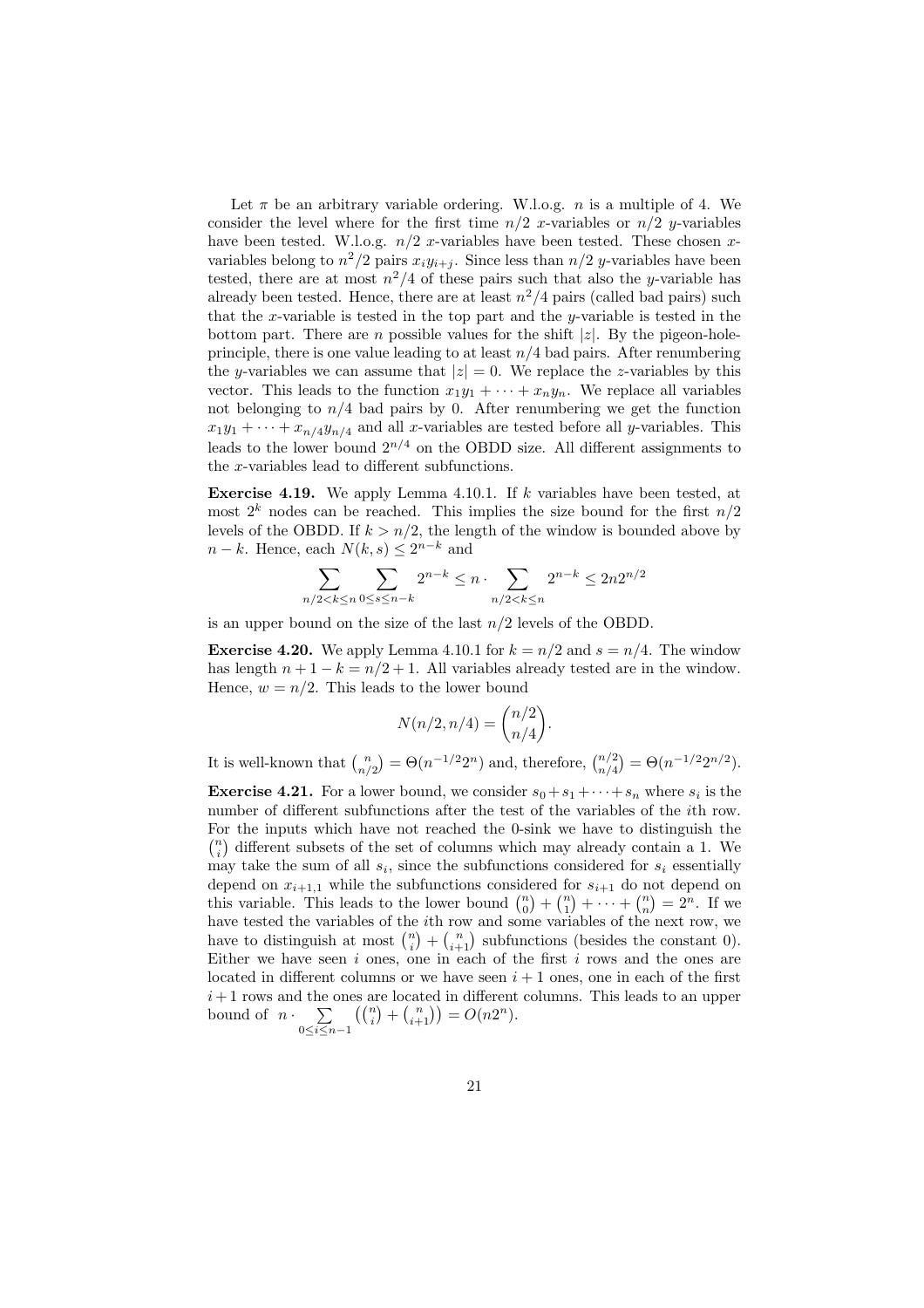### Chapter 5

Exercise 5.1. The proof that the inner product function is almost ugly is similar to the proof for the disjoint quadratic function in Theorem 5.3.3. The variable ordering,  $x_1, y_1, \ldots, x_n, y_n$  leads to linear size. Now we consider an arbitrary variable ordering and a cut after  $n$  levels. For the pairs, we fix the assignment  $(0, 0)$ . If the number of singletons is s, we may assume w.l.o.g. that we still have to compute  $x_1y_1\oplus \cdots \oplus x_sy_s$  and that we first test  $x_1, \ldots, x_s$ . Then we obtain  $2^s$  different subfunctions, for each  $S \subseteq \{1, \ldots, s\}$  the  $\bigoplus$ -sum of all  $y_i$ ,  $i \in S$ . The probabilistic part of the proof is identical to the proof for DQF.

Exercise 5.2. We know from Theorem 4.4.4 that the OBDD size of multiple addition is polynomial.

Now we investigate a random variable ordering and consider the choice of the first  $n/2$  variables. The probability that a chosen variable belongs to a column such that no previously chosen variable belongs to this column is at least  $1/2$ . Hence, by Chernoff's bound, with a probability exponentially close to 1 we have among the first  $n/2$  variables variables from at least  $n/5$  different columns. This leads to  $2<sup>c</sup>$  different subfunctions if we have chosen variables from  $c$  different columns. The reason is the following. We may fix the variables in columns without chosen variables in such a way that these columns contain exactly one 1-entry. For the other columns we only investigate assignments with at most one 1-entry. Then we have reduced the problem to the addition of two c-bit binary numbers where the bits of the first number are tested first. Hence, the OBDD size, even for the output at position  $n$ , is with a probability exponentially close to 1 at least  $2^{n/5}$ .

We remark that we can obtain a lower bound of  $2^n$  using a cut after  $\Theta(n \log n)$ tested variables and applying the coupon collector's theorem (Motwani and Raghavan (1995)).

Exercise 5.3. The function ROW is almost ugly. It has linear OBDD size for a rowwise variable ordering. The investigation of random variable orderings follows the lines of the solution of Exercise 5.2 with the exception that we consider rows instead of columns. Let r be the number of rows such that at least one variable of the row is among the first  $n/2$  variables. We consider the  $2<sup>r</sup>$  assignments to the first  $n/2$  variables where all variables of each row get the same value. Let two assignments differ in the value of row  $i$ . Then we obtain different subfunctions. We fix the remaining variables in such a way that exactly the variables of row i get the value 1. Then we obtain different output values. Hence, the OBDD size is with a probability exponentially close to 1 at least  $2^{n/5}$ .

**Exercise 5.4.** Yes, e.g., the functions  $x_1y_1 + \cdots + x_ny_n$  and  $x_1y_1 \oplus \cdots \oplus x_ny_n$ are almost ugly and are defined by read-once formulas.

Exercise 5.7. The sensitivity of symmetric functions is equal to 1, since the variable ordering has no influence on the OBDD size.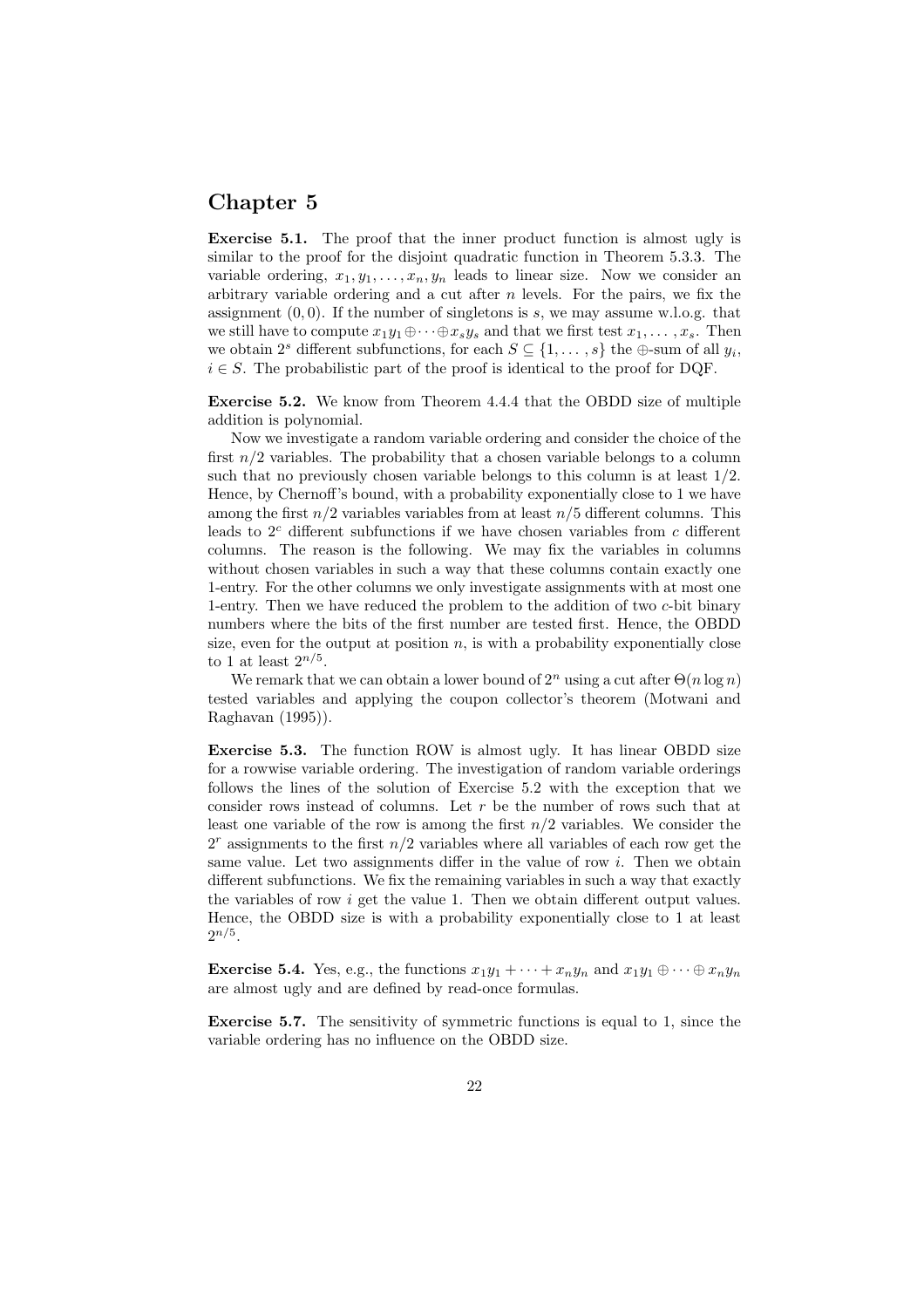For each polynomial  $p$  we find a threshold function with polynomial weights whose sensitivity is at least  $\Omega(p(n))$ . As an example let  $p(n) = n$ . Let  $n = 3k$ . Then we set  $w_1 = \cdots = w_k = n^2$ ,  $w_{k+1} = \cdots = w_{2k} = n$ ,  $w_{2k+1} = \cdots = w_{3k} =$ 1, and  $t = (n^2+n+1)k/2$ . The OBDD size for the variable ordering  $x_1, \ldots, x_n$  is bounded above by  $O(n^2)$ . First, we count the number of ones among  $x_1, \ldots, x_k$ . If this number is less than  $k/2$ , we reach the 0-sink, and if the number is larger than  $k/2$ , we reach the 1-sink. Only if the number is equal to  $k/2$ , we count the number of ones among  $x_{k+1}, \ldots, x_{2k}$  and, by the same arguments, reach a sink if the number of ones is not equal to  $k/2$ . Only if also that number is equal to  $k/2$  we have to count the number of ones among  $x_{2k+1}, \ldots, x_{3k}$ . The three sub-OBDDs for counting have size  $O(n^2)$ . Now we investigate the variable ordering  $x_1, x_{k+1}, x_{2k+1}, x_2, x_{k+2}, x_{2k+2}, \ldots, x_k, x_{2k}, x_{3k}$ . After the test of the first  $k/2$  triples of variables we have to distinguish all  $(k/2+1)^3$  different triples of the number of ones in the blocks  $B_1 = (x_1, \ldots, x_k)$ ,  $B_2 = (x_{k+1}, \ldots, x_{2k})$ ,  $B_3 = (x_{2k+1}, \ldots, x_{3k})$ . Hence, the OBDD size equals  $\Omega(n^3)$ . We may generalize this to m groups of variables with the weights  $n^{m-1}, \ldots, n, 1$  resp. for the members of the different groups. The upper bound remains  $O(n^2)$  and the lower bound is  $\Omega(n^m)$  by the same arguments as above (as long as m is a constant). This leads to a sensitivity of  $\Omega(n^{m-2})$ .

Before we consider functions  $f = (f_n)$  where  $|f_n^{-1}(1)|$  is polynomially bounded, we investigate the multiplexer function and prove that its sensitivity is  $\Omega(2^n/n)$ . It has linear size if the address variables are tested first. Now consider variable orderings where the data variables are tested first. Let us consider two different assignments a and b where  $a_i \neq b_i$ . The corresponding subfunctions are different, since we obtain different outputs if the address equals i. This leads to the lower bound  $2^n$ . If we consider the multiplexer on approximately  $c \log n$ variables, the sensitivity equals  $\Omega(n^c/\log n)$ . The same holds for the function  $f_n$  on n variables which is equal to the multiplexer on the last approximately  $c \log n$  variables if all other variables are equal to 1 and which outputs 0 otherwise. This function outputs 1 for  $O(n^c)$  inputs. Hence, the sensitivity can be larger than any given polynomial.

For the fourth class of functions, we obtain the same type of result as for the last two classes. Let  $X_i$  contain  $n/k$  variables, let  $h_i$  be the exact counting function checking whether exactly half of the variables of  $X_i$  are equal to 1, and let  $q$  be the conjunction. Similarly to the consideration of the general threshold function, we obtain an  $O(n^2)$  bound for blockwise variable orderings and a lower bound of  $\Omega(n^k)$  for variable orderings starting with k variables from different blocks, followed by k variables from different blocks, and so on.

It is difficult to estimate the sensitivity of the most significant bit of the squaring function. We need properties of  $c = (c_{n-1}, \ldots, c_0)$  where  $|c| = \lceil 2^{n-1/2} \rceil$ . We know that c consists of the first *n* bits of the binary representation of  $\sqrt{2}$ which follow the binary point where we add 1 at the last position. Let  $i$  be the smallest index where  $c_i = 1$ . Then the function essentially depends on  $x_{n-1}, \ldots, x_i$  leading to a lower bound of  $\Omega(n-i)$ . Using the variable ordering  $x_{n-1}, \ldots, x_0$  the OBDD contains exactly one  $x_j$ -node for  $j \geq i$ . If  $x_{n-1}, \ldots, x_{i+1}$  have been tested, we either have reached a sink or  $x_{n-1}$  =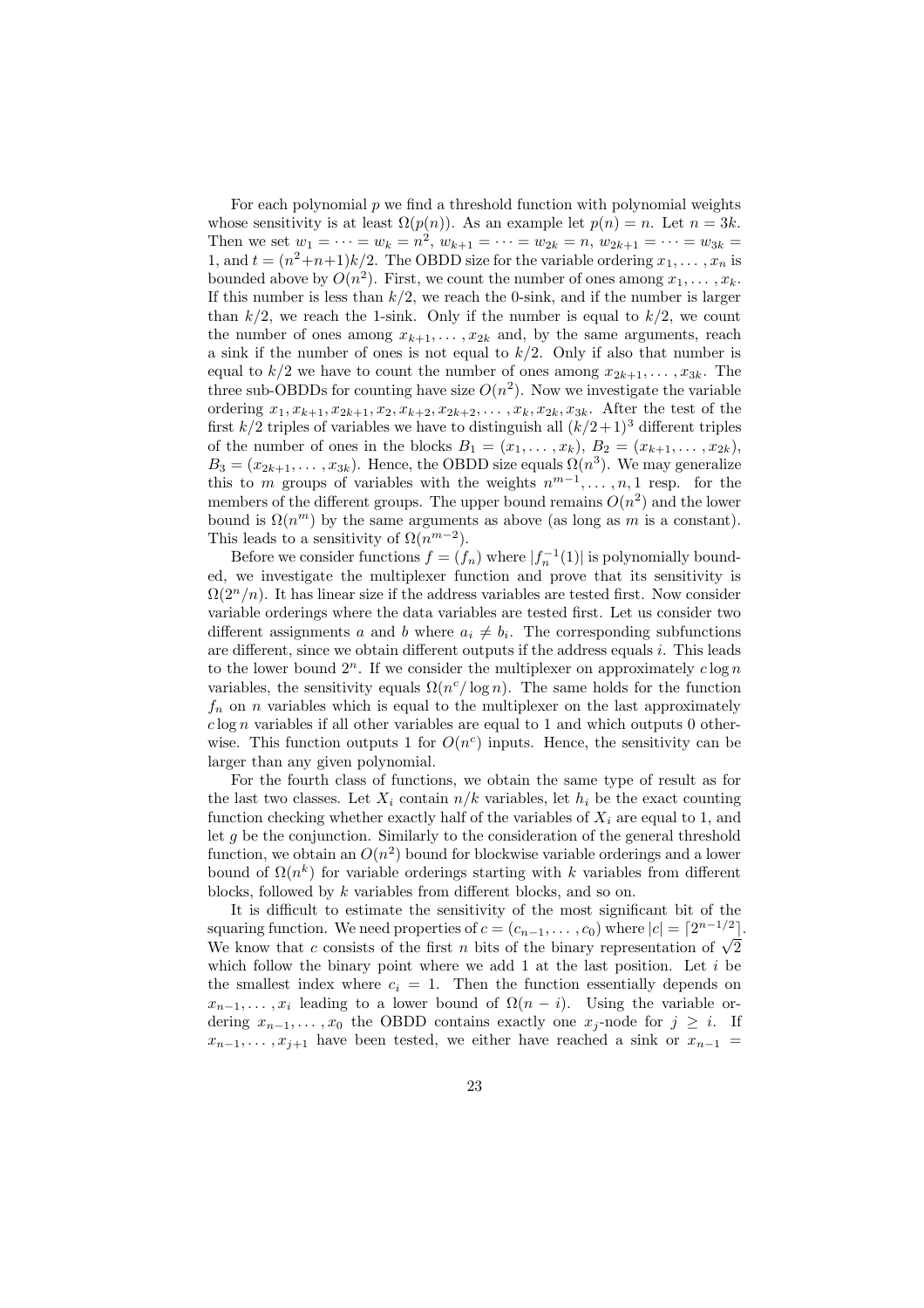$c_{n-1}, \ldots, x_{j+1} = c_{j+1}$ . Only in this situation we test  $x_j$ . Hence, the optimal OBDD size equals  $n - i + 2$ . We conjecture that  $n - i = \Theta(n)$ .

Let  $b = b(n)$  be the number of blocks  $B_1, \ldots, B_b$  of c where a block is a largest constant subvector. Since  $1 < \sqrt{2} < 3/2$ ,  $B_1$  is a 0-block if *n* is large enough. Either  $B_b$  or  $B_{b-1}$  is a 1-block. To simplify the notation we assume that  $B_b$  is a 1-block.

We claim an upper bound of  $O(nb)$  independently of the variable ordering. The crucial idea is that it is sufficient to store the crucial index namely the index of the first block where some bit of the input differs from the corresponding c-bit (this index is  $b+1$  if no bit of the tested variables differs from the corresponding c-bit). Hence, the OBDD width is bounded above by  $b + 1$ .

Now we design a bad variable ordering. We only consider the test of the variables in the 1-blocks  $B_2, B_4, \ldots, B_{b-2}, B_b$ . If the crucial index equals i, the subfunction essentially depends exactly on all variables from  $B_1, \ldots, B_{i-1}$  not yet tested. The reason is that we have to decide whether the crucial index  $i^*$  of the whole input is even or odd. We already know that  $i^* \leq i$  and each variable of  $B_1, \ldots, B_{i-1}$  not yet tested can be the only one to change the situation. We start with the test of one variable of each block  $B_b, B_{b-2}, \ldots, B_4, B_2$ . By the above considerations, these levels have size  $1 + \cdots + b/2 = \Theta(b^2)$ . We conjecture that  $b = \Theta(n)$ .

We do not try to prove the two number theoretical conjectures. If both are true, the sensitivity of the most significant bit of the squaring function equals  $\Theta(n)$ .

**Exercise 5.8.** We guess a sequence of s BDD nodes and an ordering  $\pi$  of the variables tested in the OBDD representing  $f$ . Then we check whether the BDD nodes with node 1 as source lead to a  $\pi$ -OBDD. In the negative case we reject. Otherwise, we have given the OBDD  $G_f$  representing f and the  $\pi$ -OBDD. Let g be the function represented by this  $\pi$ -OBDD called  $G_g$ . We compute a variable ordering  $\pi'$  such that  $G_f$  is a  $\pi'$ -OBDD. The OBDD defines a partial ordering on the set of variables. If an edge leads from an  $x_i$ -node to an  $x_j$ -node,  $x_i \leq x_j$ . Hence, we may apply well-known techniques for topological sorting. Afterwards, we can apply the equivalence check for OBDDs with different variable orderings (Corollary 5.7.11).

Exercise 5.9. We design a Turing reduction from the classical SAT problem to the considered problem. Let  $c_1, \ldots, c_m$  be a set of clauses defined on  $x_1, \ldots, x_n$ . Then we compute a circuit C realizing  $f = c_1 \wedge \cdots \wedge c_m \wedge (y_1y_2 + y_3y_4)$ . Let  $\pi$  be the variable ordering  $y_1, y_3, y_2, y_4, x_1, \ldots, x_n$ . If  $c_1 \wedge c_2 \wedge \cdots \wedge c_m$  is not satisfiable,  $f \equiv 0$  and  $\pi$  is like each other variable ordering optimal. Otherwise, the  $\pi$ -OBDD starts with an OBDD for  $y_1y_2 + y_3y_4$  and the 1-sink is replaced by an id-OBDD for  $c_1 \wedge \cdots \wedge c_m$ . The variable ordering  $\pi$  is not optimal, since we may save one node by using the variable ordering  $y_1, y_2, y_3, y_4, x_1, \ldots, x_n$ . Hence, we can decide the satisfiability of  $c_1 \wedge \cdots \wedge c_m$  by checking whether  $\pi$  is an optimal variable ordering for the function realized by C.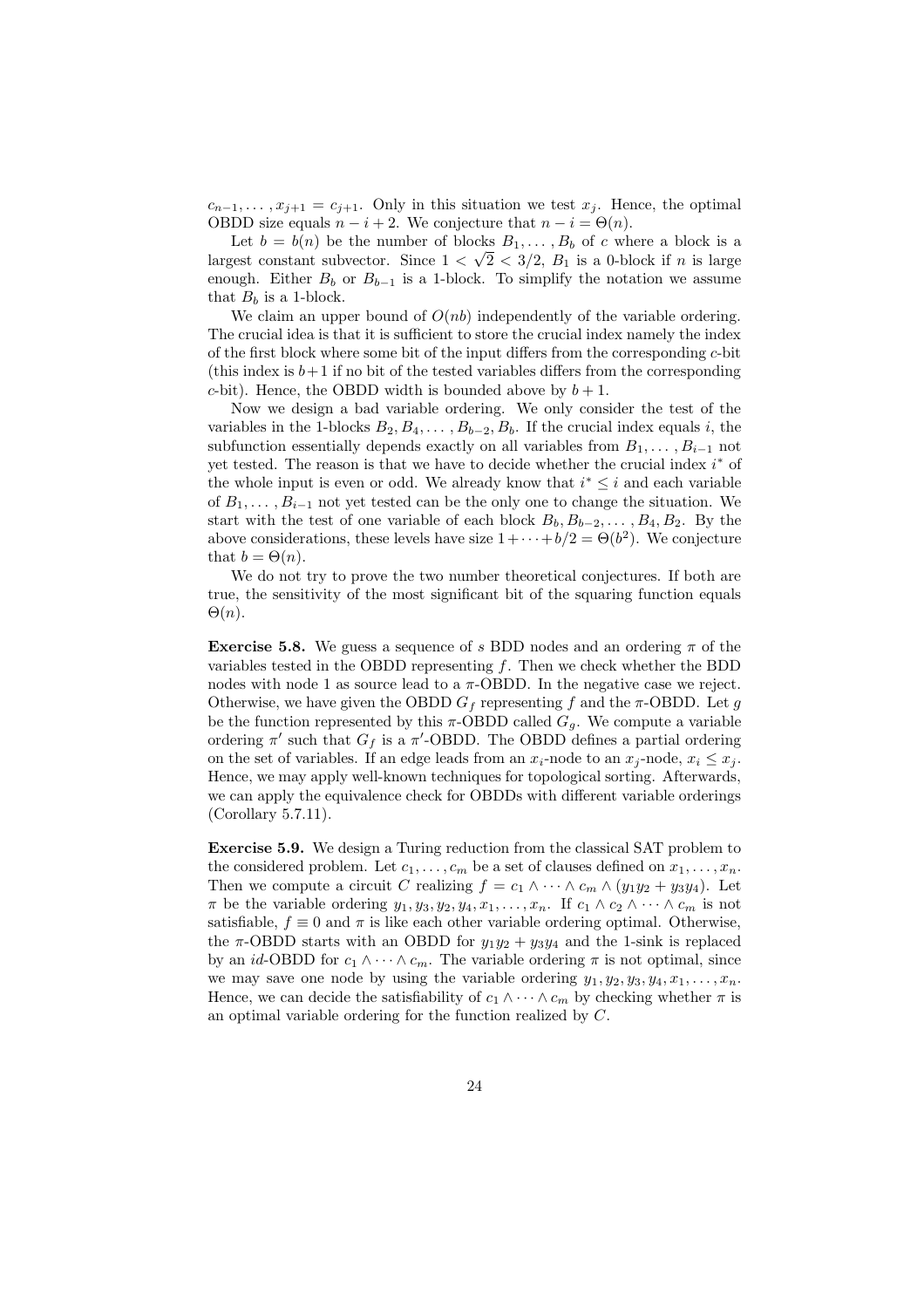**Exercise 5.12.** For each choice of  $I \subseteq \{1, ..., n\}$  we like to compute MIN(*I*), the minimal number of  $x_i$ -nodes,  $i \in I$ , of an OBDD representing f and using a variable ordering which starts with all  $x_i$ ,  $i \in I$ , and we like to compute  $\pi(I)$ , an optimal ordering of these variables. We are interested in  $\pi({1,\ldots,n})$ . Let everything be done for sets I where  $|I| = k$ . Now we consider a set I where  $|I| = k + 1$ . For each  $i \in I$  we compute the number of subfunctions of f which can be obtained by replacing the variables  $x_j, j \in I - \{i\}$ , by constants and which essentially depend on  $x_i$ . We work with the function table of size  $2^n$ . We copy that table in such a way that we obtain  $2^k$  subtables of size  $2^{n-k}$ which describe the subfunctions we are interested in. Each table can be checked in linear time whether the subfunction essentially depends on  $x_i$ . In order to determine the number of different subfunctions essentially depending on  $x_i$ , we sort the function tables for the subfunctions essentially depending on  $x_i$ . The sorting can be performed with  $O(k2^k)$  comparisons of vectors of length  $2^{n-k}$ . Hence,  $O(k2^n)$  operations are enough. Let  $s(i, I)$  be the resulting number. Then

$$
\text{MIN}(I) = \min\{\text{MIN}(I - \{i\}) + s(i, I) \mid i \in I\}.
$$

If i leads to the minimal value,  $\pi(I)$  is the concatenation of  $\pi(I - \{i\})$  and  $x_i$ . We store the function table and one copy (size  $2^n$ ) and for some k for all  $\binom{n}{k}$  sets I where  $|I| = k$  the numbers  $MIN(I)$  and the partial orderings  $\pi(I)$  of length k. Hence, the storage space is bounded by  $\max\{k\binom{n}{k} + 2^n \mid 1 \leq k \leq n\}$  $O(n^{1/2}2^n)$ . For the analysis of the run time we consider  $\binom{n}{k}$  sets of size k, for each set k indices i and for each i we have a run time of  $O(k2^n)$ . Hence, the run time is of order

$$
\sum_{1 \le k \le n} k^2 \binom{n}{k} 2^n \le n^2 4^n.
$$

Exercise 5.13. We have to prove that each for the four criteria is sufficient to prove the asymmetry of  $f$  with respect to  $x_i$  and  $x_j$ .

- 1. If f is symmetric with respect to  $x_i$  and  $x_j$ , where w.l.o.g.  $i < j$ ,  $f(a_1, \ldots, a_{i-1}, a^*, a_{i+1}, \ldots, a_{j-1}, 1, a_{j+1}, \ldots, a_n) =$  $f(a_1, \ldots, a_{i-1}, 1, a_{i+1}, \ldots, a_{j-1}, a^*, a_{j+1}, \ldots, a_n)$  implying that  $|f_{|x_i=1}^{-1}(1)| = |f_{|x_j=1}^{-1}(1)|.$
- 2. The node  $v$  of a reduced OBDD represents a subfunction of  $f$  essentially depending on  $x_i$ , since it is labeled by  $x_i$ . This subfunction  $f^*$  does not essentially depend on  $x_j$ , since it is represented by an OBDD without  $x_j$ node. Hence,  $f^*_{|x_i=0,x_j=1} = f^*_{|x_i=0} \neq f^*_{|x_i=1} = f^*_{|x_i=1,x_j=0}$  implying that  $f_{|x_i=0,x_j=1} \neq f_{|x_i=1,x_j=0}.$
- 3. Let  $f^*$  be the subfunction obtained by replacing the variables on the path from the source to the considered  $x_i$ -node by the corresponding constants which activate this path. Then  $f^*$  essentially depends on  $x_i$  but not on  $x_j$  and the same arguments as for Criterion 2 can be applied.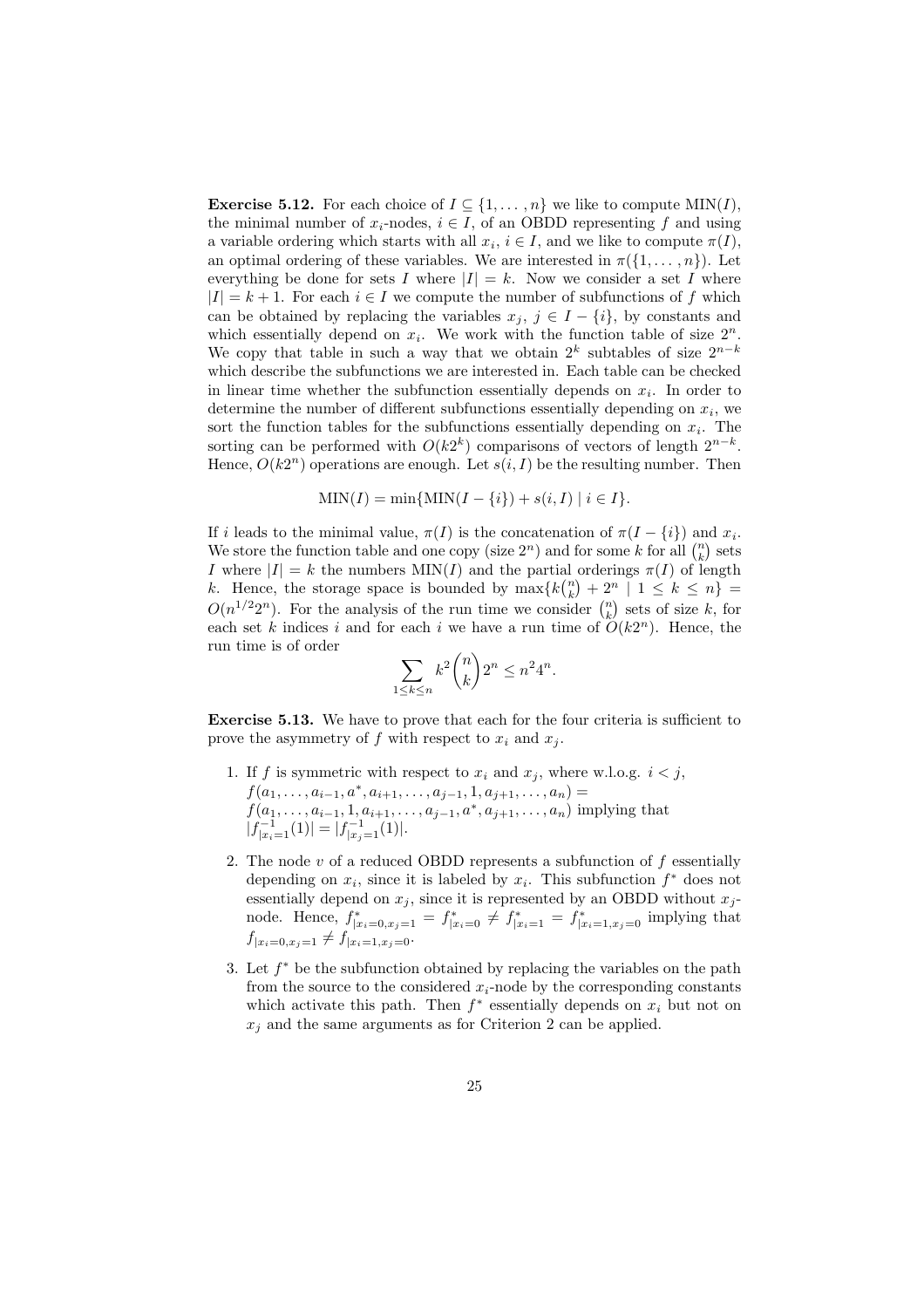4. Let  $v^* \in V_{01} - V_{10}$  (the other case can be handled similarly). Let a be the partial assignment defined by a path from the source to  $v^*$  via the 0-edge leaving v and a 1-edge leaving an  $x_j$ -node. Let  $f^*$  be the corresponding subfunction and let  $f^{**}$  be the subfunction for the partial assignment b which fixes the same variables as  $a$  and differs in the assignments to  $x_i$ and  $x_j$ . If f is symmetric with respect to  $x_i$  and  $x_j$ , we can conclude that  $f^* = f^{**}$  and both functions are represented in a reduced OBDD by the same node. Hence,  $f^{**}$  is represented at  $v^*$  and  $v^* \in V_{10}$  in contradiction to the assumption.

**Exercise 5.14.** The function  $s_{n|x_i=1}$  syntactically depends on  $x_i$ . This function takes the value 1 if there is some  $j > i$  such that  $x_j = y_j = 1$  and  $x_k \oplus y_k = 1$ for  $k > j$  or  $y_i = 1$  and  $x_k \oplus y_k = 1$  for  $k > i$  or there is some  $j < i$  such that  $x_i = y_i = 1$ ,  $y_i = 0$ , and  $x_k \oplus y_k$  for  $k > j$  such that  $k \neq i$ . Hence,

$$
|s_{n|x_{i}=1}^{-1}(1)| = \sum_{i+1 \leq j \leq n-1} 2^{n-j-1} \cdot 4^{j} + 2^{n-i-1} \cdot 2 \cdot 4^{i} + \sum_{0 \leq j \leq n-1} 2^{n-j-1} \cdot 4^{j}
$$
  
= 
$$
\sum_{0 \leq j \leq n-1} 2^{n-j-1} \cdot 4^{j} + 2^{n-i-1} \cdot 4^{i}
$$
  
= 
$$
\sum_{0 \leq j \leq n-1} 2^{n-j-1} \cdot 4^{j} + 2^{n-1} \cdot 2^{i}
$$

which obviously is strictly increasing with  $i$ .

**Exercise 5.15.** The number is equal to  $2^{3 \cdot 2^{n-2}}$ . For all  $(a_1, a_2, a_3, \ldots, a_n)$ where  $(a_1, a_2) \in \{(0, 0), (0, 1), (1, 1)\}$  we may choose arbitrary function values but  $f(1, 0, a_3, \ldots, a_n)$  has to be equal to  $f(0, 1, a_3, \ldots, a_n)$ .

Exercise 5.16. Sometimes we refer to the criteria of Theorem 5.5.4.

- 1.  $DSA_n$  is not symmetric with respect to any pair of variables. For two data variables we apply Criterion 2 for the usual optimal variable ordering. For one address variable and one data variable we apply Criterion 2 and a variable ordering starting with all address variables but not with the considered address variable. For two address variables, we consider a data vector with a single 1-entry at a position such that the two considered address variables take different values. If we switch these address bits, the output switches from 1 to 0.
- 2. HWB<sub>n</sub> is not symmetric with respect to any pair of variables  $x_i$  and  $x_j$ . W.l.o.g.  $i < n$ . We can construct an input a with  $a_i = 0$  and  $a_j = 1$  and altogether i ones leading to the output 0. If we switch the values of  $x_i$ and  $x_j$ , the output equals 1.
- 3. The maximal sets of symmetric variables of  $ADD_n$  are  $\{x_i, y_i\}, 0 \le i \le j$  $n-1$ . It is obvious that  $ADD_n$  is symmetric with respect to  $x_i$  and  $y_i$ . For all other pairs we can apply Criterion 1 and the solution of Exercise 5.14.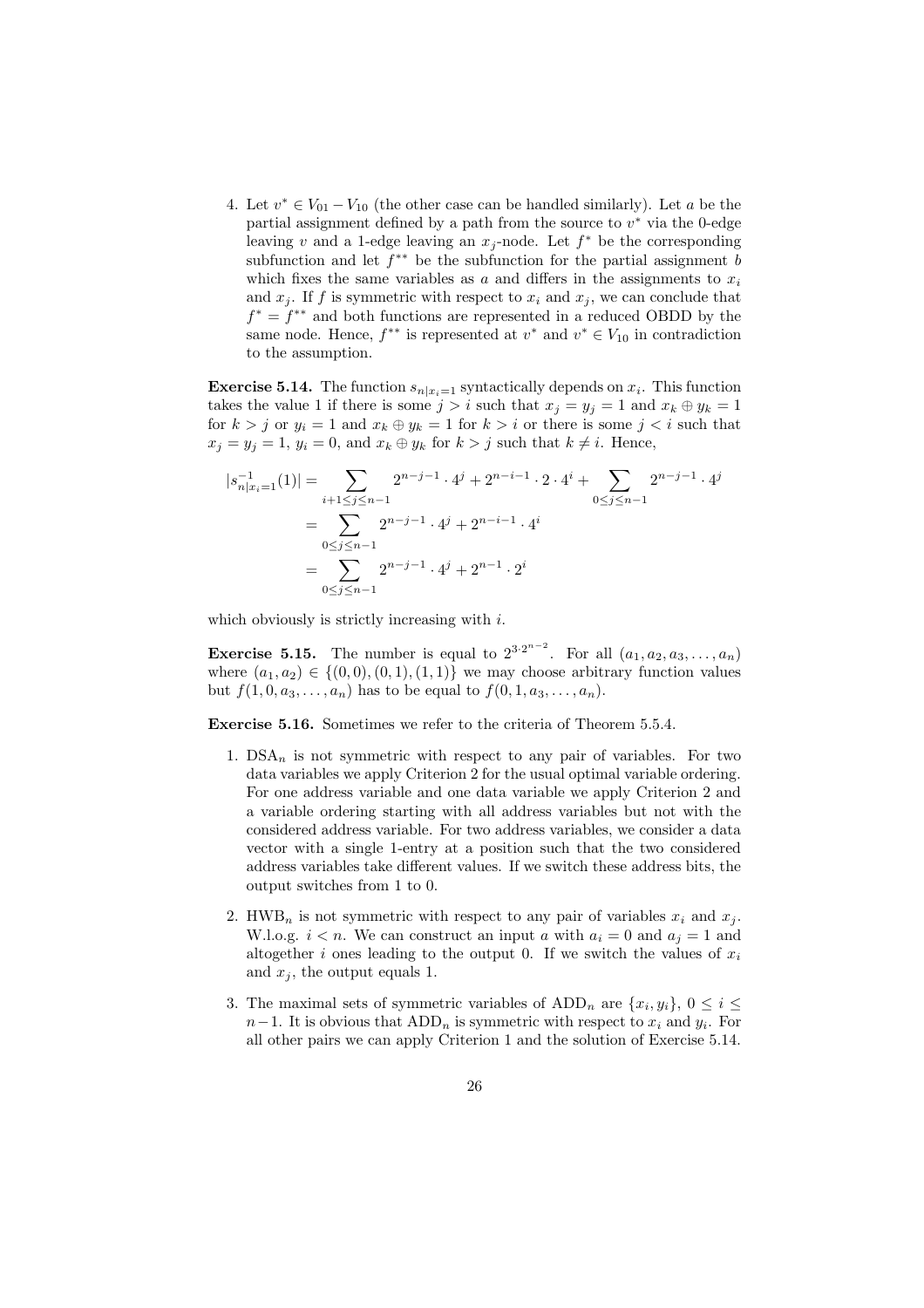- 4. MUL<sub>n</sub>,  $n \geq 2$ , is not symmetric with respect to any pair of variables. For  $x_i$  and  $x_j$ , we set  $y_{n-1} = \cdots = y_1 = 0$  and  $y_0 = 1$  and consider the output  $p_i$  which is equal to  $x_i$ . Similar arguments work for  $y_i$  and  $y_j$ . For  $x_i$  and  $y_i$  we fix all other variables where only  $y_0$  (if  $j \neq 0$ ) gets the value 1. The output  $p_j$  is equal to  $x_j$ . If  $j = 0$ , we only set  $y_1$  to 1 and consider  $p_{j+1}$ . If  $n = 1$ , we obtain the symmetric function  $x_0y_0$ .
- 5. The maximal sets of symmetric variables for  $\text{ROW}_n$  are the sets containing the variables of one row. Nothing changes if we switch the values of two entries of the same row. If two variables belong to different rows, w.l.o.g. row 1 and row 2, we can fix all other variables in such a way that only the variables of row 1 get the value 1. The resulting subfunction is equal to the chosen variable of row 1.
- 6. ROW<sub>n</sub> + COL<sub>n</sub>,  $n \geq 3$ , is not symmetric with respect to any pair of variables. We consider two different variables. They do not belong to the same row or not to the same column. In the first case, we use the same arguments as in the proof for  $\text{ROW}_n$  and in the second case we argue with respect to the columns. In the first case, it is not possible to obtain a column of 1-entries, since for  $n \geq 3$  we have replaced at least one row by 0-entries. If  $n = 2$ , the function is symmetric with respect to  $x_{11}$  and  $x_{22}$  and with respect to  $x_{12}$  and  $x_{21}$ .
- 7. DQF<sub>n</sub> is symmetric with respect to the sets  $\{x_i, y_i\}$ . Obviously, we can interchange  $x_i$  and  $y_i$ . Now we consider one variable  $z_i$  of the *i*th pair and the variable  $z_i$  of the j<sup>th</sup> pair. If we replace all variables besides the partner of  $z_i$  by 0 and the partner of  $z_i$  by 1, we obtain the subfunction  $z_i$ .

Exercise 5.17. Let  $a = (a_0, \ldots, a_{k-1}), x = (x_0, \ldots, x_{n-1}),$  and  $y = (y_1, \ldots, y_n)$  $y_n$ ) where  $n = 2^k$ . Let  $f_n(a, x, y) = \text{MUX}_n(a, x) \oplus \text{MAJ}_n(y)$ . Let  $\pi_1 = (a, x, y)$ . The  $\pi_1$ -OBDD for  $f_n$  starts with an OBDD for MUX<sub>n</sub> with  $2n-1$  inner nodes. Afterwards, we have to represent  $\text{MAJ}_n$  and  $\overline{\text{MAJ}}_n$ . Since  $\text{MAJ}_n$  is monotone, these sub-OBDDs can only share the sinks (see the solution of Exercise 3.4). The OBDD size of  $\text{MAJ}_n$  equals  $\frac{1}{4}n^2 + \frac{1}{2}n$  (see Theorem 4.7.2.i). Hence, the  $\pi_1$ -OBDD size of  $f_n$  equals  $\frac{1}{2}n^2+3n+1$ . The function  $f_n$  is symmetric with respect to the y-variables. Group sifting leads to  $\pi_2 = (a, y, x)$ . Then we start with a complete tree on the a-variables. This tree has  $n-1$  inner nodes. We have to "store" the value of |a| and need n disjoint copies of an OBDD for  $MAJ_n$ , altogether  $\frac{1}{4}n^3 + \frac{1}{2}n^2$  inner nodes. Finally, we need  $2x_i$ -nodes representing  $x_i$ and  $\overline{x}_i$  and 2 sinks. Hence, the  $\pi_2$ -OBDD size of  $f_n$  equals  $\frac{1}{4}n^3 + \frac{1}{2}n^2 + 3n + 1$ . A typical sifting process will be aborted. Let  $\pi_3 = (y, a, x)$ . Then we start with an OBDD for  $\text{MAJ}_n$  with  $\frac{1}{4}n^2 + \frac{1}{2}n$  inner nodes. Afterwards, 4n nodes are sufficient to represent  $MUX_n$  and  $\overline{MUX}_n$  simultaneously. Hence, the  $\pi_3$ -OBDD size of  $f_n$  equals  $\frac{1}{4}n^2 + \frac{9}{2}n$  and  $\pi_3$  is better than  $\pi_1$ .

**Exercise 5.19.** Let  $x_1, \ldots, x_m, m \leq n$ , be the variables which each label one leaf of the formula and let  $y_1, \ldots, y_k, k = O(\log n)$ , be the other variables. We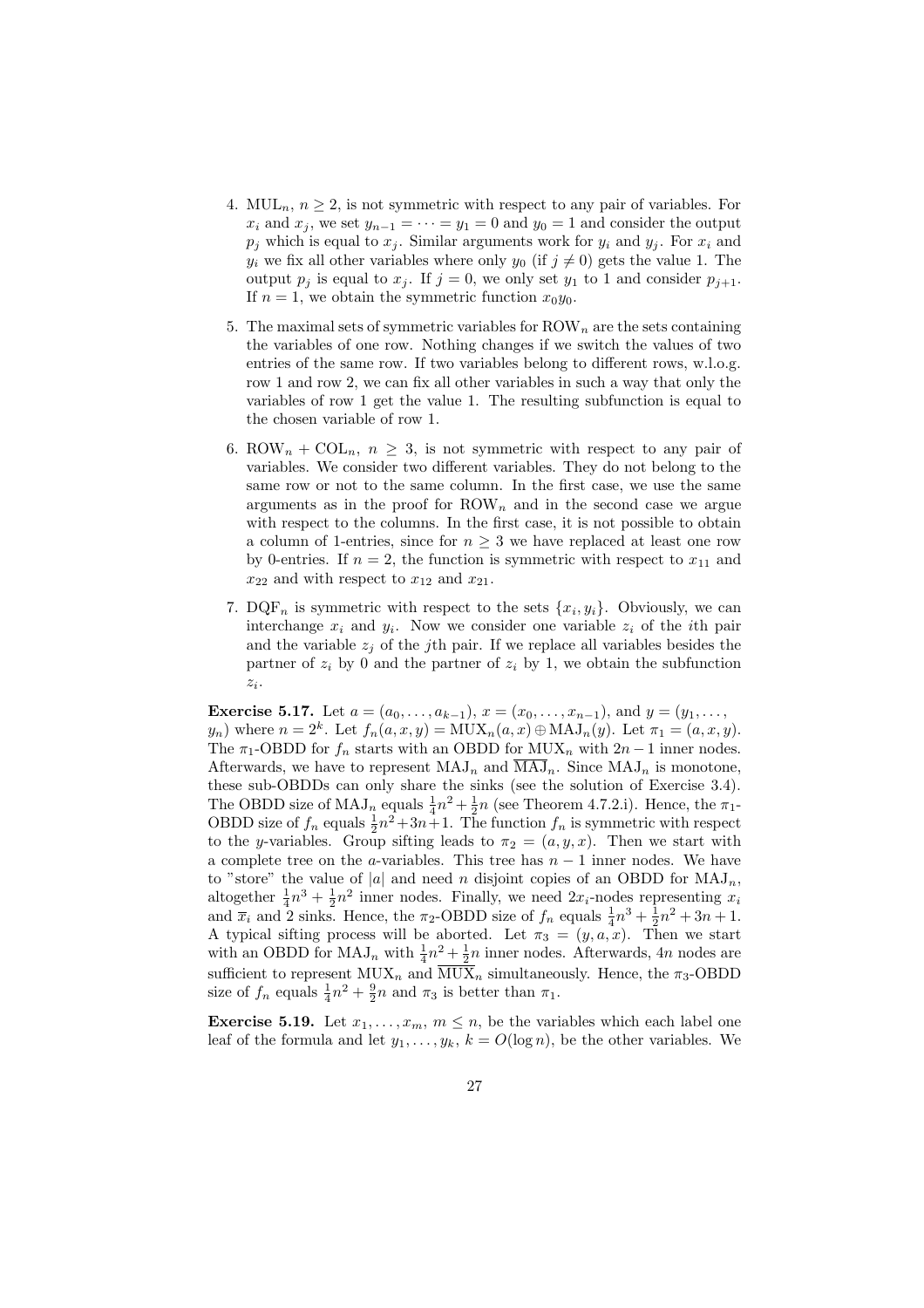construct a read-once formula  $G_n$  on the x-variables. For each gate v where one subtree contains only y-leaves we eliminate the y-subtree and the gate. The output of the other subtree is directly connected with the successor of the eliminated gate. Theorem 4.11.2 ensures the existence of a variable ordering  $\pi$  of the x-variables (which indeed can be computed efficiently) such that the  $\pi$ -OBDD size of the function  $g_n$  represented by  $G_n$  is polynomially bounded with respect to  $m \leq n$ . We use a variable ordering starting with the *y*-variables in an arbitrary ordering followed by the x-variables ordered according to  $\pi$ . An OBDD for the given formula  $F_n$  may start with a complete binary on the yvariables. This tree has polynomially many leaves. It is sufficient to prove that each subfunction for an assignment to the y-variables has polynomial  $\pi$ -OBDD size. The x-leaves of  $F_n$  are the same as in  $G_n$ . Let us consider the influence of the y-variables in  $G_n$  and  $F_n$ . Let v be a gate as considered in the beginning of the proof. First we investigate  $G_n$ . If the second subformula represents h, the function  $h$  is also input of the successor of  $v$ . If the second subformula represents  $h^*$  as subformula of  $F_n$ , the gate v represents one on the functions  $0,1,h^*$  and  $\overline{h}^*$ , since the y-variables are replaced by constants. The proof of Theorem 2.1.4 shows that it makes no difference whether we have to represent  $h^*$  or  $\overline{h}^*$ . If instead of this we only have to represent a constant, this makes the resulting OBDD only smaller. Altogether, each subfunction obtained by replacing the y-variables by constants has a  $\pi$ -OBDD size which is not larger than the OBDD size of  $g_n$  and we have constructed a  $\pi$ -OBDD of polynomial size.

Exercise 5.20. We consider Figure 5.7.1. The first two cases do not change if edges can be complemented. Here we illustrate the new cases with the complbits.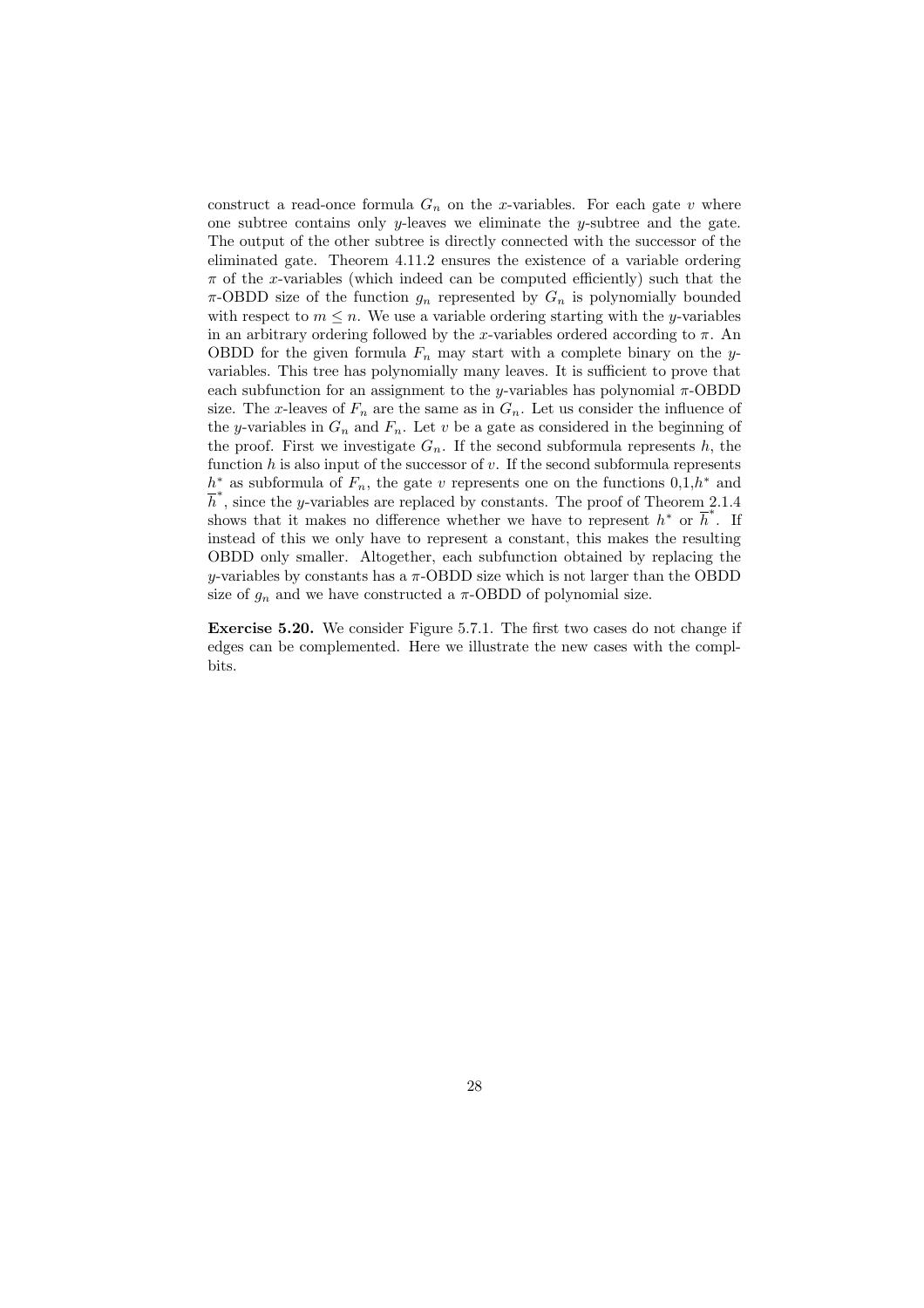

Exercise 5.21. The solution of Exercise 5.20 shows that we obtain the same results for the swap operation on OBDDs with complemented edges as described in Theorem 5.7.2 for OBDDs without complemented edges. The first bound of Theorem 5.7.4 for jump-up and the second bound of Theorem 5.7.5 for jumpdown are based on the investigation of a sequence of swap operations. These results also hold for OBDDs with complemented edges. It is easy to transfer the second bound of Theorem 5.7.4. We use the same notation but now for OBDDs with complemented edges. An  $x_k$ -node,  $j \leq k \leq i-1$ , can represent  $g = f_{|x_1=a_1,\dots,x_{k-1}=a_{k-1}}$  and its negation  $\overline{g}$ . We obtain at most four subfunctions  $g_{|x_k=0}, g_{|x_k=1}, \overline{g}_{|x_k=0}, \overline{g}_{|x_k=1}$  which can be represented by at most two nodes. The result on  $s_i^*$  holds, since it is based on graph-theoretical arguments. Now we investigate the first bound of Theorem 5.7.5. Before the jump-operation we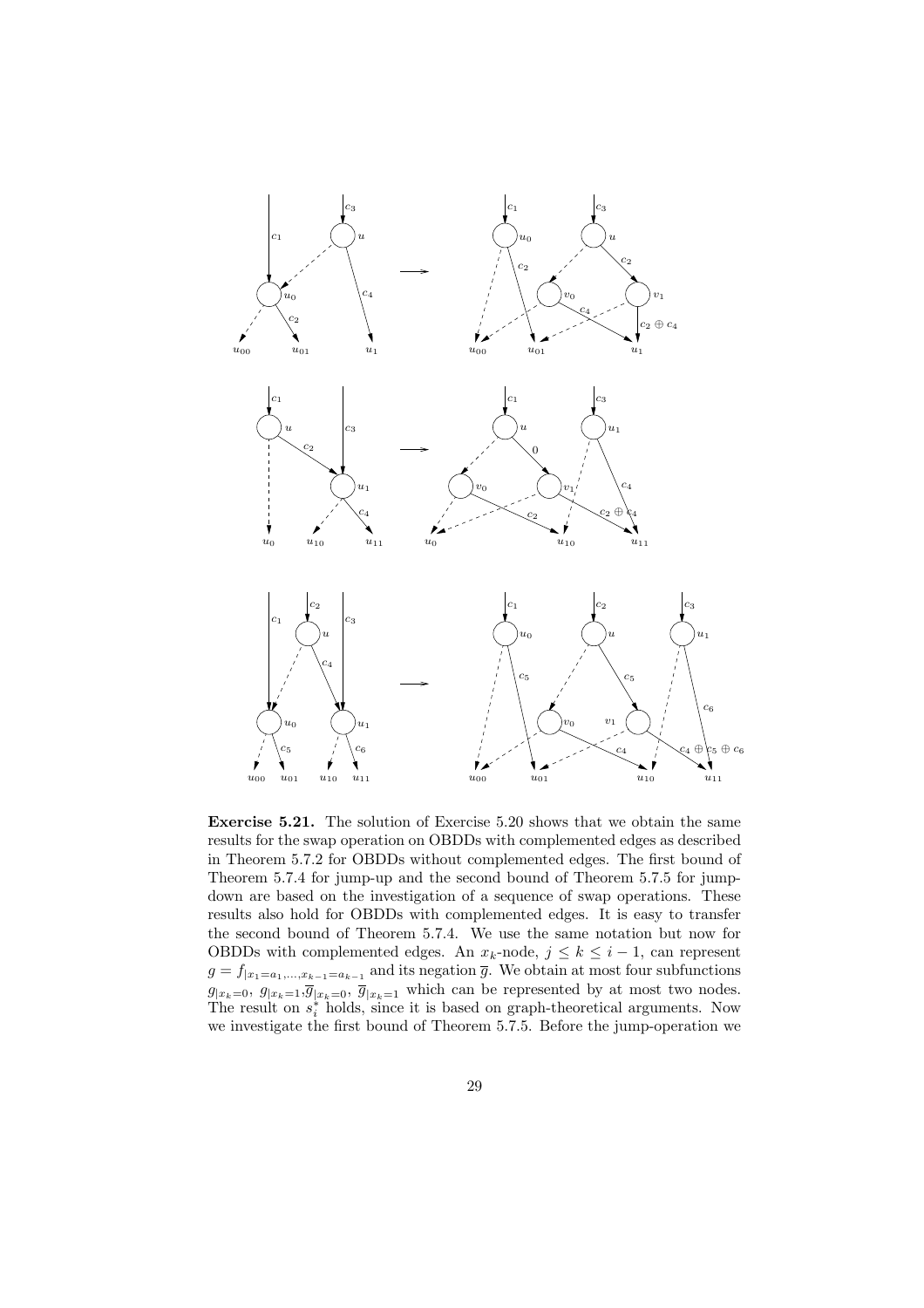represent all functions  $f_{|x_1=a_1,\dots,x_{k-1}=a_{k-1}}$  essentially depending on  $x_k$  where a function and its negation can be represented at the same node. Let g be a subfunction of f where the variables  $x_1, \ldots, x_{i-1}, x_{i+1}, \ldots, x_{k-1}$  are replaced by constants. By Shannon's decomposition rule,  $g = x_i g_{|x_i=1} + \overline{x}_i g_{|x_i=0}$  and  $g_{|x_i=1}$ and  $g_{x_i=0}$  are represented in the given OBDD on one of the levels  $x_k, \ldots, x_n$ or the sink level. At least one of the subfunctions has to essentially depend on  $x_k$ . If we replace in  $x_i g_{x_i=1} + \overline{x}_i g_{x_i=0}$  the function  $g_{x_i=1}$  with  $\overline{g}_{x_i=1}$ , we do not obtain  $\overline{q}$ . Hence, we only obtain the bound

$$
s_1 + \cdots + s_i - 1 + (2s_{i+1} + \cdots + 2s_n + 2)^2
$$

which follows by eliminating the complemented edges on the last levels before applying the old arguments.

Exercise 5.22. Let us consider the multiplexer with the following variable orderings:

- $y_0, \ldots, y_{n-1}, x_0, \ldots, x_{k-1} (\pi_1)$
- $y_{n-1}, y_0, \ldots, y_{n-2}, x_0, \ldots, x_{k-1} \ (\pi_2)$
- $y_0, \ldots, y_{n-2}, x_0, \ldots, x_{k-1}, y_{n-1} (\pi_3)$

It is easy to see that  $\pi_1$  is the result of jump-down  $(1, n)$  applied to  $\pi_2$  and  $\pi_1$  also is the result of jump-up  $(n + k, n)$  applied to  $\pi_3$ . The  $y_{n-1}$ -level of a  $\pi_2$ -OBDD or  $\pi_3$ -OBDD has size 1, while the  $y_{n-1}$ -level of a  $\pi_1$ -OBDD has size  $2^{n-1}$ . The last bound follows, since the OBDD starts with a complete binary tree as long as only data variables are tested (see the solution of Exercise 5.7).

**Exercise 5.23.** The functions ROW<sub>n</sub> and COL<sub>n</sub> are defined on  $N = n^2$  variables. Their OBDD size is  $O(N)$  (see Theorem 4.12.1) for a rowwise resp. columnwise variable ordering. The OBDD size of  $\text{ROW}_n + \text{COL}_n$  grows exponentially (see Theorem 4.12.2 and Theorem 6.2.13).

**Exercise 5.24.** The solution of Exercise 4.5 shows that  $3n\pm O(1)$  OBDD nodes are sufficient for the representation according to the variable ordering  $x_0, y_0, \ldots, x_{n-1}, y_{n-1}$ . On the  $x_j$ -level we distinguish whether  $c_{j-1} = 0$  or  $c_{j-1} = 1$ . On the  $y_j$ -level we have a node for the situation that  $x_j \oplus c_{j-1} = 1$ . If we now test  $y_{n-1}$  at the top, the number on these levels gets doubled (with the exception of the  $x_{n-1}$ -level), since the four different values for  $(y_{n-1}, c_{i-1})$  lead to different subfunctions essentially depending on  $x_j$  and, if  $x_j \oplus c_{j-1} = 1$ , the different values for  $y_{n-1}$  lead to different subfunctions essentially depending on  $y_i$ . Hence, the size for the variable ordering  $y_{n-1}, x_0, y_0, \ldots, x_{n-2}, y_{n-2}, x_{n-1}$ equals  $6n\pm O(1)$ . This proves the optimality of the second bound of Theorem 5.7.4.

**Exercise 5.25.** Let the given variable ordering be  $\dots, y_1, \dots, y_m, z_1, \dots$ ,  $z_k$ ,... where the y-variables as well as the z-variables are sets of symmetric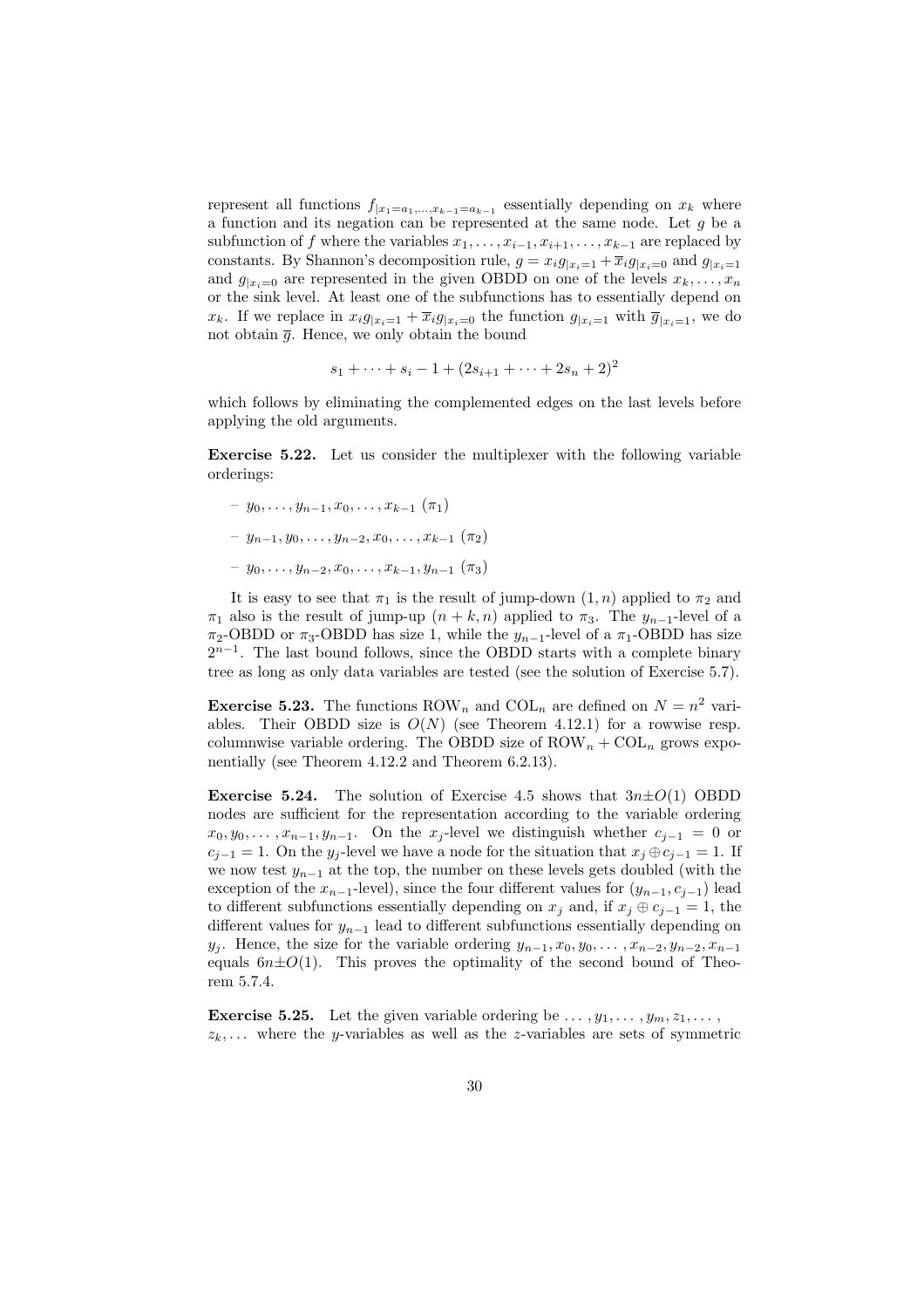variables. The pointers to one of the  $y$ -levels ( $z$ -levels) from the upper part always point to the y<sub>1</sub>-level (z<sub>1</sub>-level). We replace the y<sub>1</sub>-nodes by nodes for a new variable y which may take any value in  $\{0, \ldots, m\}$  and have  $m+1$  outgoing edges labeled by  $0, \ldots, m$  resp. The edge with label i leads to the node which is reached by inputs where  $y_1 + \cdots + y_m = i$  (this node is uniquely determined for reduced OBDDs). The same is done for the  $z_1$ -nodes. Now we generalize the swap operation described in Figure 5.7.1. Nodes on the z-level reached also from nodes above the y-level only lose their pointers from the y-level. Nodes on the *y*-level not reaching nodes on the *z*-level do not have to be changed. Nodes on the z-level only reached from nodes on the  $y$ -level will be eliminated. We consider a y-node with at least one outgoing edge leading to a z-node. This y-node is relabeled by z with now  $k + 1$  outgoing edges reaching new y-nodes with new outgoing edges. The path for  $z = i$  and  $y = j$  reaches the same node as the path for  $y = j$  and  $z = i$  before. Finally the y-nodes and z-nodes are replaced by sub-OBDDs. As in the binary case, it is possible that reduction rules can be applied.

#### Exercise 5.26. We investigate the OBDD size for the three variable orderings.

1.  $x_1, \ldots, x_n, y$ . We have to decide whether  $||x||_n := x_1 + \cdots + x_n$  is equal to k (this leads to the 1-sink),  $||x||_n = 2k + 1$  (this leads to a y-node), or  $||x||_n \notin \{k, 2k+1\}$  (this leads to the 0-sink). Obviously, we only have to distinguish different partial sums. Before having tested  $x_n$ , we only may save nodes if we can replace them by 0-sinks. Hence, we start with  $i$  $x_i$ -nodes, altogether  $1 + \cdots + n = \frac{1}{2}n^2 + \frac{1}{2}n$  nodes. We cannot save nodes on the levels  $x_1, \ldots, x_{2k+2}$ . Even if  $x_1 = \cdots = x_{2k+1} = 0$ , we may have k ones in the input. If  $||x||_{2k+2} = 0$ ,  $||x||_n < k$ . If  $||x||_{2k+2} = 2k + 2$ , also  $||x||_n > 2k + 1$ . If  $||x||_{2k+2} = k + 1$ ,  $k < ||x||_n < 2k + 1$ . We save 3 nodes. The number of nodes which are saved increases on each level by 3. We have two intervals of partial sums which are represented by nodes namely  $k - i, \ldots, k$ , and  $2k + 1 - i, \ldots, 2k + 1$  if there are still i x-variables which have to be tested. The next level has one more node (before the replacement by 0-sinks) but two partial sums less that have to be represented namely  $k - i$  and  $2k + 1 - i$ . Hence, the number of nodes replaced by 0-sinks equals

$$
3(1 + \dots + (k - 1)) = \frac{3}{2}k(k - 1) = \frac{3}{2} \cdot \frac{n - 1}{3} \cdot \frac{n - 4}{3} = \frac{1}{6}n^2 - \frac{5}{6}n + \frac{4}{6}.
$$

We have to add 3 for the y-node and the two sinks. Altogether, the number of nodes equals

$$
\frac{1}{2}n^2 + \frac{1}{2}n - (\frac{1}{6}n^2 - \frac{5}{6}n + \frac{4}{6}) + 3 = \frac{1}{3}n^2 + \frac{4}{3}n + \frac{7}{3}.
$$

2.  $y, x_1, \ldots, x_n$  We start with one y-node whose edges point to an SBDD on the x-variables where we have to represent  $f_0$  checking whether  $||x_n|| = k$ at the 0-successor and  $f_1$  checking whether  $||x||_n \in \{k, 2k+1\}$  at the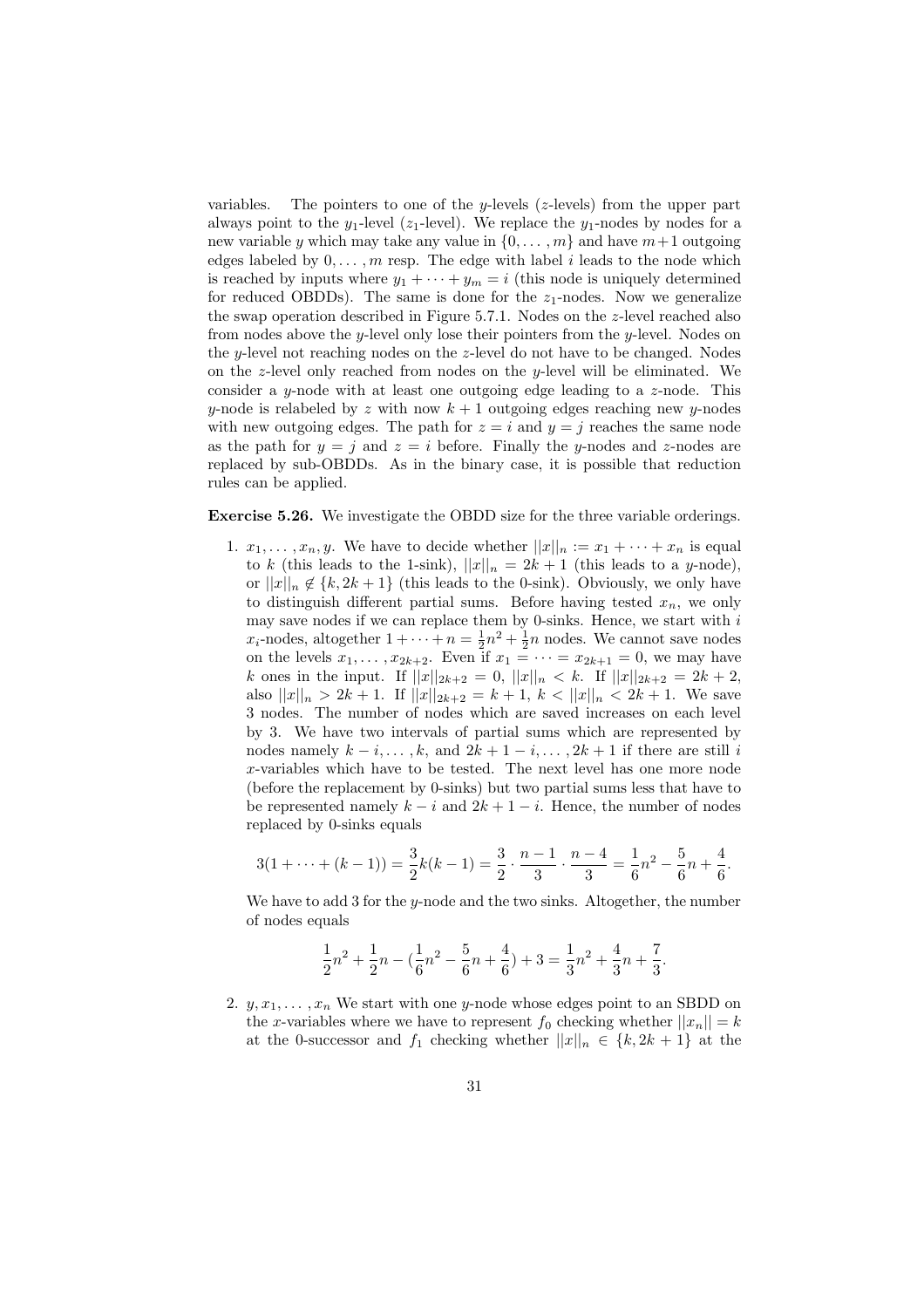1-successor. After k tests it is still possible to have k or  $2k+1$  ones in the input. The first  $k + 1$  levels contain  $2(1 + \cdots + (k + 1)) = (k + 1)(k + 2)$ nodes, since the OBDDs for the subfunctions with respect to y cannot share nodes. On level  $k + 2$ , we have the partial sums  $0, \ldots, k + 1$ . The last sum can be replaced for  $f_0$  by the 0-sink, since the number of ones is already too large. The partial sum  $0$  for  $f_1$  can be merged with the partial sum 0 for  $f_0$ , since the value  $2k+1$  is no longer reachable. Moreover, we can merge the partial sum  $k + 1$  for  $f_1$  with the partial sum 0 for  $f_0$ , since we are only looking for k further ones. On each of the levels  $k + 2, \ldots, 2k + 1$ we have the  $k + 1$  nodes for the sub-OBDD for  $f_0$ . They check whether the number of ones in the remaining input is equal to  $0, \ldots, k$ . For  $f_1$  we only need additional nodes for those partial sums such that  $||x||_n = k$  and  $||x||_n = 2k+1$  are still possible. These are at first the partial sums  $1, \ldots, k$ and at the end the partial sum  $k$ . The number of nodes on these levels equals  $k(k+1) + k + \cdots + 1 = \frac{3}{2}(k^2 + k)$ . On the levels  $2k + 2, \ldots, 3k + 1$ we have  $(k+1)+\cdots+2=\frac{1}{2}k^2+\frac{3}{2}k$  nodes, since all nodes for  $f_1$  can be merged with nodes for  $f_0$ . Additionally, we have to count the sinks. This leads to the following number of nodes:

$$
1 + (k^2 + 3k + 2) + (\frac{3}{2}k^2 + \frac{3}{2}k) + (\frac{1}{2}k^2 + \frac{3}{2}k) + 2 =
$$
  

$$
3k^2 + 6k + 5 = 3(\frac{n-1}{3})^2 + 6\frac{n-1}{3} + 5 = \frac{1}{3}n^2 + \frac{4}{3}n + \frac{10}{3}.
$$

3.  $x_1, \ldots, x_{n/2}, y, x_{n/2+1}, \ldots, x_n$ . The first  $n/2$  levels have the same size as for the first variable ordering namely  $1 + \cdots + n/2 = \frac{1}{8}n^2 + \frac{1}{4}n$ . Only if it is still possible that  $||x||_n = 2k+1$  we have to test y. If the partial sum equals s, the largest possible value is  $s + n/2$  and  $s + n/2 = 2k + 1 = 2\frac{n-1}{3} + 1$ iff  $s = \frac{2}{3}n + \frac{1}{3} - \frac{1}{2}n = \frac{1}{6}n + \frac{1}{3}$ . Hence, we have  $\frac{n}{2} - (\frac{1}{6}n + \frac{1}{3}) + 1 = \frac{1}{3}n + \frac{2}{3}$ y-nodes. Afterwards, the number of nodes is equal to the case of the second variable ordering namely  $2 + \cdots + \left(\frac{n}{2} + 1\right) = \frac{1}{8}n^2 + \frac{3}{4}n$ . We have to add the number of the sinks. The resulting OBDD size equals

$$
\frac{1}{8}n^2 + \frac{1}{4}n + \frac{1}{3}n + \frac{2}{3} + \frac{1}{8}n^2 + \frac{3}{4}n + 2 = \frac{1}{4}n^2 + \frac{4}{3}n + \frac{8}{3}.
$$

Exercise 5.28. This exercise can be solved by a generalization of Figure 5.9.1.

.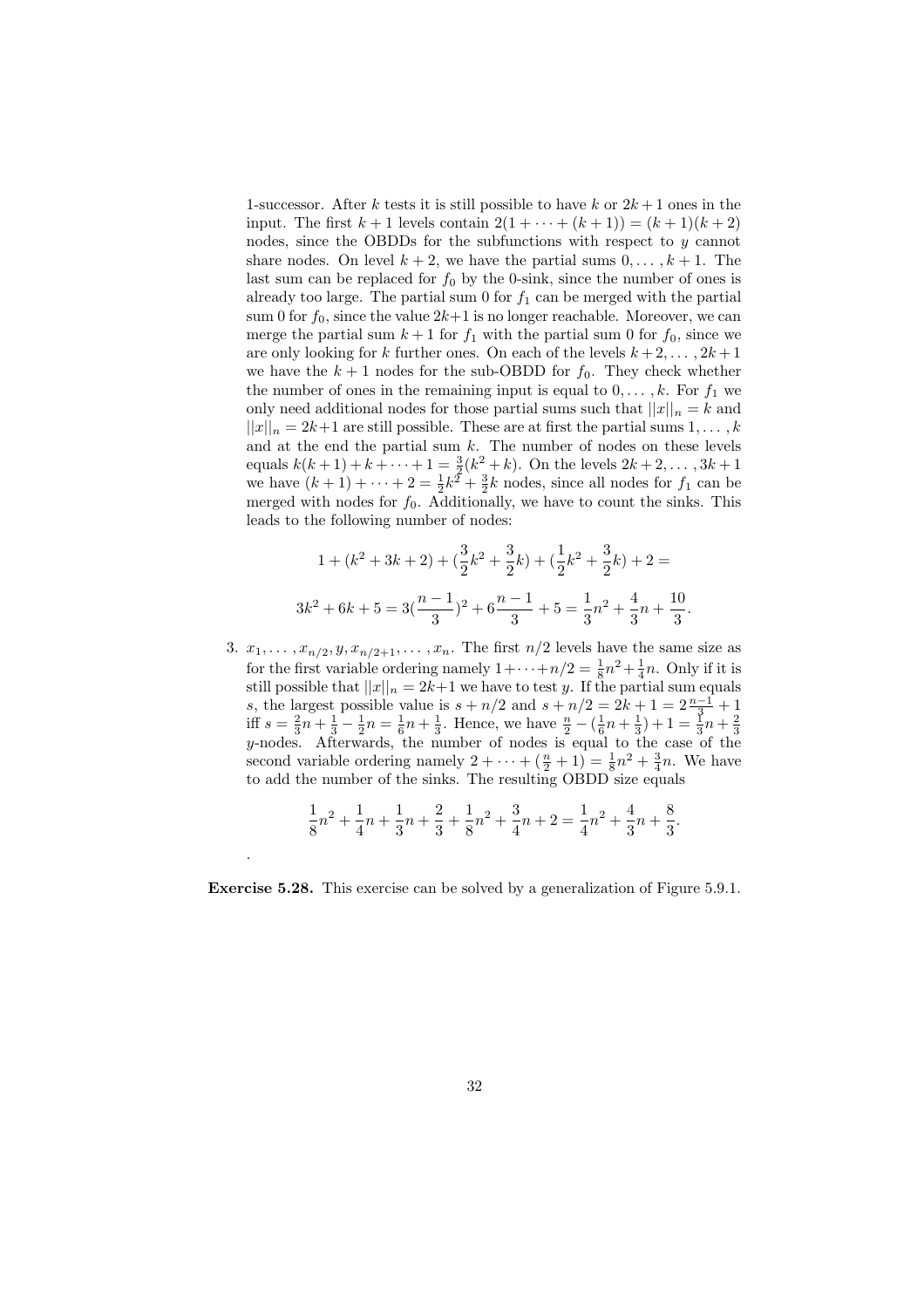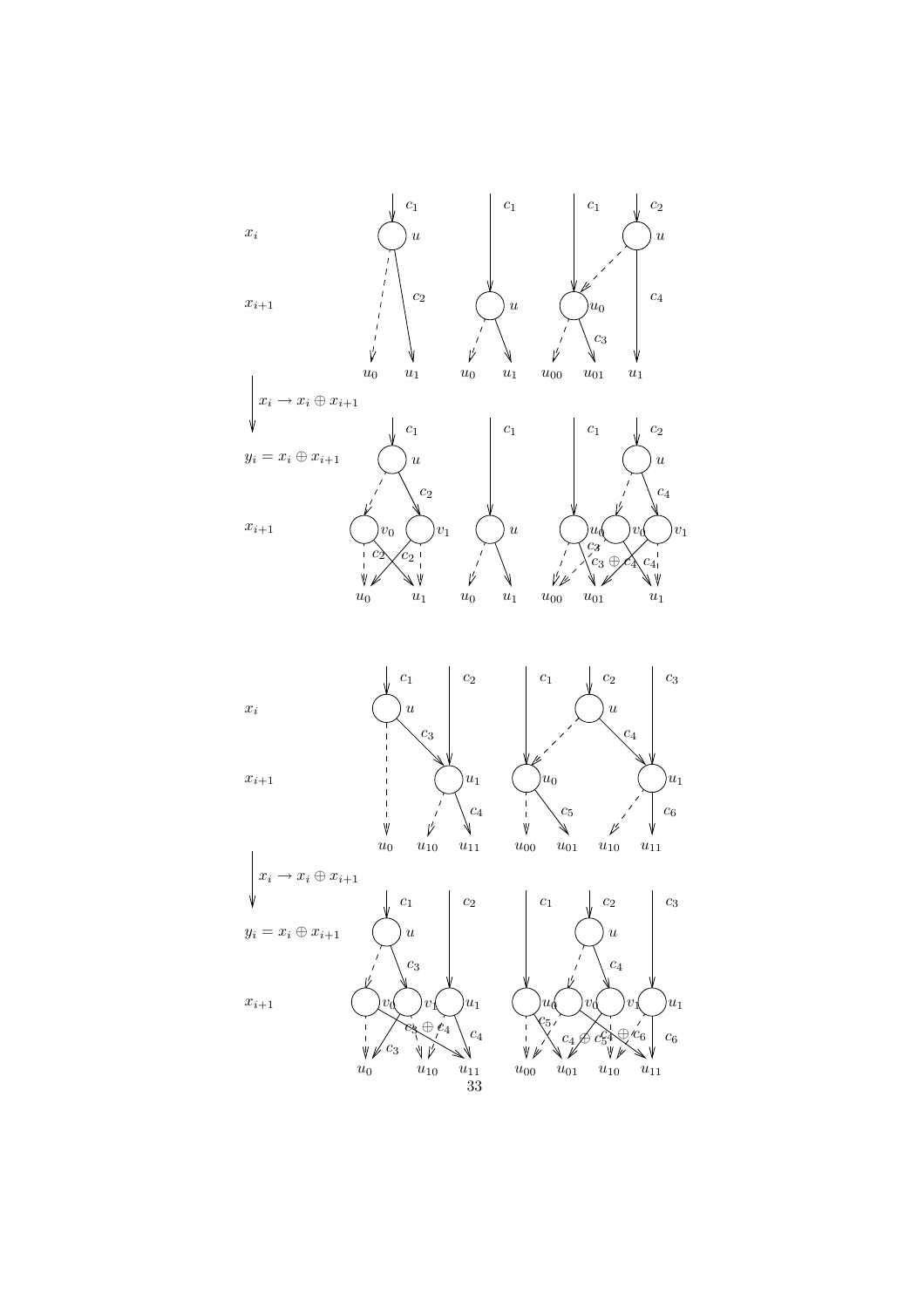#### Chapter 6

Exercise 6.1. We consider an arbitrary path starting at the source and stopping at some inner node. Then there exist some  $i \geq 0$  and  $j \geq 0$  such that the variables  $x_1, \ldots, x_i$  and  $x_{n-j}, \ldots, x_n$  have been tested. If there are only two variables left, i.e.,  $n - j - i = 3$ , we have reached a sink, since the last two levels are eliminated by the reduction rules. Otherwise, the 0-edge leads to an  $x_{n-j-i}$ -node and the 1-edge leads to an  $x_{i+1}$ -node. We always start with a test of  $x_n$ . Hence, the number of different variable orderings equals  $2^{n-3}$ .

**Exercise 6.2.** Let  $G_n$  be a graph ordering on n variables describing at most  $p(n)$  (polynomially many) different variable orderings. We describe  $G_n$  by a tree-like structure. More precisely, each node except the sink is reached only by edges from one node. A node v is called branching node if v has two different direct successors. Such a representation is possible with at most  $p(n)$  branching nodes. We follow the path from the source to the sink which always chooses the successor which has the smaller number of successors which are branching nodes (ties can be broken arbitrarily). This path has at most  $\lceil \log p(n) \rceil$  branching nodes. Hence, there is an assignment a to at most  $\lceil \log p(n) \rceil$  variables such that the graph ordering  $G_n$  checks all extensions of this partial assignment according to the same variable ordering.

Let us start with a  $G_n$ -FBDD representing HWB<sub>n</sub> and let us replace variables according to the partial assignment a. Then we obtain an OBDD representing the corresponding subfunction  $HWB'_{n}$ . It is sufficient to prove an exponential lower bound on the OBDD size of  $HWB'_{n}$ . There are at least  $n 3\lceil \log p(n) \rceil$  free variables among the variables  $x_i$ ,  $\lceil \log p(n) \rceil \leq i \leq n - \lceil \log p(n) \rceil$ . Hence, there is an interval  $x_i, \ldots, x_{i+l}$  of  $l = \Omega(n/\log n)$  free variables. We extend the partial assignment a by replacing all variables except  $x_{i+1}, \ldots, x_{i+l}$ by constants. Let  $x_i = 0$  and let the total number of variables replaced by 1 be equal to  $i$ . The resulting function is the hidden weighted bit function on  $\Omega(n/\log n)$  variables and its OBDD size is bounded below by  $2^{\Omega(n/\log n)}$  (see Theorem 4.10.2).

**Exercise 6.3.** If f is not k-mixed, two different replacements of the same  $k$ variables lead to the same subfunction. After renumbering we obtain

$$
f_{|x_1=a_1,...,x_k=a_k}=f_{|x_1=b_1,...,x_k=b_k}
$$

and  $f(a_1, \ldots, a_k, c_{k+1}, \ldots, c_n) = f(b_1, \ldots, b_k, c_{k+1}, \ldots, c_n)$  for all  $c_{k+1}, \ldots, c_n \in \{0,1\}$  and  $a_1 \neq b_1$ . Let  $V = \{x_1, \ldots, x_k\}$  and  $i = 1$ . If f is k-stable, there are constants  $d_{k+1}, \ldots, d_n$  such that  $f_{|x_{k+1}=d_{k+1},\ldots,x_n=d_n}$  is one of the functions  $x_1$  or  $\overline{x}_1$ . Since  $a_1 \neq b_1$ ,

$$
f_{|x_{k+1}=d_{k+1},...,x_n=d_n}(a_1,...,a_k,0,...,0) \neq f_{|x_{k+1}=d_{k+1},...,x_n=d_n}(b_1,...,b_k,0,...,0)
$$

$$
\alpha
$$

$$
f(a_1,\ldots,a_k,d_{k+1},\ldots,d_n)\neq f(b_1,\ldots,b_k,d_{k+1},\ldots,d_n)
$$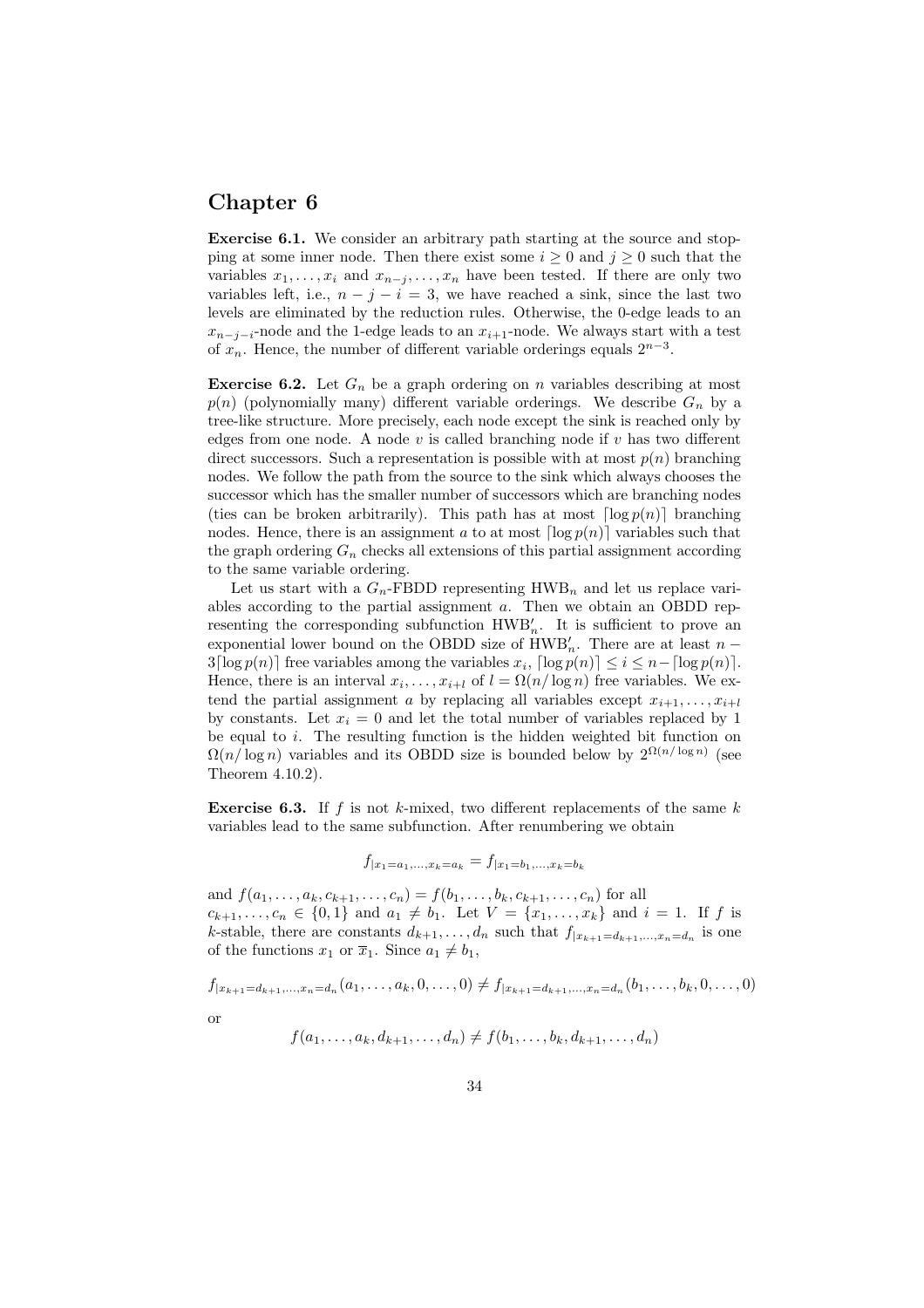in contradiction to the conclusions implied by the assumption that  $f$  is not k-mixed.

**Exercise 6.4.** W.l.o.g. *n* is even. We prove that  $\text{DET}_n$  is  $n/2$ -stable and, therefore,  $n/2$ -mixed (Exercise 6.3). This leads by Lemma 6.2.4 to a lower bound of  $2^{n/2} - 1$ . Let V be a set of at most  $n/2$  variables and  $x^* \in V$ . We may interchange the rows and columns such that  $x_{ij} \in V$  implies  $1 \le i, j \le n/2$ and  $x^* = x_{11}$ . We choose the following assignment to the variables outside V. Let  $x_{2,n/2+1} = x_{3,n/2+2} = \cdots = x_{n/2,n-1} = x_{n/2+1,2} = x_{n/2+2,3} = \cdots$  $x_{n-1,n/2} = x_{n,n} = 1$ . All other variables are set to 0. We claim that the resulting subfunction is equal to  $x_{11}$ . In order that  $x_{1,\pi(1)}x_{2,\pi(2)}\cdots x_{n,\pi(n)}=1$ , it is necessary to choose  $\pi(n/2 + 1) = 2, ..., \pi(n - 1) = n/2, \pi(n) = n$ , since these are the only ones in these rows. Moreover, we have to choose  $\pi(2)$  =  $n/2 + 1, \ldots, \pi(n/2) = n - 1$ , since these are the only ones in these columns. Hence, only one of the n! permutations  $\pi$  can lead to a 1 and this depends only on the value of  $x_{11}$ . It is even possible to prove that  $\text{DET}_n$  is  $(n-1)$ -stable.

**Exercise 6.5.** The function UHC<sub>n</sub> is defined on the variables  $x_{ij}$ ,  $1 \leq i <$  $j \leq n$ , and decides whether the undirected graph  $G(x)$  defined by x contains a Hamiltonian circuit. We claim that  $\mathrm{UHC}_n$  is  $\lfloor n/4 \rfloor$  stable.

W.l.o.g. *n* is odd. Let V be a set of  $n/4$  variables and let w.l.o.g.  $x_{1,n} \in V$ be the considered special variable. We assign constants to the variables outside V such that the resulting subfunction equals  $x_{1,n}$ . Since  $|V| = |n/4|$ , there are at least  $n/2$  vertices (called fixed vertices) such that we have to replace all variables describing edges adjacent to these vertices by constants. The vertices 1 and n are not fixed. After renumbering we may assume that the vertices  $2, 4, \ldots, n-1$ (*n* is odd) are fixed. We replace the variables  $x_{1,2}, x_{2,3}, x_{3,4}, x_{4,5}, \ldots, x_{n-2,n-1}$ ,  $x_{n-1,n}$  by ones and all other variables outside V by zeros. The degree of each vertex 2i is known to be 2. Hence, a Hamiltonian circuit has to contain the edges  $(2i-1, 2i)$  and  $(2i, 2i+1)$  implying that  $(1, 2, \ldots, n-1, n, 1)$  is the only possible Hamiltonian circuit. Hence, the resulting subfunction outputs 1 iff  $x_{1,n} = 1$ .

Exercise 6.6. We describe the subfunctions represented in FBDDs or OBDDs representing f. First, we consider a  $\pi$ -OBDD. Let  $f_{ij}$  be the subfunction obtained from  $f$  by replacing  $i$  of the first  $i+j$  variables by zeros and  $j$  of these variables by ones. The reduced  $\pi$ -OBDD for  $\pi = id$  contains besides the sinks nodes for the non-constant subfunctions  $f_{ij}$ ,  $0 \leq i + j \leq n - 1$ . Let G be an FBDD representing  $f$ . We follow the path starting at the source choosing at first i 0-edges and then j 1-edges. We reach a node representing  $f_{ij}$  on some subset of  $n-i-j$  variables. Hence, each FBDD contains at least as many nodes as a reduced OBDD.

**Exercise 6.7.** The number of cliques of the considered special kind is  $O(n^3)$ . There are *n* choices for *i* and afterwards  $\binom{n-k(n)+2}{2}$  possibilities to choose the two further nodes (some special cliques are counted more than once). For each special clique we choose the monomial consisting of those positive literals describing the edges of the clique. The function  $f_{k(n),n}$  is the disjunction of these  $O(n^3)$  monomials.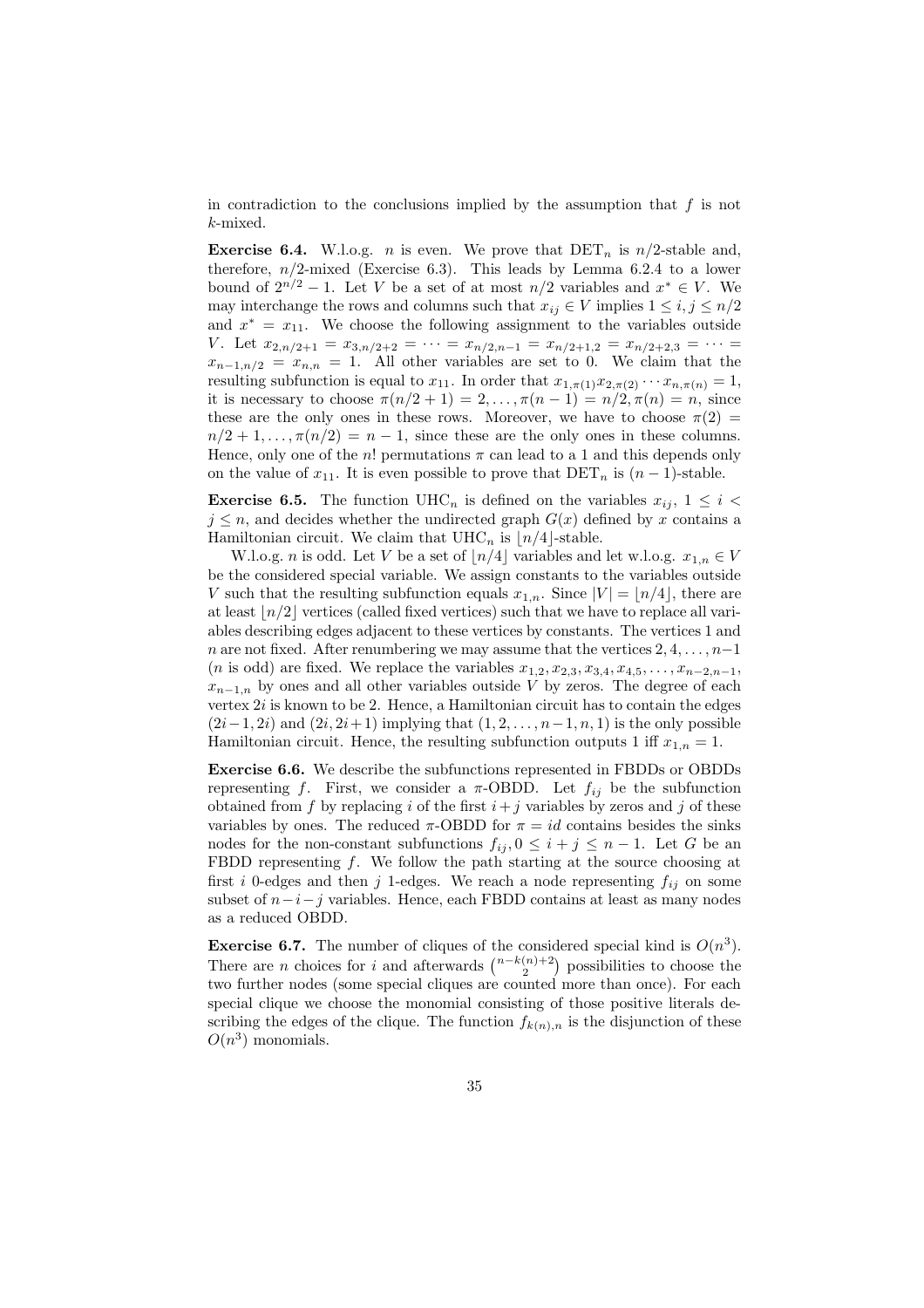**Exercise 6.8.** Let  $m(n) = \binom{\lfloor n^{1/3} \rfloor}{2} - 1$ . Similarly to the proof of Theorem 6.2.7 we prove that  $f_{k(n),n}$  is  $m(n)$ -stable. Let V be a set of at most  $m(n)$  variables and let  $x_{ij} \in V$ . Let A be the set of vertices  $z \notin \{i, j\}$  such that some variable of V describes an edge adjacent to z. Then  $|A| \leq 2m(n) - 2$ . Thus B :=  $\{1, \ldots, n\}$  – A contains at least  $n - 2m(n) + 2$  vertices. The set B consists of at most  $n^{2/3}$  successive subsequences mod n. The length of the longest subsequence is at least  $(n-2m(n)+2)/n^{2/3} \ge n^{1/3}-1$ . Hence, we can choose some r such that  $r, r + 1, \ldots, r + k(n) - 3 \mod n \in B$ . We choose a set D of  $k(n)$  vertices from B among them i, j, and  $r, r+1, \ldots, r+(k(n)-3)(\text{mod } n)$ . We replace the variables outside  $V$  in the following way by constants. Exactly the variables describing edges between vertices of D are replaced by ones. We claim that the resulting subfunction equals  $x_{ij}$ . If  $x_{ij} = 1$ , we obtain the special clique on D. Let  $x_{ij} = 0$ . The graph does not contain the clique on D. All nodes in  $B - D$ are isolated. Hence, a  $k(n)$ -clique has to contain a vertex v from A. Since the number of edges on A is bounded above by  $m(n)$  (only the edges described by the variables in V can exist), a  $k(n)$ -clique also has to contain a vertex w from B. But the edge between v and w does not exist. Hence,  $x_{ij} = 0$  implies that the graph does not contain a  $k(n)$ -clique.

**Exercise 6.9.** We apply Corollary 6.2.8. W.l.o.g  $n$  is even. We prove that  $cl_{n/2,k(n/2)}$  is a read-once projection of  $cl_{n,n/2}$ . We choose  $k(n/2)$  nodes among the nodes  $n/2 + 1, \ldots, n$  and replace all variables describing edges adjacent to these nodes by zeros. These nodes are isolated. We replace all variables describing edges between a node  $i \leq n/2$  and a remaining node  $j > n/2$  by ones. Hence, a  $k(n)$ -clique on  $1, \ldots, n/2$  can be extended to an  $n/2$ -clique on  $1, \ldots, n$  and each  $n/2$ -clique on  $1, \ldots, n$  contains a  $k(n)$ -clique on  $1, \ldots, n/2$ .

Exercise 6.10. The solution of this exercise is presented before Theorem 7.2.6.

**Exercise 6.11.** We define a general threshold function  $T_n^{**}$  which is based on the general threshold function  $T_n^*$  from Definition 4.8.2. Let  $n = k^2$  for an even k. Let  $m := \lceil \log k \rceil + 1$ . Then let  $w_{ij} := 2^{(i-1)m} + 2^{(k+j-1)m}$  and let the threshold value t be half the sum of all  $w_{ij}$ . Now we may consider the weight as  $2km$ -bit numbers with  $2k$  special positions where the weights may have a 1-entry. Only  $k$  weights have a 1-entry at a fixed special position. Hence, there can be no carry from one special position to another special position. We may use the proof of Theorem 4.8.3 with some obvious changes to obtain in the same way a  $2^{\sqrt{n}/2}$  lower bound on the OBDD size of  $T_n^{**}$ . We claim that at most  $2^{k/2-t}, t := \lceil (k/2)^{1/2} \rceil$ , different partial assignments to some set of  $k/2$  variables lead to the same subfunction.

First, we argue how this claim implies an exponential bound on the FBDD size of  $T_n^{**}$ . We consider the  $2^{k/2}$  paths of length  $k/2$  starting at the source of a complete FBDD representing  $T_n^{**}$ . Only paths where the same variables are tested can lead to the same node, since the FBDD is complete. Hence, the claim proves a lower bound of  $2<sup>t</sup>$  on the size of the complete FBDD. This implies a lower bound of  $2^t/n = 2^{\Omega(n^{1/4})}$  on the size of arbitrary FBDDs representing  $T_n^{**}.$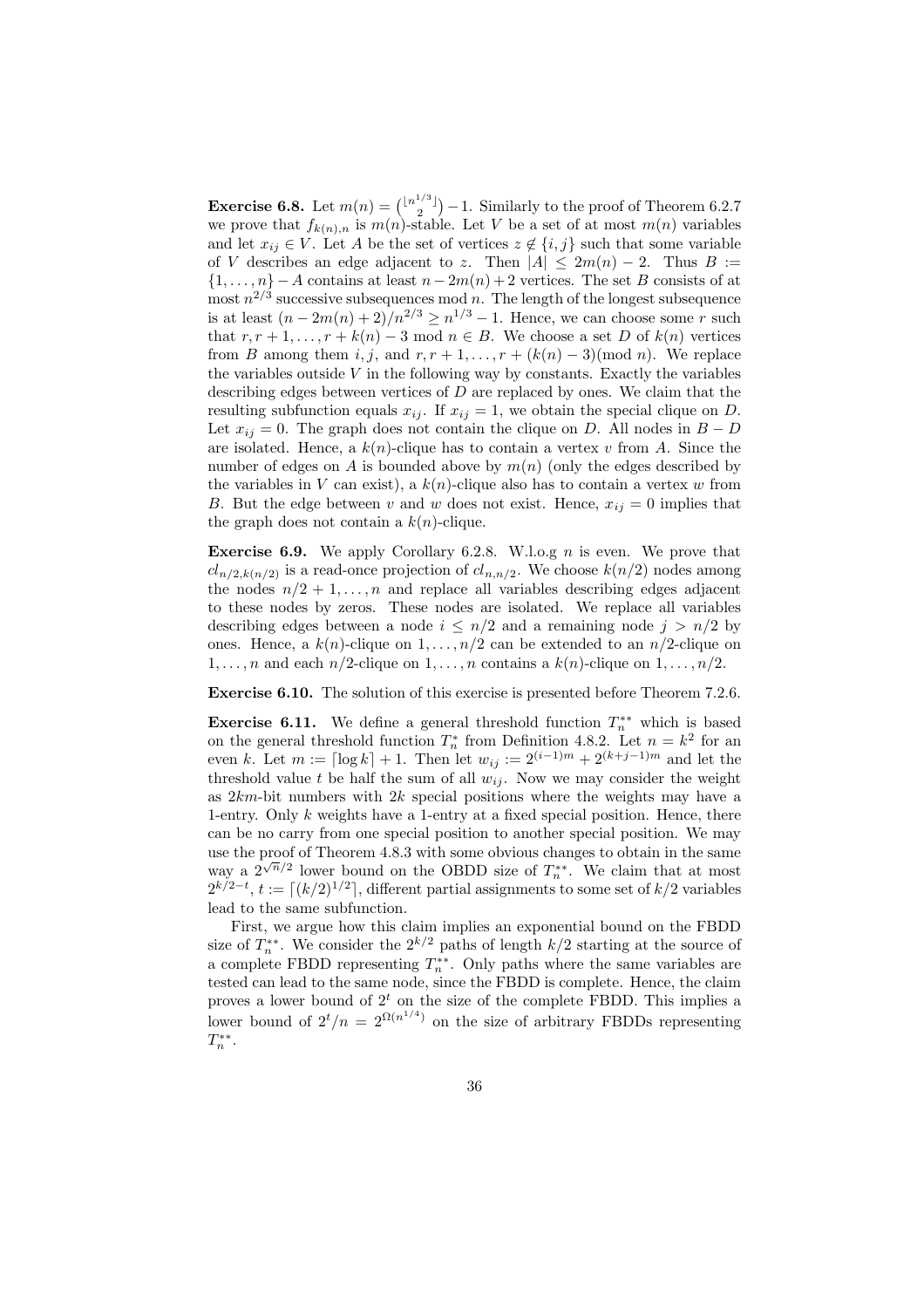Finally, we prove the claim. Let a set of  $k/2$  variables be fixed. The variables  $x_{ij}$  are considered as members of a  $k \times k$ -matrix. Let s be the maximal number of rows or columns containing at least one of the chosen variables. Then  $s \geq t$ . W.l.o.g. we have s rows containing chosen variables. We investigate how many partial assignments lead to the same partial sum. It follows from the proof of Theorem 4.8.3, more precisely its variant for  $T_n^{**}$ , that partial assignments leading to different partial sums also lead to different subfunctions. Let the ith row be one of the rows containing at least one of the chosen variables. At most half of the partial assignments lead to the same partial sum at the specific position belonging to row i. Since the assignment of constants to the variables of different rows is independent of each other and since the carries are stopped before the next specific position, at most  $2^{k/2-s} \leq 2^{k/2-t}$  partial assignments lead to the same partial sum.

A proof of an exponential lower bound for  $T_n^*$  is technically much more involved. The case that we can consider s rows is not too difficult. Since the assignments to the variables of different rows are independent, it is possible to show that at most  $2^{n/2-s}$  partial assignments lead to the same bits at the specific positions. If we have to consider s columns, we may have a carry from the rightmost half of the binary representation of the weights. This carry is not independent from the partial sums at the specific positions for the columns belonging to chosen variables. We omit the details.

Exercise 6.12. This proof follows the general lower bound technique discussed at the beginning of Section 6.2. The crucial idea is the construction of a suitable prefix free set of paths. Then the proof follows standard techniques. Nevertheless, it is technically involved. A detailed proof is published in the paper "Complexity Theoretical Results on Partitioned (Nondeterministic) Binary Decision Diagrams" (B.Bollig and I.Wegener), Theory of Computing Systems 32, 487-503, 1999 as proof of Theorem 12 (pages 497-499).

**Exercise 6.13.** The function  $f_n^{**}$  is the  $\bigoplus$ -sum of all  $x_iy_j$  such that  $x_iy_j$  is a prime implicant of  $f_n^*$ . This representation is the unique ring-sum-expansion (RSE) of  $f_n^{**}$ . If a variable, w.l.o.g  $x_i$ , is replaced by 0, this eliminates all terms of the RSE containing  $x_i$ . If  $x_i$  is replaced by 1, a term  $x_i y_j$  is replaced by  $y_j$ and a term  $x_i$  is replaced by 1. Afterwards, we have to eliminate terms which occur twice (in general for an even number).

It follows from these considerations that each subfunction obtained by the assignment of constants to at most  $n^{1/2} - 1$  variables essentially depends on all variables not replaced by constants. We consider the  $2^{n^{1/2}-1}$  paths of length  $n^{1/2} - 1$  starting at the source and claim that they lead to different subfunctions. We only have to consider partial assignments of the same set of variables, since otherwise the resulting subfunctions essentially depend on different sets of variables. Let us consider two partial assignments, where w.l.o.g.  $x_i = 0$  for one assignment and  $x_i = 1$  for the other one. The variable  $x_i$  has  $n^{1/2}$  partners  $y_j$ . Each variable  $x_k, k \neq i$ , has only one partner in common with  $x_i$ . Since only  $n^{1/2} - 2$  variables besides  $x_i$  are replaced by constants, there exists a partner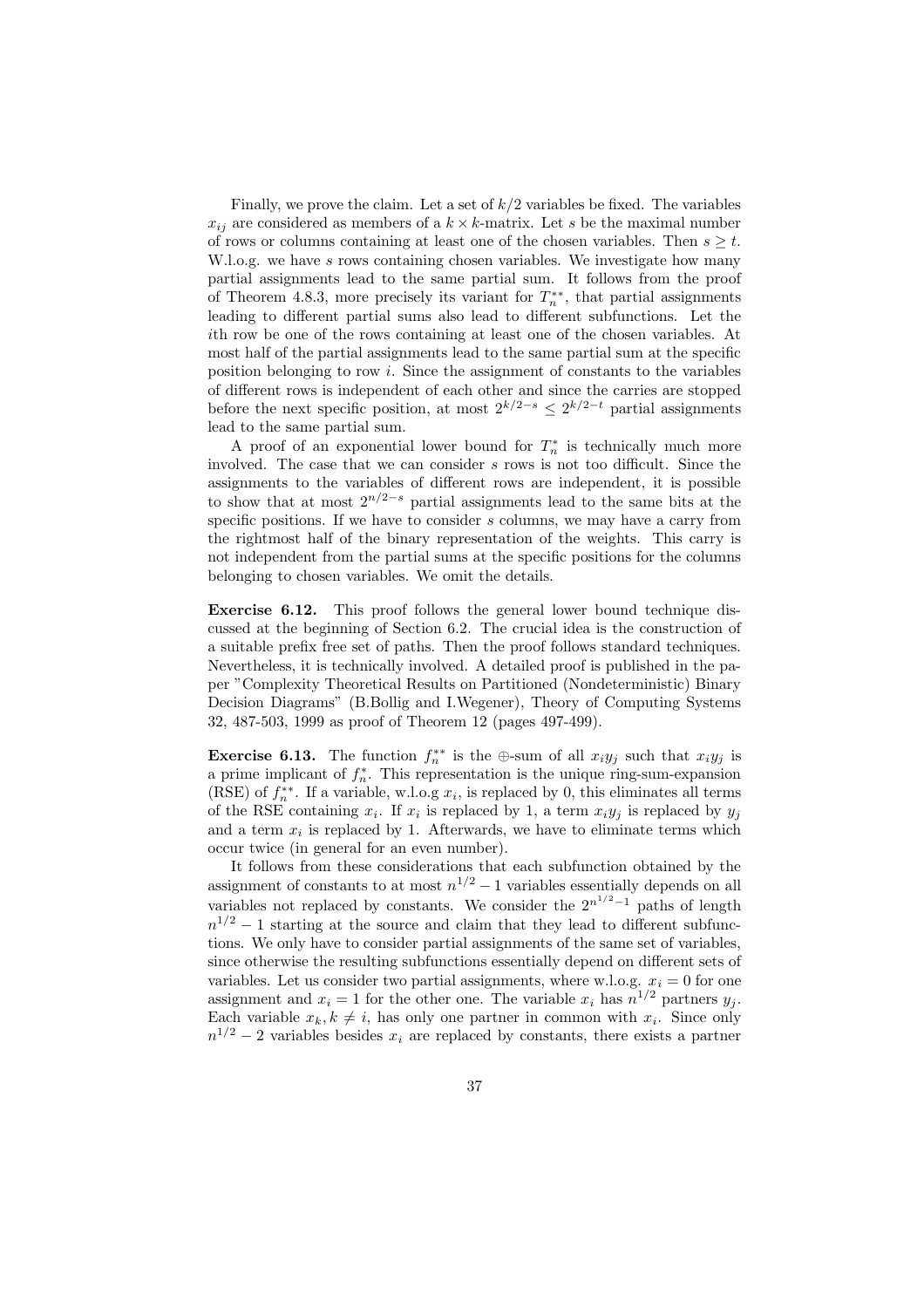$y_j$  of  $x_i$  such that  $y_j$  is not replaced by a constant and no variable  $x_{i'}, i' \neq i$ , which also is a partner of  $y_j$  is replaced by a constant. The assignment where  $x_i = 0$  destroys  $x_i y_j$  and all other terms  $x_{i'} y_j, i' \neq i$ , which belong to  $f_i^*$  are not influenced by this partial assignment. Hence,  $y_j$  is not a term of the RSE of the corresponding subfunction. The assignment where  $x_i = 1$  replaces  $x_i y_j$  by  $y_j$  and has no influence on the other terms  $x_{i'}y_j$ ,  $i' \neq i$ , belonging to  $f_n^{**}$ . Hence,  $y_j$  is a term belonging to the RSE of the corresponding subfunction. This proves that the resulting subfunctions are not equal and  $f_n^{**}$  is  $(n^{1/2} - 1)$ -mixed.

**Exercise 6.14.** W.l.o.g.  $n = 3m$ . We claim that HWB<sup>\*</sup><sub>n</sub> is k-mixed for  $k =$  $m-3 = n/3-3$ . First we prove a simple number theoretical fact. Let  $w_i = 2$ , if  $i \leq 2m$ , and  $w_i = 1$  otherwise. If  $J \subseteq \{1, \ldots, n\}$  has a size of at least  $2m+1$ , we can define for each  $s \in \{0, \ldots, n-1\}$  the constants  $u_j^* \in \{0,1\}, j \in J$ , in such a way that the sum of all  $w_j u_j^*, j \in J$ , equals s. If s is odd, we choose some  $j \in J$ such that  $w_j = 1$  and set  $u_j^* = 1$ . Since  $|J| \geq 2m + 1$ , such an index j exists. We are left with the case of even s and an index set J such that  $|J| \geq 2m$ . The sum of all  $w_j$ ,  $j \in J$ , is at least  $2m + m = n$ . If we assign successively 1 to all  $u_j^*, j \in J$ , such that  $w_j = 2$  and afterwards to all other  $u_j^*, j \in J$ , we obtain at least all even numbers in  $\{0, \ldots, n-1\}$  as partial sums.

In order to prove that  $\text{HWB}_{n}^{*}$  is k-mixed, let I be some set of k variable indices and let  $u$  and  $v$  be different assignments to the corresponding variables. The goal is to prove that  $f_u \neq f_v$ . Let  $J = \{1, \ldots, n\} - I$  and  $\Delta = \sum_{i \in I} w_i v_i - \sum_{i \in I} w_i u_i$ :

<u>Case 1:</u>  $\Delta \equiv 0 \mod n$ . Let  $i^* \in I$  be chosen such that  $u_{i^*} \neq v_{i^*}$ . By the claim above, we find an input  $u^*$  with  $u_i^* = u_i$  for  $i \in I$  such that  $s(u^*) := \sum_i w_i u_i^* \equiv i^* \mod n$ . Let  $v^*$  be the corresponding extension of v. Since  $\Delta \equiv 0 \mod n$ , we conclude that  $s(v^*) \equiv i^* \mod n$ . Hence,  $HWB_n^*(a^*) =$  $u_{i^*}^* \neq v_{i^*}^* = \text{HWB}_n^*(v^*).$ 

Case 2:  $\Delta \neq 0$  mod *n*. We fix some  $j \in J$ . Let  $l \equiv j + \Delta$  mod *n*. Obviously,  $l \neq j$ . If  $l \in J$ , we assign the value 0 to  $x_j$  and the value 1 to  $x_l$ . If  $l \notin J$ , we assign the value  $1 - v_l$  to  $x_i$ . Afterwards, we have at least  $2m + 1$  free variables. Hence, we can construct an input  $u^*$  with  $u_i^* = u_i$  for  $i \in I$ ,  $u_j^* = 0$ , and  $u_l^* = 1$ , if  $l \in J$ , and  $u_j^* = 1 - v_l$ , if  $l \in J$ , such that  $s(u^*) \equiv j \mod n$ . This implies  $\text{HWB}_{n}^{*}(u^{*}) = u_{j}^{*}$ . Let  $v^{*}$  be the corresponding extension of v. Then  $s(v^*) \equiv j + \Delta \equiv l \mod n$ . This implies  $HWB_n^*(v^*) = v_l^*$ . If  $l \in J$ ,  $u_j^* = 0$  and  $v_l^* = 1$ . If  $l \notin J$ ,  $u_j^* = 1 - v_l = 1 - v_l^*$ . Hence, in both cases  $HWB<sub>n</sub><sup>*</sup>(u<sup>*</sup>) \neq HWB<sub>n</sub><sup>*</sup>(v<sup>*</sup>).$ 

**Exercise 6.16.** Let  $X = (x_{ij})$  be the  $n \times n$ -matrix of Boolean variables and let  $V$  be an arbitrary subset of  $n-1$  variables. We investigate two different assignments a and b to the variables in V. W.l.o.g.  $x_{11} \in V, a_{11} = 0$  and  $b_{11} = 1$ . Let  $s_i$  be the number of variables in V belonging to the *i*th row. After renumbering we can assume that  $s_2 \geq \cdots \geq s_n$ . In particular,  $s_i \leq n - i$ implying that  $s_n = 0$ . We define a partial assignment c to the variables outside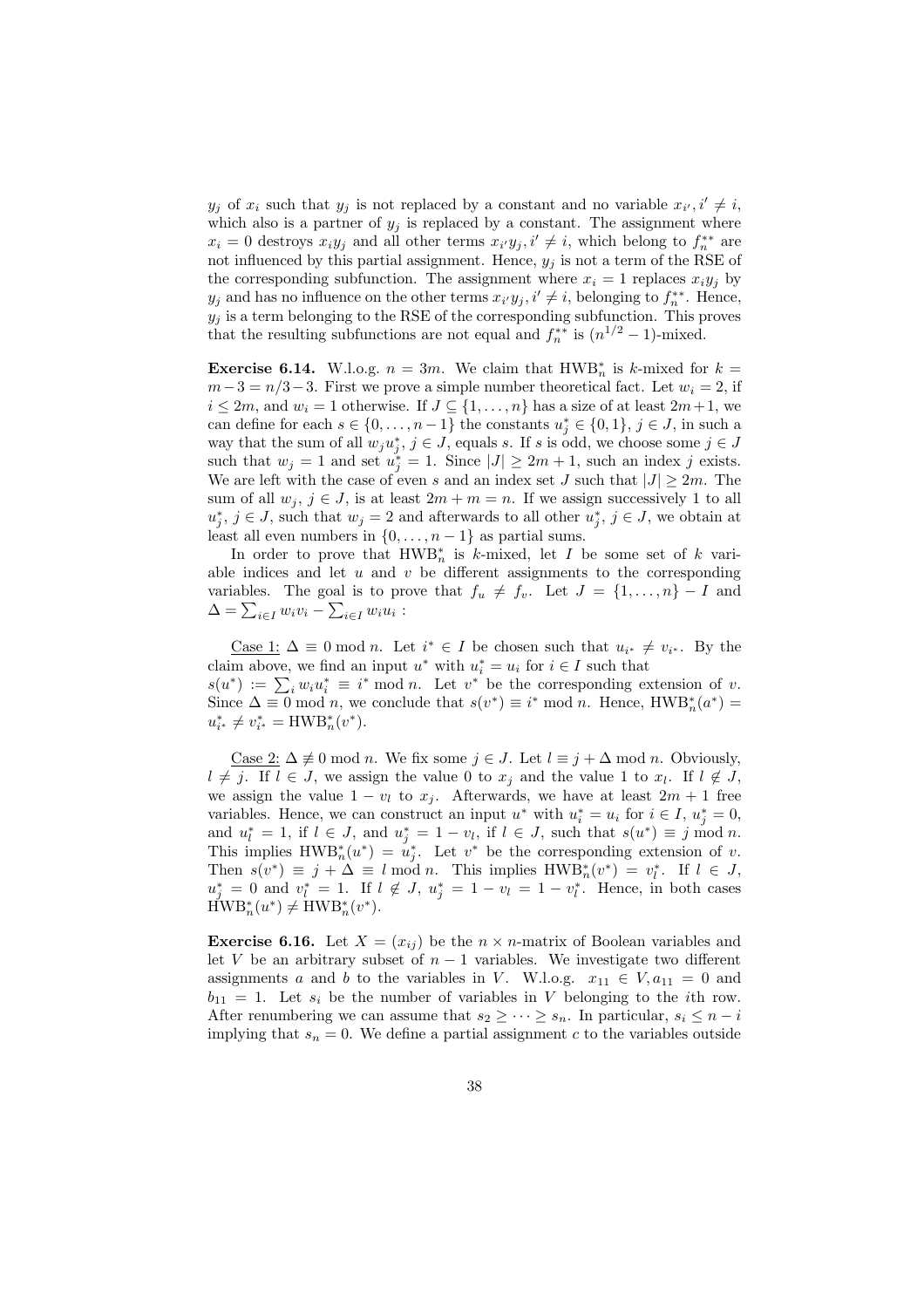V such that the input  $(a, c)$  leads to the output 1 and the input  $(b, c)$  leads to the output 0. Free variables of the first row are replaced by ones. The variables of the last row are replaced by the corresponding entries of the first row. This implies that  $(a, c)$  leads to the output 1. We fix the remaining variables rowwise in increasing order in such a way that for  $(b, c)$  the *i*th row,  $2 \le i \le n - 1$ , is different from the rows  $1, \ldots, i-1, n$ . In the row i we have at least i free positions leading to  $2^i$  possible vectors and we have to ensure there the row is different from *i* given vectors. Since  $2^i > i$  for  $i \geq 2$ , this is possible.

Exercise 6.17. (Solution from the Diploma Thesis of M. Sauerhoff, Univ. Dortmund) We consider the function  $EAR_n$  (equal adjacent rows) defined on a Boolean  $n \times n$  matrix  $X = (x_{i,j})_{1 \leq i,j \leq n}$  by

$$
EAR_n(X) = \bigvee_{1 \leq i \leq n-1} (x_{i,1} = x_{i+1,1}) \wedge \cdots \wedge (x_{i,n} = x_{i+1,n}).
$$

We claim that  $\text{EAR}_n$  has exponential size even for k-OBDDs. Using the technique described in Chapter 7 of the book, we prove a lower bound of order  $2^{\Omega(\sqrt{n}/k)}$ .

Let G be an arbitrary k-OBDD for  $\text{EAR}_n$  with variable ordering  $\pi$ . Our aim is to show that G can be used to construct a  $(2k-1)$ -round communication protocol either for the equality function  $EQ_m$  or for the nondisjointness function NDISJ<sub>m</sub> for some parameter  $m = \Omega(\sqrt{n})$ . For input vectors  $u = (u_1, \ldots, u_m), v = (v_1, \ldots, v_m) \in \{0, 1\}^m$ , these functions are defined by  $EQ_m(u, v) = (u_1 = v_1) \wedge \cdots \wedge (u_m = v_m)$  and  $NDISJ_m(u, v) = u_1v_1 \vee \cdots \vee u_mv_m$ .

Let X denote the input matrix as well as the set of all variables of  $EAR_n$ . Let A be the set of the first  $\lfloor n^2/2 \rfloor$  variables of  $\text{EAR}_n$  according to the given variable ordering  $\pi$ , and let  $\overline{B} := \overline{X} - A$ . For each choice of the input vectors u and v for  $EQ_m$ , we are going to define input assignments  $a_u$  to A and  $b_v$ to B such that  $\text{EAR}_n$  applied to the joint assignment  $(a_u, b_v)$  to all variables yields the output  $EQ_m(u, v)$ . For this, we will choose special variables from A and B which will be used to encode the input vectors u and v, resp., of  $EQ<sub>m</sub>$ . Furthermore, the remaining variables will be set to constants in such a way that the function  $EAR_n$  does not become a constant function and still depends on all values of the special variables.

If we have defined the input assignments  $a_u$  and  $b_v$  in the described way, we can apply the construction from Chapter 7 to obtain a  $(2k-1)$ -round communication protocol for  $EQ_m$  with complexity  $(2k-1) \cdot \lceil \log |G| \rceil$ . Since the deterministic communication complexity of  $EQ_m$ ,  $C(EQ_m)$ , is equal to m, we get

$$
\log |G| \ge C(\text{EQ}_m)/(2k-1) - 1 = m/(2k-1) - 1 = \Omega(\sqrt{n}/k).
$$

This gives the desired lower bound for  $EAR_n$ . For certain variable orderings, we alternatively choose  $NDISJ_m$  instead of  $EQ_m$  in the above construction. The proof works in the same way, since also  $C(NDISJ_m) = m$ .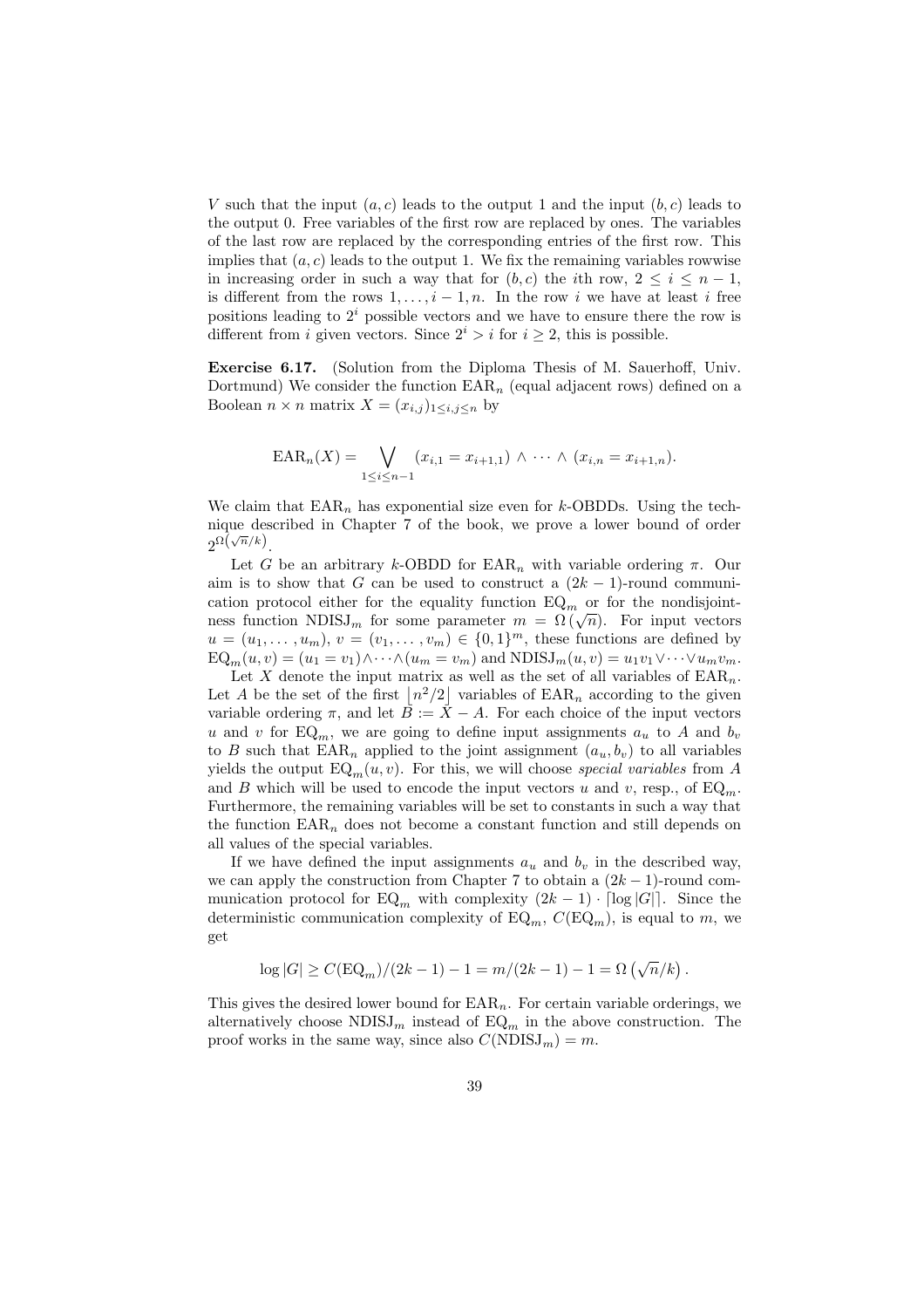We first describe how the special variables from  $A$  and  $B$  for the construction of the assignments  $a_u$  and  $b_v$  are chosen. For this, we have to introduce some notation. Let  $C = (c_{ij})_{1 \le i,j \le n}$  be the Boolean matrix defined by  $c_{ij} = 1$  if  $x_{ij} \in A$ , and  $c_{ij} = 0$  if  $x_{ij} \in B$ . For  $i = 1, ..., n$ , define  $c_i = (c_{i,1}, ..., c_{i,n})$ , the *i*th row of C. Notice that C contains  $\lfloor n^2/2 \rfloor$  1-entries and  $\lfloor n^2/2 \rfloor$  0-entries. For arbitrary Boolean vectors  $x, y$ , let  $d(x, y)$  denote the Hamming distance of x and y. Finally, define  $||x|| := d(x, 0)$ , i.e.,  $||x||$  is the number of 1-entries in x.

Call a row of C with index i split if there are indices j, k such that  $c_{i,j} \neq c_{i,k}$ . The following lemma is crucial for the choice of the special variables:

### Lemma:

- (1) There is an index  $i_0 \in \{1, \ldots, n-1\}$  such that  $d(c_{i_0}, c_{i_0+1}) \geq \lfloor \sqrt{n} \rfloor$ , or
- (2) there are at least  $\lfloor\sqrt{n}\rfloor$  split rows.

**Proof of the Lemma:** Define  $I := \{i \mid 1 \le i \le n, ||c_i|| = 0 \lor ||c_i|| = n\}.$ Notice that a row is split exactly if its index is not contained in  $I$ . Hence, if  $|I| \leq n - \lfloor \sqrt{n} \rfloor$ , (2) is fulfilled and we are finished.

Let us assume now that  $|I| > n - \lfloor \sqrt{n} \rfloor$ . Since C contains only around  $n^2/2$ 0- and 1-entries each, there are two rows with indices  $\ell$  and h such that  $||c_{\ell}|| = 0$ and  $||c_h|| = n$  if n is large enough. We assume that  $\ell < h$  for the following, the case  $\ell > h$  is handled analogously. Furthermore, we assume that  $\ell$  is the largest row index such that  $||c_\ell|| = 0$ , and that h is the smallest row index with  $||c_h|| = n$ . Then  $\ell + 1, \ell + 2 \ldots, h-1 \notin I$ , and thus  $|\ell - h| \leq n - |I| + 1 < \lfloor \sqrt{n} \rfloor$ . We now can conclude that there are two adjacent rows with index between  $\ell$ and h whose Hamming distance is not too small. We have

$$
||c_{\ell}|| - ||c_h||| = |d(c_{\ell}, 0) - d(c_h, 0)|
$$
  
\n
$$
\leq d(c_{\ell}, c_h)
$$
  
\n
$$
\leq d(c_{\ell}, c_{\ell+1}) + \cdots + d(c_{h-1}, c_h)
$$
  
\n
$$
\leq (h - \ell) \cdot \max_{\ell \leq i \leq h-1} d(c_i, c_{i+1}).
$$

Thus, there is a row index  $i_0$  with  $\ell \leq i_0 \leq h-1$  such that  $d(c_{i_0}, c_{i_0+1}) \geq$  $n/\lfloor\sqrt{n}\rfloor \geq \lfloor\sqrt{n}\rfloor$  $\overline{n}$ , i.e., (1) is fulfilled.

Now we are ready to construct the desired assignments to the variables of  $EAR_n$ .

First, assume that Case (1) in the above lemma occurs, i.e.,  $d(c_{i_0}, c_{i_0+1}) \ge$  $\lfloor \sqrt{n} \rfloor$  for some row with index  $i_0$ . Then we can choose  $m := \lfloor \sqrt{n} \rfloor$  columns with index j such that  $x_{i_0,j} \in A$  and  $x_{i_0+1,j} \in B$  or vice versa. Let  $u, v \in \{0,1\}^m$ be an arbitrary pair of input vectors for  $EQ_m$ . Assign the value of  $u_j$  to the A-variable in the j<sup>th</sup> of these columns, and the value of  $v_j$  to the respective Bvariable. For all other columns with index  $j$ , assign the same constant to both variables  $x_{i_0,j}$  and  $x_{i_0+1,j}$  (independent of u and v). Finally, fix all remaining variables such that no adjacent rows are equal. For the assignments  $a_u$  to A and  $b_v$  to B obtained by this construction, we obviously have  $\text{EAR}_n(a_u, b_v)$  =  $EQ_m(u, v)$ .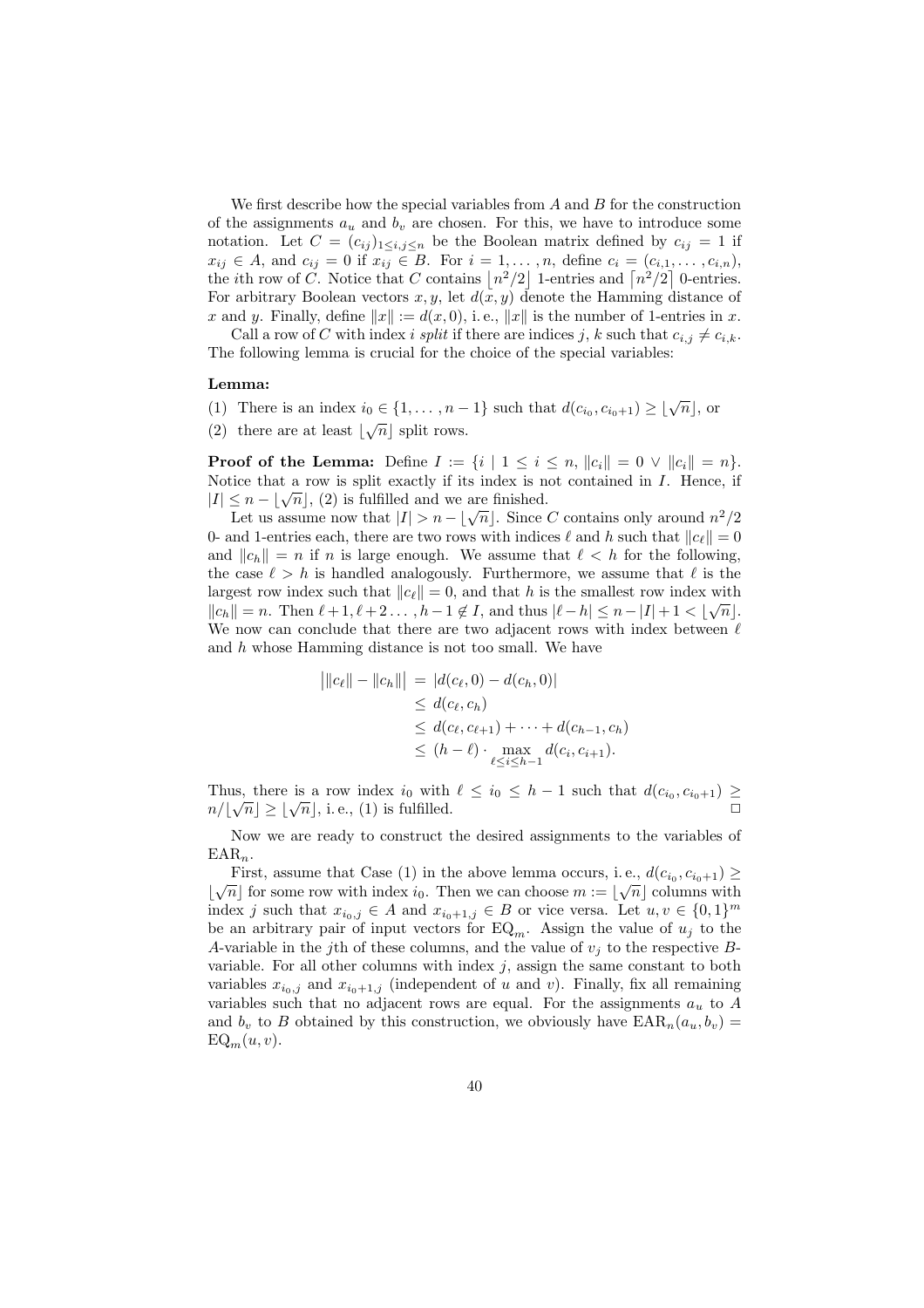The Case (2) is a little bit more difficult. First, we observe that there are either at least  $\lfloor \lfloor \sqrt{n} \rfloor /2 \rfloor$  split rows with even index, or at least as many split rows with odd index. W.l.o.g., we only consider the latter case here. We choose  $m := \lfloor \lfloor \sqrt{n} \rfloor /2 \rfloor - 1$  of the split rows whose index i is odd and for which  $i+1 \leq n$ . Let  $R = \{r_1, \ldots, r_m\}$  be the set of indices of these rows.

We now construct assignments  $a_u$  to A and  $b_v$  to B for given vectors  $u, v \in$  ${0,1}^m$  such that  $\text{EAR}_m(a_u, b_v) = \text{NDISJ}_m(u, v)$ . For each row  $r_i \in R$ , which is a split row, there are columns  $c_i$  and  $d_i$  such that  $x_{r_i,c_i} \in A$  and  $x_{r_i,d_i} \in B$ . Assign the value  $u_i$  to  $x_{r_i,c_i}$  and the value  $v_i$  to  $x_{r_i,d_i}$ . The rest of the variables are fixed independently of u and v. For each row  $r_i \in R$ , we assign 1 to the variables  $x_{r_i+1,c_i}$  and  $x_{r_i+1,d_i}$ . Fill the two adjacent rows  $r_i$  and  $r_i+1$  with the constant 0, if  $r_i \equiv 1 \mod 4$ , and with the constant 1 if  $r_i \equiv 3 \mod 4$ . The last remaining rows of unfixed variables not considered so far are alternatingly filled with constants such that no two adjacent rows except for the rows with indices  $r_i$  and  $r_i + 1$ ,  $i = 1, \ldots, m$ , can be equal.

This construction has the following effect. The obtained matrix has a pair of equal adjacent rows if and only there is an  $r_i \in R$  such that  $u_i = v_i = 1$ . Hence, we have  $\text{EAR}_n(a_u, b_v) = \text{NDISJ}(u, v)$  for the assignments  $a_u$  to A and  $b_v$  and B obtained by the construction.  $\Box$ 

**Exercise 6.18.** The claimed space bound is  $O(|G|+n|H|)$ . The representations of the functions  $f_v$  where v is a node of the FBDD G are no longer computed bottom-up but in the order of the last visit of a DFS traversal. For each point of time we distinguish three types of nodes of G. A node is unvisited if it has not been reached by the DFS traversal. It is called finished if the DFS traversal starting at the node is finished. All other nodes are called visited. We have computed  $\pi$ -OBDDs for all  $f_v$  where v is finished but we only store those  $\pi$ -OBDDs representing a function  $f_v$  such that v has no finished predecessor. For all other finished nodes we only store a pointer to one the finished predecessors. Each finished node without a finished predeccessor has a visited predecessor. The number of visited nodes during a DFS traversal of an FBDD is bounded by n. Each one of them has at most two finished successors (in fact, only the last one can really have two finished successors). Hence, we only store  $O(n)$  $\pi$ -OBDDs each of size bounded above by |H|. Whenever we need the  $\pi$ -OBDD for  $f_v$  which is no longer stored, we find in  $O(n)$  steps a predecessor w such that the  $\pi$ -OBDD for  $f_w$  is stored. Applying the appropriate replacements by constants to this  $\pi$ -OBDD we obtain a  $\pi$ -OBDD for  $f_v$ . This extra time does not increase the asymptotic run time.

**Exercise 6.20.** It is easy to guess an input and to verify whether  $f(a) = 1$  and  $q(a) = 0$ . The NP-hardness is proved by the following reduction from SAT. An input  $c_1, \ldots, c_m$  of clauses on  $x_1, \ldots, x_n$  corresponds to the formula  $c_1 \wedge \cdots \wedge c_m$ which efficiently can be transformed into a BP (see Theorem 2.1.3.ii). The jth node labeled by  $x_i$  is replaced by an  $x_{i,j}$ -node. This leads to an OBDD  $G_1$  for some ordering of the  $x_{i,j}$ -variables, since each variable is the label of only one node. We also can efficiently construct a second OBDD  $G_2$  testing whether all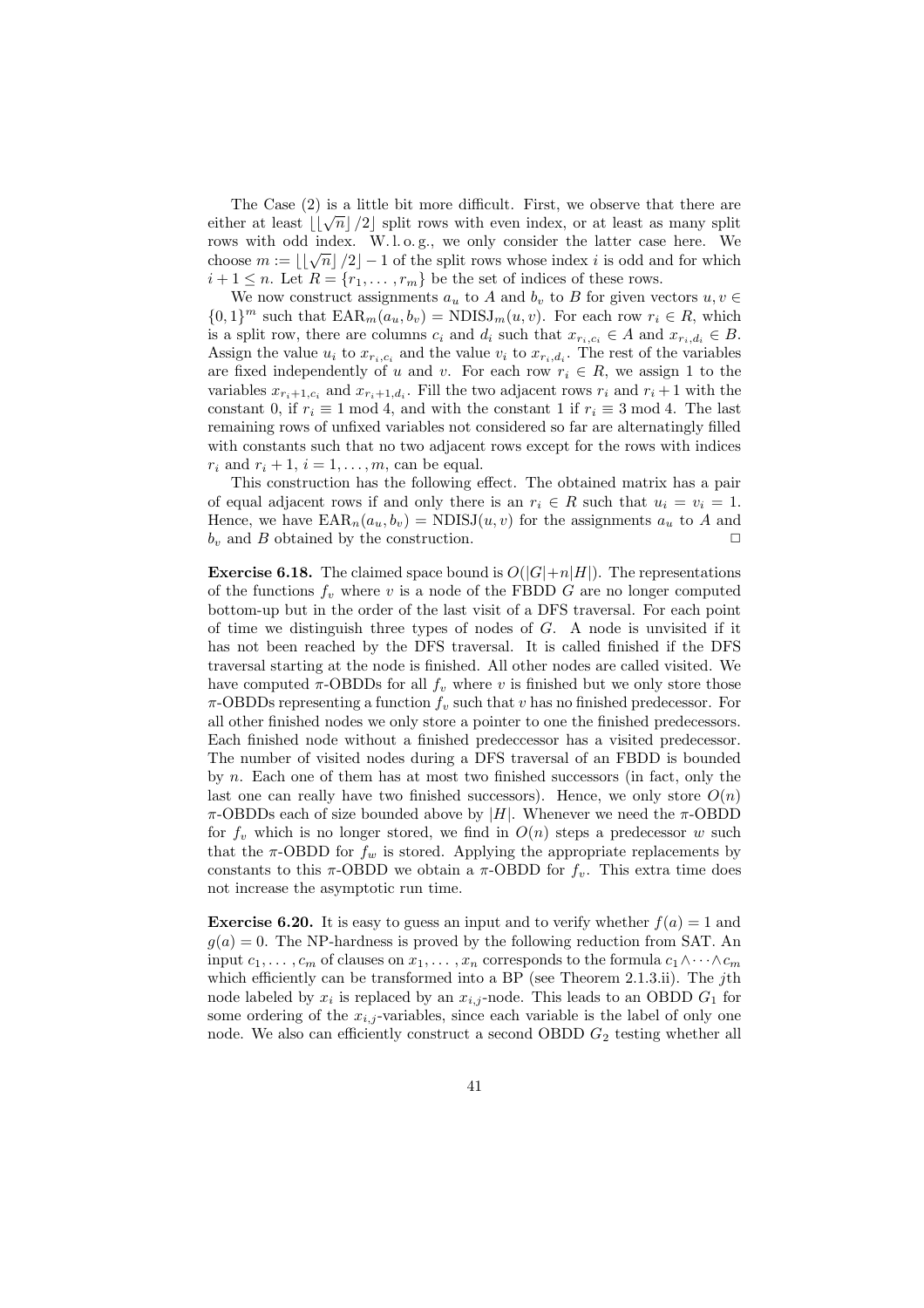variables  $x_i$ , have the same value. Let f be the function represented by  $G_1$  and let g be the negation of the function represented by  $G_2$ . If  $f \leq g$ , all inputs satisfying f have some pair  $(x_{i,j}, x_{i,j'})$  of variables such that  $x_{i,j}$  and  $x_{i,j'}$  have different values. Hence, there is no satisfying input for  $c_1, \ldots, c_m$ . If  $f \leq g$ is not true, there is an input satisfying f and not satisfying g. Hence, all  $x_{i,}$ . variables have the same value and the input for  $c_1, \ldots, c_m$  where  $x_i$  takes the common value of all  $x_i$ , variables satisfies  $c_1, \ldots, c_m$ .

**Exercise 6.21.** A pair of nodes  $(v, w) \in V_G \times V_H$  is called compatible if the BP with source w is a  $G(v)$ -FBDD where  $G(v)$  is the graph ordering with source v. We like to decide whether  $(v^*, w^*)$  for the sources  $v^*$  of G and  $w^*$  of H is compatible. If v' is the sink of G and w' a sink of H,  $(v', w')$  is compatible. Let  $(v, w) \in V_G \times V_H$ . If label $(v) =$ label $(w)$ ,  $(v, w)$  is compatible iff  $(v_0, w_0)$  and  $(v_1, w_1)$  are compatible where  $v_0, v_1, w_0, w_1$  are the successors of v and w resp. If label(v)  $\neq$  label(w),  $(v, w)$  is compatible iff  $(v_0, w)$  and  $(v_1, w)$  are compatible. This follows, since we never omit a test in G. Hence, the simultaneous DFS traversal through  $G$  and  $H$  with the above rules for the definition of the successor decides whether  $H$  is a  $G$ -FBDD. This is the case iff all reachable pairs of nodes are shown to be compatible.

Exercise 6.22. It is obvious that all ∗-sinks can be merged and that one ∗-sink is necessary. Hence, level  $n + 1$  has a canonical representation obtained by the application of the merging rule. Let us assume that the levels  $i + 1, \ldots, n + 1$ have a canonical representation such that each node on level  $j$  describes a graph ordering on  $n - j + 1$  variables which is part of the given graph ordering and is obtained by a certain assignment a to  $j-1$  variables which are tested first for the partial input  $a$ . Let us consider a representation of the graph ordering where the levels  $i + 1, \ldots, n + 1$  are reduced. An application of the merging rule does not change the variable ordering. If two nodes on level  $i$  cannot be merged, they represent different graph orderings. Either they have different labels or their 0-successors represent, because of the canonicity of the lower part, different graph orderings or the property holds for the 1-successors. If two nodes on level i represent the same graph ordering, they have the same label and, because of the canonicity, the same 0-successors and the same 1-successors. Hence, they can be merged. We have proved that the application of the merging rule leads to the minimal size of the ith level representing all different graph orderings on  $n-i+1$  variables which are part of the given graph ordering. The labels of the nodes are canonical and so are their successors.

**Exercise 6.23.** We start with the reduced representation of  $G$  (see Exercise 6.22). If we treat two edges from  $v$  to  $w$  as one edge, there are as many paths from the source to a ∗-sink as there are different variable orderings. Let  $\pi_1, \ldots, \pi_r$  be the different variable orderings. Let  $p_i$  be the path describing  $\pi_i$  and let  $m_i$  be the monomial describing the inputs following  $p_i$ . Then  $m_1 + \ldots + m_r = 1$ . Let h be the function represented by H and let f be the function represented by I. It is sufficient to check whether  $h \wedge m_i = f \wedge m_i$  for all *i*. We replace H and I with equivalent complete FBDDs  $H'$  and I'. Then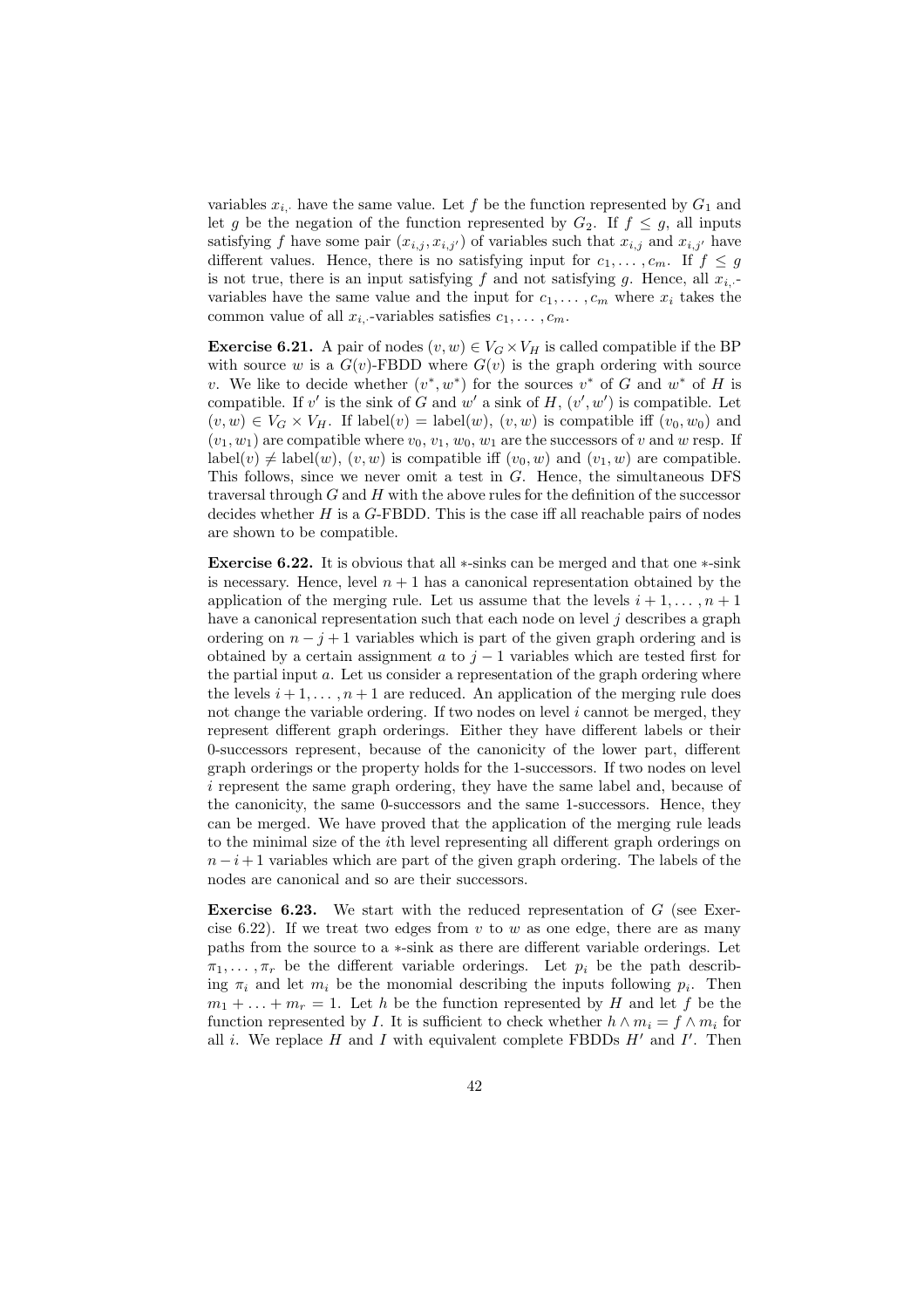it is easy to obtain FBDDs  $H'_i$  and  $I'_i$  representing  $h \wedge m_i$  and  $f \wedge m_i$  resp. If  $x_j \in m_i$ , 0-edges leaving  $x_j$ -nodes are redirected to the 0-sink. The same is done for 1-edges leaving  $x_j$ -nodes if  $\overline{x}_j \in m_i$ . The crucial fact is that  $H_i$  is an OBDD, since G prescribes for all inputs a where  $m_i(a) = 1$  the same variable ordering. We can apply Theorem 6.3.6 to check the equivalence of  $H_i$  and  $I_i$ . The whole algorithm runs in time  $O(r(|I'| + n \cdot |H'|))$  and r is polynomially bounded by assumption.

**Exercise 6.24.** The size is 3. We only have to represent the function  $y_n$ , any other information is contained in the transformation . The claim can be proved in the following way. We start with the complete FBDD for  $HWB_n$  constructed in the proof of Theorem 6.1.4. We obtain a  $\tau_G$ -TBDD by replacing the node on the *i*th level by  $y_i$ . The crucial observation is that all nodes on the *n*th level represent  $y_n$ . This implies that the whole  $\tau_G$ -TBDD represents  $y_n$ .

Exercise 6.25. We consider the FBDD and DT constructed in the proof of Theorem 6.1.3. We relabel all sinks by "∗" and merge them to one ∗-sink. For each edge from an inner node  $v$  to the  $\ast$ -sink we add an arbitrary variable ordering of the variables not tested on the path to  $v$ . This defines a graph ordering G. For this graph ordering, we obtain in the following way a  $\tau_G$ -TBDD representing  $ISA_n$ . We work with the variables  $z_1, \ldots, z_{n+k}$ . The FBDD for  $ISA_n$  has  $2k + 1$  levels of inner nodes. They are relabeled levelwise by  $z_1, \ldots, z_{2k+1}$ . The  $z_{2k+1}$ -level only contains nodes representing  $z_{2k+1}$ . These nodes can be merged. Let us consider the subtrees whose roots are labelled by  $z_{k+1}$ . We number these subtrees from left to right by  $T_0, \ldots, T_{n-1}$ . The tree  $T_i$ has  $n = 2^k$  nodes  $v_{i,0}, \ldots, v_{i,n-1}$  in distance k from the root. The nodes  $v_{i,j}$ ,  $i \leq j \leq i + k - 1$  are labelled by constants, all other  $v_i$ , nodes represent  $z_{2k+1}$ . All nodes in distance  $d$  from the root of  $T_i$  are roots of a subtree containing a subsequence of  $2^{k-d}$  of the nodes  $v_{i,0}, \ldots, v_{i,n-1}$ . All but  $O(k)$  nodes of  $T_i$  are roots of subtrees which represent  $z_{2k+1}$ . All these nodes can be merged and the  $\tau_G$ -FBDD size of ISA<sub>n</sub> can be bounded above by  $O(n \log n)$ .

**Exercise 6.26.** In order to evaluate a  $\tau_G$ -TBDD G' on the input  $a =$  $(a_1, \ldots, a_n)$  we have to follow the path activated in G' by this input. If we reach a  $y_i$ -node of G' we have to switch to the  $\tau_i(a)$ -successor. For this reason we have to follow the path in  $G$  activated by  $a$ . If the *i*th node on this path is labelled by  $x_i$ ,  $\tau_i(a) = a_i$ .

**Exercise 6.27.** We start with the graph ordering  $G$  and replace the c-successor of  $x_i$ -nodes by the c-sink. Then the inner nodes on level j are relabelled by  $y_i$ . If we evaluate this  $\tau_G$ -FBDD (see the solution of Exercise 6.26), we reach as last inner node a node which has replaced an  $x_i$ -node in G. If  $a_i = c$ , we reach the c-sink. Hence, the  $\tau_G$ -FBDD represents  $x_i$ .

**Exercise 6.28.** We test the rows in the order  $1, \ldots, m$ . Whenever a row contains no 1-entry, we reach a sink labelled by the corresponding row. Otherwise,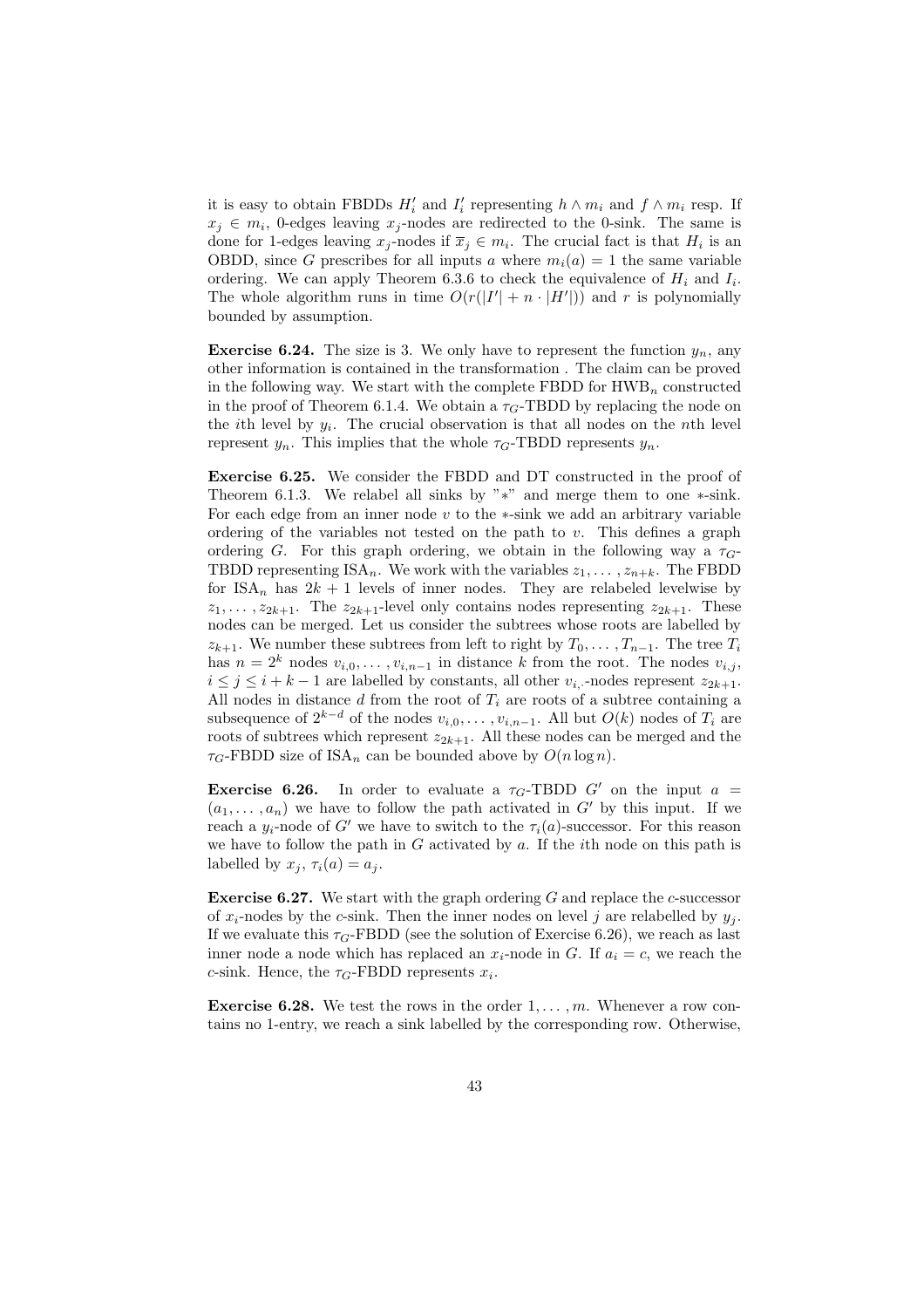we store the ones ever seen. Whenever we have seen two ones in the same column, we reach a sink labelled by the corresponding column and the two entries with the ones. We reach a sink after having tested at most  $n + 1$  rows. Hence, the depth is bounded by  $n(n + 1)$ . The width is bounded by  $(n + 1)^n$ , since it is sufficient to distinguish for each of the  $n$  columns whether we have not seen a 1-entry or which of the first  $n$  rows contains the only seen 1-entry. Hence, we obtain an OBDD whose size is bounded by  $n(n+1)(n+1)^n = 2^{O(n \log n)}$ .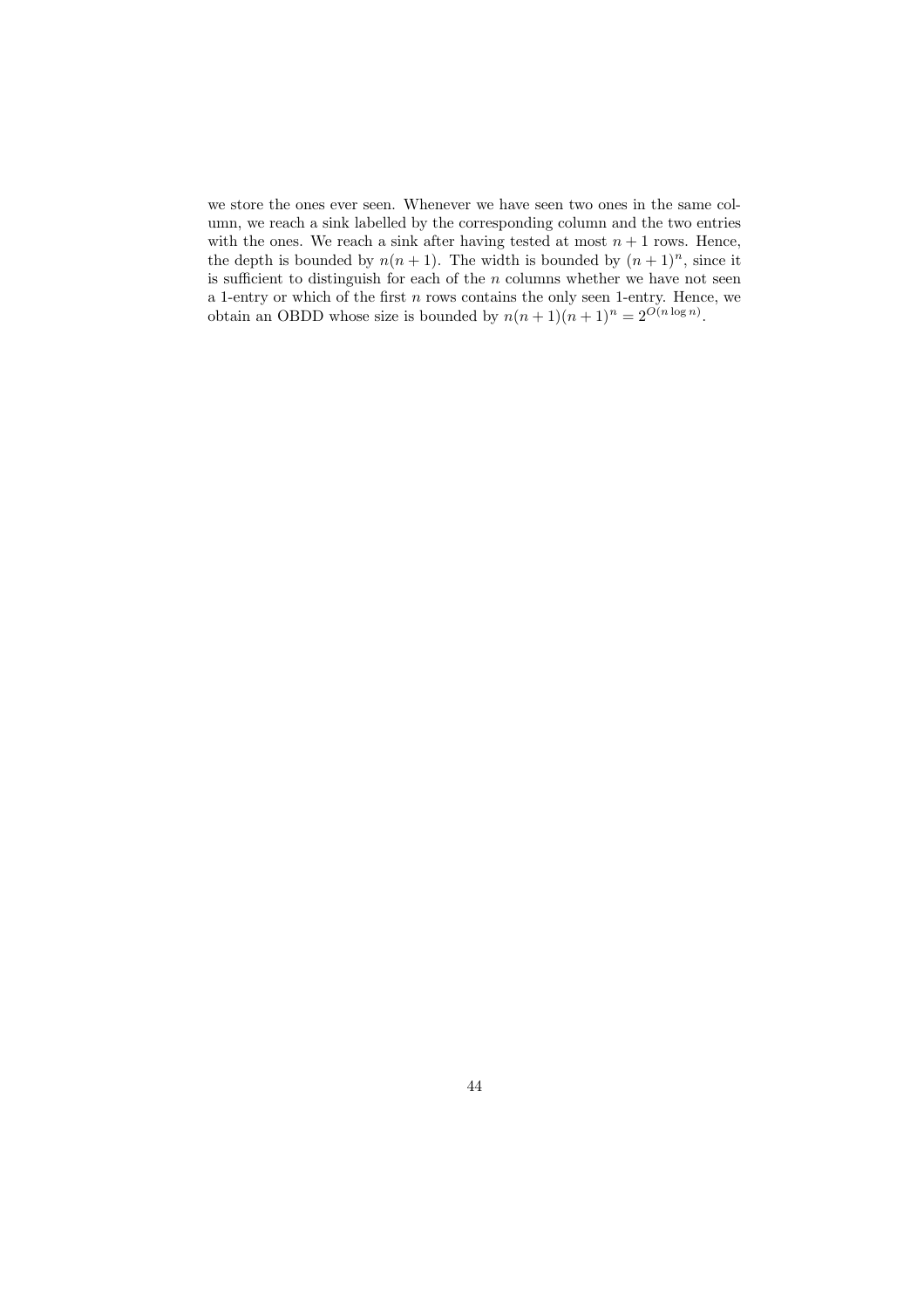# Chapter 7

**Exercise 7.1.** For each BP node v let  $A_v$  be an array of length n initialized with zeros. We perform a DFS traversal of G. At the end of the traversal starting from the  $x_i$ -node v we consider the arrays  $A_{v_0}$  and  $A_{v_1}$  for the direct successors  $v_0$  and  $v_1$  of v. We set  $A_v$  to the bitwise disjunction of  $A_{v_0}$  and  $A_{v_1}$ . We stop with the result that G is not an FBDD if  $A_v$  has a 1 at position *i*. Otherwise, we replace the 0 at position i of  $A_v$  by 1. We stop with the result that G is an FBDD if we finish the DFS traversal without having obtained the result that G is not an FBDD. The run time of the algorithm is obvious. The correctness follows from the claim that  $A_v$  finally contains a 1 at position j iff the FBDD with source v contains at least one  $x_i$ -node. This can be proved by induction on the nodes according to the point of time at the end of the corresponding DFS traversal. The claim holds for nodes whose successors are sinks. The induction step is obvious.

**Exercise 7.2.** The BP G is not an OBDD if it contains an edge from an  $x_i$ node to an  $x_i$ -node. Otherwise, we interpret an edge from an  $x_i$ -node to an  $x_j$ -node as  $x_i < x_j$ . We obtain at most  $2|G|$  such conditions. There are wellknown algorithms for topological sorting which decide in time  $O(|G|)$  whether the relation  $\sim$   $\sim$  can be embedded into a complete ordering of all variables which occur as node labels of G. The BP G is an OBDD iff this is possible. In the positive case, we obtain a variable ordering.

**Exercise 7.3.** We start with a complete binary tree T of depth  $O(\log n)$ and, therefore, polynomial size. We test at all nodes of each level the same variable. At each leaf we have to represent a subfunction  $f'$  of  $f$  on  $n-O(\log n)$ variables. We obtain a BP  $G_{f'}$  representing  $f'$  from the polynomial-size BP  $G_f$  representing f by replacement by constants. The size of  $G_{f'}$  is not larger than the size of  $G_f$ . The total size of the new BP representing f is polynomially bounded, since it contains besides the tree of polynomial size polynomially many BPs each of a size not larger than the size of  $G_f$ . Moreover, the  $O(\log n)$ variables tested in the tree are tested on each computation path only once.

**Exercise 7.4.** In the top part we use an OBDD on  $x_{1,2}, \ldots, x_{1,n}$  to count the number of edges adjacent to vertex 1. This part has size  $O(n^2)$ . At the sink reached by all inputs where the degree of vertex  $1$  equals  $k$  we go on in the same way as for the test whether the graph is  $k$ -regular (see Theorem 7.2.6). For each k,  $O(n^3)$  nodes are sufficient, altogether  $O(n^4)$  nodes.

**Exercise 7.5.** We use n blocks and in the *i*th block we use some ordering of the variables which describe hyperedges containing the vertex  $i$ . This leads to an oblivious  $k$ -BP, since each hyperedge of a  $k$ -uniform hypergraph contains  $k$ vertices. Each block contains  $\binom{n-1}{k-1}$  variables and we check whether there are exactly  $\lceil {n-1 \choose k-1}/2 \rceil$  ones among these variables. Such a block has a size bounded above by  $\binom{n-1}{k-1}^2$  and the whole size of the k-BP is bounded above by  $n\binom{n-1}{k-1}^2+2$ which obviously is polynomially bounded in the number  $\binom{n}{k}$  of variables.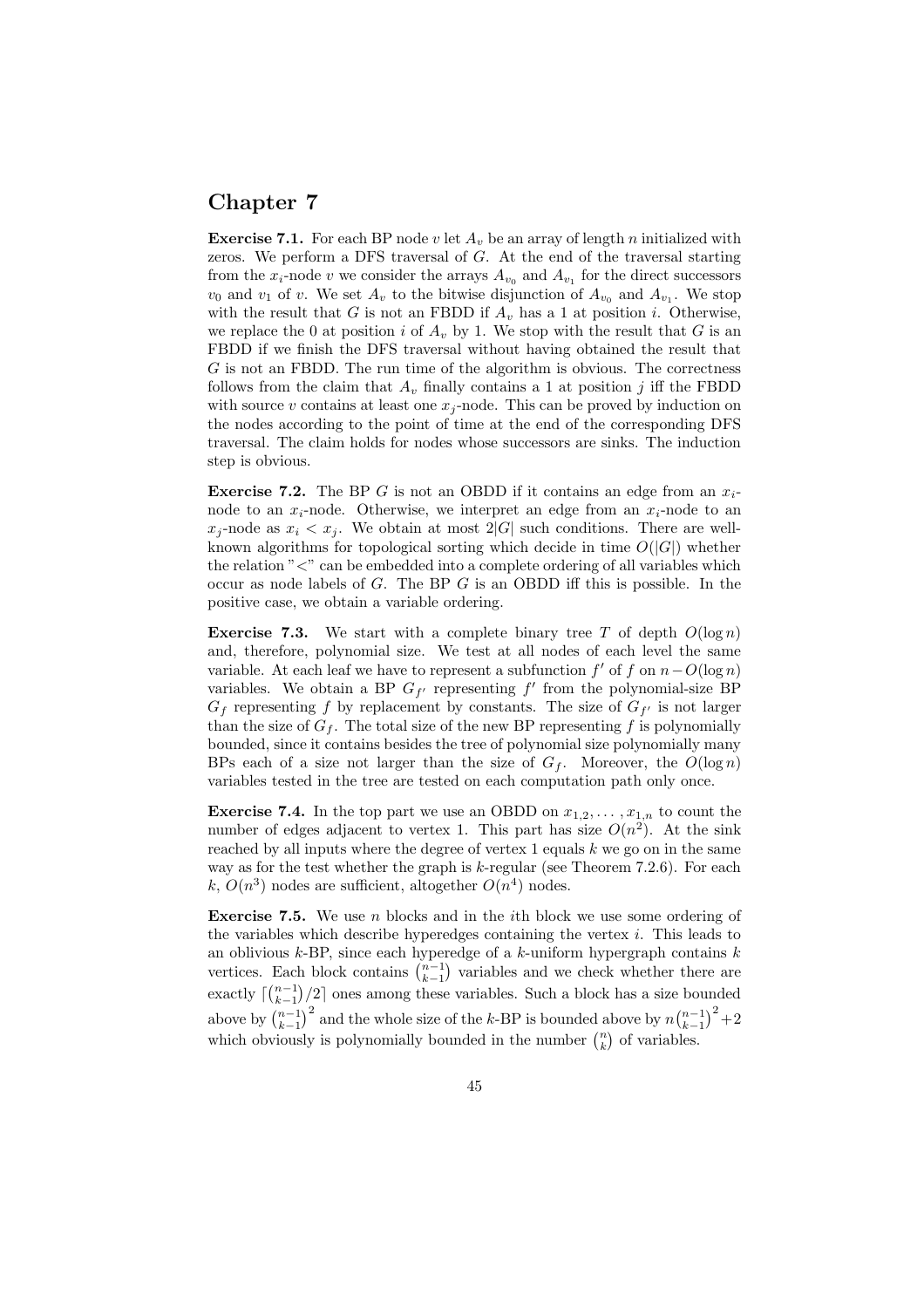**Exercise 7.6.** A k-uniform hypergraph consists of a hyperclique on  $\lceil n/2 \rceil$ vertices and  $\lfloor n/2 \rfloor$  isolated vertices iff the degree of  $\lfloor n/2 \rfloor$  vertices is 0 and the degree of  $\lceil n/2 \rceil$  vertices equals  $\binom{\lceil n/2 \rceil - 1}{k-1}$ . Hence, we use the same labelling of the levels as in Exercise 7.5. For the ith block we check whether the degree of vertex *i* is 0 or  $\binom{\lceil n/2 \rceil - 1}{k-1}$ . Moreover, we count the number of isolated vertices and accept an input iff the degree of each vertex has one of the two admissible values and the number of isolated vertices equals  $\lfloor n/2 \rfloor$ . Altogether, we have at most  $n^2$  modules and the size of each module is bounded above by  $\binom{n-1}{k-1}^2$ . Hence, the size is polynomially bounded.

**Exercise 7.8.** Let us consider a variable ordering  $\pi_d$  where the variables are ordered according to hyperplanes in direction d. The function  $H_d(X)$  mod q can be represented in size  $O(N)$  (see the proof of Proposition 7.2.9). Let us investigate  $\pi_d$ -OBDDs for the representation of  $H_r(X)$  mod q where  $r \neq d$ . The function  $H_r(X)$  mod q is the mod q sum of n parity functions. It is sufficient to store for each parity function the partial parity sum of the tested variables. Hence, a width of  $2^n$  and a size of  $O(N2^n)$  is sufficient. Moreover, size  $O(N^22^n)$ is sufficient to compute  $H_d(X) \text{ mod } q$  and  $H_r(X) \text{ mod } q$  in a  $\pi_d$ -OBDD with  $q^2$ sinks.

Altogether, we design a  $(k-1)$ -IBDD using the variable orderings  $\pi_1, \ldots$  $\pi_{k-1}$ . For CHSP<sup>k</sup><sub>q</sub>, we check in the first layer whether  $H_1(X) \equiv 0 \mod q$  and we go on in the same way for the layers  $2, \ldots, k-2$ . In the last layer we check whether  $H_{k-1}(X) \equiv 0 \mod q$  and  $H_k(X) \equiv 0 \mod q$ . The size of this  $(k-1)$ -IBDD is bounded above by  $O(kN + N^2 2^n) = 2^{O(N^{1/k})}$ . For  $HSP_q^k$ , we obtain the same asymptotic bound with some obvious changes.

Exercise 7.9. We use the school method for multiplication and describe a BP for an arbitrary output bit. We obtain an  $n \times 2n$ -matrix with the entry  $x_i y_i$  in the row i,  $0 \le i \le n-1$ , and column  $i + j$  (the columns are numbered from left to right). We partition the matrix to blocks of size  $n \times (2 \lceil \log n \rceil)$ . In each of the at most  $\lceil n/\log n \rceil$  layers we compute the sum of the carry and the sum of the n  $2\lceil \log n \rceil$ -bit numbers of the block. The carry and the sum of the number of a block (including the carry from the last block) are  $O(\log n)$ -bit numbers and we have to distinguish only polynomially many values. For each block, we design an FBDD. The sum is computed by considering the bits rowwise. Then it is sufficient to test each  $x_i$  once and to store always only one x-value. A  $y_i$ -variable contributes to at most  $2\lceil \log n \rceil$  consecutive rows. Since we can test  $y_i$  only once, we have to store it for a while. At each point of time it is sufficient to store  $2\lceil \log n \rceil$  y-bits. Altogether, we have to store not more than  $O(\log n)$ bits leading to polynomial size. The computation can be stopped if we know the value of of the output bit.

Exercise 7.11. The first part follows similarly to the solution of Exercise 7.9. In order to compute  $x_1w_1 + \cdots + x_nw_n$  we may consider an  $n \times (n+1)$ -matrix containing rowwise the binary representations of  $w_1, \ldots, w_n$ . The ones in the row containing  $w_i$  are replaced by  $x_i$ . Then we have to compute the sum of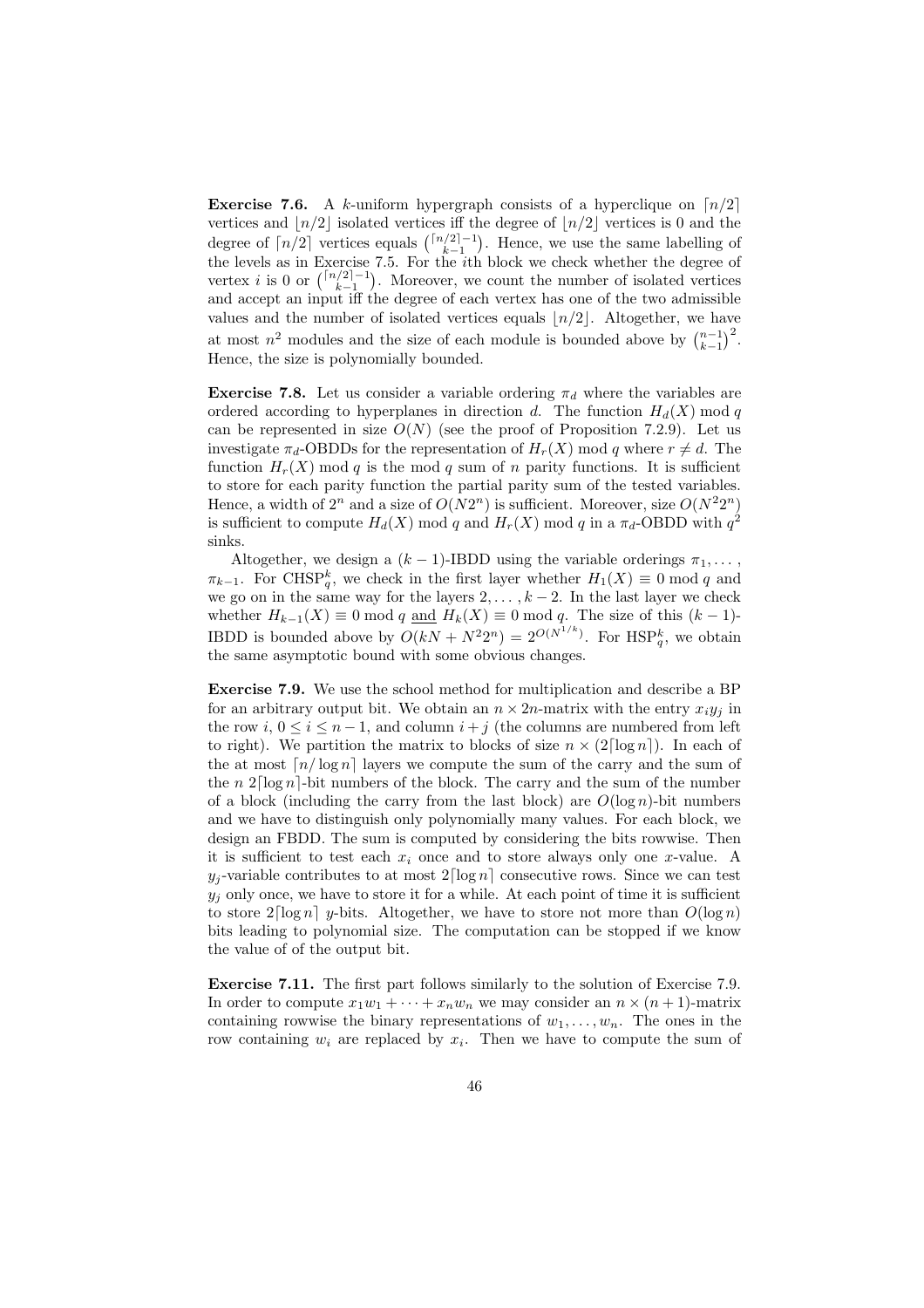these numbers and have to compare this sum with the given threshold value t. After having considered the ith block (see the solution of Exercise 7.9) we know the carry and whether the tail of the binary representation of  $x_1w_1 + \cdots + x_nw_n$ is larger than, smaller than, or equal to the tail of the binary representation of t. At the end we know the output of the general threshold function.

We can improve the solution of Exercise 7.9 and can obtain a polynomialsize  $\lceil n/\log n \rceil/2$ -BP for multiplication. It is only necessary to enlarge the blocks to size  $n \times (4 \lceil \log n \rceil)$ . We obtain a representation of the squaring function by replacing  $y_i$  by  $x_i$ . Since  $x_i$  and  $y_i$  are tested on each computation path at most  $\lceil n/\log n \rceil/2$  times, the variable  $x_i$  is after this replacement tested at most  $\lceil n/\log n \rceil$  times.

**Exercise 7.12.** Let  $G(k)$  be the graph consisting of k copies of G where the sink of the *i*th copy,  $1 \le i \le k-1$ , is replaced by the source of the  $(i+1)$ th copy. Let H be a k-G-FBDD. With a simultaneous DFS traversal through  $G(k)$  and H it is possible to partition H to k layers where the *i*th layer,  $1 \le i \le k - 1$ , is a G-FBDD whose outgoing edges lead to nodes of one of the layers  $i+1,\ldots,k$ . The kth layer is a G-FBDD.

For the synthesis of k-G-FBDDs  $H_1$  and  $H_2$ , we replace  $x_j$ -nodes of the *i*th layer of  $G(k)$ ,  $H_1$ , and  $H_2$  by  $x_{j,i}$ -nodes. Then we obtain a graph ordering  $G^*$  on the new set of variables and  $G^*$ -FBDDs  $H_1^*$  and  $H_2^*$ . We perform the synthesis of  $H_1^*$  and  $H_2^*$  as  $G^*$ -FBDDs. Let the result be the  $G^*$ -FBDD  $H^*$ . In  $H^*$  we replace  $x_{j,i}$ -nodes by  $x_j$ -nodes in order to obtain the k-G-FBDD representing the result of the synthesis of  $H_1$  and  $H_2$ .

The satisfiability test for a  $k$ -G-FBDD  $H$  can be performed in a way similar to the case of  $k$ -OBDDs (see Theorem 7.3.3). We obtain the time bound  $O(|G|^k|H|^{2k-1})$  if we apply the result on the run time for G-FBDD synthesis steps.

Exercise 7.13. It is easy to guess an input a and to verify that the computation path for a contains repeated tests for at least two variables.

For the NP-hardness proof we design a polynomial-time reduction of 3-SAT to our problem. Let  $c_1, \ldots, c_m$  be 3-SAT clauses over the variables  $x_1, \ldots, x_n$ . We consider the  $(1, +1)$ -BP G constructed in the proof of Theorem 7.3.2. We know that  $c_1, \ldots, c_m$  are satisfiable iff G is satisfiable. Let  $G^*$  be obtained from G by replacing the 1-sink by a constant size BP  $H$  on some y-variables which is not a semantic  $(1, +1)$ -BP. If  $c_1, \ldots, c_m$  are not satisfiable, all computation paths of  $G^*$  only run through G and reach the 0-sink. Hence,  $G^*$  is a semantic  $(1, +1)$ -BP. If  $c_1, \ldots, c_m$  are satisfiable, there is an assignment to the x-variables leading to the source of  $H$  and an assignment to the y-variables such that two y-variables are tested at least twice. Hence, in this case,  $G^*$  is not a semantic  $(1, +1)$ -BP.

Exercise 7.14. The solution of this exercise is due to Detlef Sieling.

The inconsistency test is contained in NP, since it suffices to guess a path in the given branching program and to verify that more than  $k$  variables are tested more than once.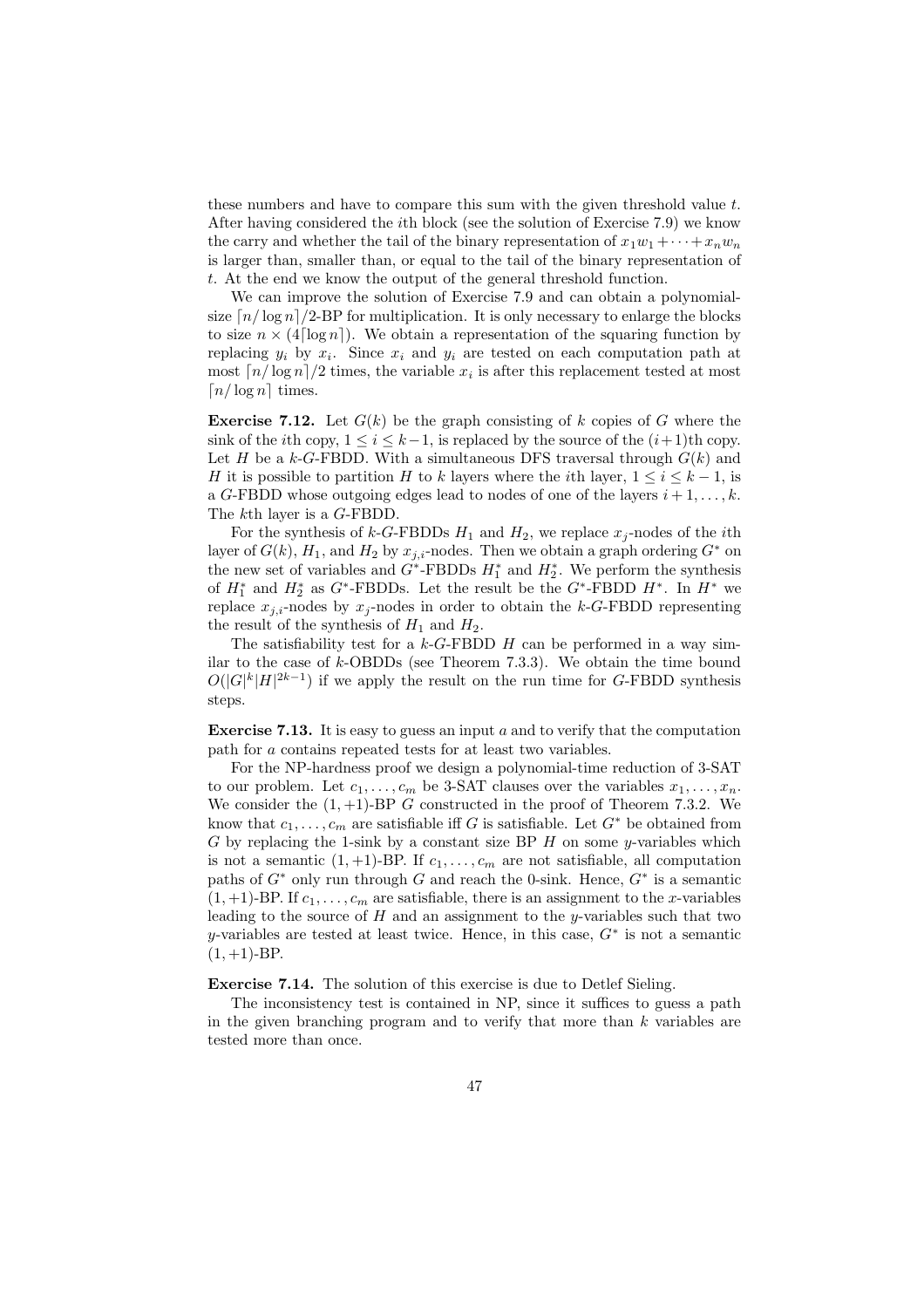We provide a polynomial time reduction from 3-SAT to the inconsistency test. Let  $(X, C)$  be an instance for 3-SAT, where  $X = \{x_1, \ldots, x_n\}$  is the set of variables and  $C = \{C_1, \ldots, C_m\}$  is the set of clauses. Let  $p(i)$  be the number of occurrences of  $x_i$  (negated and unnegated) in all clauses. We introduce new variables  $b_{i,1}, \ldots, b_{i,p(i)}, c_{i,1}, \ldots, c_{i,p(i)}$ . If the *l*th occurrence of  $x_i$  is unnegated, we replace it by  $b_{i,l}$ . If the *l*th occurrence of  $x_i$  is negated, we replace it by  $c_{i,l}$ . We note that afterwards only one of the variables  $b_{i,l}$  and  $c_{i,l}$  occurs in the clauses, and it occurs exactly once. Furthermore, we introduce new variables  $a_1, \ldots, a_n, d_1, \ldots, d_m, e$ . For each variable  $x_i \in X$  we construct the component described in Figure 1.



In order to simplify the presentation we use the convention that in the figures omitted edges lead to the 0-sink.

For each clause  $C_j$ , e.g., for the clause  $C_j = b_{i_1, l_1} \vee b_{i_2, l_2} \vee c_{i_3, l_3}$ , we construct the component described in Figure 2.

We note that the 0-sink of this component is in particular reached for those paths on which only variables that are not contained in the clause are tested.

We glue all these components together by replacing the 1-sink of each component by the source of the next component. Finally, we replace the 1-sink of the last component by the branching program described in Figure 3.

We call the constructed branching program P. Let  $k = \sum_{i=1}^{n} p(i)$ . Then  $(P, k)$ is the constructed instance for the inconsistency test. We claim that  $(X, C)$  is satisfiable iff there is some path in  $P$  on which at least  $k+1$  variables are tested repeatedly.

**Only-if Part** Let  $\phi(x_1), \ldots, \phi(x_n)$  be a satisfying assignment for  $(X, C)$ . We choose a path in  $P$  in the following way. In the component for  $x_i$  we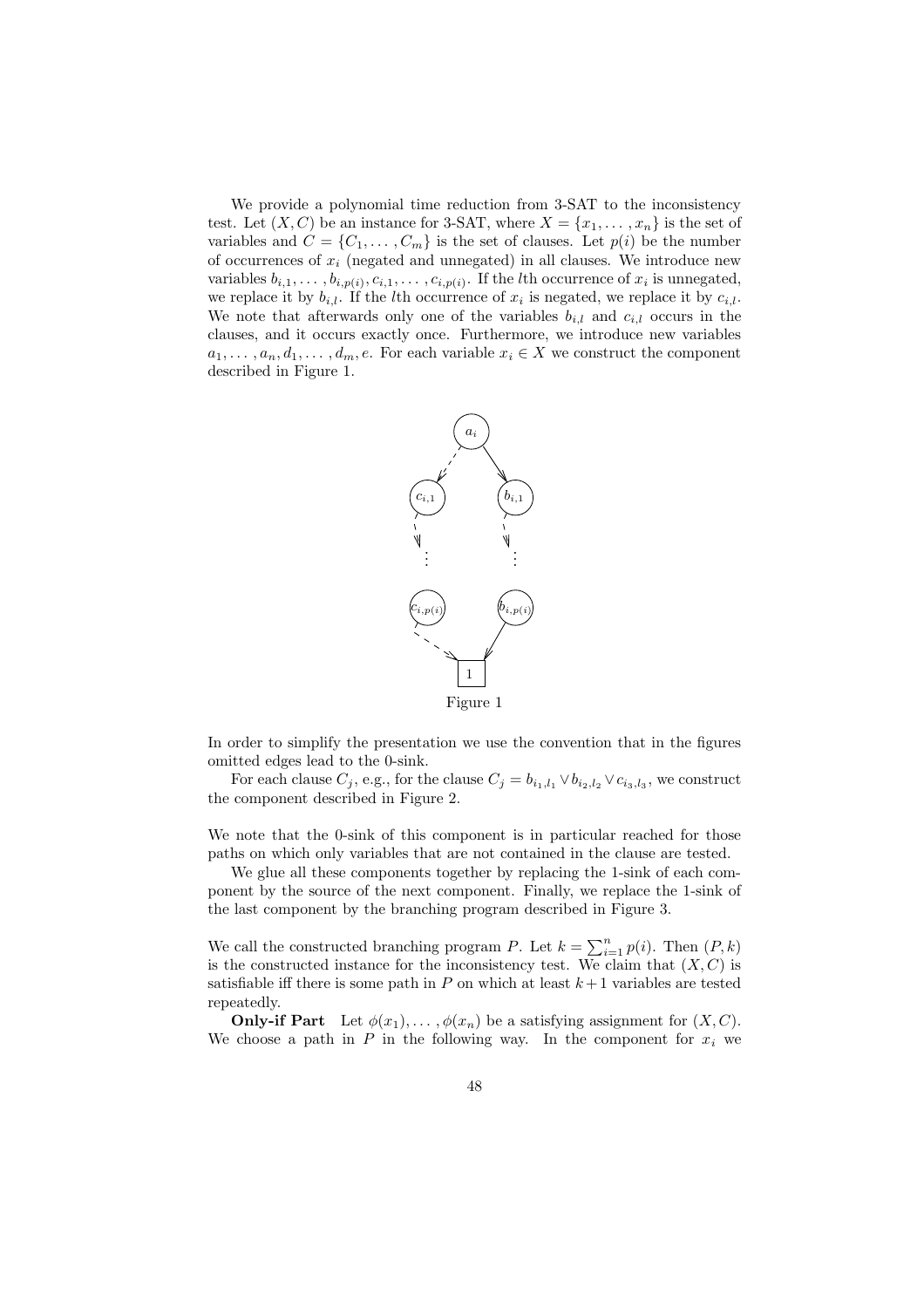

choose the path from the source to the 1-sink via the  $b_{i, \cdot}$ -tests, if  $\phi(x_i) = 1$ , and otherwise the path from the source to the 1-sink via the  $c_i$ ,-tests. Now assume that in the clause  $C_j$  the literal  $b_{i,l}$  occurs. If  $\phi(x_i) = 1$  we choose the path through the component for  $C_j$  in such a way that a  $b_i$ ,-node is passed. If  $\phi(x_i) = 0$ , we choose the path in such a way that a  $c_i$ -node is passed. Since  $\phi$  is a satisfying assignment, we reach the 1-sink of this component. In the component consisting of the tests of  $e$  we choose an arbitrary path to the 1-sink.

On the constructed path the variable e is tested twice. If  $\phi(x_i) = 0$ , each variable  $c_{i,l}$  is tested twice. If  $\phi(x_i) = 1$ , each variable  $b_{i,l}$  is tested twice. Altogether, there are  $1 + \sum_{i=1}^{n} p(i) = k + 1$  repeated tests.

If Part Assume that there is a path p in P on which at least  $k + 1 =$  $1+\sum_{i=1}^{n} p(i)$  variables are tested repeatedly. We note that the a- and d-variables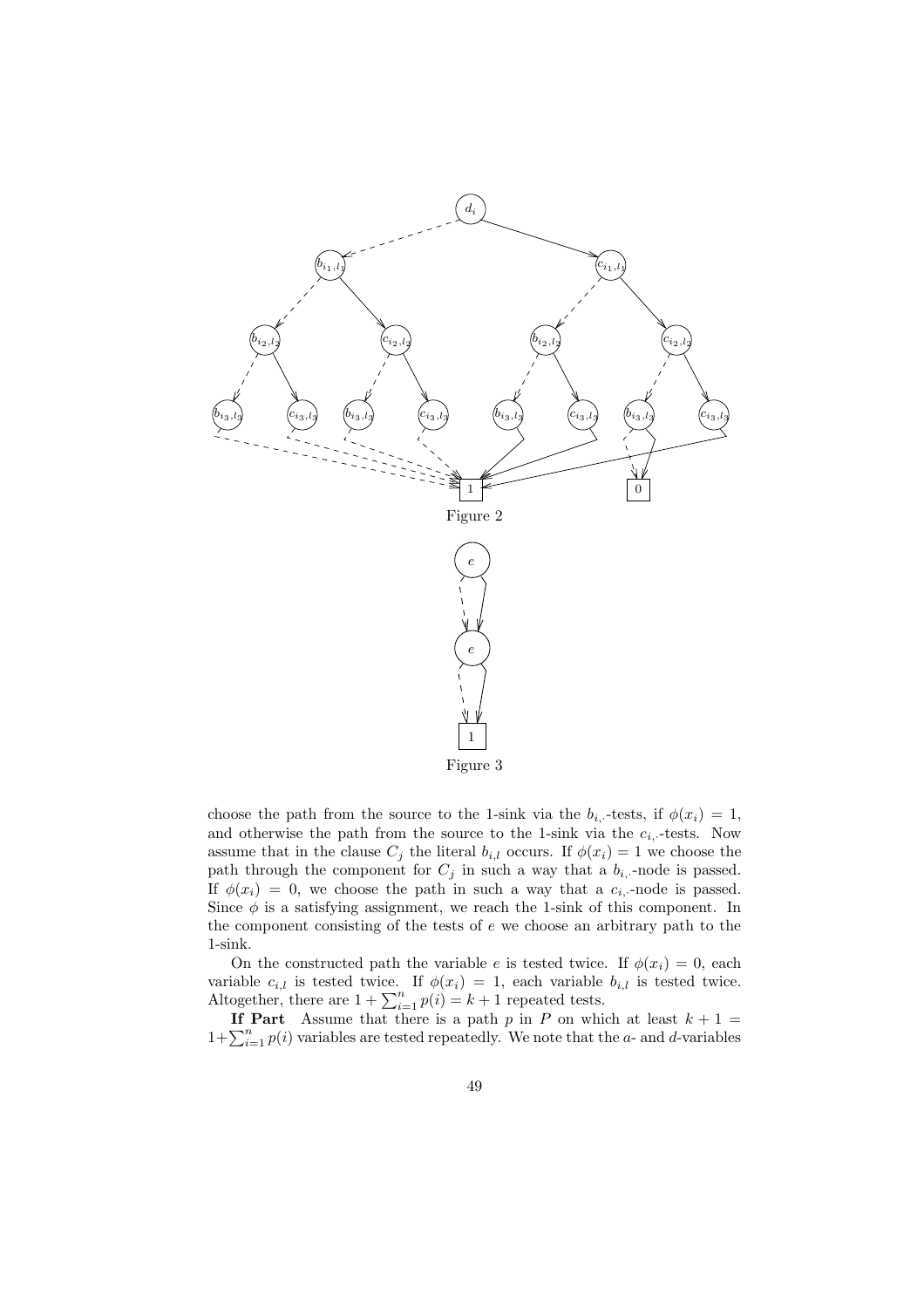cannot be tested repeatedly since there is only one node labeled by each of these variables. By the construction of the component for the variable  $x_i$  the following holds: If some  $c_i$ , variable is tested repeatedly, then each  $b_i$ , variable is tested at most once and vice versa. Since for each  $b_i$ , - and each  $c_i$ , - variable there are at most two tests, each repeated variable is tested at most twice. We conclude that on p for each i either all  $b_i$  - or all  $c_i$  variables are tested repeatedly and that, furthermore, the e-variable is tested repeatedly, because otherwise the number of repeated tests would not exceed k.

We choose  $\phi(x_i) = 1$ , if on the path p the 1-edge leaving the  $a_i$ -node is chosen, and otherwise  $\phi(x_i) = 0$ . We claim that  $\phi$  is a satisfying assignment for  $(X, C)$ . Let us assume the contrary, i.e., there is a clause  $C_i$  that is not satisfied. W.l.o.g. let  $C_j = x_{i_1} \vee x_{i_2} \vee \overline{x}_{i_3}$ . Then after the replacement of x-variables by b- and c-variables we have  $C_j = b_{i_1, l_1} \vee b_{i_2, l_2} \vee c_{i_3, l_3}$ . Since  $C_j$  is not satisfied, we have  $\phi(x_{i_1}) = 0$ ,  $\phi(x_{i_2}) = 0$  and  $\phi(x_{i_3}) = 1$ . By the choice of  $\phi$  in the component for  $x_{i_1}$  the path on which the  $c_{i_1}$ , variables are tested is chosen. As observed above the  $c_{i_1}$ ,-variables have to be tested repeatedly. Hence, in the component for  $C_j$  the path p runs through a node labeled by  $c_{i_1, l_1}$  and it does not run through a node labeled by  $b_{i_1, l_1}$ . By the same arguments the path p runs through a node labeled by  $c_{i_2, l_2}$  and through a node labeled by  $b_{i_3, l_3}$ . But then in the component for  $C_j$  the 0-sink is reached, i.e., on p the variable e is not tested repeatedly. Hence, on  $p$  at most  $k$  variables are tested repeatedly. By this contradiction it follows that all clauses are satisfied.

**Exercise 7.15.** The consistency tests for  $s$ -oblivious BDDs with given  $s$ , k-OBDDs with given  $\pi$ , and k-IBBDs with given  $\pi_1, \ldots, \pi_k$  can be performed as consistency tests for  $s$ -oblivious BDDs  $G$  with the corresponding sequence  $s = (s_1, \ldots, s_l)$ . As described in the proofs of Theorem 7.3.5 and Theorem 7.3.3 we try to partition G into  $l + 1$  layers according to s with an additional layer for the sinks. This algorithm is successful iff  $G$  is an s-oblivious BDD.

For k-BPs we generalize the solution of Exercise 7.1. Here we define  $A_v[j] :=$  $\delta(\text{ind}(v), j) + \max\{A_{v_0}[j], A_{v_1}[j]\}$  where  $\text{ind}(v)$  is the index of the label of v and  $\delta(i, j) = 1$ , if  $i = j$ , and  $\delta(i, j) = 0$  otherwise. Then  $A_{\nu}[j]$  is the largest number of  $x_j$ -tests on a path starting at v. The BP is a k-BP if no  $A_v$ -entry is larger than k.

**Exercise 7.16.** We use the given variable ordering  $x_0, \ldots, x_{k-1}, y_0, \ldots, y_{k-1}$ ,  $z_0, \ldots, z_{k-1}$ . In the top part we have  $k^3$  sinks representing the different values of  $(||x|| \mod k, ||y|| \mod k, ||z|| \mod k)$ . The width of this part is bounded by  $k^3$  and the size is bounded by  $O(nk^3) = O(n^4)$ . At each sink we know the three variables whose parity has to be computed. The parity of these three variables is computed according to the given variable ordering in constant size. Hence, the total size of the 2-OBDD is  $O(n^4)$ . The bottom part has depth 3. Therefore, we have also constructed a  $(1, +3)$ -BP.

**Exercise 7.18.** W.l.o.g. *n* is a multiple of 4. The solution of Exercise 4.18 implies for each variable ordering  $\pi$  that we may fix the z-variables and some  $x$ - and  $y$ -variables in such a way that we have to represent (after renumbering)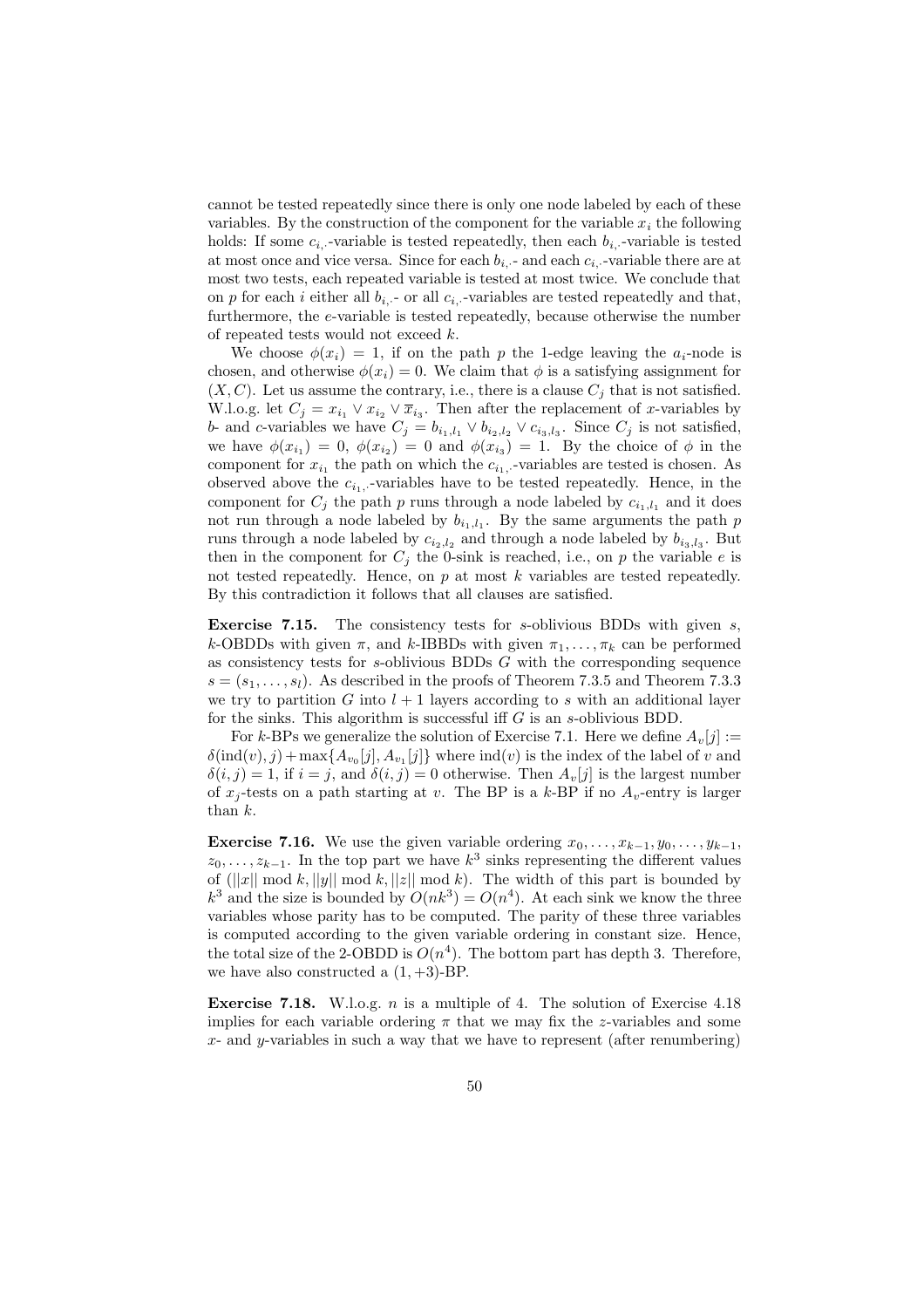$f = x_1y_1 + \cdots + x_{n/4}y_{n/4}$  with a variable ordering where all x-variables are tested before all y-variables. Hence, it is sufficient to prove an exponential lower bound on the k-OBDD size of this subfunction and variable orderings of the considered type. We claim that the following set  $S$  of  $2^{n/4}$  inputs is a fooling set if Alice gets the x-variables. Let S contain the vectors  $(a_1, \ldots, a_{n/4}, b_1, \ldots, b_{n/4})$  where  $b_i = \overline{a_i}$  for all  $i \in \{1, \ldots, n/4\}$ . Obviously,  $f(a, b) = 0$ , if  $(a, b) \in S$ . Let  $(a', b')$ and  $(a'', b'')$  be different elements from S. Then there exists an index i such that  $a'_i = 1$  and  $a''_i = 0$  (or vice versa). Then  $b''_i = 1$  and  $f(a', b'') = 1$ . Hence, the communication complexity is bounded below by  $n/4$  leading to an exponential lower bound on the k-OBDD size (see Section 7.5).

Exercise 7.19. Theorem 5 of the paper "Hierarchy theorems for k-OBDDs and k-IBDDs" by Bollig, Sauerhoff, Sieling, and Wegener published in Theoretical Computer Science 205, 45-60, 1998, contains the statement that in this situation the size of  $(k-1)$ -OBDDs is bounded below by  $2^{\Omega(n/k)}$  which is non-polynomial if  $k = o(n/\log n)$ . The proof is presented on the pages 52-53 of that paper.

Exercise 7.20. Here we refer to Theorem 6 (and its proof) of the paper mentioned in the solution of Exercise 7.19 (pages 54-55). We obtain a lower bound of  $2^{\Omega(n/k2^k)}$  for  $(k-1)$ -IBDDs which is non-polynomial if  $k \leq (1-\epsilon) \log n$ for some  $\epsilon > 0$ .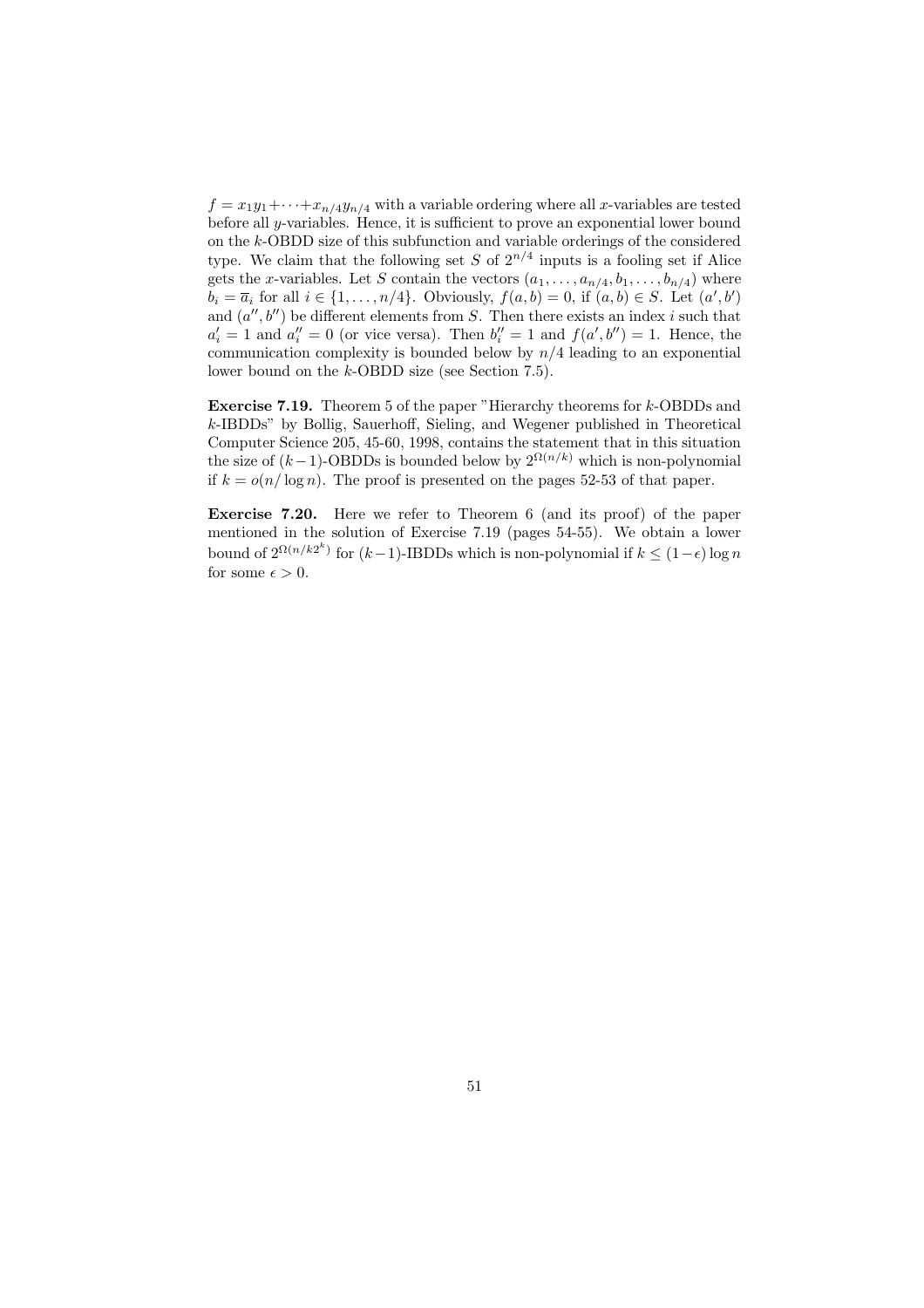### Chapter 8

**Exercise 8.1.** We have no choice how to define  $f(1, a_2, \ldots, a_n)$  but  $f(0, a_2, \ldots, a_n)$  may take an arbitrary value independently from all the other values. Hence, the number of functions  $f \in B_n$  which are 1-simple with respect to  $x_1$  is equal to  $2^{2^{n-1}}$ .

**Exercise 8.2.** It follows from Proposition 8.1.2 that, if  $\pi = id$ , the partial input  $(a_1, \ldots, a_{i-1})$  has to lead in a complete  $\pi$ -ZBDD representing f to an  $x_i$ -node representing  $\overline{x}_1 \cdots \overline{x}_{i-1} f_{|x_1=a_1,...,x_{i-1}=a_{i-1}}$ . All these different functions have to be represented at different nodes. However, it is also sufficient to have nodes for these different functions. Then there is no choice how to direct the edges. Hence, complete  $\pi$ -ZBDDs are a canonical representation. If all nodes are reachable from the source, each complete  $\pi$ -ZBDD representing f does not represent other functions than described above. We apply the merging rule levelwise bottom-up. This leads to a unique sink level. If the  $x_j$ -levels,  $j > i$ , are reduced, two  $x_i$ -nodes representing the same function can be merged.

Now we consider non-complete  $\pi$ -ZBDDs representing f. If the computation path for a does not contain an  $x_i$ -node, the same holds for all inputs b where  $b_1 = a_1, \ldots, b_{i-1} = a_{i-1}$ . By the evaluation rule,  $f(b) = 0$  for all these inputs where additionally  $b_i = 1$ . Hence,  $f_{|x_1=a_1,...,x_{i-1}=a_{i-1}}$  and also  $\overline{x}_1 \cdots \overline{x}_{i-1} f_{|x_1 = a_1, ..., x_{i-1} = a_{i-1}}$  are 1-simple with respect to  $x_i$ . We conclude that all those functions which are not 1-simple with respect to  $x_i$  have to be represented at  $x_i$ -nodes. Again, it is sufficient to have nodes for these functions and then we have no choice how to direct the edges. A  $\pi$ -ZBDD representing f and containing no nodes not reachable from the source can represent only those functions representable in a complete  $\pi$ -ZBDD of the same kind. The reduction is also performed levelwise bottom-up. If the  $x_j$ -levels,  $j > i$ , are reduced,  $x_i$ -nodes representing the same functions can be merged and an  $x_i$ -node representing a function which is 1-simple with respect to  $x_i$  has the 0-sink as 1-successor and can be eliminated.

Exercise 8.3. The following figure shows a complete  $\pi$ -OBDD and  $\pi$ -ZBDD representing  $f_n$  for  $n = 4$ . It should be clear how this figure looks for general n. All nodes marked with a "∗" can be eliminated by the OBDD elimination rule. Hence, the  $\pi$ -OBDD size equals  $2n + 2$ . Only the nodes marked with a "∘" can be eliminated by the ZBDD elimination rule. The reduced  $\pi$ -ZBDD contains  $1+\cdots+n=\frac{1}{2}n^2+\frac{1}{2}n$  x-nodes and 2 sinks. There are  $n-1$  y-nodes representing the constant 1 and there are  $n+\cdots+1=\frac{1}{2}n^2+\frac{1}{2}n$  further y-nodes. Hence, the  $\pi$ -ZBDD size equals  $n^2+2n+1$ . For this example,  $\pi$ -ZBDD $(f) \geq n \cdot \pi$ -OBDD $(f)/2$ and we get a better trade-off than for  $MUX_n$  in Example 8.1.7.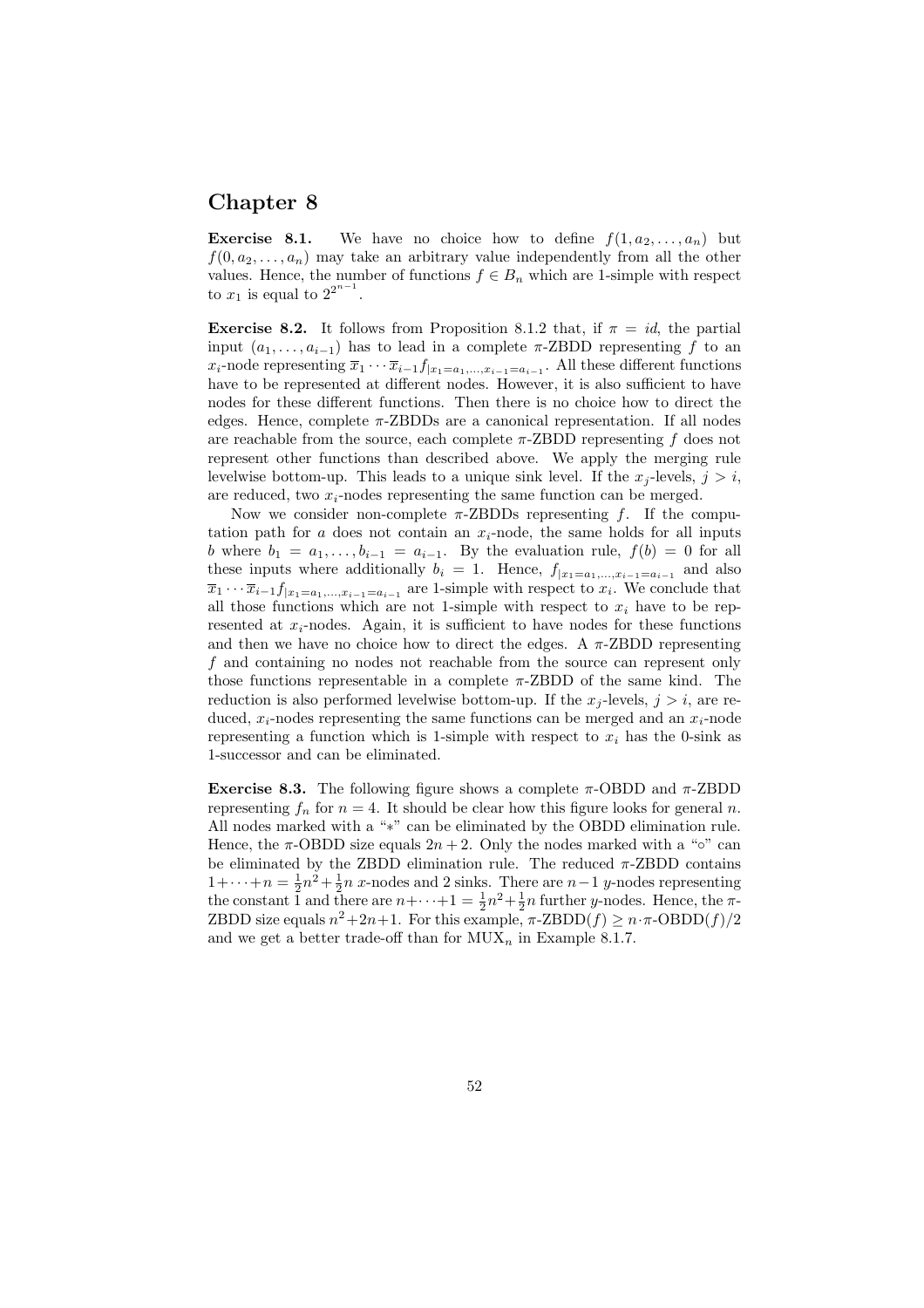

**Exercise 8.4.** We consider a reduced  $\pi$ -OBDD (w.l.o.g.  $\pi = id$ ) for a symmetric function f. Each edge leaving an  $x_i$ -node leads to an  $x_{i+1}$ -node or to a sink. Hence, it is sufficient to add at most one  $x_i$ -node representing 0 and one  $x_i$ node representing 1 in order to obtain a complete  $\pi$ -OBDD representing f. This implies that the reduced  $\pi$ -OBDD representing f is at most by 2n nodes smaller than the quasi-reduced  $\pi$ -OBDD representing f. This quasi-reduced π-OBDD representing f is also the quasi-reduced π-ZBDD representing f. We can eliminate the nodes representing 0 also by the ZBDD elimination rule. If the 1-edge leaving an  $x_i$ -node v leads to a node representing 0, the represented function is 1-simple with respect to  $x_i$ . Because of the symmetry of f, the 0-edge leads to a sink or to an  $x_j$ -node representing a function which is 1simple with respect to  $x_j$ . Hence, the node v can be replaced by the constant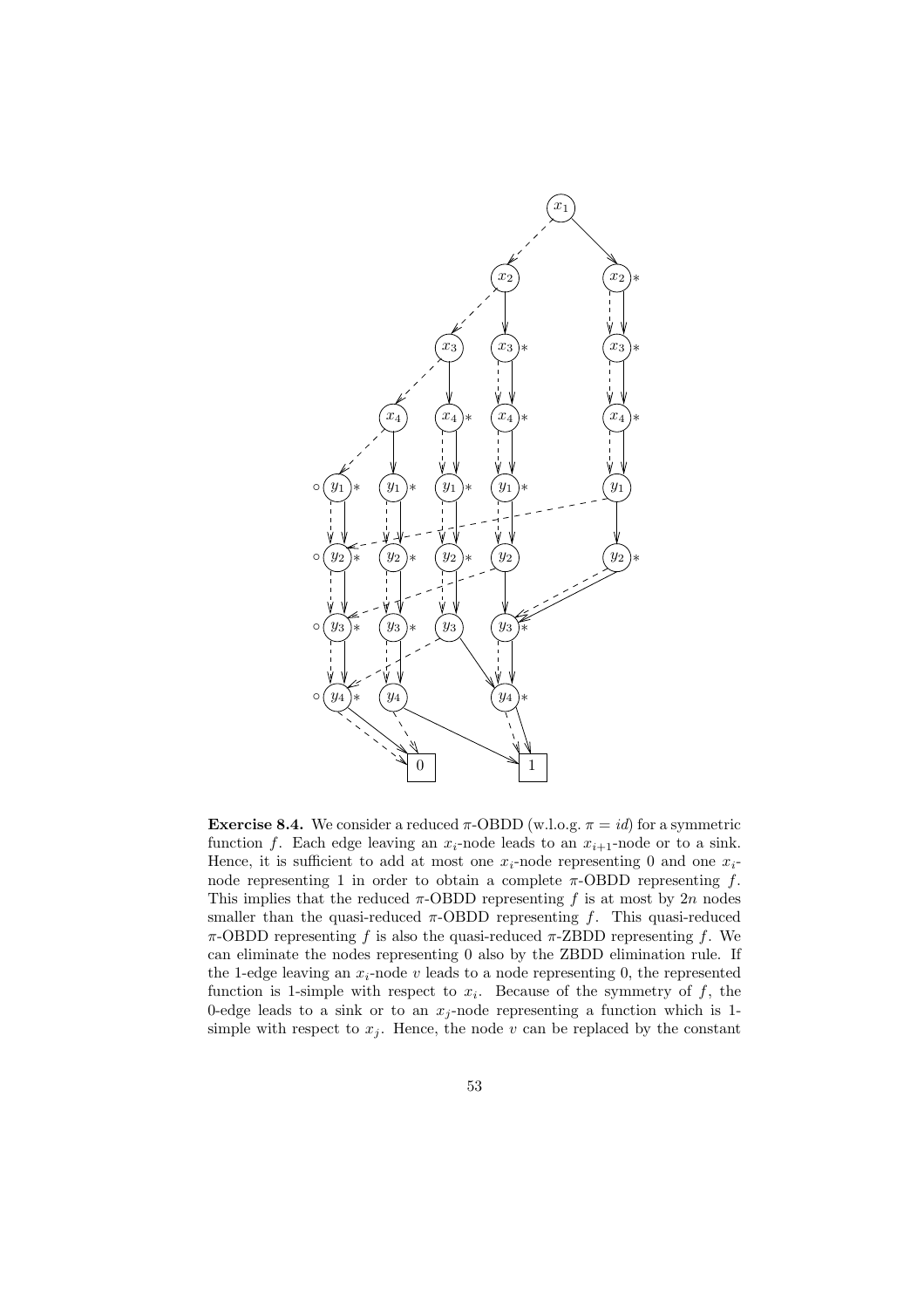0 or by the constant 1. This implies that the reduced  $\pi$ -ZBDD representing f is at most by  $2n$  nodes smaller than the quasi-reduced OBDD or ZBDD representing  $f$ . Since the nodes representing  $0$  can be eliminated in both cases,  $|\text{OBDD}(f) - \text{ZBDD}(f)| \leq n$  for symmetric functions  $f \in B_n$ .

Exercise 8.6. We solve this exercise with a figure similar to Figure 5.7.1.



Exercise 8.7. We obtain the same upper bounds for the swap operation as in the OBDD case (see the solution of Exercise 8.6). Indeed there is one case (the third one) where we save one node in comparison to the OBDD case. Hence, the two bounds in Theorem 5.7.4 and Theorem 5.7.5 which are based on the implementation of a jump operation as sequence of swap operations also hold for the ZBDD case. Also the second bound from Theorem 5.7.4 holds also in the ZBDD case. The arguments can be used word-for-word. Finally, we also can prove the first bound of Theorem 5.7.5 for ZBDDs. We use the same notation. Then  $s_k^* = s_k$ , if  $k \leq i - 1$  or  $k \geq j + 1$ . For an  $x_k$ -level,  $i + 1 \leq k \leq j$ , we have to consider the functions  $\overline{x}_i g_0 + x_i g_1$  which are not 1-simple with respect to  $x_k$ , where  $g_c$  is a subfunction of  $f_{x_i=c}$  obtained by assigning constants to  $x_1, \ldots, x_{i-1}, x_{i+1}, \ldots, x_{k-1}$ . At least one of the functions  $g_0$  or  $g_1$  has to be not 1-simple with respect to  $x_k$ . This leads to the same upper bound on  $s_k^*$  as in the proof of Theorem 5.7.5. In order to estimate  $s_i^*$  we have to consider the functions  $\overline{x}_i g_0 + x_i g_1$  which are not 1-simple with respect to  $x_i$ , i.e.,  $g_1$  has to be different from the constant 0. This again leads to the same upper bound on  $s_i^*$  as in the proof of Theorem 5.7.5.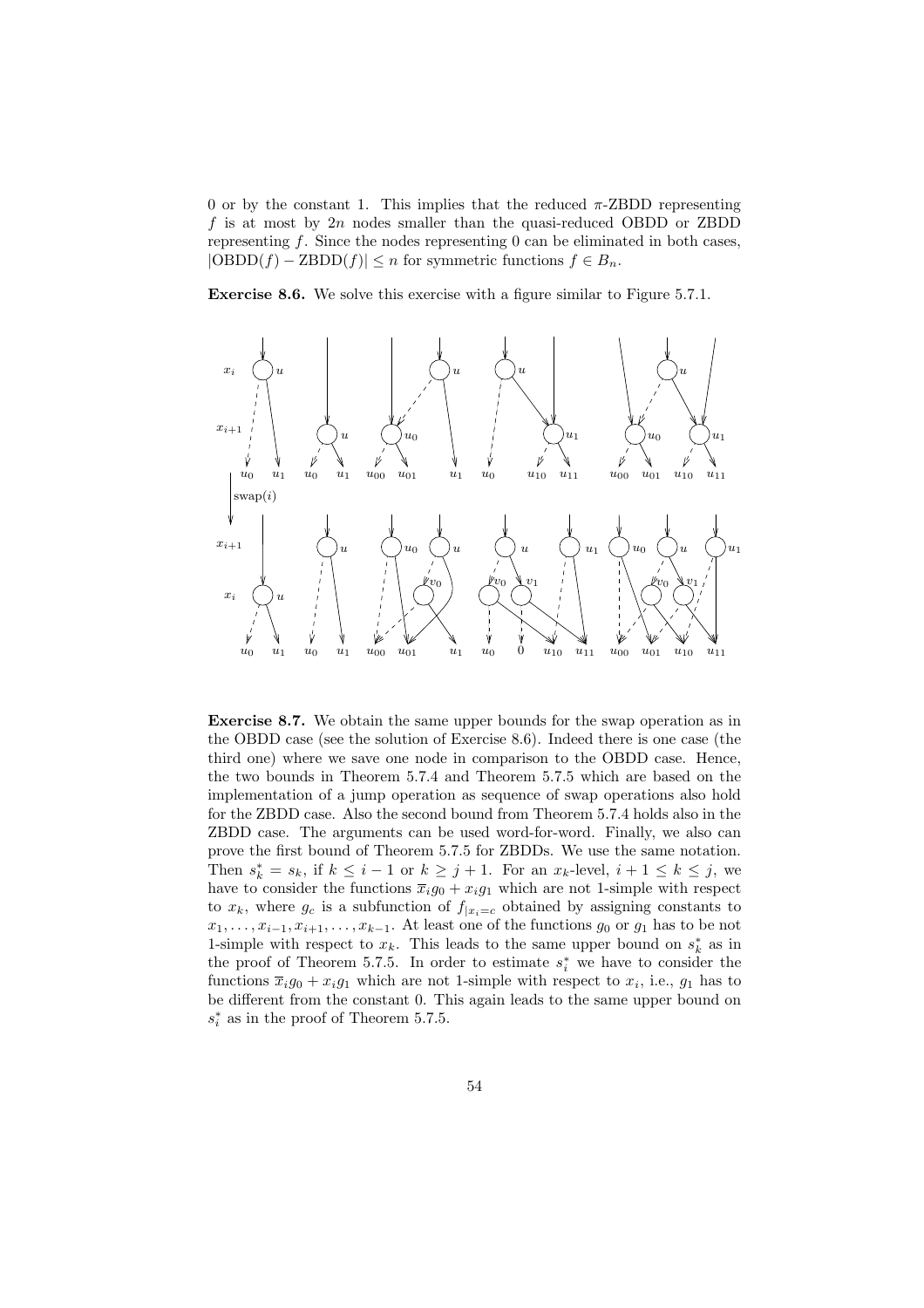Exercise 8.8. If G is the quasi-reduced  $\pi$ -ZBDD or  $\pi$ -OBDD representing f, the variable  $x_i$  is redundant iff the two edges leaving an arbitrary  $x_i$ -node lead to the same node. Here we can restrict ourselves to reduced  $\pi$ -ZBDDs  $G'$ . An  $x_i$ -node v of G is eliminated iff the function represented at v is 1-simple with respect to v. The only function which is 1-simple with respect to  $x_i$  and does not essentially depend on  $x_i$  is the constant 0. Hence,  $f$  essentially depends on  $x_i$  iff some path from the source to a sink reaches an  $x_i$ -node with two different successors or crosses the  $x_i$ -level and does not reach immediately the 0-sink. This can be checked by a simple DFS traversal.

**Exercise 8.9.** We consider the function  $ZMUX_n$  (zero-suppressed multiplexer), see Example 8.1.7. The size of the reduced  $\pi$ -ZBDD for the variable ordering  $x_0, \ldots, x_{k-1}, y_0, \ldots, y_{n-1}$  equals  $2n + 2$ . We like to replace  $y_0$  by 0. We create  $n-1$  dummy nodes, one for each  $y_i$ -node  $v_i$ ,  $1 \leq i \leq n-1$ . The dummy node  $v_i'$  for  $v_i$  is labelled by  $y_0$ , its 0-successor is  $v_i$  and its 1-successor is the 0-sink. The only edge leading to  $v_i$  is redirected to lead to  $v'_i$ . Replacing  $y_0$  by 0 means that the 1-edges leaving  $y_0$ -nodes are redirected to lead to the same node as the 0-edge. Only the former  $y_0$ -node can be eliminated. Hence, the  $\pi$ -ZBDD size for  $ZMUX_{n|y_0=0}$  and the given variable ordering equals  $3n$  which is almost by a factor of  $3/2$  larger than the  $\pi$ -ZBDD size for ZMUX<sub>n</sub> and the given variable ordering.

#### Exercise 8.10. We start with  $\pi$ -ZBDDs.

1.) The computation of  $f_v(a)$ ,  $a \in \{0,1\}^n$ , starts at v and follows the path activated by a. Then  $f_v(a) = 1$  iff we reach the 1-sink and  $a_i = 1$  for all  $x_i$  such that we have not reached an  $x_i$ -node.

2.) Each input a activates all  $a_i$ -edges leaving  $x_i$ -nodes,  $1 \leq i \leq n$ . Then  $f_v(a) = 1$  iff the unique activated path starting at v leads to the 1-sink and  $a_i = 1$  for all  $x_i$  such that this path does not contain an  $x_i$ -node.

3.) The 0-sink represents the constant 0 and the 1-sink represents  $\overline{x}_1\overline{x}_2\cdots\overline{x}_n$ . An  $x_i$ -node v represents  $f_0 + x_i f_{1|x_i=0}$  if  $f_0$  and  $f_1$  are represented at the 0successor resp. 1-successor of  $v$  (see Proposition 8.1.2). Now we consider  $\pi$ -OFDDs.

1.) The computation of  $f_v(a)$ ,  $a \in \{0,1\}^n$ , starts at v. At  $x_i$ -nodes where  $a_i = 0$ the 0-edge is chosen. At  $x_i$ -nodes where  $a_i = 1$  both outgoing edges are chosen. If paths meet again, they are still considered as different paths. Then  $f_n(a)$  is equal to the EXOR-sum of the sink labels obtained.

2.) Each input a activates all 0-edges leaving  $x_i$ -nodes where  $a_i = 0$  and both edges leaving  $x_i$ -nodes where  $a_i = 1$ . Then  $f_v(a) = 1$  iff an odd number of activated paths starting at v reaches the 1-sink.

3.) The c-sink represents the constant c. An  $x_i$ -node v represents  $f_0 \oplus x_i f_1$  if  $f_0$  and  $f_1$  are represented at the 0-successor resp. 1-successor of v.

Exercise 8.11. An FFDD has the same syntax as FBDDs and uses the semantics of OFDDs (see the solution of Exercise 8.10). We claim that a complete FBDD representing f represents  $\tau f$  as FFDD. Since  $\tau \tau f = f$  (Lemma 8.2.4), this implies that a complete FFDD representing f represents  $\tau f$  as FBDD. This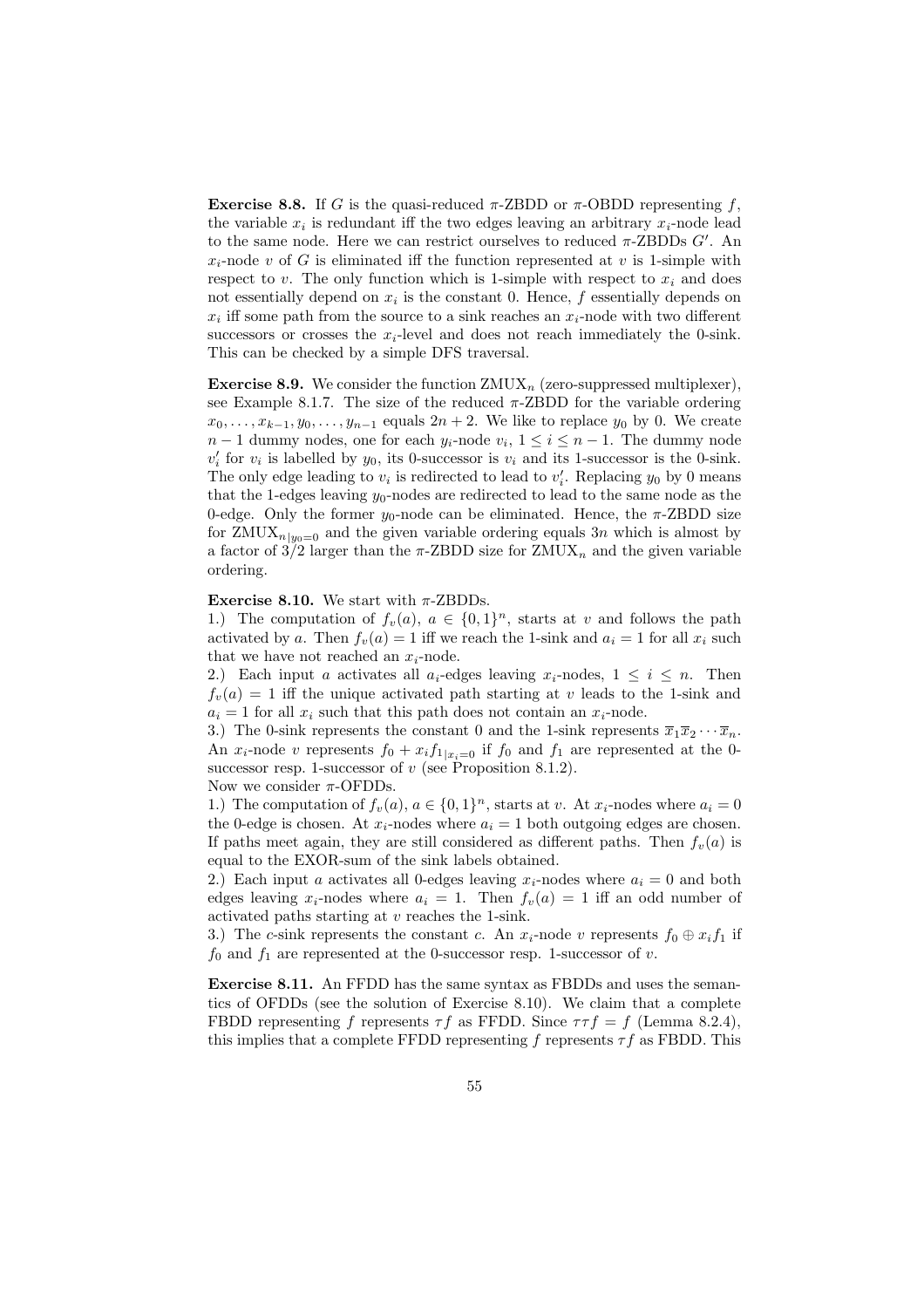implies that the minimal size of complete FBDDs representing  $f$  is equal to the minimal size of complete FFDDs representing  $\tau f$ . We still have to prove the claim. Let G be a complete FBDD and let a be an input with j ones. Let  $G'$ be the FFDD isomorphic to G. The input a activates  $2<sup>j</sup>$  paths in  $G'$ , since  $G'$  is complete. The paths activated by  $a$  in  $G'$  are the same as the paths activated in G by the 2<sup>j</sup> inputs  $b \le a$ . Hence,  $f_{G'}(a) = \bigoplus_{b \le a} f_G(b) = \tau f_G(a)$  and the FFDD  $G'$  represents  $\tau f_G$ .

**Exercise 8.12.** The outputs  $s_{n-1}, \ldots, s_0$  are of the same type. Hence, we only discuss  $s_n$  and  $s_{n-1}$ .

The carry  $s_n$  is a monotone function. Therefore,  $t_n := \tau s_n$  can only take the value 1 if  $s_n$  does. Let  $(a, b) = (a_{n-1}, \ldots, a_0, b_{n-1}, \ldots, b_0)$  be an input such that  $s_n(a, b) = 1$ . This implies that there exists some i such that  $a_i = b_i = 1$ and  $a_j \oplus b_j = 1$  for  $j > i$ . We count the number of inputs  $(a', b')$  such that  $(a', b') \leq (a, b)$  and  $s_n(a, b) = 1$ . If  $a_j = 1$   $(b_j = 1)$  and  $j > i$ , it is necessary that  $a'_j = 1$   $(b'_j = 1)$ . If  $a'_i = b'_i = 1$ , then we may choose  $a'_j \le a_j$  and  $b'_j \le b_j$ for  $j \lt i$  arbitrarily. The number of these inputs is odd iff  $a_j = b_j = 0$  for  $j < i$ . If  $a'_i = b'_i = 0$ ,  $s_n(a', b') = 0$ . If  $a'_i = 1$  and  $b'_i = 0$ , we obtain the same number of good inputs  $(a', b')$  as for the case  $a'_i = 0$  and  $b'_i = 1$ . Hence, the total number for both cases is even. Altogether,  $t_n(a, b) = 1$  iff there exists some i such that  $a_i = b_i = 1$ ,  $a_j \oplus b_j = 1$  for  $j > i$ , and  $a_j = b_j = 0$  for  $j < i$ . Let  $\pi_1 = (x_{n-1}, y_{n-1}, \ldots, x_0, y_0)$ . After having tested  $y_j$  we may have reached the 0-sink, we may have seen only pairs with  $x_k \oplus y_k = 1$  or we may have seen  $x_k \oplus y_k = 1$  for  $k > i$ ,  $x_i = y_i = 1$ , and  $x_k = y_k = 0$  for  $j \le k \le i - 1$  and some *i*. Hence, we have two  $x_{i-1}$ -nodes and three  $y_{i-1}$ -nodes if  $j-1>0$ . On the  $y_{j-1}$ -level, we have to distinguish the two situations described above and for the first situation the two possible  $x_{j-1}$ -values. If  $x_{j-1} = 1$  in the second situation, we reach the 0-sink. Hence, the  $\pi_1$ -OFDD size of  $s_n$  equals  $5n \pm O(1)$ . Let  $\pi_2 = (x_0, y_0, \ldots, x_{n-1}, y_{n-1})$ . After having tested  $y_j$  we may have reached the 0-sink, we may have seen only pairs with  $x_k = y_k = 0$  or we may have seen  $x_k = y_k = 0$  for  $k < i$ ,  $x_i = y_i = 1$ , and  $x_k \oplus y_k = 1$  for  $i + 1 \leq k \leq j$  and some *i*. Hence, we have two  $x_{j+1}$ -nodes and four  $y_{j+1}$ -nodes. Here we have to distinguish two situations and on the  $y_{j+1}$ -level the possible values of  $x_{j+1}$ . The  $\pi_2$ -OFDD size of  $s_n$  equals  $6n \pm O(1)$ .

The sum bit  $s_{n-1}$  is not monotone. We distinguish three cases.

**Case 1.**  $a_{n-1} = b_{n-1} = 1$ . Let z be the number of inputs  $(a', b')$  such that  $(a',b') \leq (a,b), a'_{n-1} = b'_{n-1} = 1$ , and  $s_{n-1}(a',b') = 1$ . Then z is also the number of inputs  $(a', b')$  such that  $(a', b') \leq (a, b), a'_{n-1} = b'_{n-1} = 0$ , and  $s_{n-1}(a', b') = 1$ . Let z' be the number of inputs  $(a', b')$  such that  $(a', b') \leq (a, b)$ ,  $a'_{n-1} \oplus b'_{n-1} = 1$ , and  $s_{n-1}(a', b') = 1$ . Then z' is even, since we have the cases  $(a'_{n-1}, b'_{n-1}) = (1, 0)$  and  $(a'_{n-1}, b'_{n-1}) = (0, 1)$ . Hence, the number of inputs  $(a', b') \leq (a, b)$  such that  $s_{n-1}(a', b') = 1$  is even and  $t_{n-1}(a, b) = 0$  for  $t_{n-1} := \tau s_{n-1}.$ 

**Case 2.**  $a_{n-1} = b_{n-1} = 0$ . Then  $s_{n-1}$  is the carry bit of ADD<sub>n−1</sub>. We conclude (see above) that  $t_{n-1}(a, b) = 1$  iff there exists some i such that  $a_i = b_i = 1$ ,  $a_j \oplus b_j = 1$  for  $i < j < n - 1$  and  $a_j = b_j = 0$  for  $j < i$ .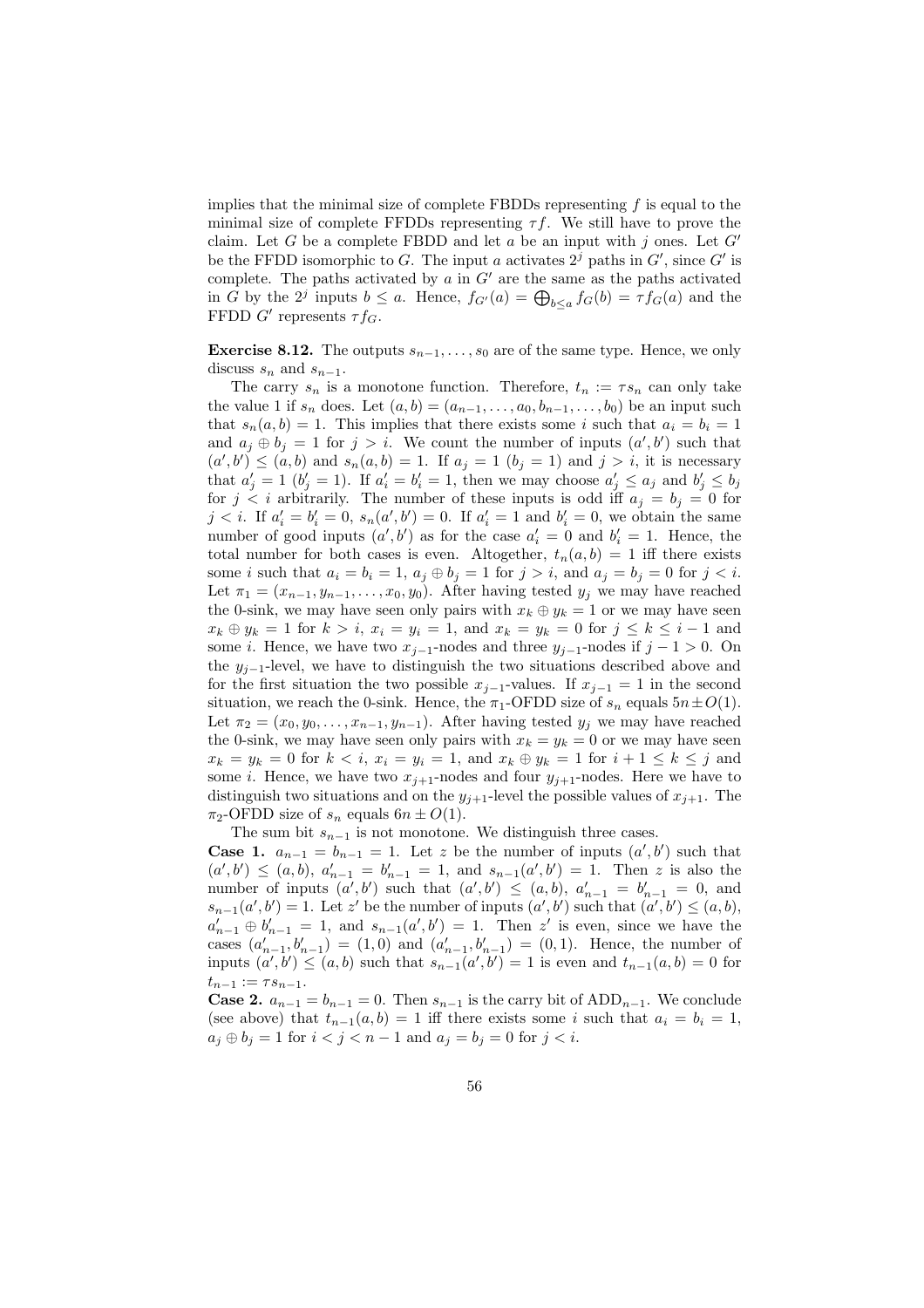**Case 3.**  $a_{n-1} \oplus b_{n-1} = 1$ . Let r be the number of ones among  $a_j$ ,  $b_j$ , j <  $n-1$ . Let z be the number of inputs  $(a',b') \leq (a,b)$  such that  $(a'_{n-1},b'_{n-1}) =$  $(a_{n-1}, b_{n-1})$  and  $s_{n-1}(a', b') = 1$ . Then the number of inputs  $(a', b') \leq (a, b)$ such that  $a'_{n-1} = b'_{n-1} = 0$  and  $s_{n-1}(a', b') = 1$  equals  $2^r - z$ . The reason is that for each of the 2<sup>*r*</sup> choices of assignments to all  $a_j$ ,  $b_j$ ,  $j \leq n-1$ , either  $(a'_{n-1}, b'_{n-1}) = (a_{n-1}, b_{n-1})$  or  $a'_{n-1} = b'_{n-1} = 0$  leads to the output 1 (but not both). Hence, there are  $2^r$  inputs  $(a',b') \leq (a,b)$  such that  $s_{n-1}(a',b') = 1$ . This implies that  $t_{n-1}(a, b) = 1$  iff  $a_i = b_i = 0$  for  $i < n - 1$ .

Now we investigate the variable ordering  $\pi_1$  and  $\pi_1$ -OBDDs for  $t_{n-1}$ . If  $x_{n-1} = y_{n-1} = 1$ , we reach the 0-sink. If  $x_{n-1} \oplus y_{n-1} = 1$ , we have to check whether  $x_i = y_i = 0$  for all  $i < n-1$  which leads to one  $x_i$ -node and one  $y_i$ -node. If  $x_{n-1} = y_{n-1} = 0$ , we have two  $x_i$ -nodes and three  $y_i$ -nodes if  $i > 0$ . Among them there are nodes checking whether the later variables all are 0. Hence, the  $\pi_1$ -OFDD size of  $s_i$ ,  $i < n$  equals  $5i \pm O(1)$ . Now we investigate the variable ordering  $\pi_2$ . We distinguish the same inputs as for  $s_n$  and the last two variables decide about the output. Hence, the  $\pi_2$ -OFDD size of  $s_i, i < n$ , equals  $6i \pm O(1)$ .

If we consider shared OFDDs for all outputs, almost nothing can be gained for the variable ordering  $\pi_2$ , since  $s_i$  essentially depends on  $y_i$  while  $s_j$ ,  $j < i$ , does not essentially depend on  $y_i$ . Already the description of the subfunctions of  $t_n$  and  $t_{n-1}$  (and similarly  $t_i$ ,  $i < n-1$ ) has shown that shared  $\pi_1$ -OFDDs for  $ADD_n$  have linear size.

Exercise 8.13. We refer to the construction of the quasi-reduced OBDD G representing  $1cl_{n,3}$  which is a quasi-reduced OFDD representing  $\oplus cl_{n,3}$ . We have shown that the width is bounded by  $2N + 3$ . It is sufficient to show that only  $O(n)$  nodes are left after the application of the OFDD elimination rule. Hence, we investigate  $G$  as OBDD and prove that enough nodes have the property that the 1-edge leads to the 0-sink. We claim nothing for the node for the case that we have not found any edge. We have at most  $N$  nodes where we have seen one edge. Let us consider the  $x_{ij}$ -level. If  $x_{ij} = 1$ , we reach the 0-sink if the seen edge is not adjacent to i or j. Hence, at most  $2n-4$  of these nodes cannot be eliminated by the OFDD elimination rule. We also have at most N nodes for situations where we have seen two edges. If  $x_{ij} = 1$ , we reach the 0-sink if the seen edges are not for some vertex k the  $\{i, k\}$ - and the  $\{j, k\}$ -edge. Hence, at most  $n-2$  of these nodes cannot be eliminated by the OFDD elimination rule. There are 2 more nodes. Altogether, the width of reduced OFDDs representing  $\oplus cl_{n,3}$  is bounded above by  $3n-3$  leading to an  $O(nN) = O(N^{3/2}) = O(n^3)$ bound on the OFDD size.

Exercise 8.15. We apply results from Section 10.5. We investigate w.l.o.g. the lexicographical ordering of the inputs  $a = (a_1, \ldots, a_n)$  with respect to this ordering of the input bits, i.e.,  $a \leq_{\text{lex}} b$  iff  $a = b$  or  $a_i = 0$ ,  $b_i = 1$  and  $a_j = b_j$ for  $j < i$ .

Let G be the given  $\pi$ -OFDD which is w.l.o.g. reduced. Hence, we can decide whether the function f represented by  $G$  is the constant 0. In that case there is no satisfying input. Otherwise, we construct an  $EXOR-\pi$ -OBDD  $G'$  representing f. This is done by adding for each inner node  $v$  an outgoing 1-edge which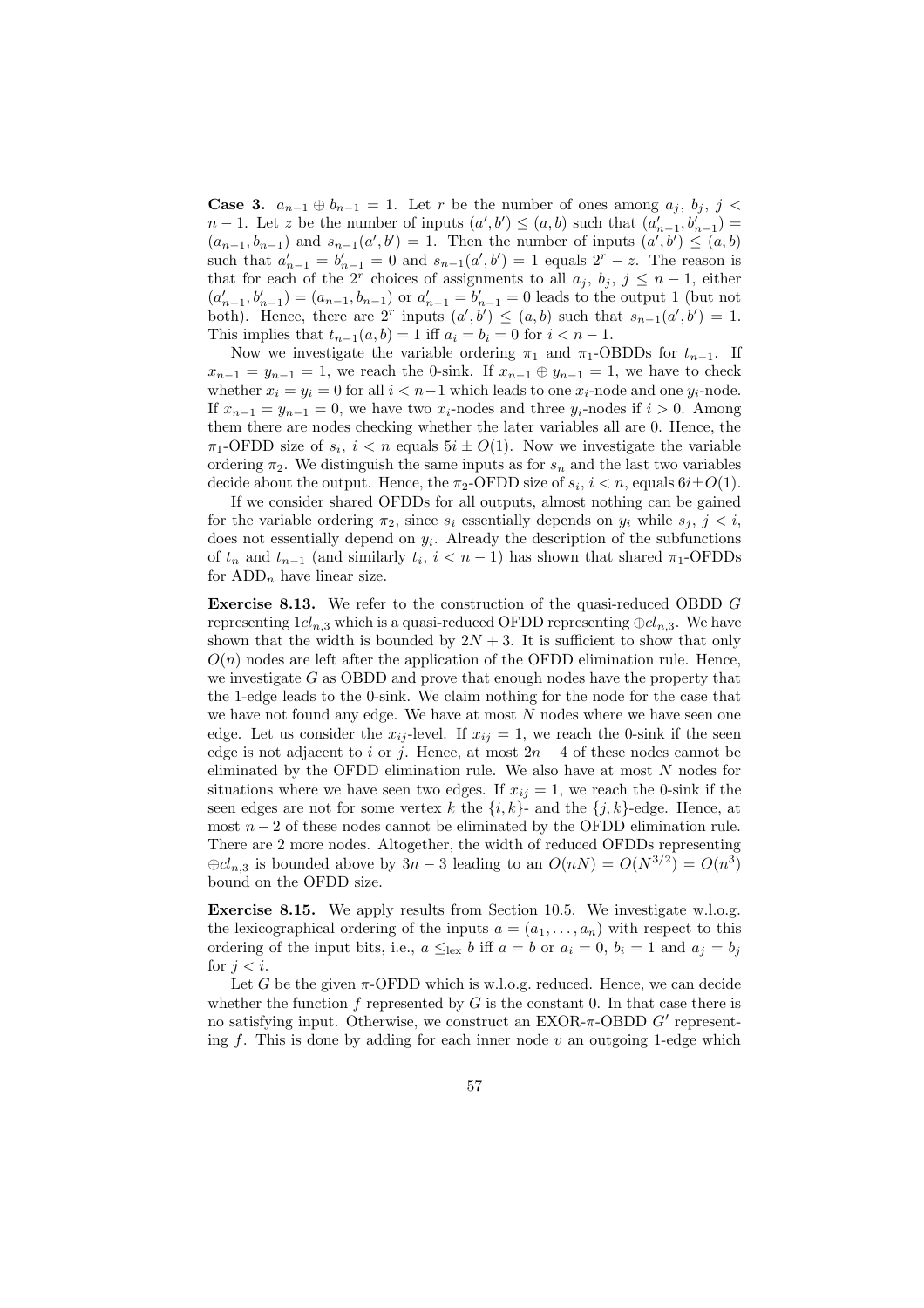reaches the 0-successor of v. We replace  $x_1$  by 1 and check whether  $f_{|x_1=1}$  is satisfiable. In the positive case, we look for the lexicographical largest satisfying input for  $f_{|x_1=1}$  defined on  $x_2, \ldots, x_n$ . If the result is  $(a_2, \ldots, a_n)$ , the final result is  $(1, a_2, \ldots, a_n)$ . In the negative case, we look for the lexicographical largest satisfying input for  $f_{|x_1=0}$  defined on  $x_2, \ldots, x_n$ . If the result is  $(a_2, \ldots, a_n)$ , the final result is  $(0, a_2, \ldots, a_n)$ . Replacement by constants is possible in linear time and does not increase the number of nodes (Theorem 10.5.1.i). The edge size always can be bounded by the square of the node size (if r edges with the same label lead from  $v$  to  $w$ , they can be replaced by  $r \mod 2$  edges). The satisfiability test can be performed by node minimization (Theorem 10.5.5) and the check whether the result is the 0-sink. Altogether, we have to perform  $n$  satisfiability tests on EXOR-π-OBDDs with not more nodes than the given OFDD. Hence, the whole algorithm runs in polynomial time.

**Exercise 8.16.** Let  $n = 2^k$  and let the variables be given by their ordering  $\pi = (x_0, y_0, \ldots, x_{k-1}, y_{k-1}, z_0, \ldots, z_{n-1})$ . We define  $\pi$ -OFDDs  $F_n$  and  $G_n$  for  $n = 4$  by the following figures.



It is obvious how  $F_n$  and  $G_n$  are defined in the general case. They represent  $f_n$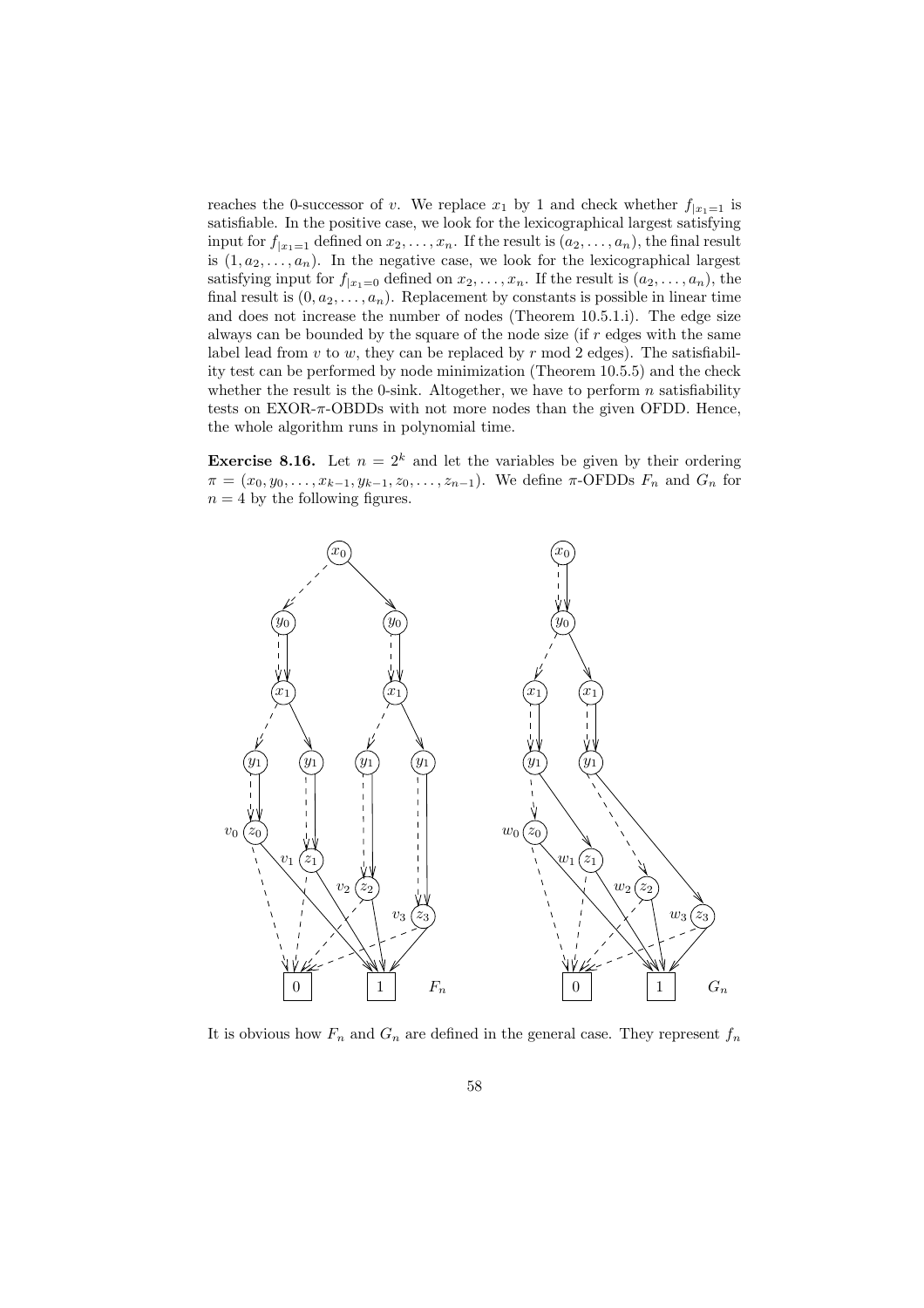and  $g_n$  resp. The  $\pi$ -OFDD size of  $f_n$  and  $g_n$  is linear. We apply the synthesis algorithm described in the proof of Theorem 8.2.13 to the  $\pi$ -OFDDs  $F_n$  and  $G_n$ . There are  $n^2/4$  node pairs  $(v, w)$  on the  $y_{k-1}$ -level which are reachable from the source of the product graph for the ⊕-synthesis. They have different node pairs  $(v_i, w_j)$  as successors. These successors represent  $z_i \oplus z_j$ . At most n of these nodes represent the constant 0 leading to mergings or eliminations. Hence, the  $\pi$ -OFDD of  $f_n \oplus g_n$  is  $\Omega(n^2)$ . It is even  $\Theta(n^2)$ , since the upper bound follows from Theorem 8.2.13.

**Exercise 8.17.** We know (see the proof of Theorem 8.2.14) that  $f_N = \bigoplus c l_{n,3}$ and  $g_N = \overline{T}_{4,N}$  have polynomial  $\pi$ -OFDD size for each variable ordering but  $f_N \wedge g_N = 1c l_{n,3}$  has even exponential FFDD size. Let s be a new variable and let  $h_N = (s \wedge f_N) + (\overline{s} \wedge g_N)$ . If s is the first variable, the 0-successor has to represent  $g_N$  and the 1-successor  $f_N \oplus g_N$  which both have polynomial  $\pi$ -OFDD size for each ordering of the remaining variables. But  $(\forall s)h_N = 1cl_{n,3}$ has exponential FFDD size. Let  $h_N^* = s \wedge f_N$ . Then  $h_{N|s=g_N}^* = 1cl_{n,3}$  and we obtain the claim for the operation replacement by functions.

Exercise 8.18. Yes, such an algorithm exists. Let G and H be the given  $\pi$ -OFDDs. As in the solution of Exercise 8.15 we construct EXOR- $\pi$ -OBDDs  $G'$ and  $H'$  of the same node size representing the same functions. The ∧-synthesis of  $G'$  and  $H'$  leads in polynomial time to an EXOR- $\pi$ -OBDD  $F'$  of size  $O(|G'|\cdot |H'|)$ (Theorem 10.5.1.iv). Also the reduction is possible in polynomial time. We still have to transform  $F'$  into a  $\pi$ -OFDD F representing the same function f. Let  $F^*$  be the quasi-reduced  $\pi$ -OFDD representing f. Then  $|F^*| \leq (n+1) \cdot |F|$ . It is sufficient if we construct  $F^*$  in polynomial time with respect to  $|F'|$  and | $F^*$ |. W.l.o.g.  $\pi = id$  and we construct  $F^*$  levelwise top-down. There is one  $x_1$ -node. Let us assume that the  $x_i$ -level is constructed. Let it contain nodes  $v_1, \ldots, v_l$  representing  $f_{i,1}, \ldots, f_{i,l}$  and let us assume that we have EXOR- $\pi$ -OBDDs  $F_{i,1}, \ldots, F_{i,l}$  representing  $f_{i,1}, \ldots, f_{i,l}$  resp. where  $|F_{i,j}| \leq |F'|$ . This is in the beginning true for  $i = 1$ ,  $l = 1$  and  $F_{1,1} = F'$ . The successors of  $v_j$  have to represent  $f_{i,j}|_{x_i=0}$  and  $f_{i,j}|_{x_i=0} \oplus f_{i,j}|_{x_i=1}$ . The EXOR- $\pi$ -OBDDs for  $f_{i,j}|_{x_i=0}$ and  $f_{i,j}|_{x_i=1}$  can be obtained by replacement by constants. Since  $x_i$  is the top level of the considered  $EXOR-\pi$ -OBDDs, this can be done by the operation creation of linear combinations. It is important that we have one  $x_{i+1}$ -node representing  $f_{i,j}|_{x_i=0}$  and one  $x_{i+1}$ -node representing  $f_{i,j}|_{x_i=1}$ , all other nodes are contained in  $F_{i,j}$ . Moreover, we can eliminate the  $x_i$ -source of  $F_{i,j}$ . The  $\oplus$ synthesis of the two EXOR- $\pi$ -OBDDs leads to an EXOR- $\pi$ -OBDD representing  $f_{i,j}|_{x_i=0} \oplus f_{i,j}|_{x_i=1}$  whose size is bounded by  $|F_{i,j}|$ . This operation again is the creation of linear combinations. We obtain  $EXOR-\pi$ -OBDDs representing the 2l functions which have to be represented at the successors of  $v_1, \ldots, v_l$ . We perform pairwise equivalence checks (EXOR synthesis, node minimization (Theorem 10.5.5), and the check whether the result is the 0-sink). Then we know the number of nodes of the  $x_{i+1}$ -level of  $F^*$  and how to direct the edges between the  $x_i$ -level and the  $x_{i+1}$ -level. Moreover, we have EXOR- $\pi$ -OBDDs representing the functions on the  $x_{i+1}$ -level, the size of each of them is bounded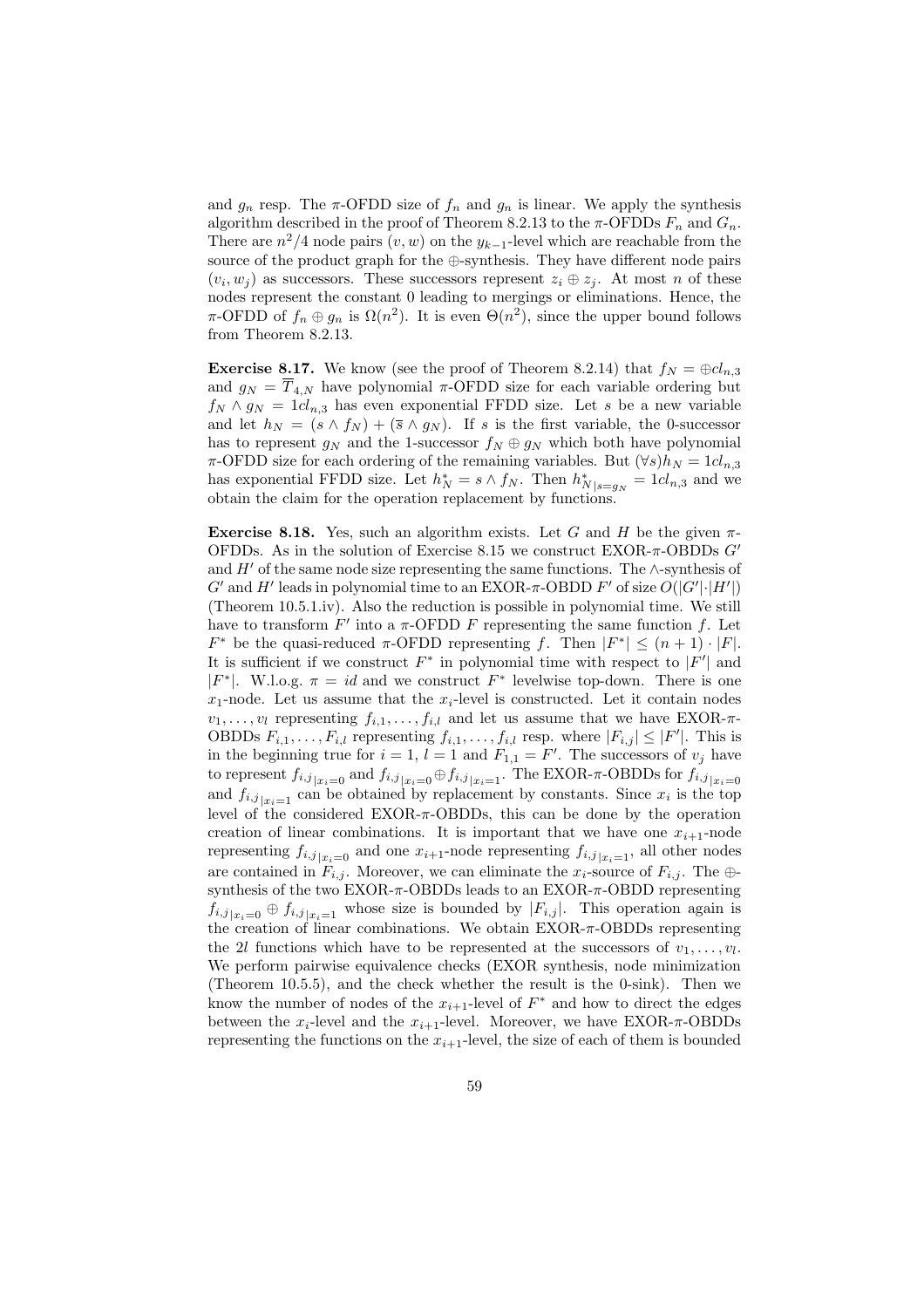by  $|F'|$ . The number of considered EXOR- $\pi$ -OBDDs is bounded by  $2|F^*|$ . Since all operations on EXOR- $\pi$ -OBDDs are possible in polynomial time, the size of the EXOR- $\pi$ -OBDDs is bounded by  $|F'|$ , and the number of operations is bounded by  $O(|F^*|^2)$ , the whole algorithm runs in polynomial time.

Exercise 8.19. The first step is to add by the inverse elimination rule for the given type of the  $x_i$ -level  $x_i$ -nodes such that each path from the source to a sink passes through an  $x_i$ -node. The set of functions which has to be represented at the  $x_i$ -level (and at all levels above the  $x_i$ -level) does not change if  $dt_i$  is changed. The direct successors of an  $x_i$ -node representing g represent

- $g_{x_i=0}$  and  $g_{x_i=1}$  (if  $dt_i = s$ ),
- $g_{|x_i=0}$  and  $g_{|x_i=0} \oplus g_{|x_i=1}$  (if  $dt_i = pRM$ ),
- $g_{x_i=1}$  and  $g_{x_i=0} \oplus g_{x_i=1}$  (if  $dt_i = nRM$ ).

Hence, a ⊕-synthesis step for each direct successor is sufficient to represent  $g_{|x_i=0} \oplus g_{|x_i=1}, g_{|x_i=0} = (g_{|x_i=0} \oplus g_{|x_i=1}) \oplus g_{|x_i=1}, \text{or } g_{|x_i=1} = (g_{|x_i=0} \oplus g_{|x_i=1}) \oplus g_{|x_i=0}$  $g_{|x_i=0}$ . In all cases the ⊕-synthesis on  $G_1$  and  $G_2$  runs in time  $O(|G_1| \cdot |G_2|)$ . All the resulting nodes are nodes of the product graph of two disjoint copies of the given dt-OKFDD G. Hence, the size of the  $dt'$ -OKFDD  $G'$  is bounded above by  $|G|^2$ .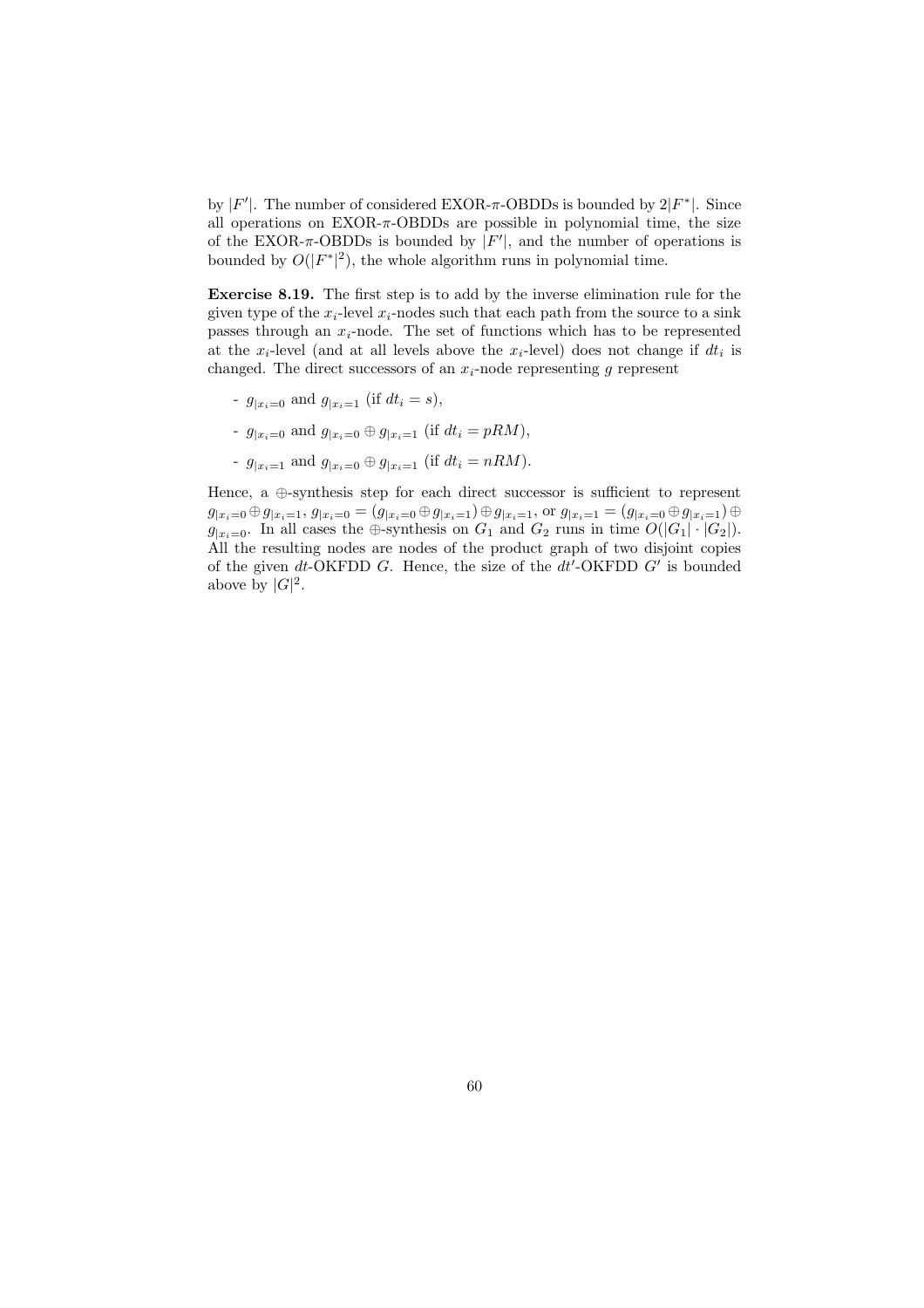## Chapter 9

Exercise 9.1. The proof of Theorem 3.1.4 can be used word-for-word for the generalized case of MTBDDs. The same holds for the proof of Theorem 3.2.2 given as solution of Exercise 3.5.

**Exercise 9.2.** The terminal cases where v and w are sinks are obvious. We list some additional terminal cases:

- 1.) Addition. One of the vertices is the 0-sink.
- 2.) Subtraction. The node  $w$  is the 0-sink.
- 3.) Multiplication. One of the vertices is the 0-sink or the 1-sink.
- 4.) Min/Max. One of the vertices is the  $(+\infty)$ -sink or the  $(-\infty)$ -sink. If we additionally store the smallest and largest possible value,  $\max(v)$  <  $\min(w)$  and  $\max(w) \leq \min(v)$  are terminal cases.

**Exercise 9.3.** Let  $n = 2^k$ . Let  $A_{x,z}$  be a  $2^n \times n$ -matrix and  $B_{z,y}$  be an  $n \times 2^n$ -matrix and let us use the variable ordering  $\pi = (z, x, y)$ . The A-matrix contains all  $2^n$   $\{0,1\}$ -vectors of length n in the canonical ordering. If we test the z-variables and store the value of  $|z|$ , we obtain the output as  $x_{|z|}$ . Hence,  $A_{x,z}$  can be realized like a multiplexer in linear size  $O(n)$ . The B-matrix is the transposed of A and also can be represented in linear size. The C-matrix contains the entries  $x_0y_0 + \cdots + x_{n-1}y_{n-1}$ . If we test the x-variables before the  $y$ -variables, the matrix  ${\cal C}$  has a representation of exponential size.

**Exercise 9.4.** Let  $s_0, \ldots, s_{m-1}$  be the functions describing the bits of f. We construct a  $\pi$ -MTBDD  $G_i$  representing  $s_i 2^i$  from the  $\pi$ -OBDD representing  $s_i$ by replacing the 1-sink by a 2<sup>*i*</sup>-sink. Afterwards, we combine  $G_0, \ldots, G_{m-1}$  by synthesis steps realizing integer addition. This causes an exponential blow-up of the size (which cannot be avoided).

Exercise 9.5. An input a activates paths in a BMD in the same way as in OFDDs. The output is the sum of the labels at the sinks reached by the different paths. If we replace each sink by a sink with the negative value, also the output is  $-r$  instead of r and we obtain a BMD representation of  $-f$  if the given BMD represents f.

Exercise 9.6. We have seen in the proof of Theorem 9.3.2 that  $\pi$ -BMDs representing  $c|z| + d$  for constant integers c and d and an n-bit number z only need linear size. Let  $|X_i| = x_i 2^i + \cdots + x_0 2^0$ . Then it is shown in the proof of Theorem 9.6.2 that

$$
|X_{n-1}|^2 = |X_{n-2}|^2 + x_{n-1}(2^{2n-2} + 2^n |X_{n-2}|).
$$

Hence, we may start with an  $x_{n-1}$ -node whose 0-successor represents  $|X_{n-2}|^2$ and whose 1-successor represents with  $O(n)$  nodes  $2^{n}|X_{n-2}| + 2^{2n-2}$ . Following this approach inductively we obtain a  $\pi$ -BMD of size  $O(n^2)$  representing squaring for the ordering  $\pi = (x_{n-1}, \ldots, x_0)$ .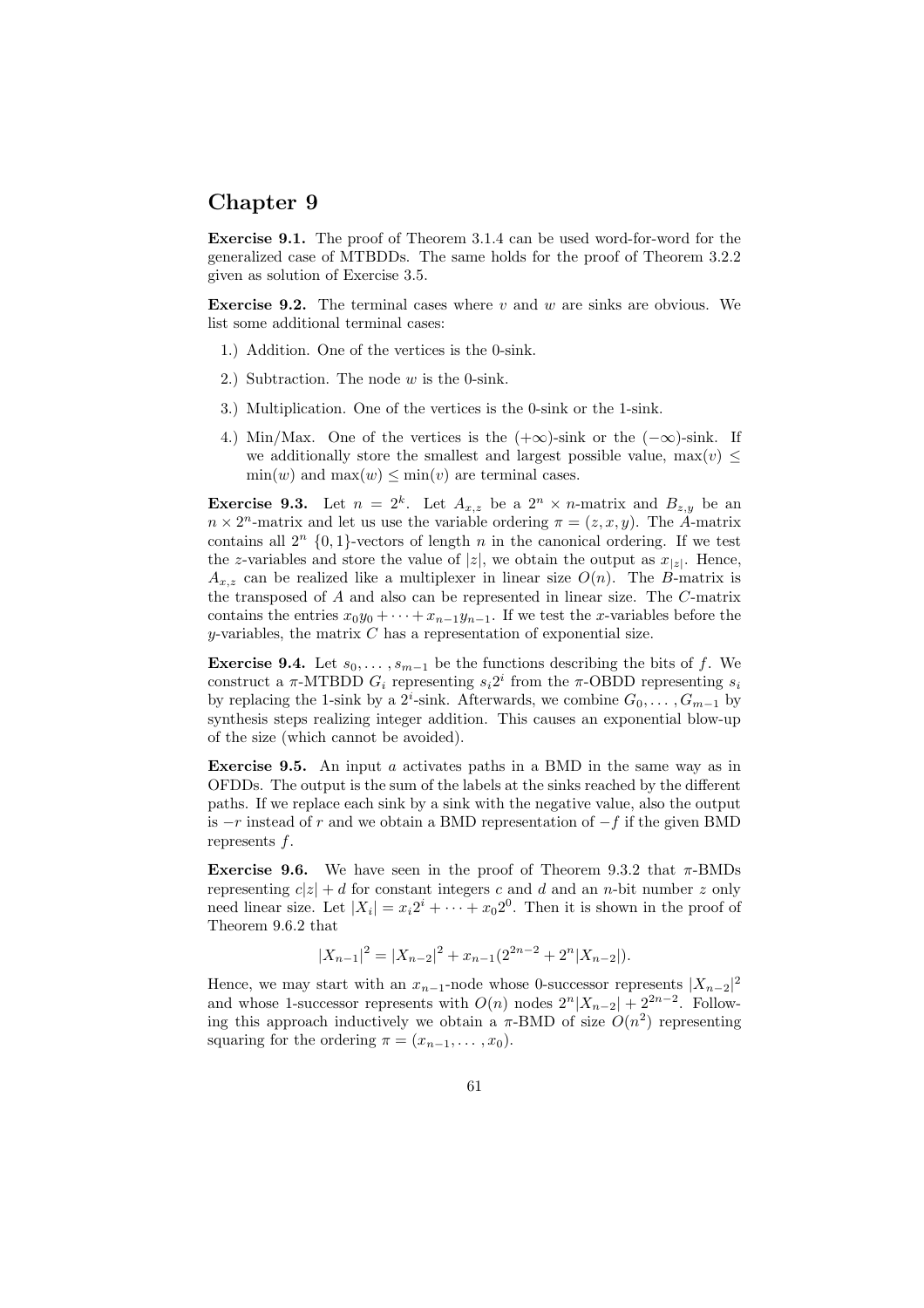**Exercise 9.7.** Each input can activate at most  $2^n$  paths. Hence, each output value is the sum of at most  $2^n$  sink labels (which may be used repeatedly). The input consisting of zeros only activates only one path which has to reach a 1-sink. This sink alone can only lead to outputs up to  $2<sup>n</sup>$ . Hence, the second smallest sink label is at most  $2^{n+1}$ . These two sink labels alone can only lead to output values not larger than  $2^{2n+1}$ . Hence, there is a further sink label not larger than  $2^{2n+2}$ , a further one whose label is not larger than  $2^{3n+3}$ ,  $2^{4n+4}$ , ... In order to obtain the output value  $2^{2^{n}-1}$ , we need a sink label whose size is at least  $2^{2^{n}-1-n}$ . Hence, we need at least  $s+1$  sinks where s is the smallest number such that  $sn + s \geq 2^n - 1 - n$ . Hence,  $s = \Omega(2^n/n)$  and the same lower bound holds for the BMD size.

Exercise 9.8. We describe the six transformation matrices by the following table.

| type | (0)            | (1)         |
|------|----------------|-------------|
|      | $c_0$          | $c_{1}$     |
| 2    | c <sub>0</sub> | $c_1 - c_0$ |
| 3    | $c_0$          | $c_0 + c_1$ |
|      | c <sub>1</sub> | $c_1 - c_0$ |
| 5    | c <sub>1</sub> | $c_0 + c_1$ |
| ĥ    | $+ c_1$<br>Сc  | $c_1 -$     |

We do not obtain an essentially different matrix if we interchange the roles of  $f(0)$  and  $f(1)$  and/or negate some values. For the matrices we may interchange the rows and may negate rows. Hence, each matrix represents 8 matrices which are not essentially different, altogether 48 of the 81 possible matrices. The other 33 matrices are not regular. If the first row is  $(0, 0)$ , all 9 possibilities for the second row lead to a non-regular matrix. For the other 8 possibilities for the first row, say  $(a_{11}, a_{12})$ , we have 3 possibilities to obtain a non-regular matrix namely  $(0, 0)$ ,  $(a_{11}, a_{12})$ , and  $(-a_{11}, -a_{12})$ .

**Exercise 9.9.** Let f be a function represented at an  $x_i$ -node v and let  $f_0 =$  $f_{|x_i=0}$  and  $f_1 = f_{|x_i=1}$ . Depending on the type of the transformation matrix, essentially the following pairs of functions are represented at the direct successors of v. We have chosen computations with integers avoiding rationals (e.g.,  $f_0 + f_1$  and  $f_0 - f_1$  instead of  $(f_0 + f_1)/2$  and  $(f_0 - f_1)/2$ .

| type          |         | functions at the successors |
|---------------|---------|-----------------------------|
|               | T٥      |                             |
| $\mathcal{D}$ | fо      | $f_1 + f_0$                 |
| 3             | fо      | $f_1-f_0$                   |
|               | Ť1      | $f_0-f_1$                   |
| 5             | T1      | $f_0 + f_1$                 |
| հ             | $+ f_1$ | $- f_1$                     |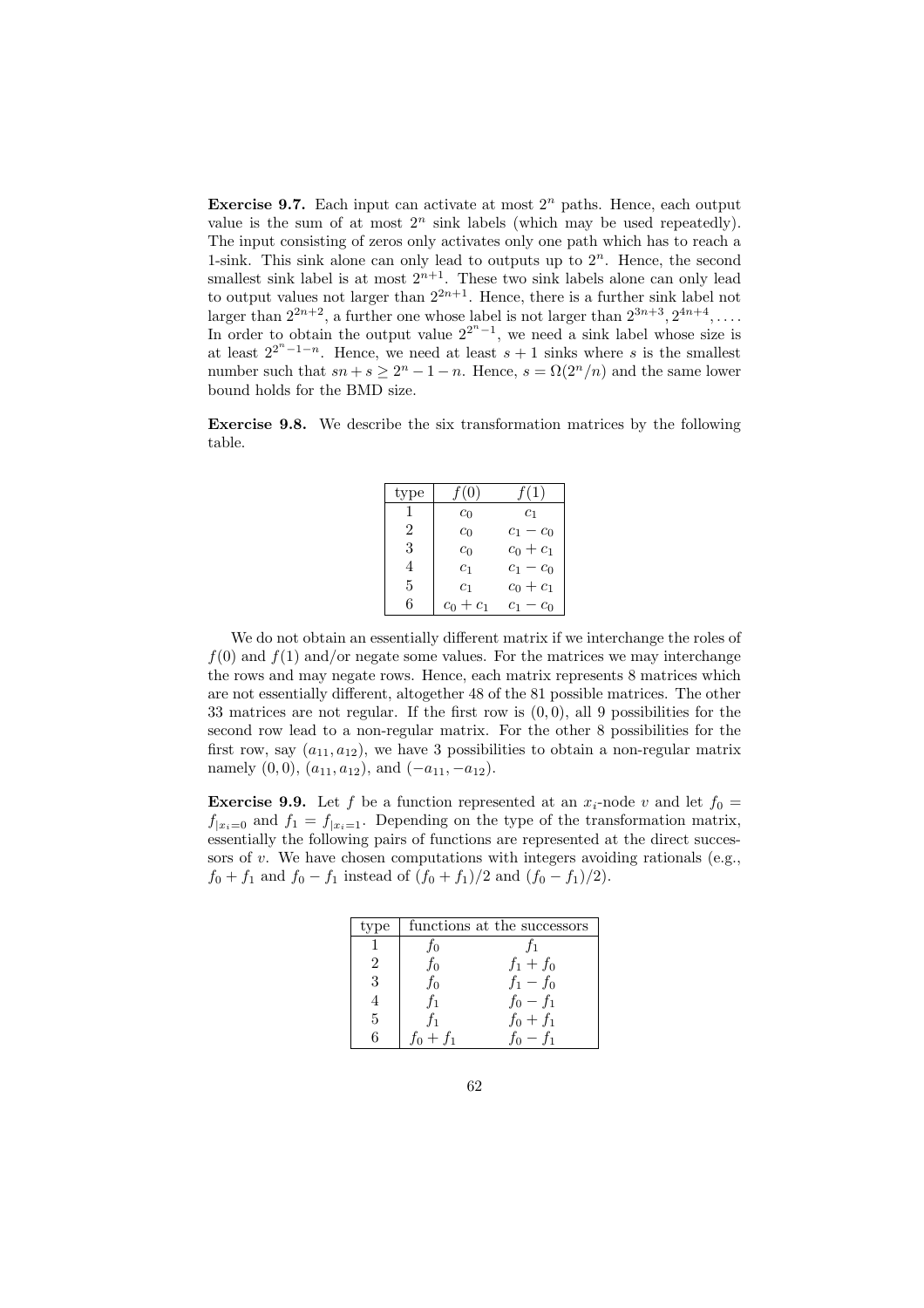There are simple linear operations to obtain each pair of functions from any other one. These operations have to be performed. Linear operations are supported by each of the representation types.

**Exercise 9.10.** Let us replace  $x_i$  by  $c \in \{0, 1\}$ . We replace all edges leading to  $x_i$ -nodes by edges to their c-successors. If  $c = 1$ , we have to add the weight on the 1-edge leaving the considered  $x_i$ -node to the weight of the considered edge to the  $x_i$ -node. This procedure is obviously correct, but we may obtain weights on 0-edges. Hence, we have to replace them bottom-up. If  $w$  is the weight on the 0-edge leaving  $v$ , we replace this weight by 0, add the weight  $w$  to all edges leading to  $v$  and subtract  $w$  from the weight of the 1-edge leaving  $v$ .

Exercise 9.11. A simultaneous DFS traversal reaches the following node pairs



with the following "seen weight":  $(v_0, w_0, 0), (v_1, w_1, 0), (v_3, w_4, 0), (v_5, w_4, 0),$  $(v_5, w_4, 1), (v_4, w_3, 1), (v_5, w_4, 1), (v_5, w_4, 2), (v_2, w_2, 1), (v_4, w_3, 1)$  already visited,  $(v_3, w_4, 2)$  already visited. This leads to the following EVBDD. The 0-edge leav-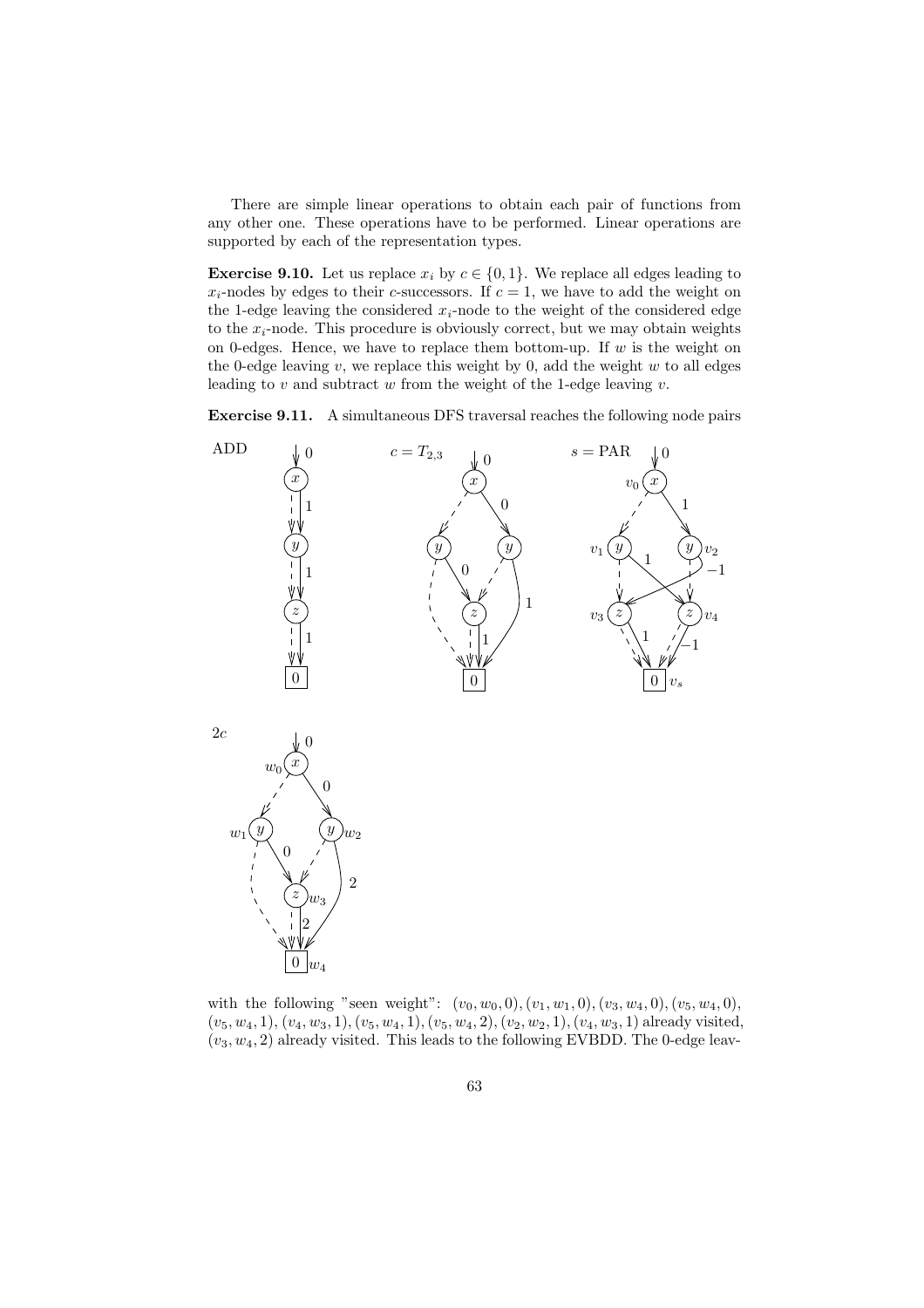

ing  $(v_4, w_3)$  has weight 1. This weight is given back to the incoming edges and the weight 1 is subtracted from the weight on the 1-edge leaving  $(v_4, w_3)$  leading to the weight 1. Hence,  $(v_3, w_4)$  and  $(v_4, w_3)$  are merged. The 0-edge leaving  $(v_2, w_2)$  has the weight 1. This weight is given back to the incoming edge and the 1-edge leaving  $(v_2, w_2)$  gets the new weight 1. Hence,  $(v_1, w_1)$  and  $(v_2, w_2)$ can be merged leading to the canonical  $\pi$ -EVBDD representing  $2c + s$  which is isomorphic to the  $\pi$ -EVBDD representing ADD.

**Exercise 9.12.** Let  $\pi$  be an arbitrary variable ordering and let  $x_k$  be the last variable according to this ordering. The  $2^{n-1}$  assignments to the other  $n-1$ variables lead to  $2^{n-1}$  different numbers a. Such an assignment leads to the subfunction  $(a+x_k 2^k)^2 = a^2 + x_k(2a2^k + 2^{2k})$ . If  $a \neq a'$ , the difference of the subfunctions equals  $2(a - a')2^k x_k + a^2 - a'^2$  and is not a constant. Hence, we obtain a lower bound of  $2^{n-1}$  from Theorem 9.5.3.

Exercise 9.13. We may use the same ideas as for the solution of Exercise 9.12. Here the subfunctions are  $2^{(a+x_k2^k)}$  and the difference for a and a' equals  $2^{x_k 2^k} (2^a - 2^{a'})$  which is not a constant if  $a \neq a'$ . Again we obtain a lower bound of  $2^{n-1}$  from Theorem 9.5.3.

**Exercise 9.14.** We construct a \*BMD  $G_1$  representing |y|. This \*BMD has one  $y_i$ -node whose 1-edge leads with the weight  $2^i$  to the unique sink which is a 1-sink. The 0-edge has weight 1 and leads to the  $y_{i+1}$ -node if  $i < n - 1$ . If  $i = n - 1$ , it leads with weight 0 to the sink. We construct another \*BMD  $G_2$  representing |x| (we really do not need the  $x_0$ -node). Except these nodes we create one  $x_i$ -node and one  $y_i$ -node. The 0-edge leaving the  $x_i$ -node has weight 1 and reaches the  $y_i$ -node and the 0-edge leaving the  $y_i$ -node has weight 1 and reaches the  $x_{i+1}$ -node, if  $i < n-1$ , and it has weight 0 and reaches the sink, if  $i = n - 1$ . The 1-edge leaving the  $x_i$ -node reaches the  $y_i$ -node of  $G_1$ and has weight  $2^i$ . The 1-edge leaving the  $y_i$ -node reaches the  $x_{i+1}$ -node of  $G_2$ and has weight  $2^i$ , if  $i < n - 1$ . If  $i = n - 1$ , it has weight 0 and reaches the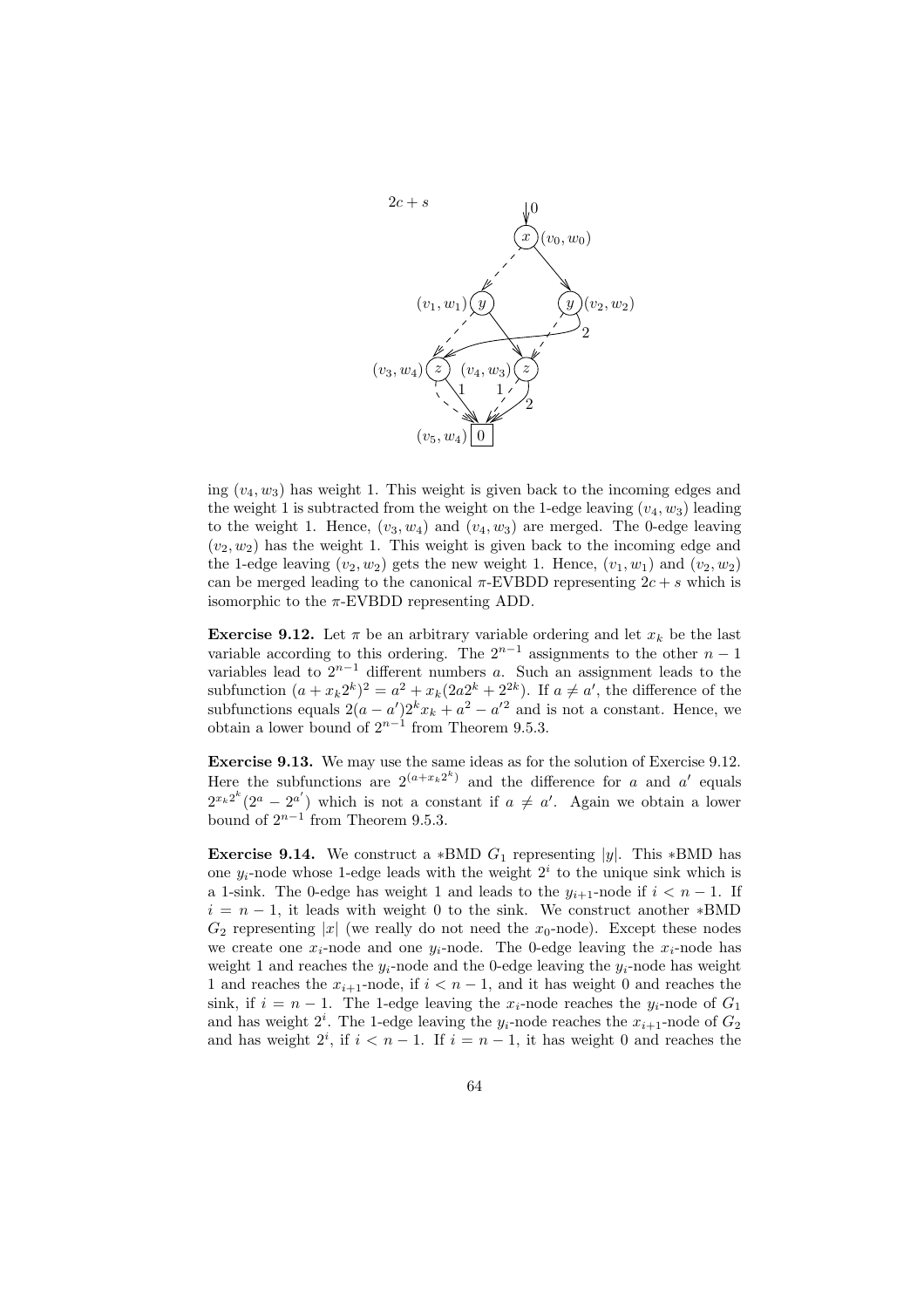1-sink. This  $y_{n-1}$ -node indeed can be eliminated leading to a ∗BMD size of  $n + (n - 1) + 2n - 1 + 1 = 4n - 1$ . The case  $n = 3$  is shown in the following figure where the weights 1 are not described explicitly. This ∗BMD realizes the



multiplication in the following way:

$$
|x| \cdot |y| = x_0(y_0 2^0 + \dots + y_{n-1} 2^{n-1})
$$
  
+ $y_0(x_1 2^1 + \dots + x_{n-1} 2^{n-1})$   
+ $2x_1(y_1 2^1 + \dots + y_{n-1} 2^{n-1})$   
+ $2y_1(x_2 2^2 + \dots + x_{n-1} 2^{n-1})$   
+ $\dots$   
+ $2^{n-1}x_{n-1} \cdot 2^{n-1}y_{n-1}$ .

**Exercise 9.15.** W.l.o.g.  $\pi = id$ . We prove the claim by induction on n. For  $n = 1$  we have one of the functions  $ax_1 + b$ ,  $a, b \in \mathbb{R}$ . This function can be represented by an  $x_1$ -node whose edges lead to a 1-sink. The weight on the 0-edge equals b and the weight on the 1-edge equals a. If  $a = b = 0$ , we can eliminate the node and replace it by an edge with weight 0 to the sink. If  $a = 0$ and  $b \neq 0$ , we introduce an edge with weight b to the  $x_1$ -node whose outgoing 0-edge gets the weight 1. A similar procedure is possible if  $a \neq 0$  and  $b = 0$ .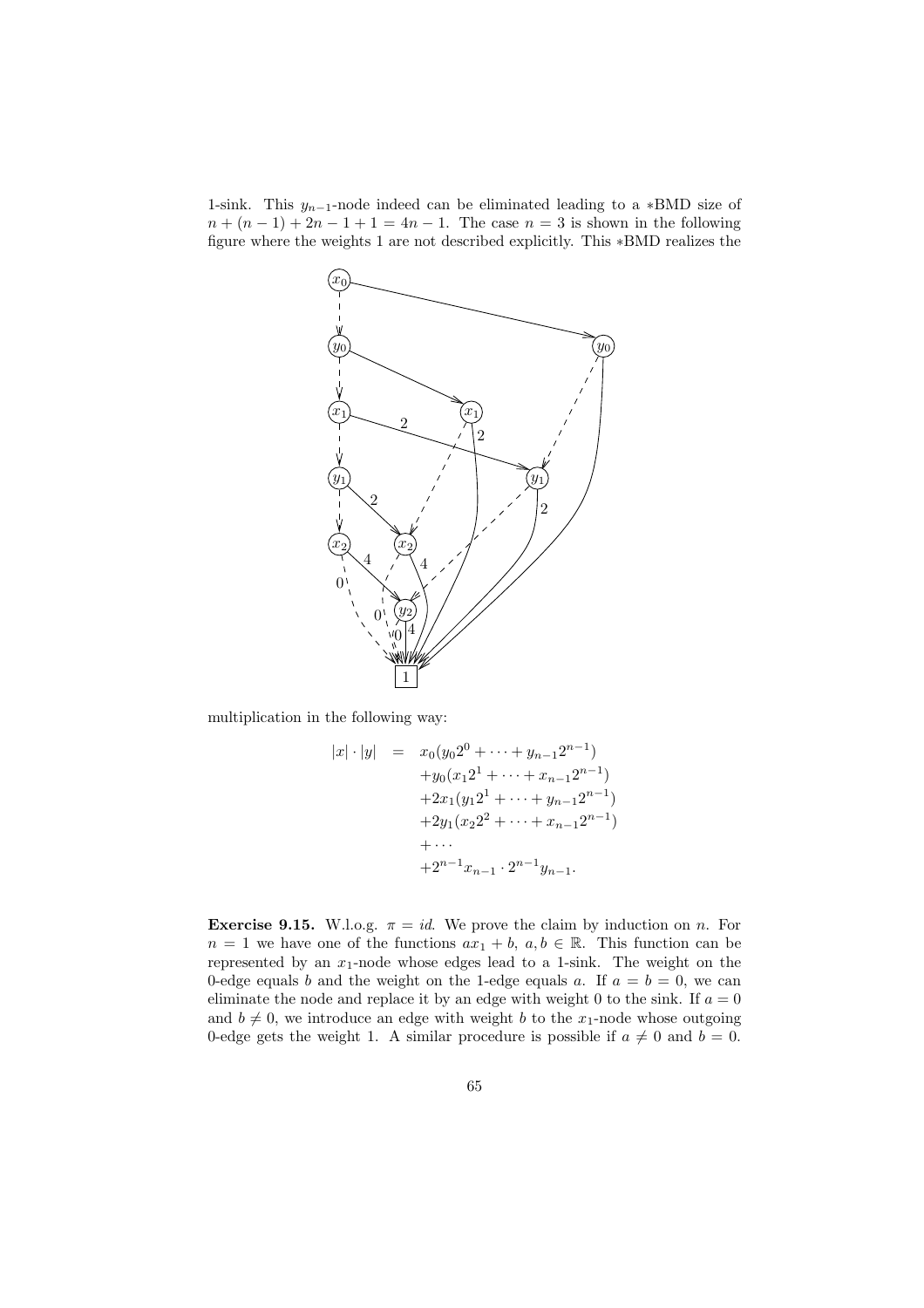If  $a \neq 0$  and  $b \neq 0$  there is only one way to fulfil the restrictions. The missing common weight is given to an edge leading to the  $x_1$ -node.

For the induction step, we also argue with shared  $\pi$ -\*BMDs. We have a canonical representation of  $f_{|x_1=0}$  and  $f_{|x_1=1} - f_{|x_1=0}$ . We introduce an  $x_1$ -node v which is reached by an edge with weight 1. The 0-edge leaving  $v$  is identified with the edge representing  $f_{|x_1=0}$  and the 1-edge is identified with the edge representing  $f_{|x_1=1} - f_{|x_1=0}$ . If an edge has weight 0, it points to the sink. If the 1-edge has the weight 0, we can eliminate  $v$  and obtain by induction hypothesis a canonical representation. If the 0-edge has the weight 0, there is only one way to replace the weight on the 1-edge by 1. The weight on the edge representing  $f$ is multiplied by this weight. There is also a unique way to fulfil the restrictions in the other cases. There is no possibility to change the weights in the sub- $\pi$ -∗BMDs. Otherwise, the representation of  $f_{|x_1=0}$  and  $f_{|x_1=1} - f_{|x_1=0}$  would not be canonical.

Exercise 9.16. The solution of this exercise is due to Enders (1995).

We only discuss complete ∗BMDs which also are canonical. The elimination rule eliminates nodes whose 0-edge has the weight 1 and whose 1-edge has the weight 0 (and, therefore, leads to the sink). This allows the application of the reverse elimination rule. Complete \*BMDs G on n variables have  $2^n$  paths and, similarly to OFDDs and BMDs, we have to consider the BDD computation paths for all  $b \le a$  in order to evaluate G on input a. More precisely, the contribution of a path is the product of all the edge weights on the path and the value of  $G$  for  $a$  is the sum of the contributions of the computation paths for all  $b \le a$ . We may use another interpretation of a \*BMD. The Shannon type \*BMD evaluation rule considers for the input  $a$  only the path activated by  $a$ , namely the path from the source to the sink containing  $a_i$ -edges leaving  $x_i$ -nodes and the output is the contribution of this path. Let  $f$  be the function represented by G as  $*BMD$  and let  $f^*$  be the function represented by G using the Shannon type \*BMD evaluation rule. We define the function  $\tau^*$  on the set of functions  $g: \{0,1\}^n \to \mathbb{R}$  by  $\tau^*(f^*) = f$ . Then we can generalize Lemma 8.2.4.i. By definition

$$
\tau^*(g)(a) = \sum_{b \le a} g(b)
$$

and

$$
\tau^*(g_1+g_2)(a) = \sum_{b \le a} (g_1(b)+g_2(b)) = \sum_{b \le a} g_1(b) + \sum_{b \le a} g_2(b) = \tau^*(g_1) + \tau^*(g_2).
$$

Moreover,  $\tau^*$  is one-to-one. Let b be the smallest input (w.r.t. to  $\leq$ ) such that  $g_1(b) \neq g_2(b)$ . Then  $\tau^*(g_1)(b) \neq \tau^*(g_2)(b)$ .

Hence, we can solve the problem by investigating ∗BMDs with the Shannon type ∗BMD evaluation rule, S∗BMDs for short. It is sufficient to prove that addition may lead to an exponential blow-up of the size of S∗BMDs.

Let  $f(a) = 1$  for all  $a \in \{0,1\}^n$ . The size of complete S\*BMDs for f obviously is linear. Let  $p_1, \ldots, p_n$  be the n smallest primes and let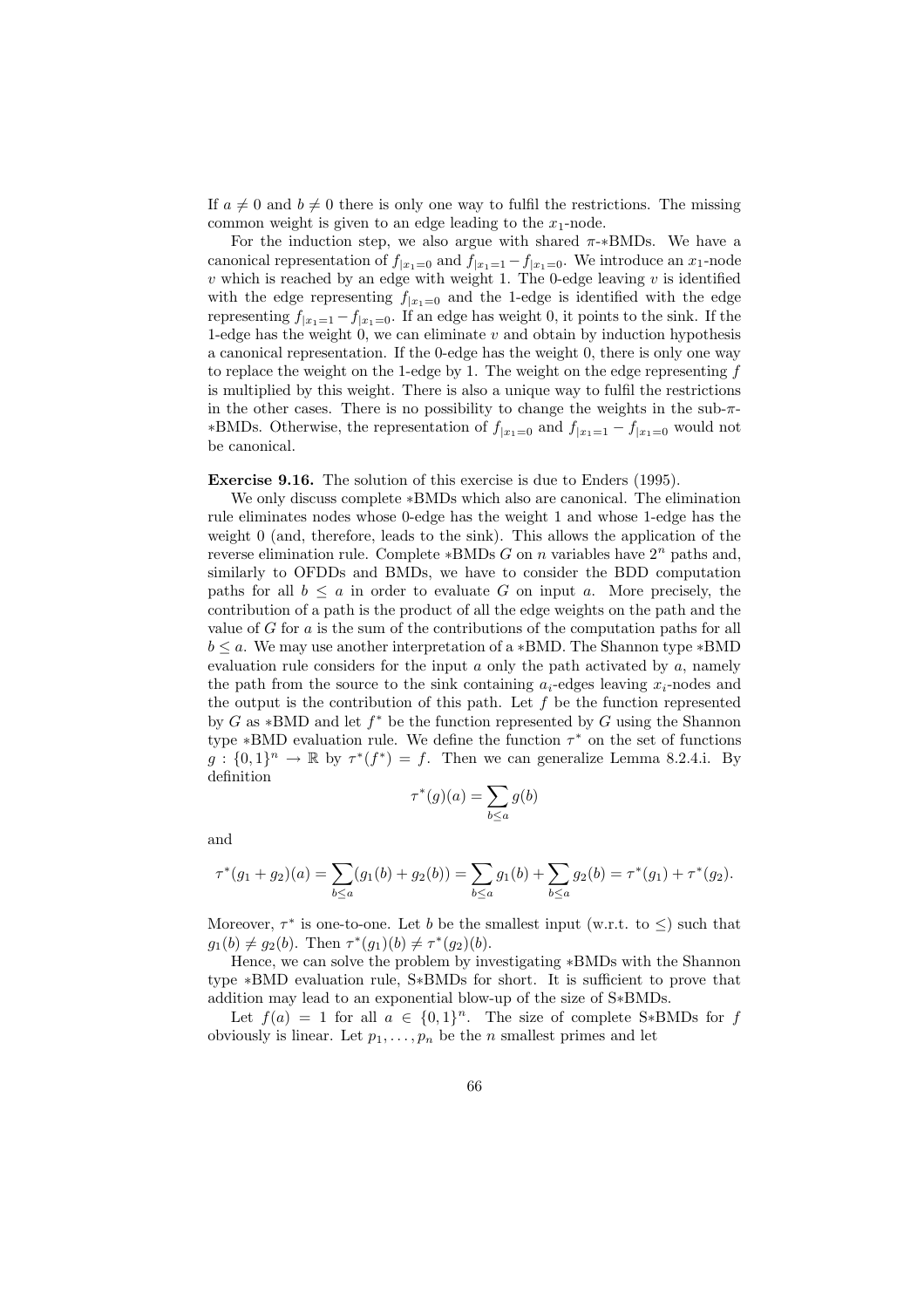$g(a) = \prod$  $1 \leq i \leq n$  $p_i^{a_i}$ . Also the size of complete S\*BMDs for g is linear. We need one  $x_i$ -node whose outgoing 0-edge has the weight 1 and whose outgoing 1-edge

has the weight  $p_i$  and both edges lead to the  $x_{i+1}$ -node, if  $i < n$ , and to the sink, if  $i = n$ . Let  $h = f + g$ , i.e.,

$$
h(a) = \prod_{1 \le i \le n} p_i^{a_i} + 1.
$$

Let  $a' = (a'_1, \ldots, a'_{n-1})$  and  $b' = (b'_1, \ldots, b'_{n-1})$  be two different partial inputs. If the partial computation paths for  $a'$  and  $b'$  lead to the same  $x_n$ -node with weight  $m_0$  on the 0-edge and weight  $m_1$  on the 1-edge, then we can argue as follows. Let  $w(a')$  be the contribution of the a'-path, similarly  $w(b')$ . Then w.l.o.g.  $m_0 = 1$  and

$$
h(a', 0) = w(a') = \prod_{1 \le i \le n-1} p_i^{a'_i} + 1,
$$
  
\n
$$
h(a', 1) = w(a')m_1 = \prod_{1 \le i \le n-1} p_i^{a'_i} p_n + 1,
$$
  
\n
$$
h(b', 0) = w(b') = \prod_{1 \le i \le n-1} p_i^{b'_i} + 1,
$$
and  
\n
$$
h(b', 1) = w(b')m_1 = \prod_{1 \le i \le n-1} p_i^{b'_i} p_n + 1.
$$

Hence,  $h(a', 0)/h(a', 1) = h(b', 0)/h(b', 1)$  and for  $c = \prod$  $1\leq i\leq n-1$  $p_i^{a'_i}$  and  $d = \prod$  $1\leq i\leq n-1$  $p_i^{bi'}$  we get  $c \neq d$  (since  $a' \neq b'$  and  $p_1, \ldots, p_{n-1}$ are different primes) and

$$
\frac{c+1}{cp_n+1} = \frac{d+1}{dp_n+1}
$$

which is equivalent to

$$
cdp_n + dp_1 + c + 1 = cdp_n + cp_n + d + 1
$$

or

$$
d(p_n - 1) = c(p_n - 1)
$$

and

$$
c=d.
$$

This contradiction proves the existence of  $2^{n-1} x_n$ -nodes.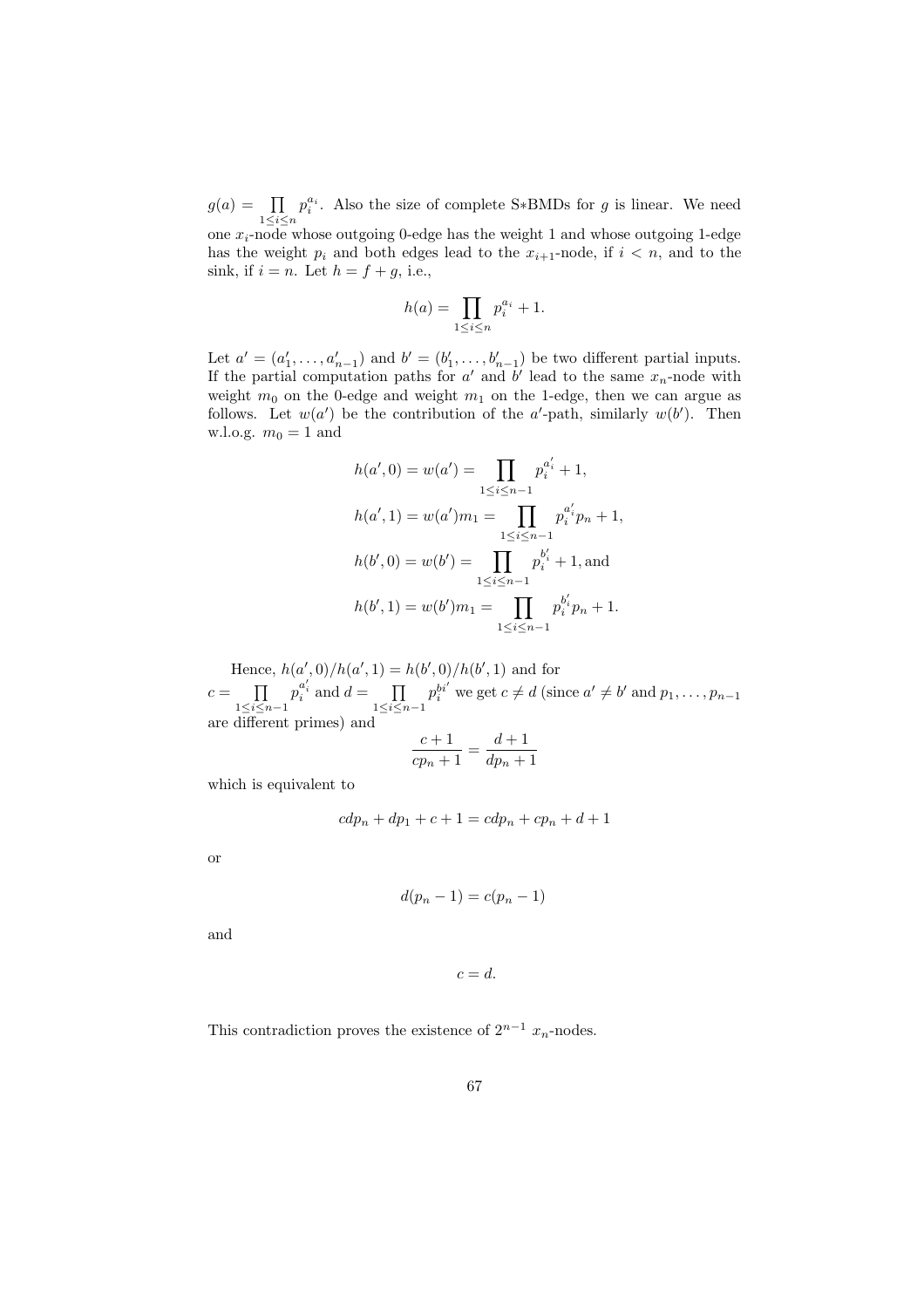**Exercise 9.17.** Let v be an  $x_i$ -node in a \*BMD G representing  $f = w_0 f_0 +$  $x_i w_1 f_1$  where  $f_0$  and  $f_1$  are the functions represented at the 0-successor resp. 1-successor. If we replace  $x_i$  by  $wx_i + c$ , we have to represent

$$
f' = w_0 f_0 + (wx_i + c)w_1 f_1 = w_0 f_0 + c w_1 f_1 + x_i w w_1 f_1.
$$

We construct a new node  $v_1'$  which has the same label, the same weights on the outgoing edges and the same direct successors as  $v_1$ , the 1-successor of v. The weight on the edge from  $v$  to  $v_1$  is replaced by  $ww_1$  and we create an edge to the node  $v'_1$  with weight  $cw_1$ . Then we apply a synthesis algorithm for the addition of the functions represented at the 0-edge leaving v  $(w_0 f_0)$  and at the edge to  $v'_1$  ( $cw_1f_1$ ). The resulting edge is the new 0-edge leaving v. This is correct, since it represents  $w_0 f_0 + c w_1 f_1$ . The same procedure is applied to all  $x_i$ -nodes. Afterwards, the usual procedure to obtain a canonical representation has to be applied.

Exercise 9.18. The procedure presented as solution of Exercise 9.17 shows that the affine replacement of the variable can be performed by  $s_i$  applications of a synthesis algorithm for addition where  $s_i$  is the number of  $x_i$ -nodes. Hence, the size blow-up can be bounded knowing the size blow-up for addition. Let the source of a \*BMD be labeled by  $x_i$ . Let  $w = 0$  and  $c = 1$ , i.e.,  $x_i$  is replaced by the constant 1. The new function equals  $w_0f_0 + w_1f_1$  and is the addition of the functions represented at the edges leaving the source. Hence, each size blow-up caused by an addition can be caused also by the affine replacement of a variable. Hence, the result is contained in the solution of Exercise 9.16.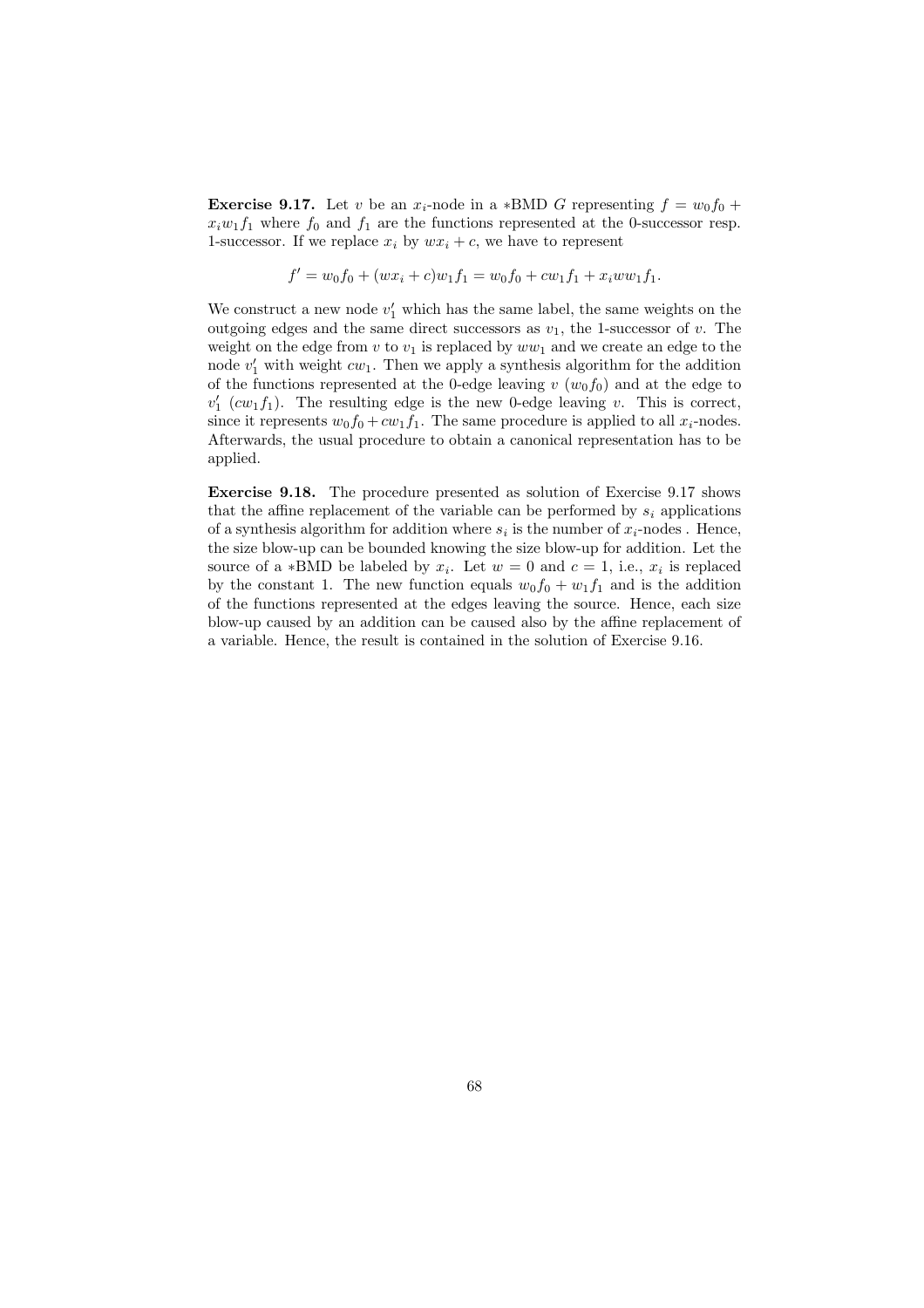### Chapter 10

**Exercise 10.1.** The basis  $\{NOT, OR\}$  is polynomially related to  $\{AND, OR\}$ . An AND-node can be replaced by an OR-node where all incoming and outgoing edges get an additional NOT-gate. By de Morgan laws we obtain the same functions. Since even {AND, OR}-OBDDs are polynomially related to Boolean circuits (Proposition 10.1.2), the basis  $\{NOT, OR\}$  cannot be more powerful.

The basis  $\{\rightarrow\}$  also is polynomially equivalent to  $\{\text{AND}, \text{OR}\}\$ . It is sufficient (see the first part of the solution of this exercise) to show that we can simulate NOT-and OR-nodes. In general  $f \to g = \overline{f} + fg$ . Therefore,  $f \to 0 = \overline{f}$ . To simulate an OR-node representing  $f + g$ , we use a NOT-node to represent  $\overline{f}$ . Then

$$
f \to g = f + fg = f + g.
$$

**Exercise 10.2.** Let T be an  $\{AND, OR\}$ -decision tree with l leaves labeled by constants and r inner nodes labeled by variables. Then we obtain a  $B_2$ -formula with  $2r + l$  leaves. This follows easily by induction on the number of inner nodes, since an AND- or OR-node with successors representing  $f_0$  and  $f_1$  can be simulated by  $f_0 \wedge f_1$  and  $f_0 + f_1$  resp. and an  $x_i$ -node can be simulated by  $(\overline{x}_i \wedge f_0) + (x_i \wedge f_1).$ 

A  $B_2$ -formula can be simulated by an  $\{AND, OR, NOT\}$ -formula whose size is only polynomially larger (see Wegener (1987)). Applying de Morgan laws starting at the root of the formula, we obtain a formula with the same number of leaves where {NOT}-nodes only have leaves as predecessor. If we allow leaves labeled by literals, we get an {AND, OR}-formula. Now it is sufficient to replace the leaves which only can represent a constant or a positive or a negative literal by a decision tree with one inner node.

**Exercise 10.3.** The formula size of the majority function  $MAJ_n$  is polynomial (see L.G.Valiant (1984). Short monotone formulae for the majority function. Journal of Algorithms 5,363-366). The function  $\text{MAJ}_n$  has  $\binom{n}{\lceil n/2 \rceil}$  prime implicants of length  $\lceil n/2 \rceil$  and  $\binom{n}{\lfloor n/2 \rfloor + 1}$  prime clauses of length  $\lfloor n/2 \rfloor + 1$ . Since  $MAJ_n$  is monotone, we can conclude that each DNF for  $MAJ_n$  contains at least  $\binom{n}{\lfloor n/2 \rfloor}$  monomials and each CNF for MAJ<sub>n</sub> contains at least  $\binom{n}{\lfloor n/2 \rfloor + 1}$  clauses. Hence, by Theorem 10.1.4 and Theorem 10.1.5,  $MAJ_n$  has exponential OR-DT size and AND-DT size. For EXOR-DTs, we also apply Theorem 10.1.5. An EXORNF representing  $MAJ_n$  with s monomials leads to a circuit for  $MAJ_n$ which has depth 2 if we allow unbounded fan-in AND- and EXOR-gates. The first level contains s AND-gates realizing the monomials (we assume that the literals are given for free). The second level contains one EXOR-gate combining the s monomials. Razborov has shown in 1986, that unbounded fan-in  ${AND, EXOR}$ -circuits realizing  ${MAJ_n}$  in constant depth need exponential size (for a proof of the result see R. Smolensky (1987). Algebraic methods in the theory of lower bounds for Boolean circuit complexity. 19.STOC, 77-82).

**Exercise 10.6.** The function  $EQ_n^*$  is defined in Definition 10.3.5. We describe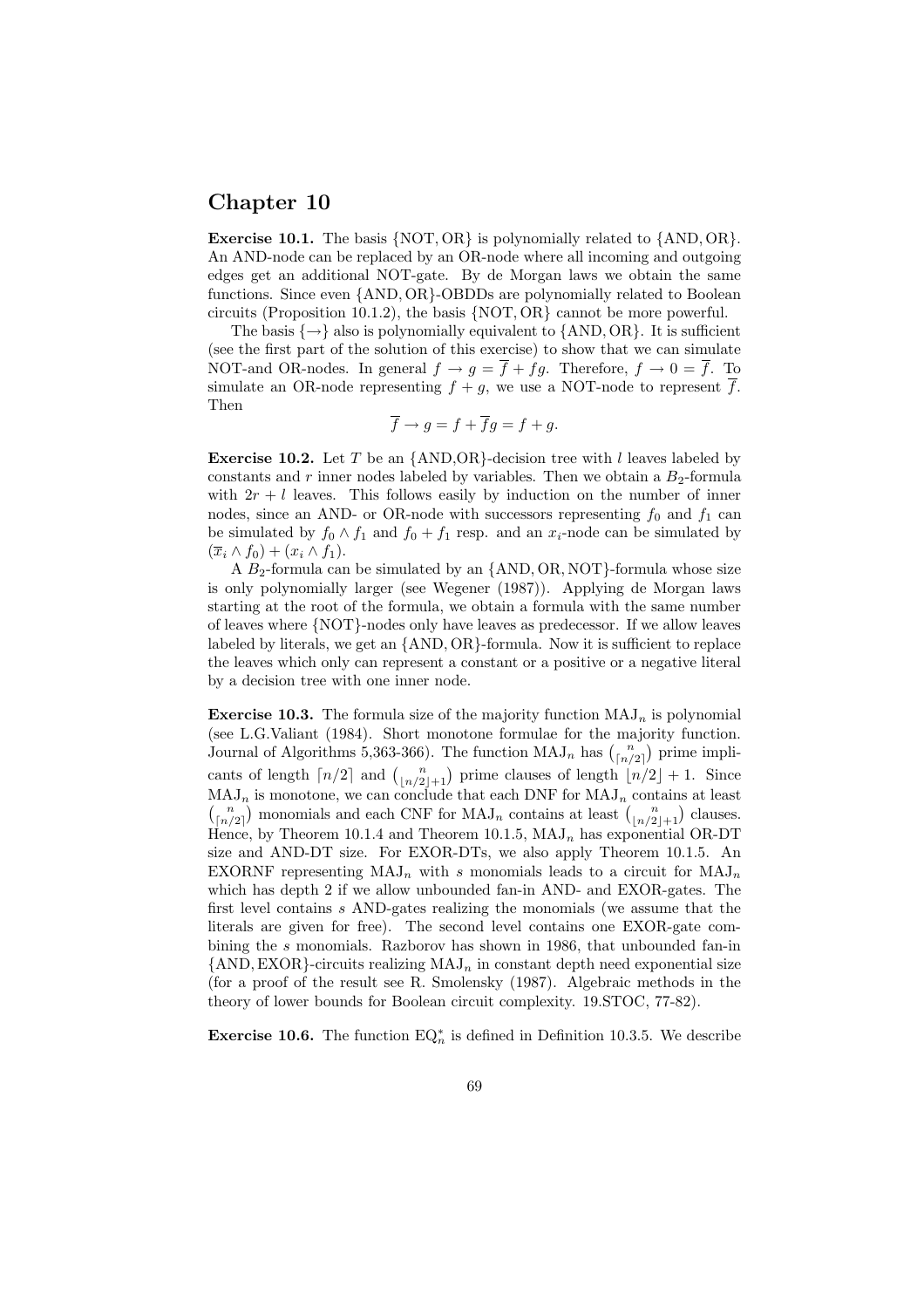EQ<sup>\*</sup><sub>n</sub> as conjunction of the following  $n^2$  functions  $f_{ij}$ ,  $1 \le i, j \le n$ . Let

$$
f_{ij}(a, x, b, y) = 1 \text{ iff } x_i = y_j \text{ or } \neg(a_i = 1, b_j = 1, \sum_{1 \le k \le i} a_k = \sum_{1 \le k \le j} b_k, \sum_{1 \le k \le n} a_k = \sum_{1 \le k \le n} b_k).
$$

If  $EQ_n^*(a, x, b, y) = 0$ ,  $a_1 + \cdots + a_n \neq b_1 + \cdots + b_n$  or there is some pair  $(i, j)$  such that  $a_1 + \cdots + a_i = b_1 + \cdots + b_j$ ,  $a_i = 1$ ,  $b_j = 1$  but  $x_i \neq y_j$ . Then  $f_{ij}(a, x, b, y) = 0$ . If  $EQ_n^*(a, x, b, y) = 1$ , we can conclude that  $a_1 + \cdots + a_n =$  $b_1 + \cdots + b_n$  and for each pair  $(i, j)$  that  $a_1 + \cdots + a_i = b_1 + \cdots + b_j$ ,  $a_i = 1$ ,  $b_j = 1$  implies  $x_i = y_j$  and  $f_{ij}(a, x, b, y) = 1$ . Let  $\pi$  be an arbitrary variable ordering. In order to realize  $f_{ij}$  it is sufficient to store the values of  $x_i, y_j, a_i$ ,  $b_j$ , the partial sums of all tested  $a_k$  and of all tested  $a_k$  where  $1 \leq k \leq i$ , and the partial sums of all tested  $b_k$  and of all tested  $b_k$  where  $1 \leq k \leq j$ . Hence, a width of  $16(n+1)^4$  is sufficient which implies a  $\pi$ -OBDD size of  $O(n^5)$  for  $f_{ij}$ and an AND- $\pi$ -OBDD size of  $O(n^7)$  for  $EQ_n^*$ .

**Exercise 10.7.** The function  $IP_n^*$  is defined in Definition 10.3.5. We describe IP<sup>\*</sup><sub>n</sub> as EXOR sum of the following  $n^2$  functions  $g_{ij}$ ,  $1 \le i, j \le n$ . Let

$$
g_{ij}(a, x, b, y) = 1
$$
 iff  $x_i = y_j = 1, a_i = 1, b_j = 1$ ,  

$$
\sum_{1 \le k \le i} a_k = \sum_{1 \le k \le j} b_k
$$
, and 
$$
\sum_{1 \le k \le n} a_k = \sum_{1 \le k \le n} b_k
$$
.

If  $IP_n^*(a, x, b, y) = 1$ , the number of pairs  $(i, j)$  such that  $g_{ij}(a, x, b, y) = 1$  is odd and vice versa. The estimation of the  $\pi$ -OBDD size of  $g_{ij}$  is similar to the estimation of the  $\pi$ -OBDD size of  $f_{ij}$  in the solution of Exercise 10.6.

**Exercise 10.8.** First, we investigate  $f_n$ . Let  $M_0, \ldots, M_{k-1}$  denote the  $k \le s$  × smatrices and let  $g_j$ ,  $0 \le j \le k-1$ , be defined on  $M_j$ . The function  $g_j$  takes the value 1 iff at least  $\lceil s/2 \rceil$  rows contain at least  $\lceil s/2 \rceil$  ones each.

Our first claim is a lower bound of size  $2^{\lceil s/2 \rceil^2 - 1}$  on the FBDD size of  $f_n$ . It is sufficient to prove that  $f_n$  is  $(\lceil s/2 \rceil^2 - 1)$ -mixed. After having tested  $\lceil s/2 \rceil^2 - 1$  variables, we have not seen  $\lceil s/2 \rceil$  variables in each of  $\lceil s/2 \rceil$  rows of some matrix. Hence, for two different assignments a and b to  $\lceil s/2 \rceil^2 - 1$ variables where  $a_i \neq b_i$ , and  $i = (i_{k-1}, \ldots, i_0)$  we can assign values to all further variables such that  $g_i(a^*) = g_i(b^*) = i_j$  for the common extensions of a and b resp. Then  $f_n(a^*) = a_i \neq b_i = f_n(b^*)$ .

The OR-OBDD representing  $f_n$  starts with an OR-node with n outgoing edges. The *i*th edge,  $i = (i_{k-1}, \ldots, i_0)$ , corresponds to the guess that  $g_i(M_i)$  $i_j$  and  $x_i = 1$ . We have to verify that this guess is correct. We test the variables in the order  $M_0, \ldots, M_{k-1}$  and the variables in each matrix rowwise. The value of  $g_j$  can be computed in size  $O(s^4)$ . Hence, the OR-OBDD size of  $f_n$  is bounded by  $O(s^4kn)$ . The same holds for the OR-OBDD size of  $\overline{f}_n$  and, therefore, for the AND-OBDD size of  $f_n$ . The only difference is that we check whether  $x_i = 0$ .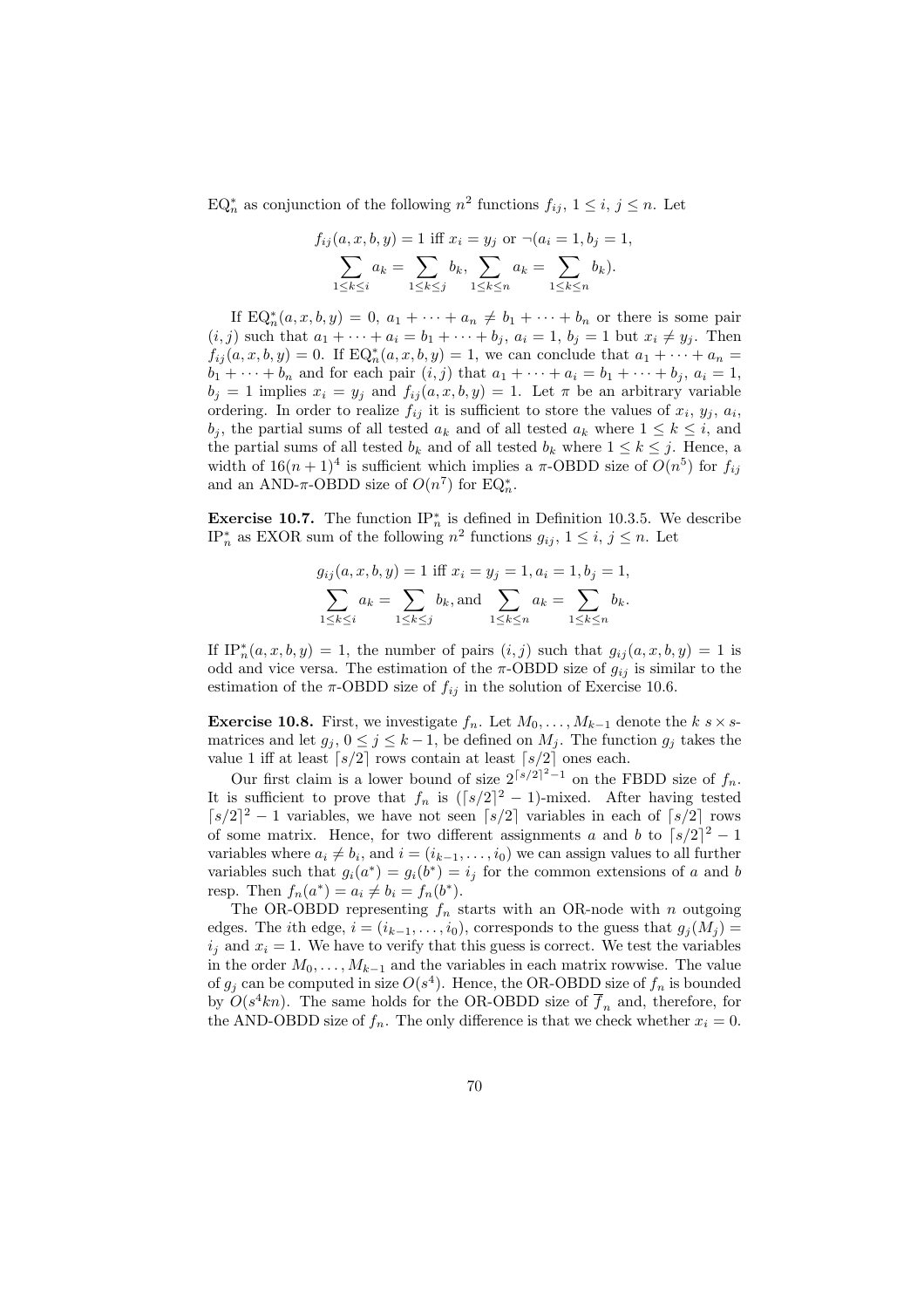In order to obtain circuit representations we use the same representation as for the OR-OBDD representation namely

$$
f_n(x) = \bigvee_{i = (i_{k-1}, ..., i_0) \in \{0, 1\}^k} x_i \wedge \bigwedge_{0 \le j \le k-1} g_j(M_j)^{i_j}
$$

Here, we use the notation that  $a^1 = a$  and  $a^0 = \overline{a}$ .

Each function on s variables and, therefore, also  $MAJ_s$  and  $\overline{MAJ}_s$  can be represented by DNFs and CNFs of size  $2^{O(s)}$ . Since  $g_j$  is a majority of majorities, we can combine a CNF and a DNF to obtain an OR-AND-AND-OR- and also an OR-AND-OR-circuit of size  $2^{O(s)}$  representing  $g_j(M_j)^{i_j}$ . The crucial fact is that the following conjunction of all  $g_j(M_j)^{i_j}$  and  $x_i$  only has fan-in  $k+1$ . Using the law of distributivity we replace the last two levels of type OR-AND by an AND-OR representation whose size can be bounded by  $2^{O(sk)}$ . Hence, we obtain for  $f_n$  an OR-AND-AND-OR-OR representation of size  $2^{O(sk)}$  which can be replaced by an OR-AND-OR representation by merging neighbored levels of the same type. The same approach works for  $\overline{f}_n$  leading to an AND-OR-AND representation of size  $2^{O(sk)}$  for  $f_n$ .

Let  $f_n^*$  be defined on  $N = \lceil 2^{(n \log n)^{1/2}} \rceil$  variables and let  $f_n^*$  realize  $f_n$ on the first *n* variables. All the complexity results for  $f_n$  also hold for  $f_n^*$ . We have to consider the bounds with respect to the number of variables N. Since  $s = \lfloor (n/\log n)^{1/2} \rfloor$ ,  $s^2 = \Omega(n/\log n)$ , and the FBDD lower bound is  $2^{\Omega(n/\log n)} = N^{\Omega(n^{1/2}/\log^{3/2} n)} = N^{\Omega(\log N/(\log \log N)^{O(1)})}$  which grows faster than any polynomial in N. The polynomial upper bounds on the OR-OBDD and AND-OBDD size of  $f_n$  lead to polylogarithmic upper bounds for  $f_n^*$ . The upper bounds for depth-3 circuits are  $2^{O(sk)} = 2^{O((n \log n)^{1/2})}$  and, therefore, polynomial upper bounds with respect to N.

**Exercise 10.9.** We start with an AND-node with  $k$  outgoing edges where the dth edge leads to an OBDD  $G_d$  representing  $H_d(X)$ ,  $1 \leq d \leq k$ . The OBDD  $G_d$  uses the variable ordering  $\pi_d$  where the groups of variables with the same value of  $i_d$  are tested blockwise. The parity of all  $x_{i_1,\ldots,i_n}$  where  $i_d = i$  can be computed easily and the number  $(\bmod q)$  of parities with value 1 is stored. The size of the AND-FBDD is  $O(kqN) = O(kN)$ , since q is a constant.

Exercise 10.10. We use the same approach as in the proof of Theorem 10.3.6 but we do not assume that k is a constant. Then we obtain  $m = \lfloor n/2^{2k} \rfloor$ x-variables and  $m$  y-variables such that the number of layers with respect to these variables is bounded above by  $kn + 1$ . We give the chosen m x-variables to Alice, the chosen *y*-variables to Bob, and replace the  $a$ - and  $b$ -variables in such a way by constants that we have to realize the function  $EQ_m$  resp. IP<sub>m</sub> on the chosen variables. A nondeterministic oblivious BDD G for  $EQ_n^*$  and  $IP_n^*$ implies the existance of a nondeterministic protocol of length  $(4k-1)\lceil \log |G| \rceil$ for  $EQ_m$  or  $IP_m$  resp. In those cases where the nondeterministic communication complexity is bounded by  $\Omega(m)$  (see Theorem 10.3.9 and the following remarks) we can conclude that

$$
(4k+1)\log|G| = \Omega(n/2^{2k})
$$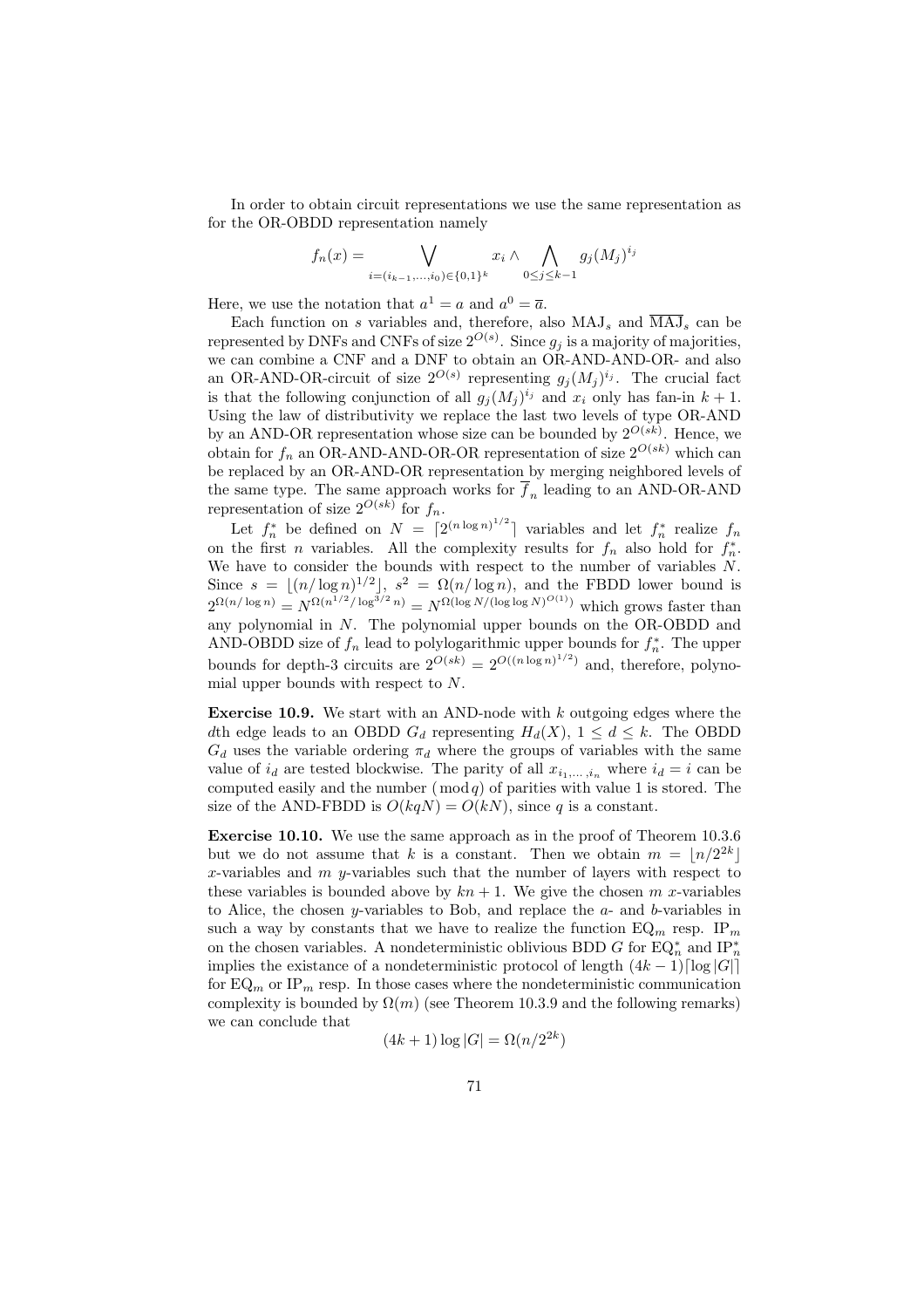$$
|G| = 2^{\Omega(n/2^{2k}) - 2\log k - 1}.
$$

This is exponential as long as  $k \leq (\frac{1}{2} - \varepsilon) \log n$  and grows superpolynomially if  $k = \frac{1}{2} \log n - \omega(\log \log n)$ . Hence, we obtain non-polynomial lower bounds if  $k \leq \frac{1}{2} \log n - \omega(\log \log n).$ 

**Exercise 10.11.** We claim that the OR-FBDD size of  $excl_n$  is bounded below by  $n^{-2}(\binom{n}{\lfloor n/2\rfloor}) = 2^{n-O(\log n)} = 2^{\Omega(N^{1/2})}$ . We can almost copy the proof of Theorem 6.2.6, since that proof argues only with inputs  $a \in \text{excl}_n^{-1}(1)$  and the computation path for a. For OR-OBDDs, we fix for each  $a \in \text{excl}_n^{-1}(1)$  one path from the source to the 1-sink activated by a. Then the proof of Theorem 6.2.6 works.

**Exercise 10.13.** For HWB<sub>n</sub>, we define  $w_i, 0 \leq i \leq n$ , by  $w_i(x) = 1$  iff  $x_1 + \cdots + x_n = i$ . We choose an arbitrary variable ordering. The window functions are symmetric and the OBDD size of  $w_i$  is  $O(n^2)$ . The function  $f_i = \text{HWB}_n \wedge w_i = x_i w_i$  computes 1 iff  $x_1 + \cdots + x_n = i$  and  $x_i = 1$ . Hence, the OBDD size of  $f_i$  equals  $O(n^2)$ .

For ISA<sub>n</sub>, we define  $w_{ij}$ ,  $0 \le i, j \le n-1$ , by  $w_{ij}(x, y) = 1$  iff  $(y_{k-1}, \ldots, y_0)$ is the binary representation of j and  $(x_j, \ldots, x_{j+k-1})$  (the indices are taken  $mod n$ ) is the binary representation of i. Then  $w_{ij}$  is a monomial on 2k variables and its  $\pi$ -OBDD size equals  $O(k)$  for arbitrary  $\pi$ . Moreover,  $f_{ij} = \text{ISA}_n \wedge w_{ij} =$  $x_i \wedge w_{ij}$  and also has  $\pi$ -OBDD size  $O(k)$ .

For  $WS_n$ , we define  $w_i, 2 \leq i \leq n$ , by  $w_i(x) = 1$  iff the sum of all  $jx_j \mod p$ equals i and we define  $w_1(x) = 1$  iff the sum of all  $jx_j \mod p \notin \{2, \ldots, n\}.$ The width of  $\pi$ -OBDDs representing  $w_i$  is bounded by p and, therefore, the size is bounded by  $O(np) = O(n^2)$ . Moreover,  $f_i = WS_n \wedge w_i = x_i \wedge w_i$  and its  $\pi$ -OBDD size also is bounded by  $O(n^2)$ .

For  $\mathrm{PJ}_{k,n}$ , we work with  $n^{2k+1}$  window functions, one for each of the possible paths of length  $2k + 1$ . The window functions are monomials (indeed some are the constant 0 and can be omitted) and have a  $\pi$ -OBDD size of  $O(k \log n)$  =  $O(\log n)$ . The corresponding part has to check whether the window function has the value 1 and whether the color of the last vertex of the path equals 1.

**Exercise 10.14.** Let  $w_i, 0 \le i \le n-1$ , iff  $(g_{k-1}(M_{k-1}), \ldots, g_0(M_0))$  is the binary representation of *i*. We choose a variable ordering  $\pi$  whose first variables of  $M_{k-1}$  are tested rowwise, then the variables of  $M_{k-2}$ , and so on. We have seen in the solution of Exercise 10.7 that the  $\pi$ -OBDD size of  $w_i$  is bounded by  $O(s^4k)$ . Moreover,  $f_n \wedge w_i = x_i \wedge w_i$  also can be represented in size  $O(s^4k)$ .

**Exercise 10.15.** The  $(k, w, \pi)$ -PBDDs start with an OR-node leading to  $\pi_i$ -OBDDs  $G_i, 1 \leq j \leq k$ , representing  $w_j$  (if we like to represent the constant 1) or  $x_i \wedge w_j$  (if we like to represent the variable  $x_i$ ). If the window functions are quite complicated, the simple functions used in the beginning of a synthesis process based on a circuit representation have already complicated representations. The constant 0 is always represented by OBDDs representing 0.

or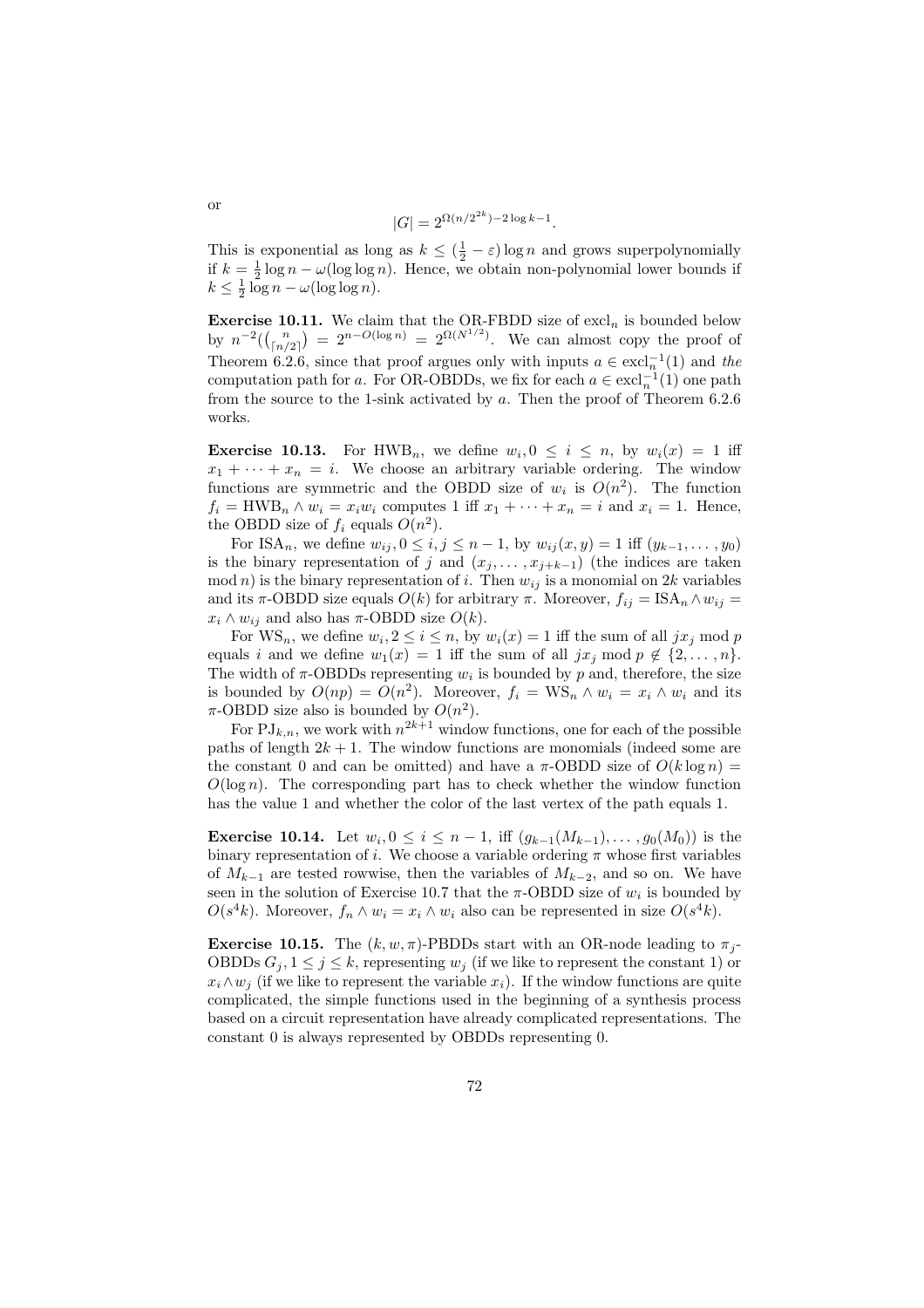Exercise 10.16. It is not known how to generalize the technique of the proof of Theorem 6.2.13. A lower bound proof is contained on the pages 497–499 of the paper B.Bollig and I.Wegener (1999). Complexity theoretical results on partitioned (nondeterministic) binary decision diagrams. Theory of Computing Systems 32, 487–503.

**Exercise 10.17.** In Lemma 10.4.10, it is shown that  $P_{k,n}$  can be represented in size  $O(2^k k^3 n^k)$  by PBDDs with k parts. The FBDD and the 2-OBDD start with a complete binary tree of the s-variables. The FBDD may continue, if  $|s| = i$ , as the PBDD in the *i*th part after the test whether  $|s| = i$ . Hence, the same upper bound as for the k-PBDDs holds. The 2-OBDD uses the following variable ordering: s-variables, z-variables,  $x_0$ ...-variables,  $x_1$ ...-variables, ...  $x_{k-1}$ , variables, c-variables. The FBDD constructed above can be interpreted as 2-OBDD. The s-variables are only tested in the beginning. The ith part uses the variable ordering  $(z, x_i, x_{i+1}, \ldots, x_{k-1}, x_0, \ldots, x_{i-1}, c)$  where we use the obvious abbreviations. The test of  $(z, x_i, x_{i+1}, \ldots, x_{k-1})$  belongs to the top OBDD and the test of  $(x_0, \ldots, x_{i-1}, c)$  to the bottom OBDD.

Each 2-OBDD G (and even  $k^*$ -OBDD, if  $k^* = O(1)$ ) of polynomial size can be simulated by a polynomial-size EXOR-OBDD. We apply the approach of the satisfiability test for  $k^*$ -OBDDs (see Theorem 7.3.3). We obtain at most  $|G|^{k^*-1}$  OBDDs with the same variable ordering as G, each of size  $O(|G|^{k^*})$  such that the function f represented by G is the disjunction of the  $|G|^{k^*-1}$  functions represented by the constructed OBDDs. Morover, at most one of these functions can compute 1 for a given input  $a$ . Hence, we obtain an EXOR-OBDD for  $f$ starting with an EXOR-node leading to the at most  $|G|^{k^*-1}$  OBDDs. The total size is bounded by  $O(|G|^{2k^*-1})$ . In our case,  $k^* = 2$  and we obtain the size bound  $O((2^k k^3 n^k)^3) = O(2^{3k} k^9 n^{3k})$ . All the bounds are polynomial for constant k.

Exercise 10.18. The solution of this exercise is contained in that part of the solution of Exercise 10.17 where EXOR-OBDDs are considered.

Exercise 10.19. It is mentioned in Section 8.2 that the SAT-COUNT problem is #P-complete for OFDDs. This result has been proved by Werchner, Harich, Drechsler, and Becker (1995). An OFDD G can be transformed in linear time to an EXOR-OBDD representing the same function  $f$  as  $G$ . Hence, the SAT-COUNT problem for EXOR-OBDDs is  $#P$ -hard. The problem is even #P-complete. To prove that it is contained in #P we guess an input  $a$  and compute  $f(a)$  in polynomial time by evaluating G on a. We accept iff  $f(a) = 1$ . This nondeterministic Turing machine runs in time  $O(|G|+n)$  and has  $|f^{-1}(1)|$ accepting computation paths.

Exercise 10.20. W.l.o.g.  $\pi = id$ . The algorithm applies the node minimization procedure (see Theorem 10.5.5) and constructs the node minimal EXOR- $\pi$ -OBDD G' which represents the same function f as the given EXOR- $\pi$ -OBDD G. Then we check whether G' contains an  $x_i$ -node and claim that f essentially depends on  $x_i$  iff G' contains an  $x_i$ -node. The run time of the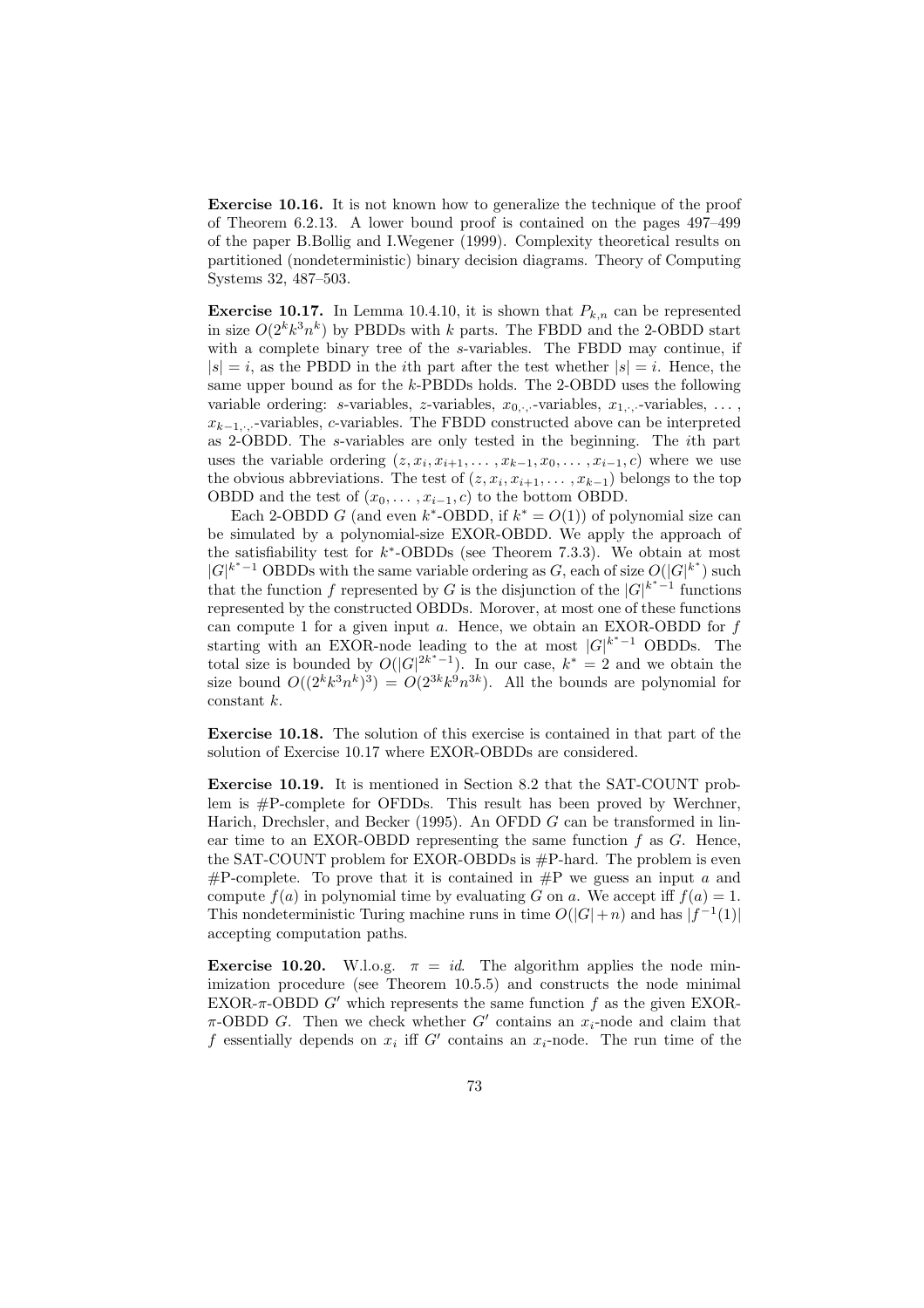algorithm is dominated by the time  $O(n \cdot |V(G)|^3)$  for the node minimization. The correctness follows from Theorem 10.5.4. We have to prove that  $\dim(V_{f,i}) = \dim(V_{f,i+1})$ . We remember that  $V_{f,k}$  is the vector space spanned by the subfunctions  $f_{|x_1=a_1,\ldots,x_m=a_m}$  where  $k-1 \leq m \leq n$ . Hence, comparing  $V_{f,i}$  and  $V_{f,i+1}$  it follows that  $V_{f,i+1} \subseteq V_{f,i}$  and that for  $V_{f,i}$  we have additionally to consider the functions  $f_{|x_1=a_1,\ldots,x_{i-1}=a_{i-1}}$ . If f does not essentially depend on  $x_i, f|_{x_1=a_1,\ldots,x_{i-1}=a_{i-1}} = f|_{x_1=a_1,\ldots,x_{i-1}=a_{i-1},x_i=0}$  and these functions are also considered for  $V_{f,i+1}$ . Hence,  $V_{f,i+1} = V_{f,i}$ . Since  $V_{f,i+1} = V_{f,i}$ , the node minimal EXOR- $\pi$ -OBDD G' representing f does not contain an  $x_i$ -node implying that  $f$  does not essentially depend on  $x_i$ .

**Exercise 10.21.** We consider a random variable ordering and give the first  $n$ variables to Alice and the other  $n$  variables to Bob. It has been shown in the proof of Theorem 5.3.3 that with a probability exponentially close to 1 there are at least 0.4n singletons, i.e., indices i such that Alice gets  $x_i$  and Bob gets  $y_i$  or vice versa. If j is not a singleton, we fix  $x_j = y_j = 0$ . Then we are left with a function EQ<sub>k</sub> where  $k \geq 0.4n$  with high probability. Theorem 10.3.4 implies that the EXOR-communication complexity is in these cases bounded below by k. This leads to a lower bound of  $2^k$  on the EXOR- $\pi$ -OBDD size. For variable orderings  $\pi'$  like  $x_1, y_1, \ldots, x_n, y_n$  even the  $\pi'$ -OBDD size of EQ<sub>n</sub> is linear. Hence,  $EQ_n$  is almost ugly for EXOR-OBDDs.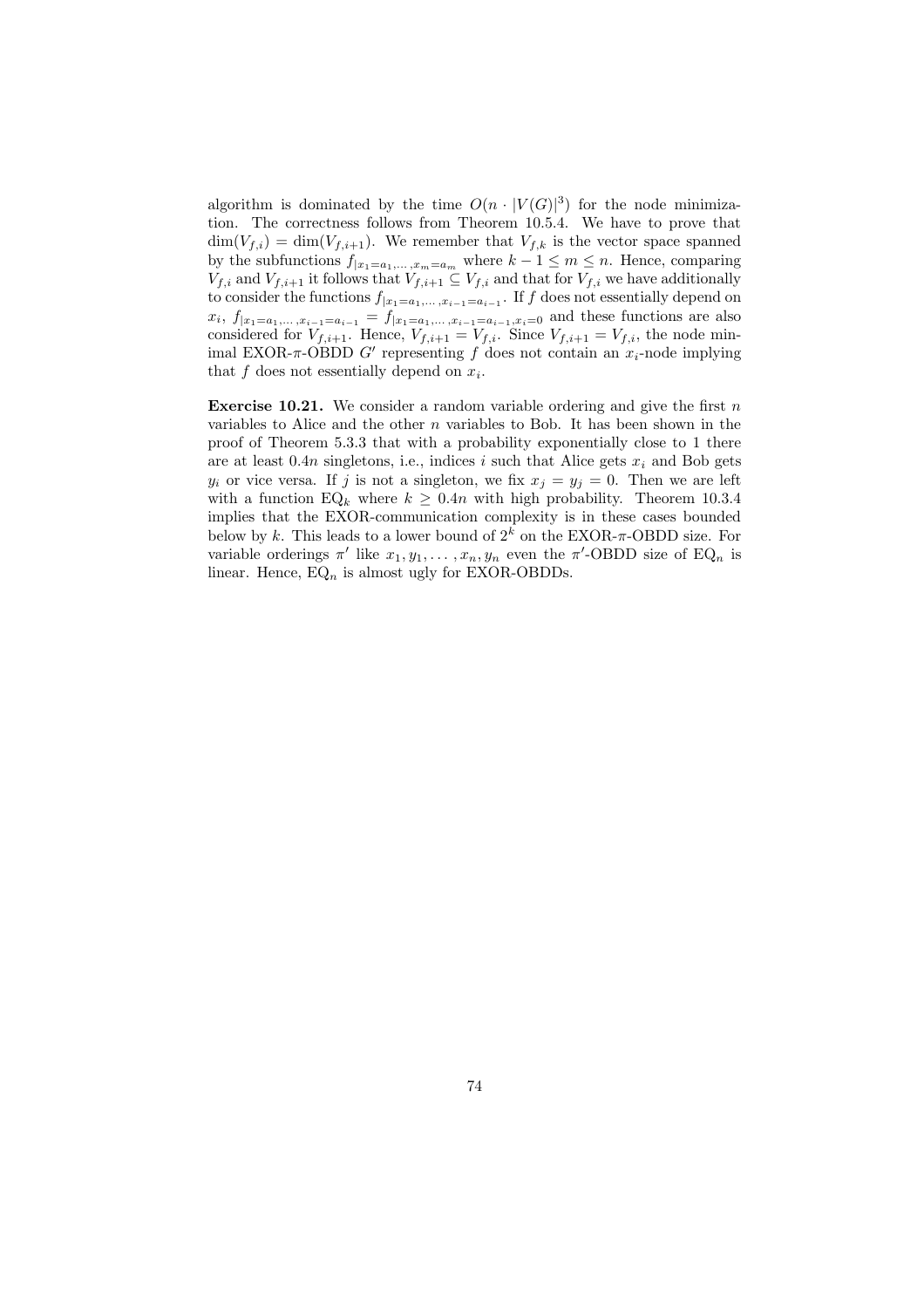## Chapter 11

**Exercise 11.1.** By Lemma 11.1.2, it is sufficient to consider complete  $F$ -FBDDs. Then for  $x = (x_1, \ldots, x_n), y = (y_1, \ldots, y_n), I_c(b) = \{i \mid b_i = c\}$ 

$$
(f \wedge g)_{\mathcal{F}}(x, y) = \sum_{a \in f^{-1}(1), b \in g^{-1}(1)} \prod_{i \in I_0(a)} (1 - x_i) \prod_{i \in I_0(b)} (1 - y_i) \prod_{i \in I_1(a)} x_i \prod_{i \in I_1(b)} y_i
$$
  
= 
$$
\Big( \sum_{a \in f^{-1}(1)} \prod_{i \in I_0(a)} (1 - x_i) \prod_{i \in I_1(a)} x_i \Big) \cdot \Big( \sum_{b \in g^{-1}(1)} \prod_{i \in I_0(b)} (1 - y_i) \prod_{i \in I_1(b)} y_i \Big)
$$
  
= 
$$
f_{\mathcal{F}}(x) \cdot g_{\mathcal{F}}(y).
$$

The signature for random inputs is a random variable. The expected signature for  $f \wedge q$  is the product of the expected signatures of f and q, since the choices of x and y are independent and  $E(X \cdot Y) = E(X) \cdot E(Y)$  for independent random variables.

**Exercise 11.2.** W.l.o.g.  $\pi = id$ . We remember that, by our definition, each probabilistic variable is read on each computation path at most once. Let  $z_1, \ldots, z_r$  be the probabilistic variables. For each  $z_i$ -node v let  $i(v)$  be the largest i such that a path from the source to v passes through an  $x_i$ -node. If no path from the source to v contains a decision node,  $i(v) = 0$ . Let  $B_i$  be the set of all probabilistic nodes v where  $i(v) = i$ . We consider the subgraph of G on the node set  $B_i$ . Let  $B_{i,1}$  be the set of sources and let  $B_{i,j}$  be the set of nodes v such that the longest path from  $B_{i,1}$  to v has the length j − 1. By the readonce property of the probabilistic variables,  $B_{i,j} \neq \emptyset$  only if  $j \leq r$ . The new probabilistic variables are denoted by  $z_{i,j}$ ,  $0 \leq i \leq n, 1 \leq j \leq r$ . A probabilistic node v where  $i = i(v)$  and  $v \in B_{i,j}$  is relabeled by  $z_{i,j}$ . The new randomized OBDD  $G'$  is graph theoretically isomorphic to G and  $G'$  is ordered with respect to  $z_{0,1}, \ldots, z_{0,r}, x_1, z_{1,1}, \ldots, z_{1,r}, x_2, z_{2,1}, \ldots, z_{2,r}, \ldots, x_{n-1}, z_{n-1,1}, \ldots, z_{n-1,r}$  $x_n, z_{n,1}, \ldots, z_{n,r}$ . The probability to choose a computation path with k probabilistic nodes equals  $2^{-k}$  for G and G', since the probabilistic variables are read once and, therefore, the random decisions are independent. This leads to the same acceptance and the same rejection probability.

Exercise 11.3. The new model is a generalization of the old one. If not all inner nodes have the same number of outgoing edges, we have to measure the size by the number of edges. A randomized node with  $2<sup>k</sup>$  outgoing edges can be simulated by a complete binary randomized tree of depth k with  $2^{k+1} - 1$ edges. This does not have any real consequences. But we may have randomized nodes with r outgoing edges where r is not a power of 2, e.g.,  $r = 3$ . Such nodes cannot be simulated exactly in the old model, since there it is impossible to obtain probabilities like  $1/3$ . Using randomized binary trees of depth k we can guarantee an error probability of  $2^{-k}$  compared with the given node. This procedure needs trees of non-polynomial size if we perform it for each randomized node in order to guarantee a small increase of the error probability. With the same proof we can prove the generalization of Theorem 11.4.2 to the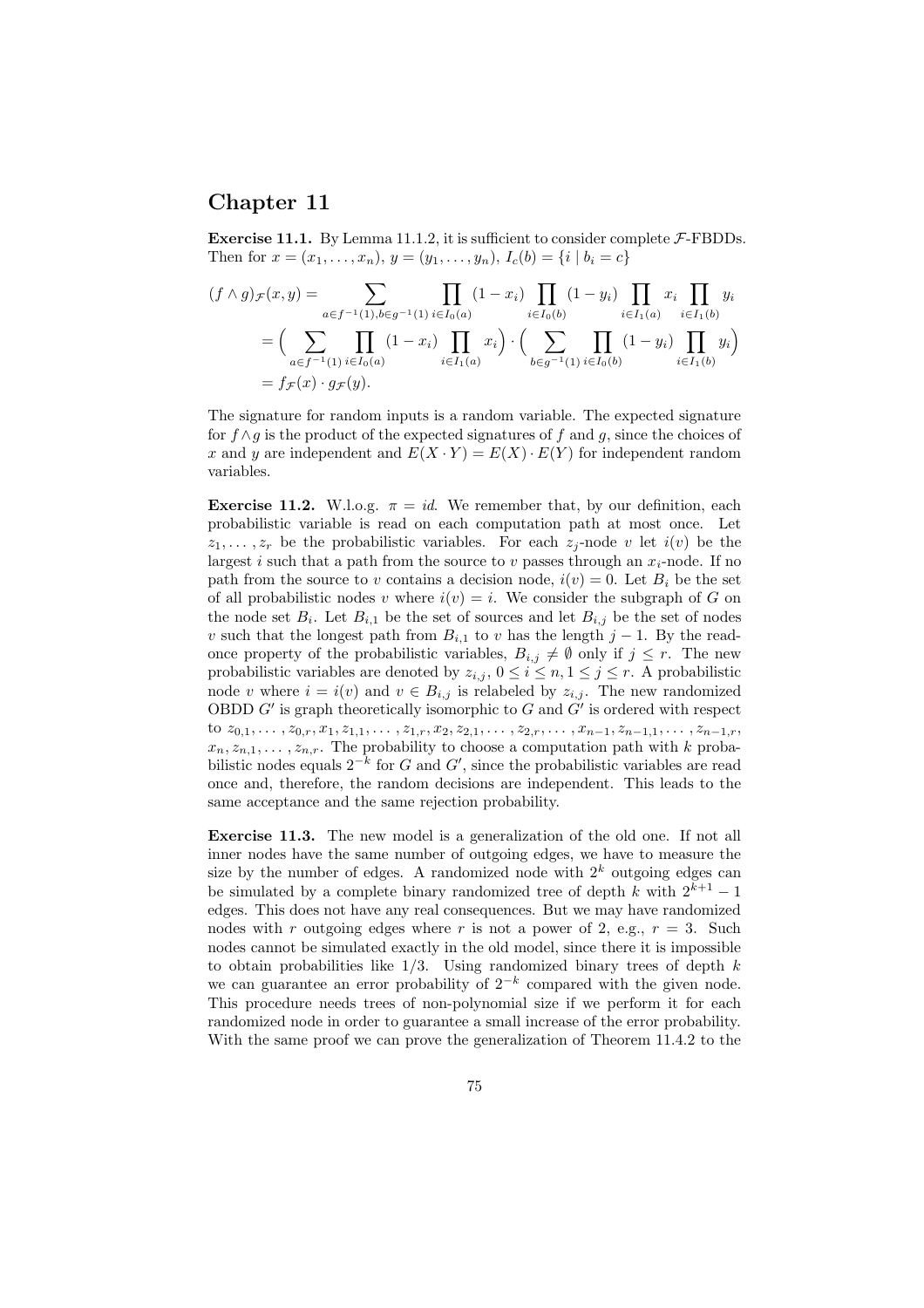new model. This leads to a polynomial increase of the size and an increase by an additive constant of the error probability. Hence, the new model has more freedom but, if we allow a small increase of the error probability, we cannot represent more functions in polynomial size. Small increase means  $\epsilon(n)$  where  $\epsilon(n)^{-1}$  is polynomially bounded. Hence, there may be differences only for the PP-model. Proposition 11.5.11 contains the result  $MS \in BPP_{1/3+\epsilon(n)}$ -FBDD as long as  $\log(\epsilon(n)^{-1})$  is polynomially bounded. A careful analysis shows that  $MS \in BPP_{1/3}$ -FBDD if we are allowed to start with a randomized node with three outgoing edges.

Exercise 11.4. We claim that Theorem 11.3.5 holds for randomized s-oblivious BDDs  $G_n$  and not only for randomized  $\pi$ -OBDDs. If the randomized nodes are labeled by different probabilistic variables and different copies of  $G_n$  get different probabilistic variables, we obtain  $s'$ -oblivious BDDs where  $s'$  also contains all probabilistic variables. The proof of Theorem 11.3.5 is based only on the fact that  $\pi$ -OBDDs and  $\pi$ -MTBDDs allow efficient synthesis algorithms. The synthesis algorithm for s-oblivious BDDs (see Theorem 7.3.5) is a  $\pi$ -OBDD synthesis algorithm and can be generalized to s-oblivious MTBDDs. Hence, the claim follows in the same way as Theorem 11.3.5.

Exercise 11.5. Theorem 11.8.7 contains the result that probability amplification is not possible for FBDDs. In particular,  $MS \in \text{coRP}_{1/2}$ -FBDD and  $MS \in BPP_{1/3+\epsilon}$ -FBDD but  $MS \notin \text{coRP}_{1/3-\delta}$ -FBDD and  $MS \notin BPP_{1/4-\delta}$ -FBDD. The FBDD G' proving that  $MS \in \text{coRP}_{1/2}$ -FBDD has a single randomized node at the source and the 0-edge leads to an OBDD with a rowwise variable ordering  $\pi_0$  while the 1-edge leads to an OBDD with a columnwise variable ordering  $\pi_1$ . It is easy to obtain a graph ordering  $G_1$  for one probabilistic variable  $y_1$  and all variables of  $MS_n$  such that the considered randomized FBDD G' is a  $G_1$ -FBDD. Let G'' be a copy of G' with the new probabilistic variable  $y_2$  instead of  $y_1$ . Then  $G''$  is a  $G_2$ -FBDD where  $G_2$  is the copy of  $G_1$ where  $y_1$  is replaced by  $y_2$ . We need a graph ordering G on  $y_1, y_2$ , and the variables of  $MS_n$  such that  $G'$  and  $G''$  are G-FBDDs. Then we have to start with  $y_1$  and  $y_2$ . The most general case is a complete binary tree. If  $y_1 = y_2 = 0$ , the variables of  $MS_n$  can be ordered according to  $\pi_0$  and, if  $y_1 = y_2 = 1$ , according to  $\pi_1$ . If  $y_1 = 0$  and  $y_2 = 1$  (or vice versa), there is no graph ordering such that  $G'$  and  $G''$  are "represented". We need a rowwise ordering for  $G'$  and a columnwise ordering for  $G''$ . Hence, the two copies cannot be considered as  $G$ -FBDDs for the same FBDD. This is different to  $\pi$ -OBDDs or s-oblivious BDDs where the different copies of the same probabilistic variable can be arranged in an arbitrary order. If the copies have different values, this does not cause difficulties, since the remaining variables are always ordered in the same way.

**Exercise 11.7.** We use the variable ordering  $a_{k-1}, \ldots, a_0, x_0, \ldots, x_{n-1}, y_0, \ldots$  $y_{n-1}$  and start with a complete binary tree on the *a*-variables. If the vector *a* is known, we have to perform an equality test of x and  $y(a)$ . It is shown in Proposition 11.5.1 that the equality test of two vectors is contained in  $\text{coRP}_{\epsilon(n)}$ - $\pi$ -OBDD for each variable ordering  $\pi$  as long as  $\epsilon(n)^{-1}$  is polynomially bounded.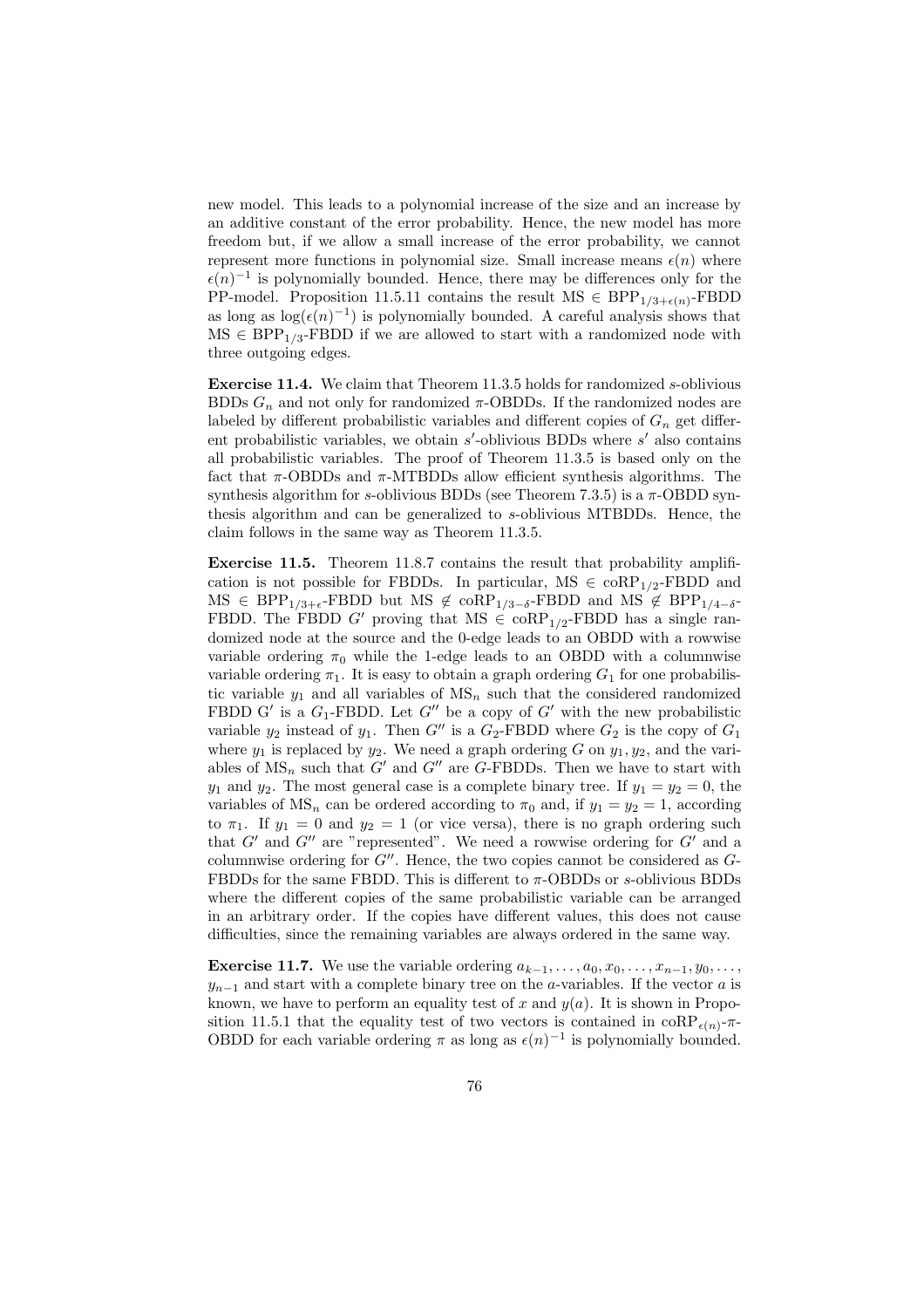Hence, the chosen variable ordering is appropriate for the equality test of  $x$  and y(a). Altogether,  $\text{SEQ}_n \in \text{coRP}_{\epsilon(n)}$ -OBDD as long as  $\epsilon(n)^{-1}$  is polynomially bounded. Here the variable ordering cannot be chosen arbitrarily but it is sufficient that all a-variables are tested in the beginning. The size of the randomized OBDD is  $O(n^4 \epsilon(n)^{-2} \log n)$  (compare Proposition 11.5.1).

Exercise 11.8. We use the fingerprinting technique and choose s as the smallest power of 2 which is at least  $n^2 \epsilon(n)^{-1}$ . We start with a complete binary tree of depth log s consisting of randomized nodes only. This is interpreted as the random choice of one of the s smallest primes. Let  $p$  be the chosen prime. We use a rowwise variable ordering starting with the first row, followed by the second row and so on. Let the row vectors be denoted by  $x_1, \ldots, x_n$ . First, we compute  $|x_1| \bmod p$  and then  $|x_2| \bmod p$ . If  $|x_1| \equiv |x_2| \bmod p$ , we accept. Otherwise, we forget |x<sub>1</sub>| mod p and compute |x<sub>3</sub>| mod p. If  $|x_2| \equiv |x_3|$  mod p, we accept. Otherwise, we forget  $|x_2| \bmod p$  and compute  $|x_4| \bmod p$  and so on. If we have not accepted after the computation of  $|x_n| \bmod p$ , we reject. The width of each sub-OBDD is bounded by  $p^2 = O(n^4 \epsilon(n)^{-2} \log^2 n)$ , the depth is bounded by  $n^2$  and we have  $O(n^2 \epsilon(n)^{-1})$  sub-OBDDs leading to a total size of  $O(n^8 \epsilon(n)^{-3} \log^2 n)$  which is polynomially bounded, since  $\epsilon(n)^{-1}$  is polynomially bounded. If  $\text{EAR}_n(X) = 1$ , we have  $|x_i| = |x_{i+1}|$  for some *i*. These inputs are accepted by all sub-OBDDs. If  $\text{EAR}_n(X) = 0$ , we have  $|x_i| \neq |x_{i+1}|$ ,  $1 \leq i \leq n-1$ , and for each i there are at most n primes p such that  $|x_i| \equiv$  $|x_{i+1}| \bmod p$ . Hence, the number of primes p leading to  $|x_i| \equiv |x_{i+1}| \bmod p$  for some *i* is smaller than  $n^2$ . Hence, the error probability is bounded above by  $n^2/(n^2\epsilon(n)^{-1}) = \epsilon(n).$ 

**Exercise 11.9.** We claim that the matrix storage access function  $MSA_n$  is  $(s-1)$ -mixed leading to a lower bound of  $2^{s-1} = 2^{\Omega((n/\log n)^{1/2})}$  for the FBDD size. Let b and c be different assignments to the same set of  $s - 1$  variables. Let  $b_i \neq c_i$ . For each matrix  $M_j$ , at most  $s - 1$  variables are tested. Hence, there is no row where all variables are known to be equal to 1 and there is a row without tested variable. Let  $a_j = \text{ROW}_s(M_j)$ . We can choose an assignment to the remaining  $n-(s-1)$  variables which ensures that  $|a|=i$ . Then  $MSA_n(b^*)=$  $b_i \neq c_i = MSA_n(c^*)$  for the common extensions  $b^*$  and  $c^*$  of b and c resp.

For an OR-OBDD we choose a variable ordering where the matrices are tested blockwise and each matrix rowwise. We start with a nondeterministic node with  $n$  outgoing edges. The *i*th edge leads to an OBDD checking whether  $|a| = i$  and  $x_i = 1$ . This is possible with linear size  $O(n^2)$ . It is obvious that this is a nondeterministic representation of  $MSA_n$ . If we check whether  $|a| = i$ and  $x_i = 0$ , we obtain a polynomial-size OR-OBDD representing  $\overline{\text{MSA}}_n$ . This leads to a polynomial-size AND-OBDD representing  $MSA_n$ .

**Exercise 11.10.** Let  $l = \lceil \log k \rceil + 1$ . The FBDD starts with a randomized node leading to  $G_1$  and  $G_2$ .

In  $G_1$ , we want to compute the correct output if  $x_{|a|}$  is contained in  $M_0, \ldots$ ,  $M_{k-l-1}$  or belongs to the remaining variables. Otherwise, we like to output "?".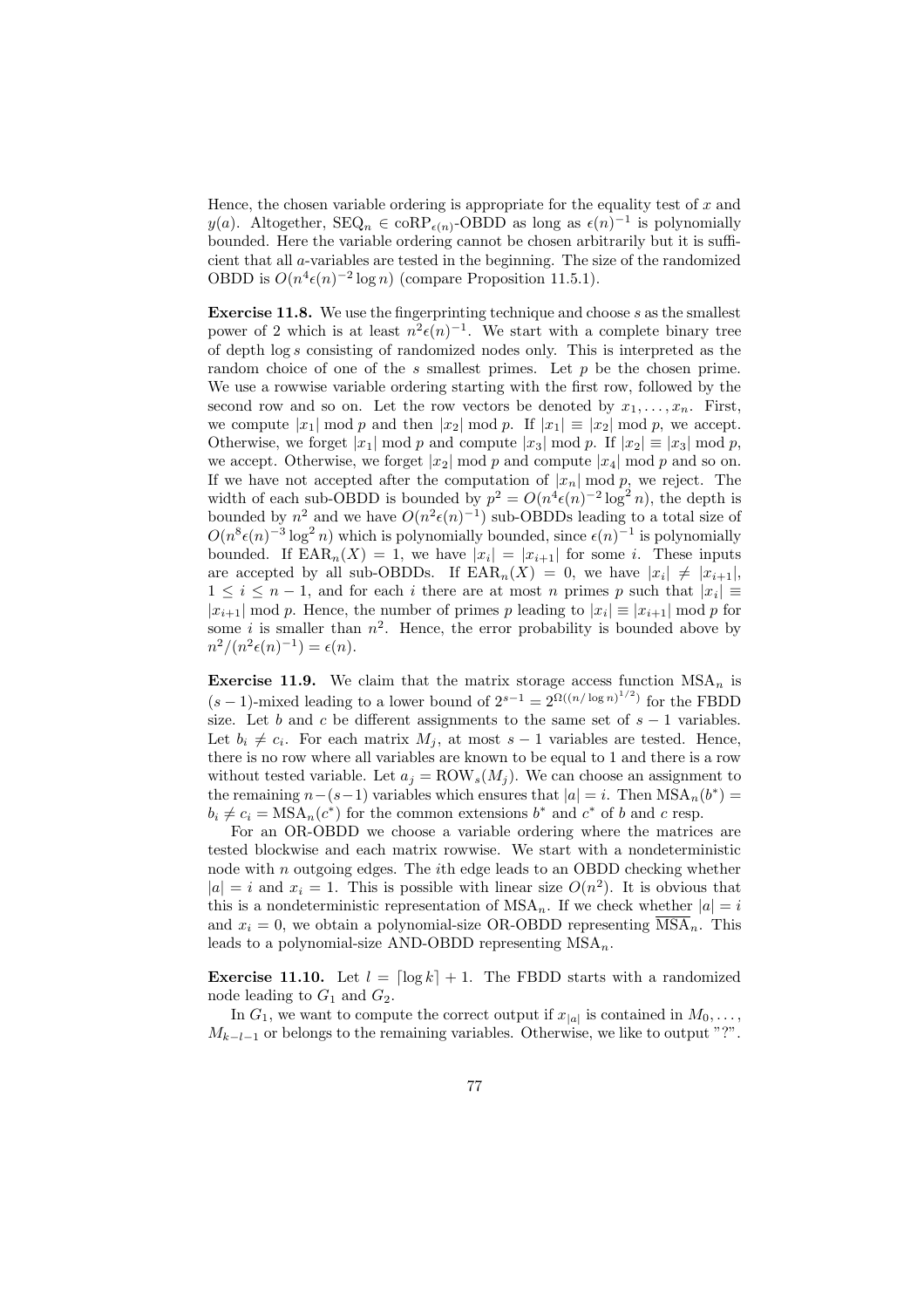We read the variables of  $M_{k-l}, \ldots, M_{k-1}$  blockwise and the variables of each matrix rowwise. Polynomial size is sufficient to compute  $(a_{k-1}, \ldots, a_{k-l})$ . Now  $2^{k-l} = 2^{k-\lceil \log k \rceil -1} \le n/k \le s^2$ . Hence, we know an index i such that  $x_{|a|}$  is in  $M_i$  or in  $M_{i+1}$  or  $x_{|a|}$  is one of the remaining variables. We read the variables in  $M_0, \ldots, M_{k-l-1}$  except  $M_i$  and/or  $M_{i+1}$  if they are among them. This is done similarly to the reading of  $M_{k-l}, \ldots, M_{k-1}$ . Then we know all a-bits except at most two. Hence, |a| may take at most four values. We read  $M_i$  and/or  $M_{i+1}$ in order to obtain the full information on  $|a|$ . Moreover, we store the value of the at most four variables which describe the output. If  $x_{|a|}$  is contained in  $M_0, \ldots, M_{k-l-1}$ , we can reach the correct sink. If  $x_{|a|}$  is a remaining variable, we can test it to reach the correct sink. Otherwise, we reach the ?-sink.

In  $G_2$ , we read the variables of  $M_0, \ldots, M_{k-l-1}$ , blockwise and the variables of each matrix rowwise. Polynomial size is sufficient to compute  $(a_{k-l-1}, \ldots, a_0)$ . The number of missing a-bits equals  $l = \lfloor \log k \rfloor + 1$ . The number of possible |a|-values is bounded above by  $4 \log n$ . We read the matrices  $M_{k-l}, \ldots, M_{k-1}$ in order to obtain the value of  $|a|$ . Moreover, we store the value of the at most  $4 \log n$  variables which may determine the output. This is possible in polynomial size. If  $x_{|a|}$  belongs to  $M_{k-l}, \ldots, M_{k-1}$ , we can reach the correct sink. If  $x_{|a|}$  is a remaining variable, we may test it to reach the correct sink. Otherwise, we reach the ?-sink.

This FBDD has polynomial size, zero error and the failure probability is bounded by 1/2.

Exercise 11.11. HWB  $\in$  NP-OBDD (Theorem 10.2.1) and NP-OBDD  $\subseteq$ PP-OBDD (see the remark before Theorem 11.3.4). We also present a direct proof. We may use an arbitrary variable ordering. Let  $m$  be the smallest power of 2 such that  $m \geq n$ . Then  $m < 2n$ . We start with a complete binary tree of randomized nodes and depth  $\log m$ . In the *i*th OBDD,  $1 \leq i \leq n$ , we compute  $s = x_1 + \cdots + x_n$  and store  $x_i$ . If  $s \neq i$ , we reach a randomized node whose c-successor is the c-sink. If  $s = i$ , we reach the  $x_i$ -sink. Altogether, with probability  $\frac{m-1}{m}$  we reach a sub-OBDD where the error probability is bounded by 1/2. With probability  $\frac{1}{m}$  we reach a sub-OBDD where the error probability is 0. Hence, the error probability is bounded by  $\frac{m-1}{2m} = \frac{1}{2} - \frac{1}{2m} < \frac{1}{2} - \frac{1}{4n}$ .

**Exercise 11.12.** Let  $G$  be a randomized OBDD. We may guess an input  $a \in \{0,1\}^n$ . Then (see Proposition 11.2.4) we can compute in  $O(|G|)$ arithmetic steps  $\operatorname{acc}_G(a)$  and  $\operatorname{rej}_G(a)$  and can verify whether both numbers are smaller than  $3/4$ .

Let  $c_1, \ldots, c_m$  be a set of clauses defined on the variables  $x_1, \ldots, x_n$ . Since we may add trivial clauses like  $x_i + \overline{x}_i$ , we can assume w.l.o.g. that  $m - 1 = 2^k$ for an integer k. We start with a complete binary tree of depth  $k + 2$  consisting of randomized nodes only. This tree has  $4m - 4$  leaves,  $3m - 4$  are replaced by the 0-sink and the *i*th remaining leaf is replaced by an *id*-OBDD  $G_i$  realizing  $c_i$ . The construction of this randomized OBDD G is possible in linear time. By definition, for each  $a \in \{0,1\}^n$ 

$$
1 - \text{rej}_{G}(a) = \text{acc}_{G}(a) \le \frac{m}{4m - 4} < \frac{3}{4} \quad (\text{if} \quad m \ge 2).
$$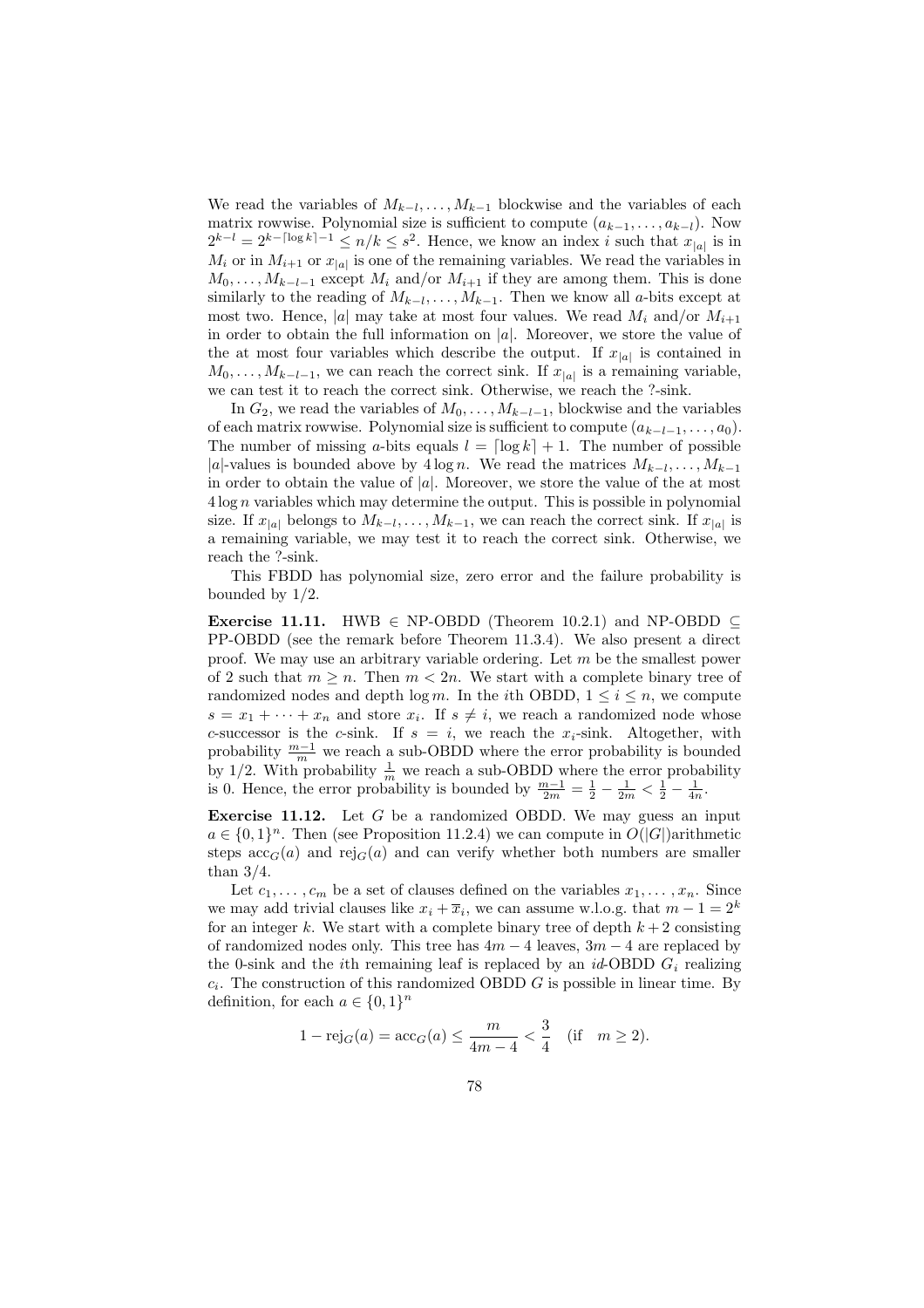Moreover,  $\text{rej}_G(a) < \frac{3}{4}$  iff all  $G_i$  accept a and this is equivalent to the property that a is a satisfying input.

**Exercise 11.13.** Let  $G_1$  be a randomized k-IBDD and let  $G_2$  be a randomized s-oblivious BDD both representing  $g \in B_n$  with some given error bound and error type. Let  $X_n$  be the set of variables. With the same arguments as in Section 7.5 we obtain the following results:

- For each partition  $(A, B)$  of  $X_n$  such that  $|A|, |B| > |n/2|$  we can construct sets A' and B' such that  $A' \subseteq A, B' \subseteq B$ ;  $|A'|, |B'| \geq \lfloor n/2^{k+1} \rfloor$  and the number of layers of  $G_1$  with respect to  $A'$  and  $B'$  is bounded by  $2k$ .
- Let the length of s be bounded by kn and let A and B be disjoint sets each containing  $\lfloor n/4 \rfloor$  variables which all are labels of at most 2k levels. Then there exist sets  $A' \subseteq A$  and  $B' \subseteq B$  such that  $|A'|, |B'| \geq \lfloor n/2^{4k-1} \rfloor$ and the number of layers of  $G_2$  with respect to  $A'$  and  $B'$  is bounded by  $4k + 1$ .

Let g' be a subfunction of g on  $A' \cup B'$  and let the variables of  $A'$  be given to Alice and the variables of  $B'$  be given to Bob. Then  $G_1$  leads to a randomized 2k-round randomized protocol for g' of length  $2k \lceil \log |G_1| \rceil$  with the same error bound and error type as  $G_1$ . The same holds for  $G_2$  and  $(4k+1)$ -round protocols of length  $(4k+1)\lceil \log |G_2| \rceil$ . Lower bounds on the randomized communication complexity of  $g'$  lead to lower bounds on the size of randomized k-IBDDs and s-oblivious BDDs representing  $g'$  or  $g$ . Moreover, if we can construct a rectangular reduction from f to g (with the given partition of the variables), lower bounds for the randomized communication complexity of  $f$  also hold for the randomized communication complexity of g.

**Exercise 11.14.** Let  $\pi$  be a variable ordering on the variables  $x_0, \ldots, x_{n-1}, y_0$ ,  $\ldots$ ,  $y_{n-1}$  of ISA<sub>n</sub> and let G be a randomized  $\pi$ -OBDD representing ISA<sub>n</sub> with two-sided  $\epsilon$ -bounded error where  $\epsilon < 1/2$  is a constant.

We choose s as the largest power of 2 which is smaller than  $\vert n/k \vert =$  $\lfloor n/\log n \rfloor$ . Let L be the set of the first s x-variables according to  $\pi$  and let R be the set of the remaining x-variables. Then there exists a block  $x_j, \ldots, x_{j+k-1}$ of x-variables which all belong to R. We fix the y-variables such that  $|y| = j$ . This leads to a randomized  $\pi$ -OBDD G' representing  $g = \text{ISA}_{n||y|=j}$  with two sided  $\epsilon$ -bounded error and it is sufficient to prove a lower bound on  $G'$ .

We construct a rectangular reduction from  $\text{INDEX}_s$  to  $g(L, R)$ . This leads by Theorem 11.7.1.i and our lower bound technique for randomized OBDDs to a lower bound of  $2^{\Omega(n/\log n)}$  for G'. The function  $\phi_A: \{0,1\}^s \to \{0,1\}^s$  is the identity function. The function  $\phi_B: \{0,1\}^{\log s} \to \{0,1\}^{n-s}$  is defined in the following way. Let  $b \in \{0,1\}^{\log s}$ . The vector  $\phi_B(b)$  contains zeros at all positions not belonging to the block  $x_j, \ldots, x_{j+k-1}$ . The positions for  $x_j, \ldots, x_{j+k-1}$  are replaced by the binary representation of the index of the  $|b|$ th variable of L. Then INDEX<sub>s</sub> $(a, b) = g(\phi_A(a), \phi_B(b))$  and we have constructed the proposed rectangular reduction.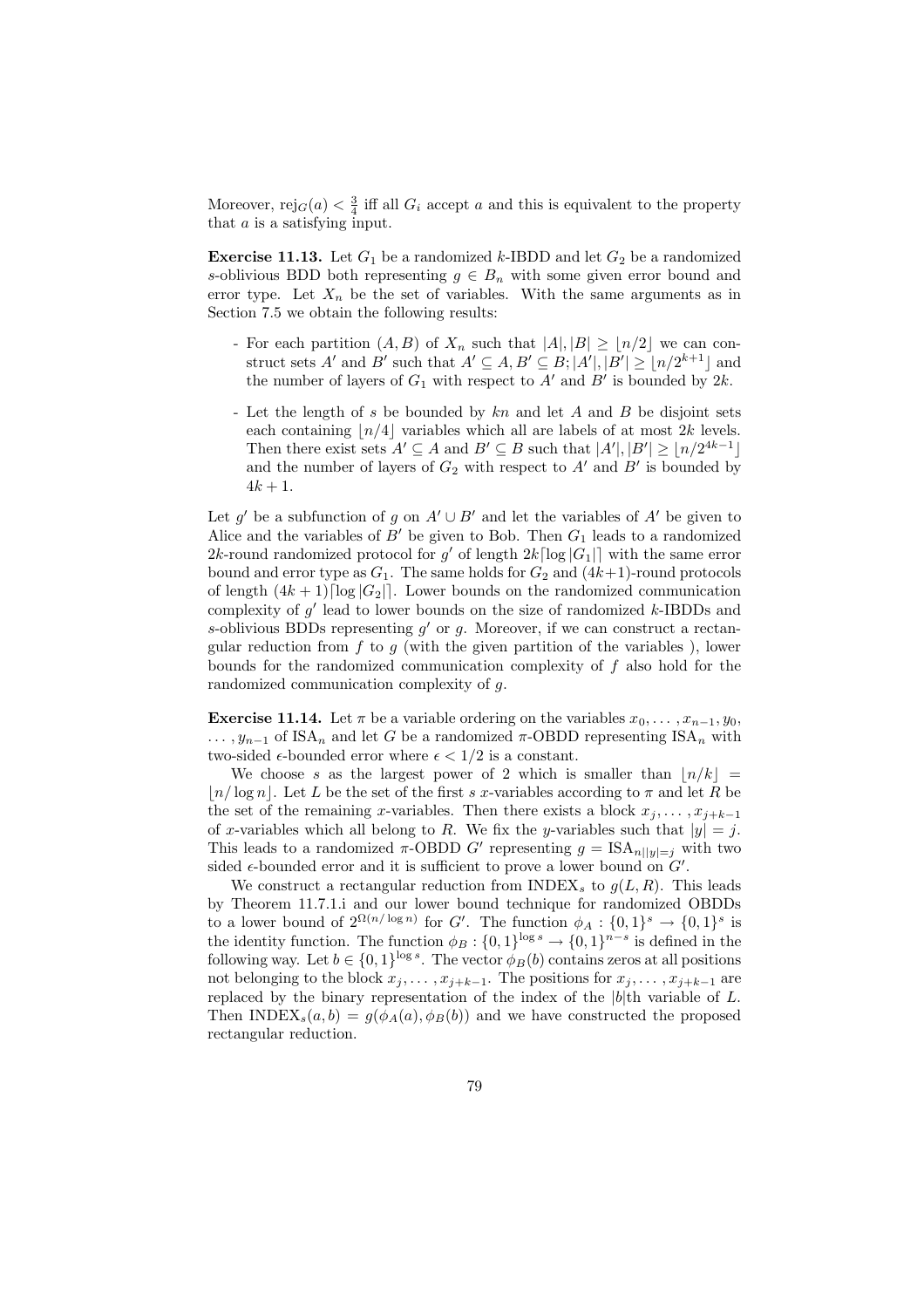Exercise 11.15. We use similar arguments as in the proof of Theorem 7.5.15. Here G is a randomized  $(k-1)$ -OBDD of size s representing PJ<sub>k,n</sub> with twosided 1/3-bounded error. We use the same approach to obtain a pointer jumping scenario as a subfunction of  $\text{PJ}_{k,n}$  such that the randomized  $(k-1)$ -OBDD G<sup>o</sup> obtained from G by the corresponding replacements by constants has at most  $2k - 2$  layers with respect to the variables given to Alice and Bob. Hence, we obtain a randomized protocol of a length bounded by  $(2k-2)\lceil \log s \rceil$  for a pointer jumping scenario for the parameter  $n^{1/2}/3$  (instead of n). Alice and Bob "evaluate" the randomized nodes in their layers by flipping coins. By Theorem 11.7.1.ii,

$$
(2k-2)\lceil \log s \rceil \ge c(n^{1/2}/(3k^2) - k \log(n^{1/2}/3))
$$

and  $s = 2^{\Omega(n^{1/2}/k^2)}$ .

This leads to an exponential lower bound for constant  $k$  and to a non-polynomial lower bound for  $k = o(n^{1/4}/\log^{1/2} n)$ .

**Exercise 11.16.** For  $\epsilon \leq 1/3$  we obtain the same lower bounds as proved in the solution of Exercise 11.15. Let  $\epsilon > 1/3$  and let G be a randomized  $(k-1)$ -OBDD representing  $PJ_{k,n}$  with two-sided  $\epsilon$ -bounded error. Let s be the size of G. We have seen in Exercise 11.4 that Theorem 11.3.5 also holds for  $(k-1)$ -OBDDs. Hence, we obtain a randomized  $(k-1)$ -OBDD G' representing PJ<sub>k,n</sub> with two-sided  $1/3$ -bounded error whose size is bounded above by  $s^m$  where  $m = O((\frac{1}{2} - \frac{1}{3})^{-2} \log(\epsilon^{-1}))$  is in our case a constant. Hence, by the solution 3 of Exercise 11.15 we get the lower bound  $2^{\Omega(n^{1/2}/k^2m)} = 2^{\Omega(n^{1/2}/k^2)}$  which only differs by a constant in the exponent compared to the case of an error probability of 1/3.

Exercise 11.17. We may use the same approach as in the solutions of Exercise 11.15 and Exercise 11.6. Again, the solution of Exercise 11.4 ensures that we may apply Theorem 11.3.5 for  $(k-1)$ -IBDDs. Here, we obtain a randomized protocol with two-sided 1/3-bounded error probability and length bounded by  $(2k-2)$ [log s] for a pointer jumping scenario for a parameter  $2^{\Omega(\log^{\delta} n)}$  instead of n, if  $k \leq (1 - \delta) \log \log n$ . By Theorem 11.7.1.ii,

$$
(2k-2)\lceil \log s \rceil = \Omega(2^{\Omega(\log^\delta n)}/k^2 - k \log n) = 2^{\Omega(\log^\delta n)},
$$

if  $k \leq (1-\delta) \log \log n$ . For these values of k, the size of randomized  $(k-1)$ -IBDDs representing  $PJ_{k,n}$  with two-sided 1/3-bounded error grows superpolynomially. The same holds for each constant  $\epsilon$  < 1/2 instead of 1/3. For constant k,  $2^{\Omega(\log^{\delta} n)}$  can be replaced by  $\Omega(n^{\alpha})$  for some  $\alpha > 0$  (see the proof of Theorem 7.5.17) and this leads to lower bounds of exponential size.

**Exercise 11.18.** It is obvious that ZPP-FBDD  $\subseteq$  RP-FBDD  $\cap$  coRP-FBDD. Let  $f = (f_n) \in \text{RP-FBDD} \cap \text{coRP-FBDD}$ . Let  $G_{n,1}$  be a randomized FBDD of polynomial size  $p_1(n)$  representing  $f_n$  with one-sided  $\epsilon_1$ -bounded error for some  $\epsilon_1$  < 1. Let  $G_{n,2}$  be a randomized FBDD of polynomial size  $p_2(n)$  representing